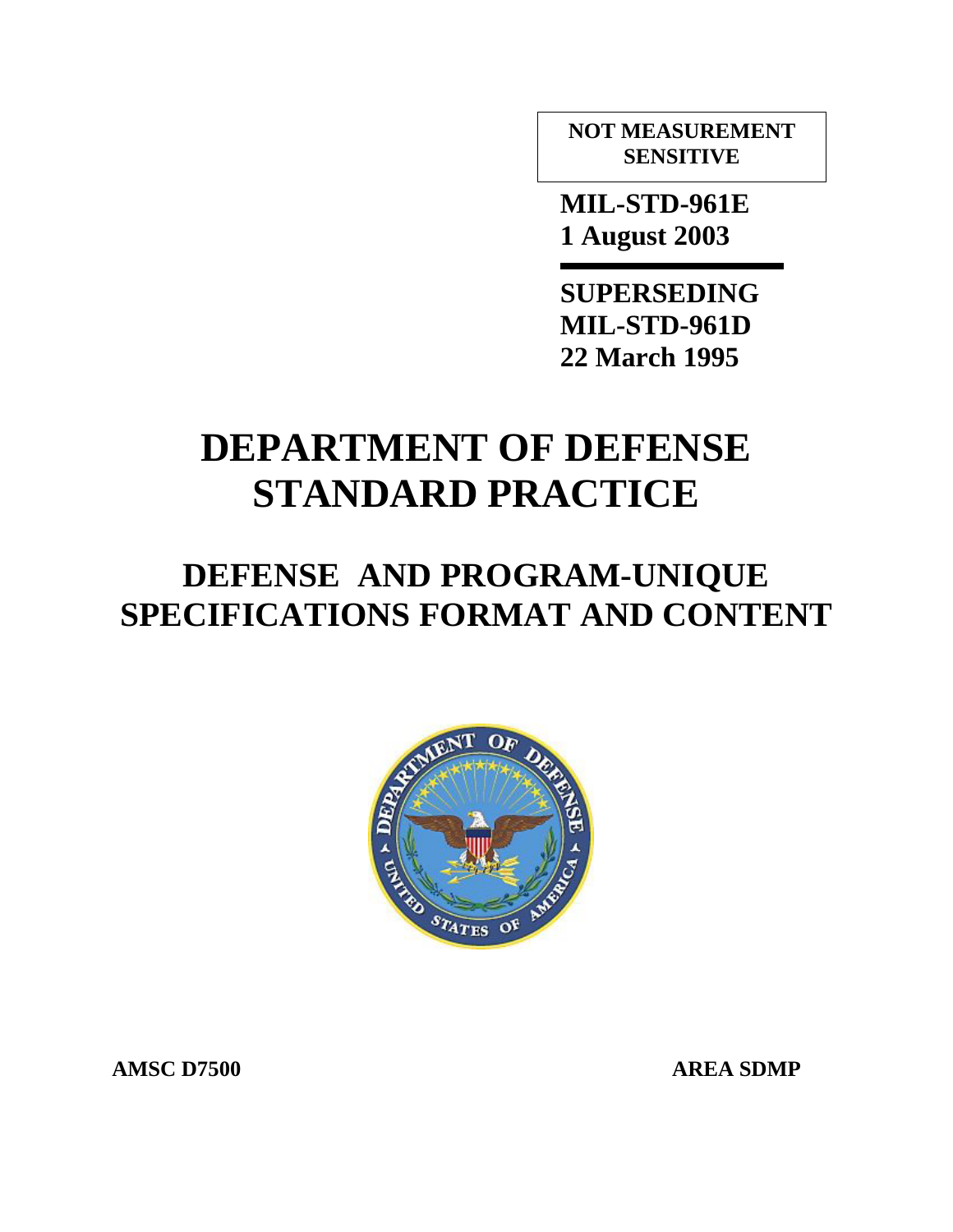#### **F O R E W O R D**

<span id="page-1-0"></span> 1. This standard is approved for use by all Departments and Agencies of the Department of Defense (DoD).

 2. This standard covers the format and content requirements for developing defense specifications, which are used on multiple programs or applications, and program-unique specifications, which are used for a single program or system with little or no potential for use with other programs or systems. The policies governing such procedural matters as authorization for document development, coordination, comment resolution, indexing and distribution, application, and document maintenance can be found in DoD 4120.24-M, "Defense Standardization Program Policies and Procedures."

3. This revision has resulted in many changes to specification format, but the most significant ones are:

a. Replacement of "pen-and-ink" type amendments by amendments integrated into the full specification.

b. Limiting the number of amendments for a specific issuance to a maximum of five before the document must be revised.

c. Introduction of administrative notices to allow for nontechnical changes to be made quickly and without the need for coordination.

 d. Additional requirement to provide Internet addresses to contact organizations and obtain referenced documents.

 e. Expansion of the maximum number of characters in a Part or Identifying Number (PIN) from 15 to 32 characters.

 f. Elimination of the distinction between associated specifications and specification sheets.

g. Allowance of a cover page for specifications under certain conditions.

h. Allowance of a table of contents if a cover page is used.

i. Elimination of the DD Form 1426.

 j. Replacement of the DoD Index of Specifications and Standards (DoDISS) with the Acquisition Streamlining and Standardization Information System (ASSIST) database.

 k. Integration of program-unique specification requirements previously covered by MIL-STD-490, which is canceled.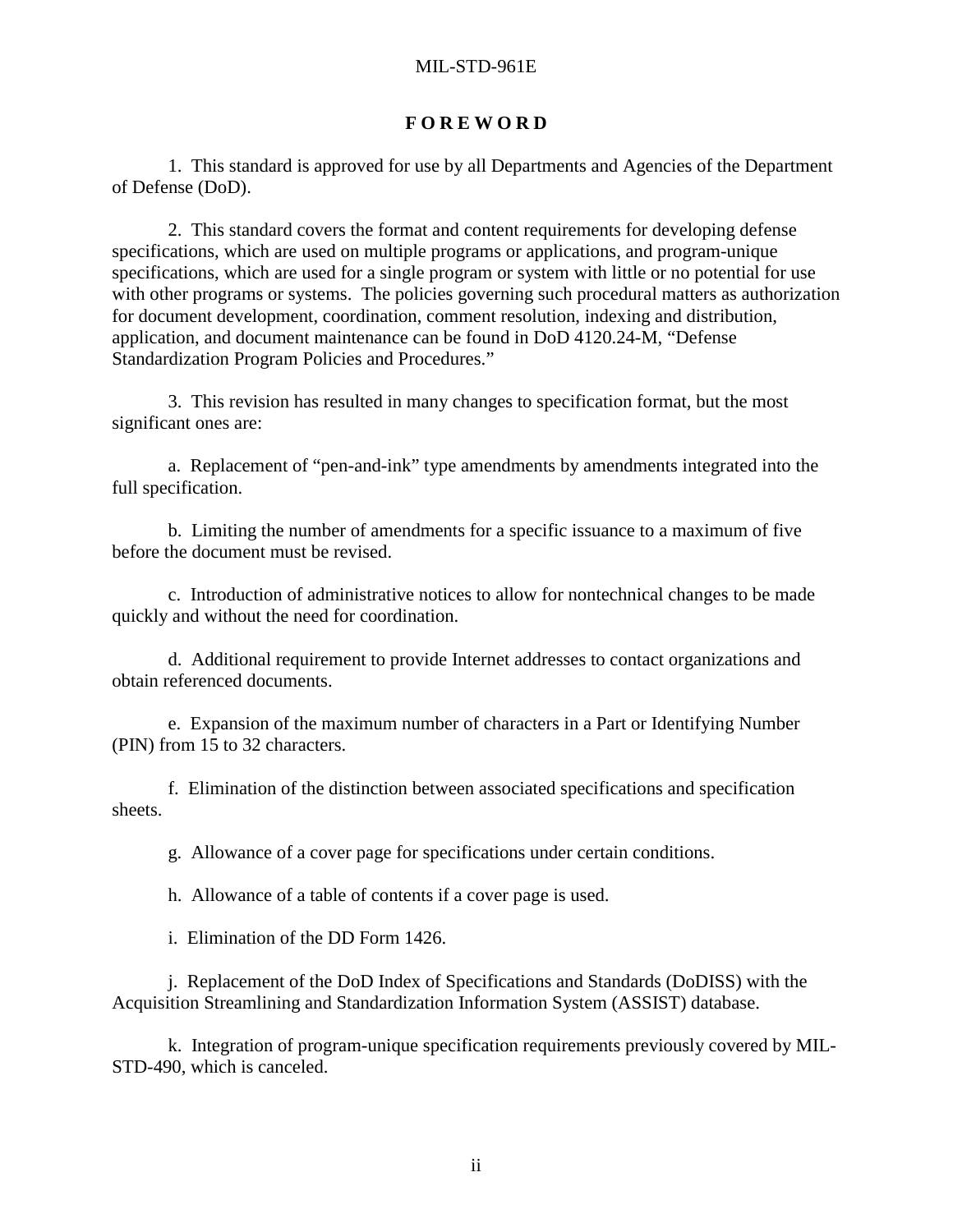4. The overall purpose of a specification is to provide a basis for obtaining a product or service that will satisfy a particular need at an economical cost and to invite maximum reasonable competition. To this end, specifications may not be unduly restrictive. By definition, a specification sets limits and thereby eliminates, or potentially eliminates, items that are outside the boundaries drawn. However, a specification should be written to encourage, not discourage, competition consistent with seeking overall economy for the purpose intended. A good specification should do four things: (1) identify minimum requirements, (2) list reproducible test methods to be used in testing for compliance with specifications, (3) allow for a competitive bid, and (4) provide for an equitable award at the lowest possible cost. Proper preparation and use of defense specifications is a difficult task requiring careful analysis and good judgment. The following points are some helpful reminders for consideration when developing a specification:

 a. For commercial products, first consider using or developing a non-Government standard or including DoD requirements in an existing non-Government standard. If that will not meet the need, consider developing or revising a commercial item description.

 b. The specification preparing activity should maintain a carefully documented, permanent record of the source and reason behind particular requirements and changes to requirements. Issues and controversial areas during the coordination process should be noted, and it may be desirable to summarize these issues and areas in the "Notes" section of the document and solicit feedback as experience develops. This record should provide a basis for related application guidance and a history useful in future document revisions.

 c. Wherever possible, state requirements in terms of performance or form, fit, and function, as opposed to providing details on "how to" achieve the desired result.

 d. Avoid unnecessary reference to other documents, which can lead to excessive "tiering" of requirements. If only a small portion of another document is needed, it may be better to extract that portion and include it in the specification rather than reference the document. When referencing another document, try to limit the extent of its application by citing specific grades, types, or classes, or citing specific requirements or tests. Do not cite paragraph numbers in referenced documents since these are likely to change in future updates.

 e. Try to make use of commercial products, processes, or practices when setting requirements or tests.

 f. Make a distinction between requirements portions and guidance portions of documents. Careful attention to use of the words "should" (guidance language) and "shall" (requirement language) is important.

 g. Use Section 6 "Notes" to provide users with guidance information that should be considered for inclusion in the contract, how to apply the document to different contract types and different program phases, lessons learned, relationship to other documents, tailoring guidance, and any other information that is not suitable for inclusion as a requirement or test.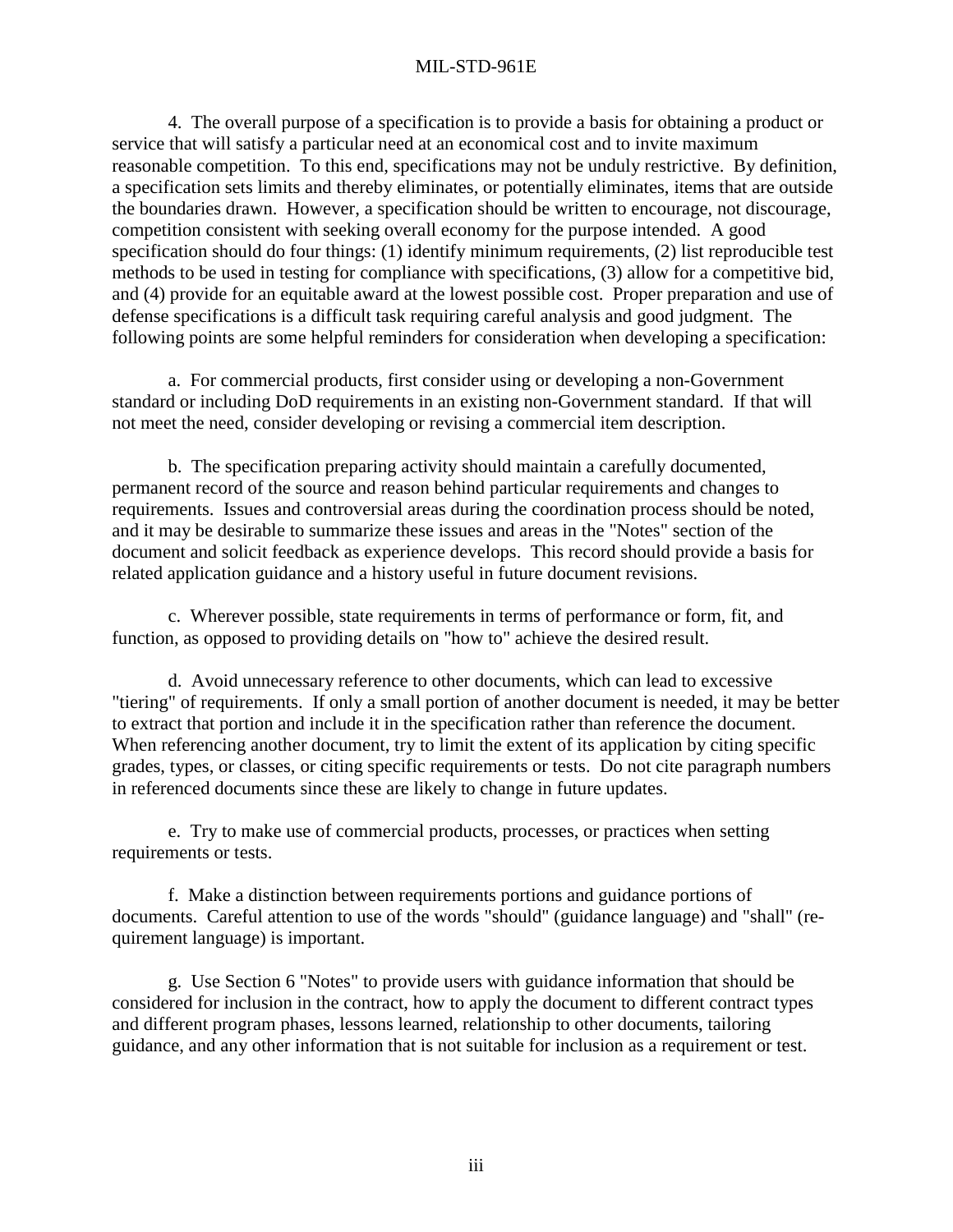h. If a specification is the source document for data item descriptions, develop, coordinate, and issue the specification and the data item descriptions together.

 5. The figures appearing at the back of this standard are fictitious and are used only as examples to illustrate format. If there is any conflict between the text of the document and the figures at the end of this document, the text applies.

 6. Comments, suggestions, or questions on this document should be addressed to the Defense Standardization Program Office (DSPO), ATTN: J-307, 8725 John J. Kingman Road, Stop 6233, Fort Belvoir, VA 22060-6233 or emailed to **[DSPO@dla.mil.](mailto:DSPO@hq.dla.mil)** Since contact information can change, you may want to verify the currency of this address information using the ASSIST Online database at [www.dodssp.daps.mil.](http://www.dodssp.daps.mil/)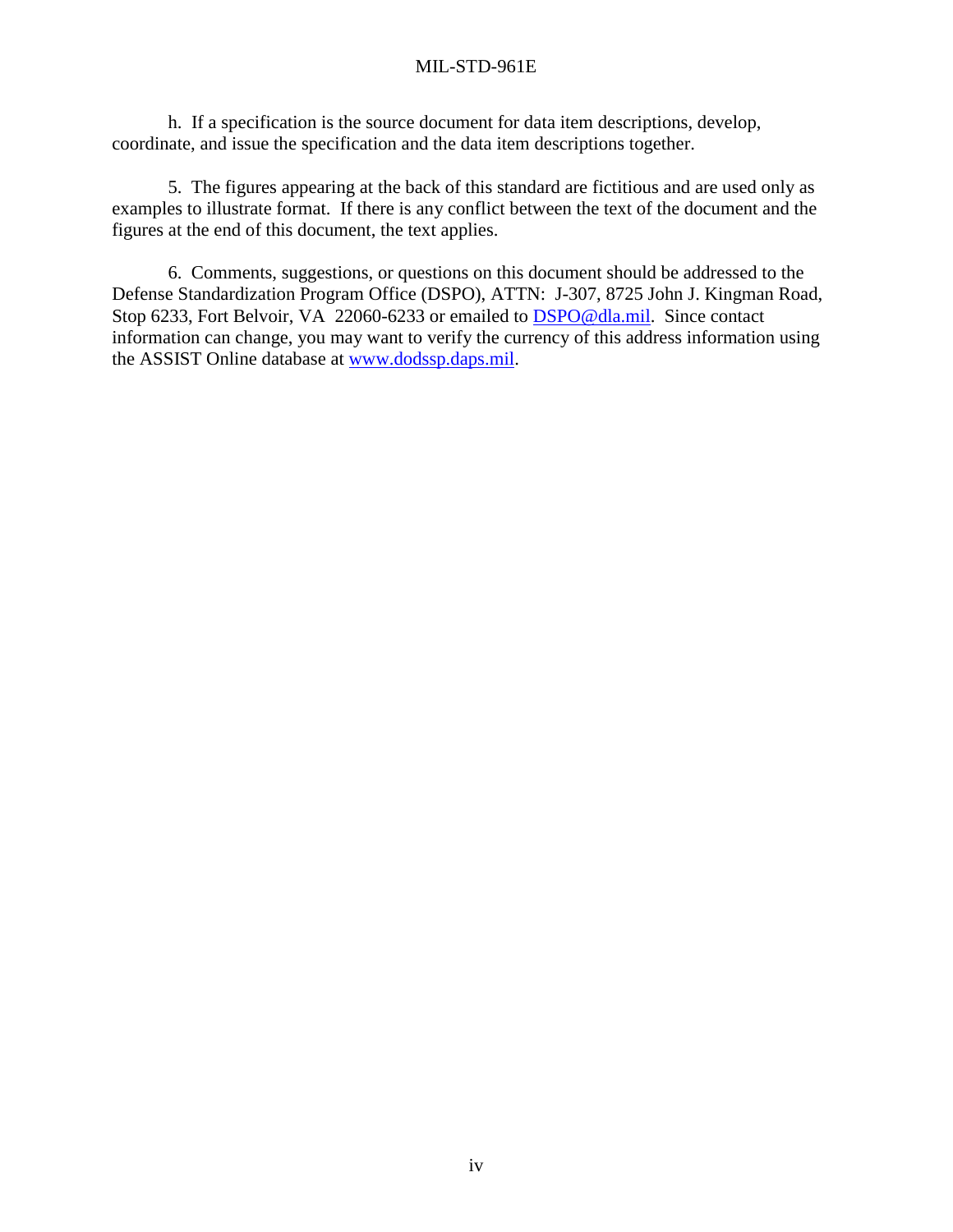# **CONTENTS**

| PARAGRAPH |                                                                 |                |
|-----------|-----------------------------------------------------------------|----------------|
|           |                                                                 | $\mathbf{ii}$  |
| 1.        | <b>SCOPE</b>                                                    | 1              |
| 1.1       |                                                                 | 1              |
| 2.        | <b>APPLICABLE DOCUMENTS</b>                                     |                |
| 2.1       |                                                                 |                |
| 2.2       |                                                                 |                |
| 2.2.1     |                                                                 |                |
| 2.2.2     | Other Government documents, drawings, and                       |                |
|           |                                                                 | 1              |
| 2.3       |                                                                 | $\overline{2}$ |
| 2.4       |                                                                 | 3              |
| 3.        | <b>DEFINITIONS</b>                                              | 3              |
| 3.1       | <b>Acquisition Management Systems Control (AMSC) number</b>     | 3              |
| 3.2       | <b>Acquisition Streamlining and Standardization Information</b> |                |
|           |                                                                 | 3              |
| 3.3       |                                                                 | 3              |
| 3.4       |                                                                 | 3              |
| 3.5       |                                                                 | $\overline{3}$ |
| 3.6       |                                                                 | $\overline{3}$ |
| 3.7       |                                                                 | 3              |
| 3.8       |                                                                 | 3              |
| 3.9       |                                                                 | 3              |
| 3.10      |                                                                 | $\overline{4}$ |
| 3.11      |                                                                 | 4              |
| 3.12      |                                                                 | 4              |
| 3.13      |                                                                 | 4              |
| 3.14      |                                                                 | 4              |
| 3.15      |                                                                 | 4              |
| 3.16      |                                                                 | 4              |
| 3.17      |                                                                 | 4              |
| 3.18      |                                                                 | 4              |
| 3.19      |                                                                 | 4              |
| 3.20      |                                                                 | 5              |
| 3.21      |                                                                 | 5              |
| 3.22      |                                                                 | 5              |
| 3.23      |                                                                 | 5              |
| 3.24      |                                                                 | 5              |
| 3.25      |                                                                 | 5              |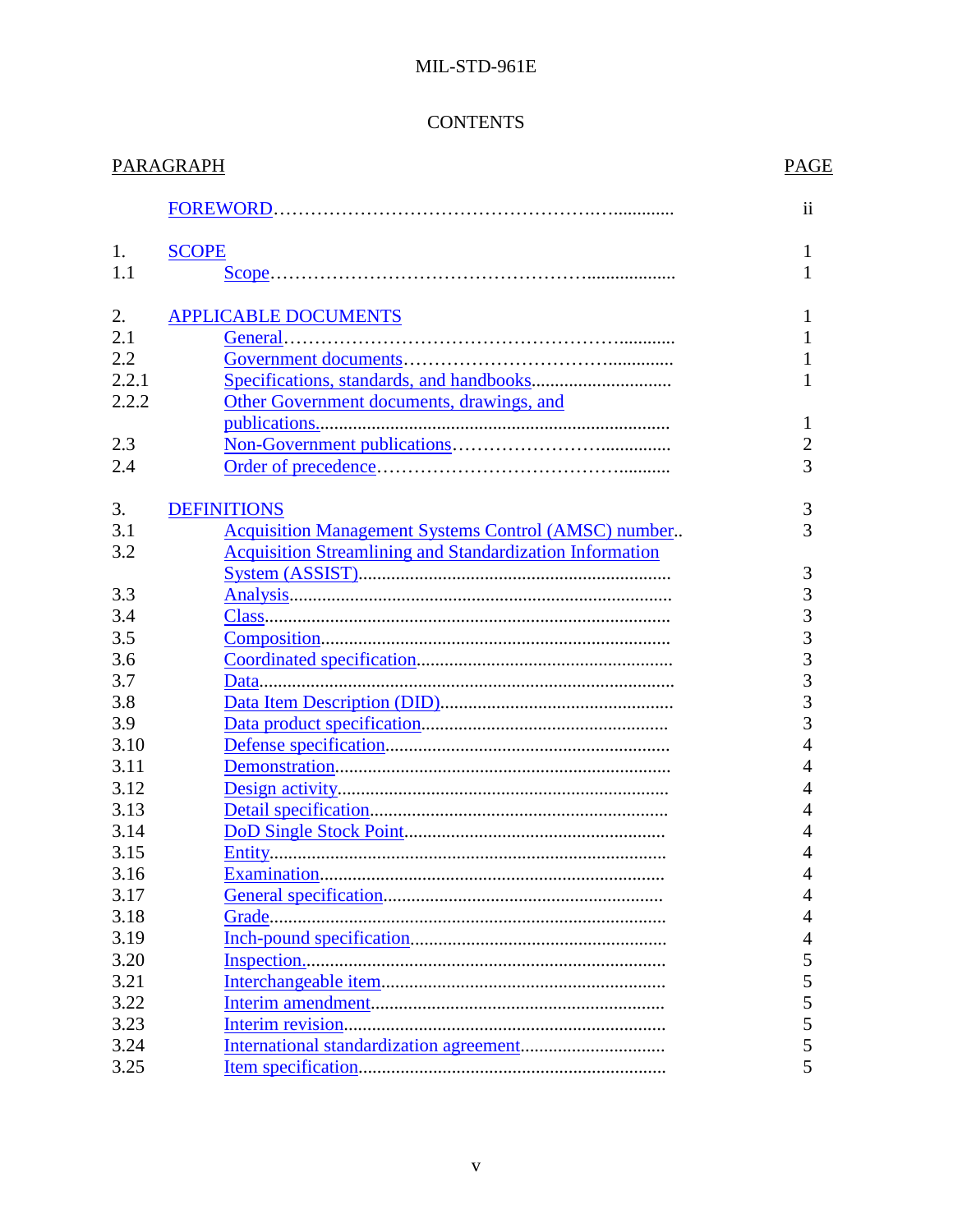# **CONTENTS**

# **PARAGRAPH**

# **PAGE**

| 3.26  |                             | 5  |
|-------|-----------------------------|----|
| 3.27  |                             | 5  |
| 3.28  |                             | 5  |
| 3.29  |                             | 6  |
| 3.30  |                             | 6  |
| 3.31  |                             | 6  |
| 3.32  |                             | 6  |
| 3.33  |                             | 6  |
| 3.34  |                             | 6  |
| 3.35  |                             | 6  |
| 3.36  |                             | 6  |
| 3.37  |                             | 6  |
| 3.38  |                             | 7  |
| 3.39  |                             | 7  |
| 3.40  |                             | 7  |
| 3.41  |                             | 7  |
| 3.42  |                             | 7  |
| 3.43  |                             | 7  |
| 3.44  |                             | 7  |
| 3.45  |                             | 7  |
| 3.46  |                             | 7  |
| 3.47  |                             | 7  |
| 3.48  |                             | 7  |
| 3.49  |                             | 8  |
| 3.50  |                             | 8  |
| 3.51  |                             | 8  |
| 3.52  |                             | 8  |
|       |                             |    |
| 4.    | <b>GENERAL REQUIREMENTS</b> | 8  |
| 4.1   |                             | 8  |
| 4.2   |                             | 8  |
| 4.2.1 |                             | 8  |
| 4.3   |                             | 8  |
| 4.3.1 |                             | 8  |
| 4.3.2 |                             | 9  |
| 4.3.3 |                             | 9  |
| 4.3.4 |                             | 9  |
| 4.4   |                             | 9  |
| 4.5   |                             | 9  |
| 4.6   |                             | 9  |
| 4.6.1 |                             | 10 |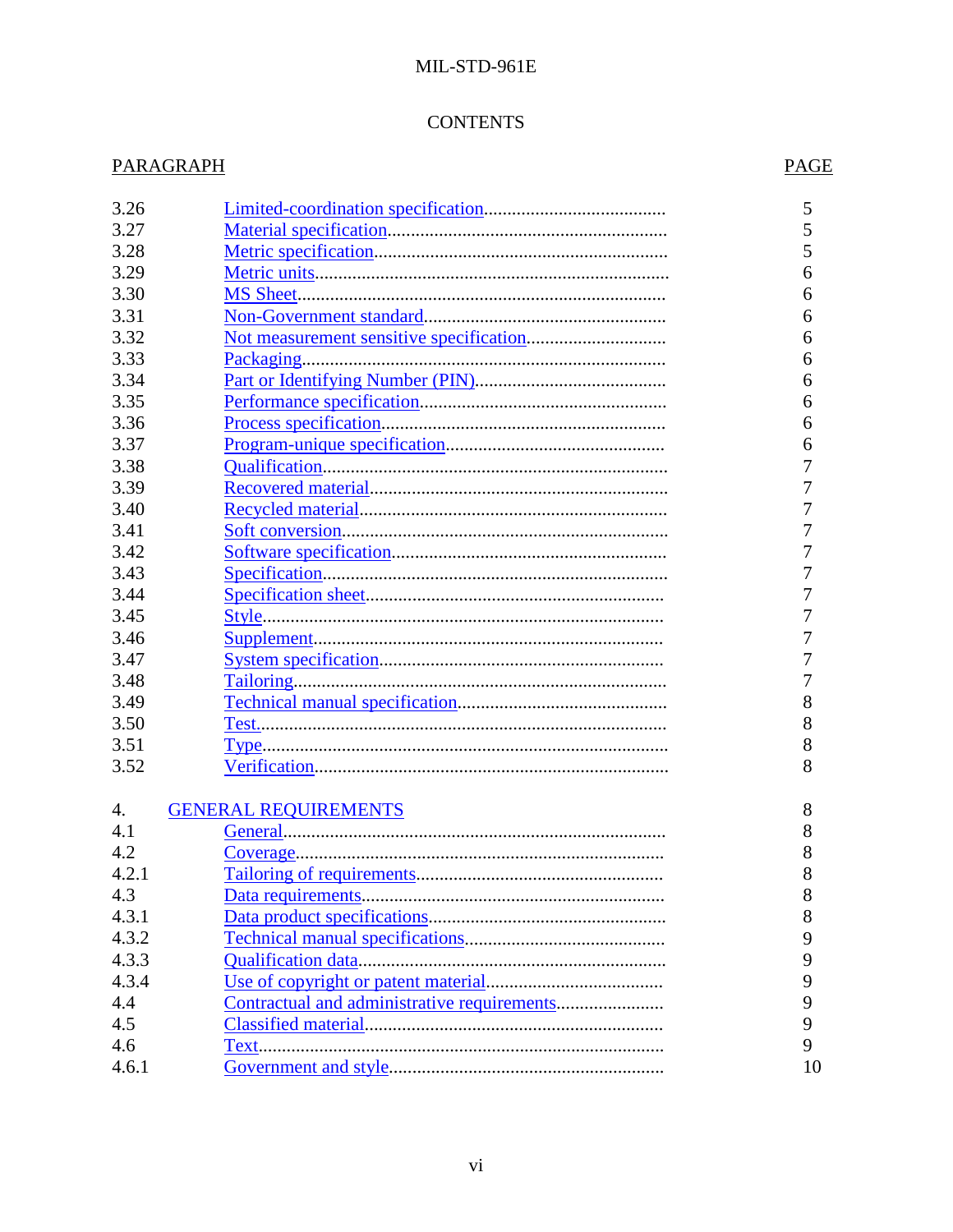# **CONTENTS**

# **PARAGRAPH**

# **PAGE**

| 4.6.2   |                                              | 10 |
|---------|----------------------------------------------|----|
| 4.6.3   |                                              | 10 |
| 4.6.4   |                                              | 10 |
| 4.6.5   |                                              | 10 |
| 4.6.6   |                                              | 10 |
| 4.7     |                                              | 12 |
| 4.8     |                                              | 12 |
| 4.8.1   |                                              | 12 |
| 4.8.2   |                                              | 12 |
| 4.9     |                                              | 12 |
| 4.10    |                                              | 12 |
| 4.11    |                                              | 12 |
| 4.12    |                                              | 12 |
| 4.13    |                                              | 12 |
| 4.13.1  |                                              | 13 |
| 4.13.2  |                                              | 13 |
| 4.13.3  |                                              | 13 |
| 4.13.4  |                                              | 13 |
| 4.14    |                                              | 13 |
| 4.14.1  |                                              | 13 |
| 4.14.2  |                                              | 13 |
| 4.14.3  |                                              | 14 |
| 4.15    |                                              | 14 |
| 4.15.1  |                                              | 14 |
| 4.15.2  |                                              | 14 |
| 4.15.3  |                                              | 14 |
| 4.16    |                                              | 14 |
| 4.17    |                                              | 14 |
| 4.18    |                                              | 15 |
| 4.19    |                                              | 15 |
| 4.20    |                                              | 16 |
| 5.      | <b>DETAILED REQUIREMENTS</b>                 | 16 |
| 5.1     |                                              | 16 |
| 5.2     |                                              | 16 |
| 5.3     |                                              | 16 |
| 5.3.1   |                                              | 16 |
| 5.3.1.1 |                                              | 16 |
| 5.3.1.2 | Commercial and Government Entity (CAGE) code | 16 |
| 5.3.1.3 |                                              | 17 |
| 5.3.1.4 |                                              | 17 |
|         |                                              |    |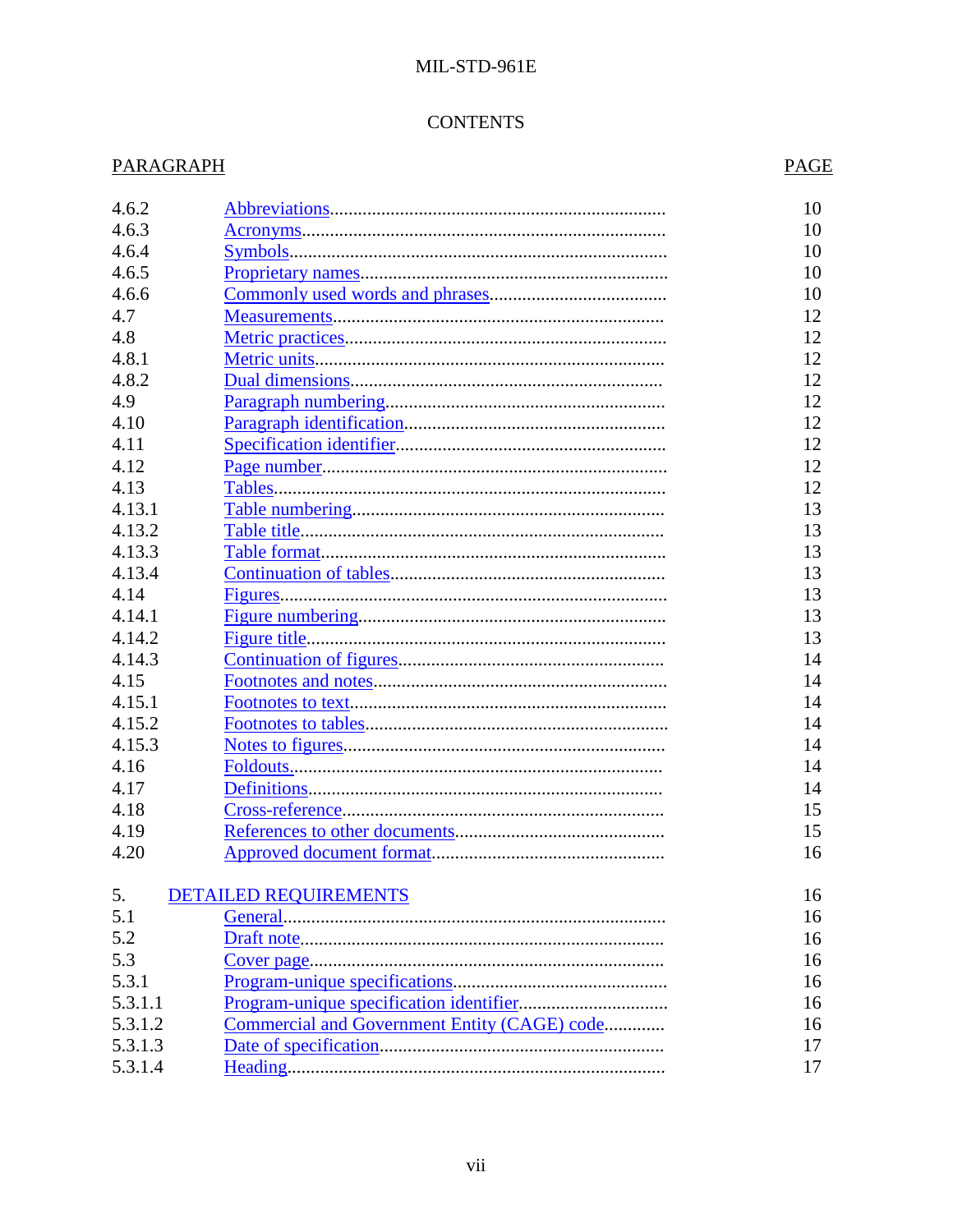### **CONTENTS**

# PARAGRAPH PAGE

| 5.3.1.5  |                                                           | 17 |
|----------|-----------------------------------------------------------|----|
| 5.3.1.6  |                                                           | 17 |
| 5.3.1.7  |                                                           | 17 |
| 5.3.1.8  |                                                           | 17 |
| 5.3.1.9  |                                                           | 17 |
| 5.3.1.10 | Government rights in technical data and software          | 18 |
| 5.3.2    |                                                           | 18 |
| 5.4      | First page information for defense specifications without |    |
|          |                                                           | 18 |
| 5.4.1    |                                                           | 18 |
| 5.4.1.1  |                                                           | 18 |
| 5.4.1.2  |                                                           | 18 |
| 5.4.1.3  |                                                           | 19 |
| 5.4.2    |                                                           | 19 |
| 5.4.3    |                                                           | 19 |
| 5.4.4    |                                                           | 19 |
| 5.4.4.1  |                                                           | 19 |
| 5.4.4.2  |                                                           | 20 |
| 5.4.4.3  |                                                           | 21 |
| 5.4.5    |                                                           | 21 |
| 5.4.6    |                                                           | 21 |
| 5.4.6.1  |                                                           | 21 |
| 5.4.6.2  |                                                           | 21 |
| 5.4.6.3  |                                                           | 22 |
| 5.4.6.4  |                                                           | 24 |
| 5.4.7    |                                                           | 24 |
| 5.4.7.1  |                                                           | 24 |
| 5.4.7.2  |                                                           | 24 |
| 5.4.8    |                                                           | 24 |
| 5.4.8.1  |                                                           | 24 |
| 5.4.8.2  | Preamble for limited-coordination specifications          | 24 |
| 5.4.8.3  |                                                           | 25 |
| 5.4.8.4  | Preamble for specifications with restricted availability  | 25 |
| 5.4.9    | Contact information                                       | 25 |
| 5.4.10   |                                                           |    |
|          | Designation of federal supply class (FSC), group (FSG),   | 25 |
|          |                                                           |    |
| 5.4.11   |                                                           | 25 |
| 5.4.12   |                                                           | 26 |
| 5.5      |                                                           | 26 |
| 5.6      |                                                           | 26 |
| 5.6.1    |                                                           | 26 |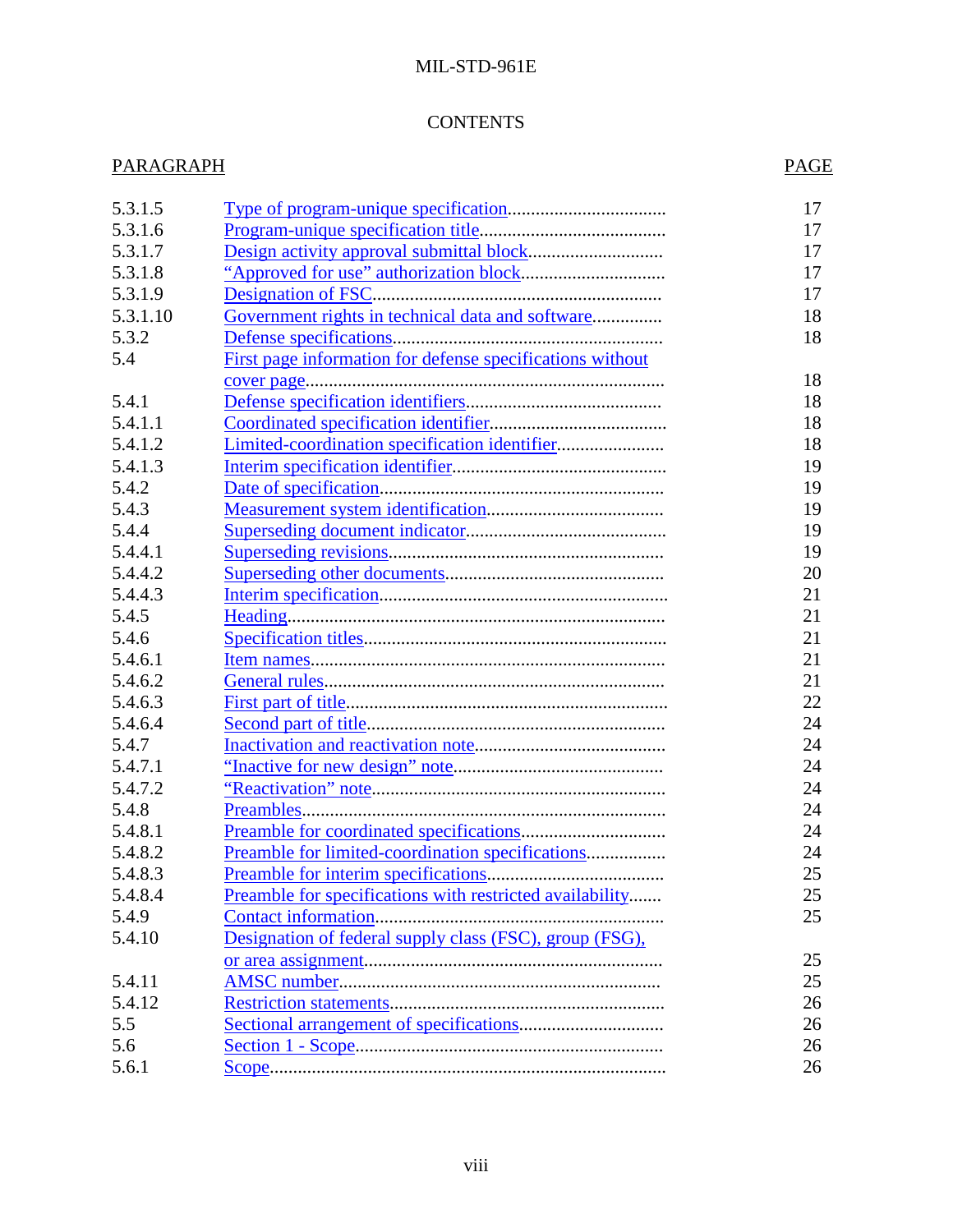# **CONTENTS**

| PARAGRAPH       |                                                            |    |  |  |  |  |
|-----------------|------------------------------------------------------------|----|--|--|--|--|
| 5.6.2           | <b>Classification and Part or Identifying Number (PIN)</b> | 26 |  |  |  |  |
| 5.6.2.1         |                                                            | 26 |  |  |  |  |
| 5.6.2.1.1       |                                                            |    |  |  |  |  |
| 5.6.2.1.2       | Classification for reliability level identification        | 27 |  |  |  |  |
| 5.6.2.1.3       | Use of international standardization agreement code        |    |  |  |  |  |
|                 |                                                            | 27 |  |  |  |  |
| 5.6.2.2         |                                                            | 27 |  |  |  |  |
| 5.6.2.2.1       |                                                            | 27 |  |  |  |  |
| 5.6.2.2.2       |                                                            | 28 |  |  |  |  |
| 5.6.3           | Additional scope requirements for program-unique           |    |  |  |  |  |
|                 |                                                            | 28 |  |  |  |  |
| 5.6.3.1         |                                                            | 28 |  |  |  |  |
| 5.6.3.2         |                                                            | 28 |  |  |  |  |
| 5.7             |                                                            | 29 |  |  |  |  |
| 5.7.1           |                                                            | 29 |  |  |  |  |
| 5.7.2           |                                                            | 29 |  |  |  |  |
| 5.7.2.1         | Government specifications, standards, and handbooks        | 29 |  |  |  |  |
| 5.7.2.2         | Other Government documents, drawings, and                  |    |  |  |  |  |
|                 |                                                            | 30 |  |  |  |  |
| 5.7.3           | Non-Government standards and other publications            | 31 |  |  |  |  |
| 5.7.4           |                                                            | 32 |  |  |  |  |
| 5.8             |                                                            | 32 |  |  |  |  |
| 5.8.1           |                                                            | 33 |  |  |  |  |
| 5.8.2           |                                                            | 33 |  |  |  |  |
| 5.8.3           |                                                            | 33 |  |  |  |  |
| 5.8.4           |                                                            | 33 |  |  |  |  |
| 5.8.5           |                                                            | 34 |  |  |  |  |
| 5.8.6           | Toxic chemicals, hazardous substances, and ozone-depleting |    |  |  |  |  |
|                 |                                                            | 34 |  |  |  |  |
| 5.8.7           | Recycled, recovered, or environmentally preferable         |    |  |  |  |  |
|                 |                                                            | 34 |  |  |  |  |
| 5.8.8           |                                                            | 34 |  |  |  |  |
|                 |                                                            |    |  |  |  |  |
| 5.8.9<br>5.8.10 |                                                            | 35 |  |  |  |  |
|                 |                                                            | 35 |  |  |  |  |
| 5.9             |                                                            | 35 |  |  |  |  |
| 5.9.1           |                                                            | 35 |  |  |  |  |
| 5.9.2           |                                                            | 35 |  |  |  |  |
| 5.9.3           |                                                            | 36 |  |  |  |  |
| 5.9.4           |                                                            | 36 |  |  |  |  |
| 5.9.4.1         |                                                            | 36 |  |  |  |  |
| 5.9.4.2         |                                                            | 36 |  |  |  |  |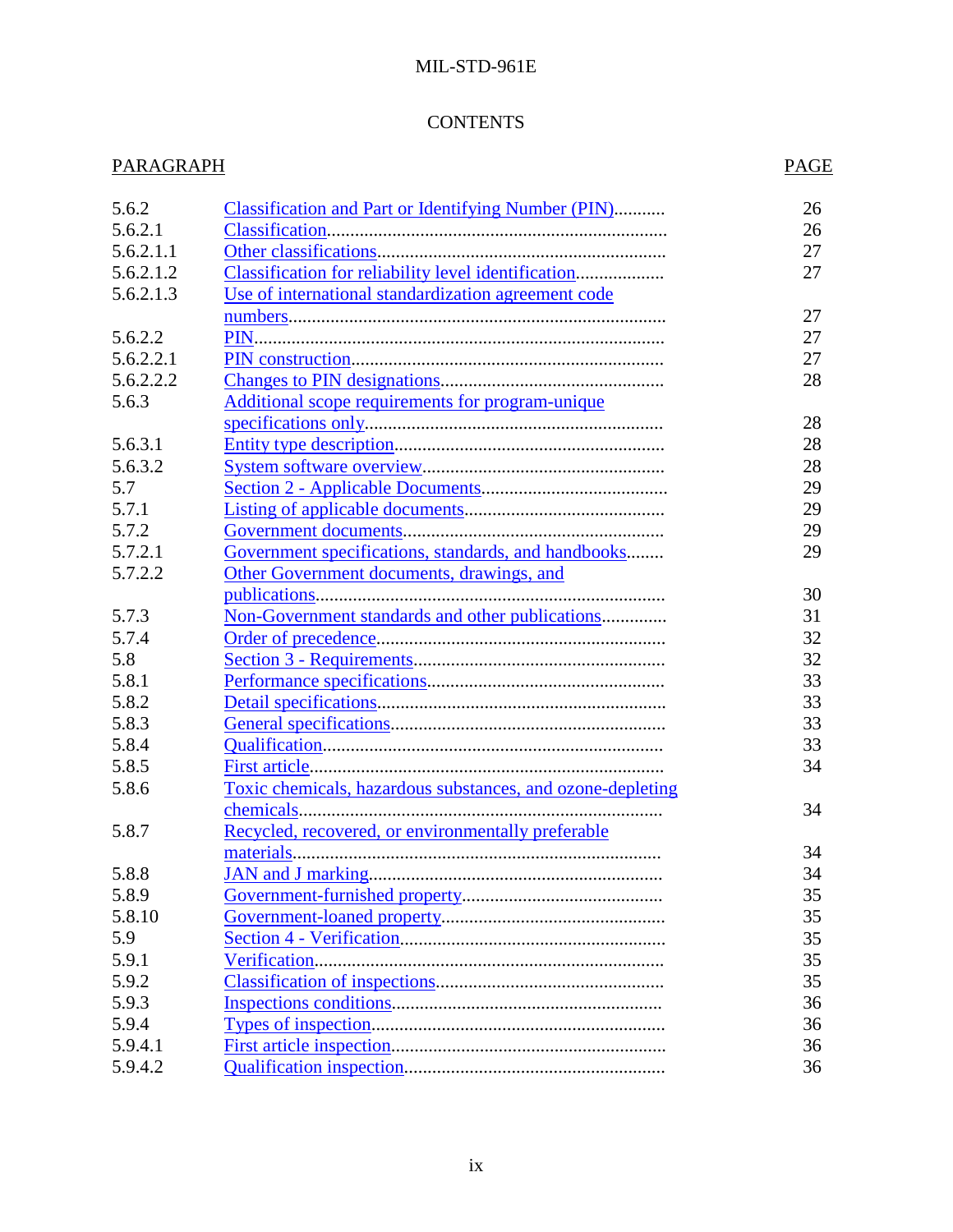# **CONTENTS**

# **PARAGRAPH**

# **PAGE**

| 5.9.4.3 |                                                     | 36 |
|---------|-----------------------------------------------------|----|
| 5.9.5   |                                                     | 36 |
| 5.9.5.1 |                                                     | 37 |
| 5.9.5.2 |                                                     | 37 |
| 5.10    |                                                     | 37 |
| 5.11    |                                                     | 37 |
| 5.11.1  |                                                     |    |
|         |                                                     | 38 |
| 5.11.2  |                                                     | 38 |
| 5.11.3  |                                                     | 38 |
| 5.11.4  |                                                     | 39 |
| 5.11.5  |                                                     | 39 |
| 5.11.6  |                                                     | 39 |
| 5.11.7  |                                                     | 39 |
| 5.11.8  |                                                     | 40 |
| 5.11.9  | Government-furnished and Government loaned property | 40 |
| 5.11.10 |                                                     | 40 |
| 5.11.11 |                                                     | 40 |
| 5.11.12 |                                                     | 40 |
| 5.11.13 |                                                     | 41 |
| 5.12    |                                                     | 41 |
| 5.12.1  |                                                     | 42 |
| 5.12.2  |                                                     | 42 |
| 5.12.3  |                                                     | 42 |
| 5.12.4  |                                                     | 42 |
| 5.12.5  |                                                     | 42 |
| 5.12.6  |                                                     | 42 |
| 5.12.7  |                                                     | 42 |
| 5.12.8  |                                                     | 42 |
| 5.13    |                                                     | 43 |
| 5.13.1  |                                                     | 43 |
| 5.13.2  |                                                     | 43 |
| 5.13.3  |                                                     | 43 |
| 5.13.4  |                                                     | 43 |
| 5.13.5  |                                                     | 43 |
| 5.13.6  |                                                     | 43 |
| 5.13.7  |                                                     | 43 |
| 5.13.8  |                                                     | 43 |
| 5.13.9  |                                                     | 43 |
|         |                                                     |    |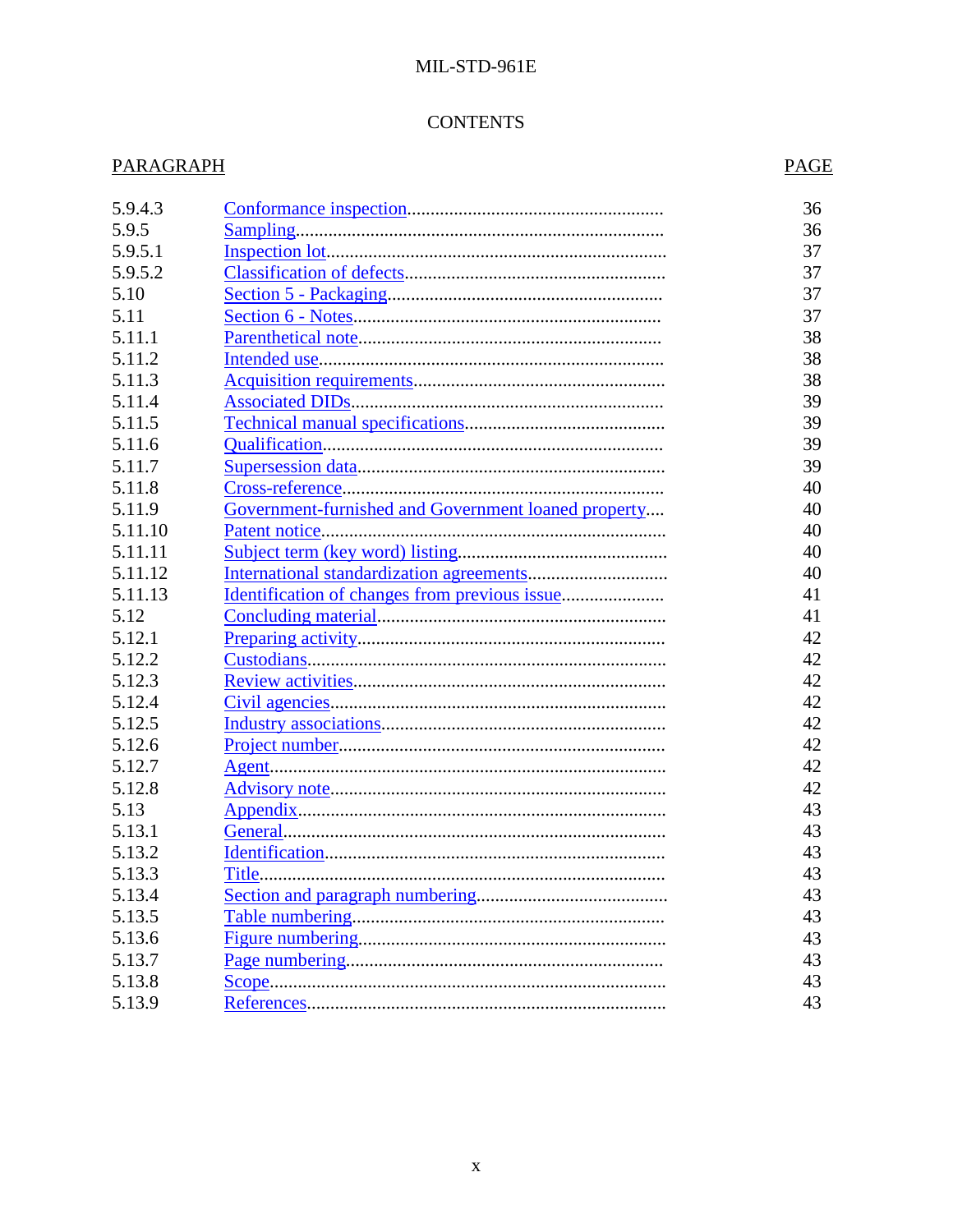# **CONTENTS**

# **PARAGRAPH**

# **PAGE**

| 5.13.10  |                                                           | 44 |
|----------|-----------------------------------------------------------|----|
| 5.14     | Index                                                     | 44 |
| 5.15     |                                                           | 44 |
| 5.15.1   |                                                           | 44 |
| 5.15.2   |                                                           | 44 |
| 5.15.3   |                                                           | 44 |
| 5.15.4   |                                                           | 44 |
| 5.15.5   |                                                           | 44 |
| 5.15.6   |                                                           | 44 |
| 5.15.7   |                                                           | 44 |
| 5.15.8   |                                                           | 45 |
| 5.15.9   |                                                           | 45 |
| 5.16     |                                                           | 45 |
| 5.16.1   |                                                           | 45 |
| 5.16.2   |                                                           | 45 |
| 5.16.3   |                                                           | 45 |
| 5.16.3.1 |                                                           | 45 |
| 5.16.3.2 |                                                           | 45 |
| 5.16.3.3 |                                                           | 45 |
| 5.16.3.4 |                                                           | 46 |
| 5.16.4   |                                                           | 46 |
| 5.17     |                                                           | 46 |
| 5.17.1   |                                                           | 46 |
| 5.17.2   |                                                           | 46 |
| 5.18     |                                                           | 46 |
| 5.18.1   |                                                           | 46 |
| 5.18.2   |                                                           | 47 |
| 5.18.3   | Document identifiers for amendments to specifications     | 47 |
| 5.18.4   |                                                           | 48 |
| 5.18.5   | Identification of deleted paragraphs, tables, and figures | 48 |
| 5.18.6   |                                                           | 48 |
| 5.18.7   |                                                           | 48 |
| 5.19     |                                                           | 49 |
| 5.19.1   |                                                           | 49 |
| 5.19.2   |                                                           | 49 |
| 5.19.3   |                                                           | 49 |
| 5.19.4   |                                                           | 49 |
| 5.19.5   |                                                           | 50 |
| 5.19.6   |                                                           |    |
|          |                                                           | 50 |
| 5.19.7   |                                                           | 50 |
| 5.19.7.1 |                                                           | 50 |
| 5.19.7.2 |                                                           | 51 |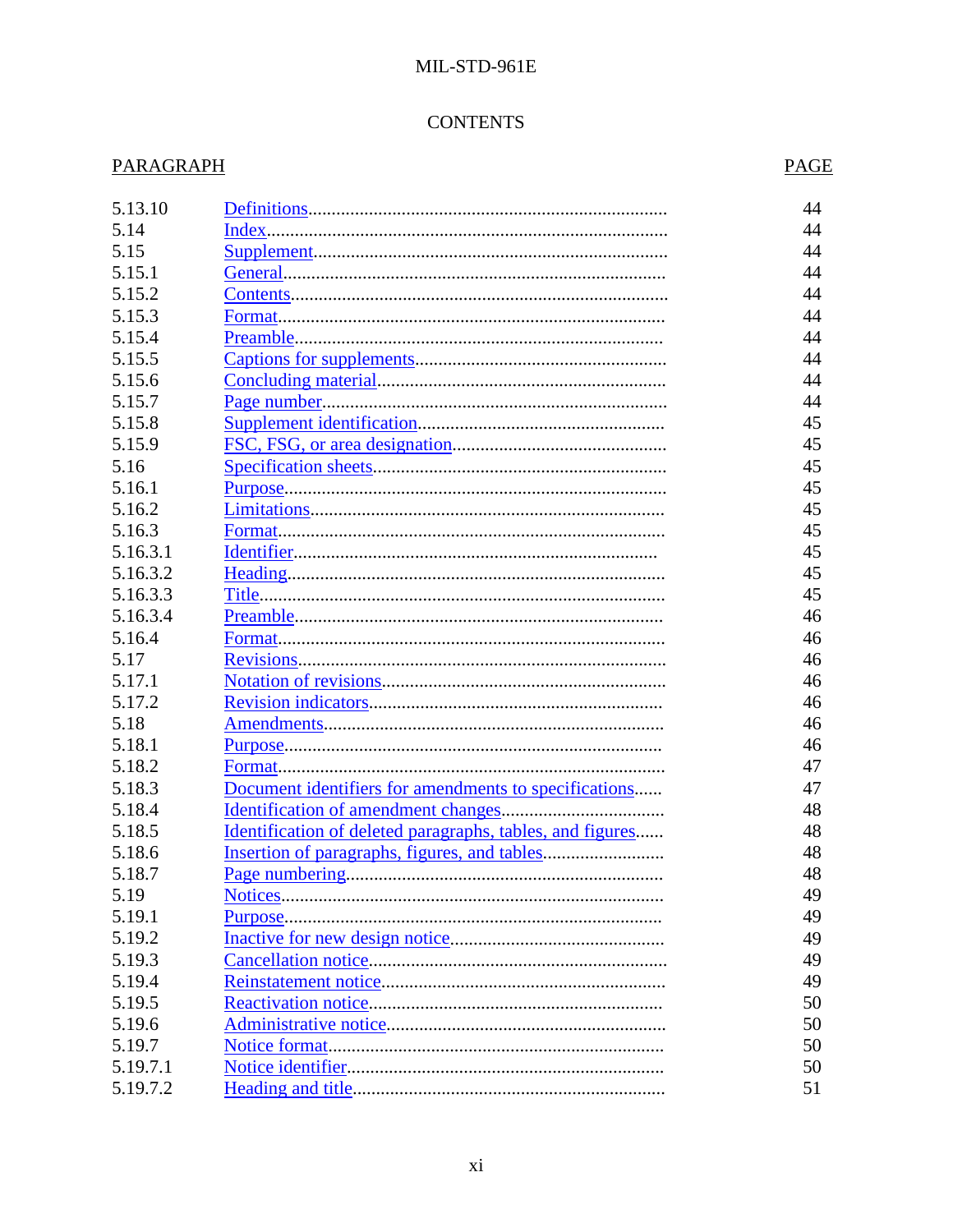# **CONTENTS**

| PARAGRAPH            |                                                        | <b>PAGE</b> |
|----------------------|--------------------------------------------------------|-------------|
| 5.19.7.3<br>5.19.7.4 |                                                        | 51<br>51    |
| 5.19.7.5             |                                                        | 51          |
| 6.                   | <b>NOTES</b>                                           | 51          |
| 6.1                  |                                                        | 51          |
| 6.2                  |                                                        | 51          |
| 6.3                  | <b>Associated Data Item Descriptions (DIDs)</b>        | 52          |
| 6.4                  |                                                        | 52          |
| 6.5                  |                                                        | 52          |
| 6.6                  |                                                        | 52          |
| <b>FIGURE</b>        |                                                        |             |
| 1.                   |                                                        | 53          |
| 2.                   | Example of cover page for program-unique specification | 54          |
| 3.                   | Example of cover page for defense specification        | 55          |
| 4.                   |                                                        | 56          |
| 5.                   |                                                        | 57          |
| 6.                   | Example of requirements in performance specification   | 60          |
| 7.                   | Example of requirements in detail specification        | 63          |
| 8.                   |                                                        | 65          |
| 9.                   |                                                        | 67          |
| 10.                  |                                                        | 68          |
| 11.                  |                                                        | 69          |
| 12.                  |                                                        | 71          |
| 13.                  |                                                        | 74          |
| 14.                  |                                                        | 75          |
| 15.                  | Example of cancellation notice with superseding        |             |
|                      |                                                        | 76          |
| 16.                  |                                                        | 77          |
| 17.                  |                                                        | 78          |
| 18.                  |                                                        | 79          |
| <b>APPENDIX</b>      |                                                        |             |
| A.                   | Description of specification requirements for          |             |
|                      |                                                        | 80          |
|                      |                                                        | 91          |
|                      |                                                        |             |
|                      |                                                        | 93          |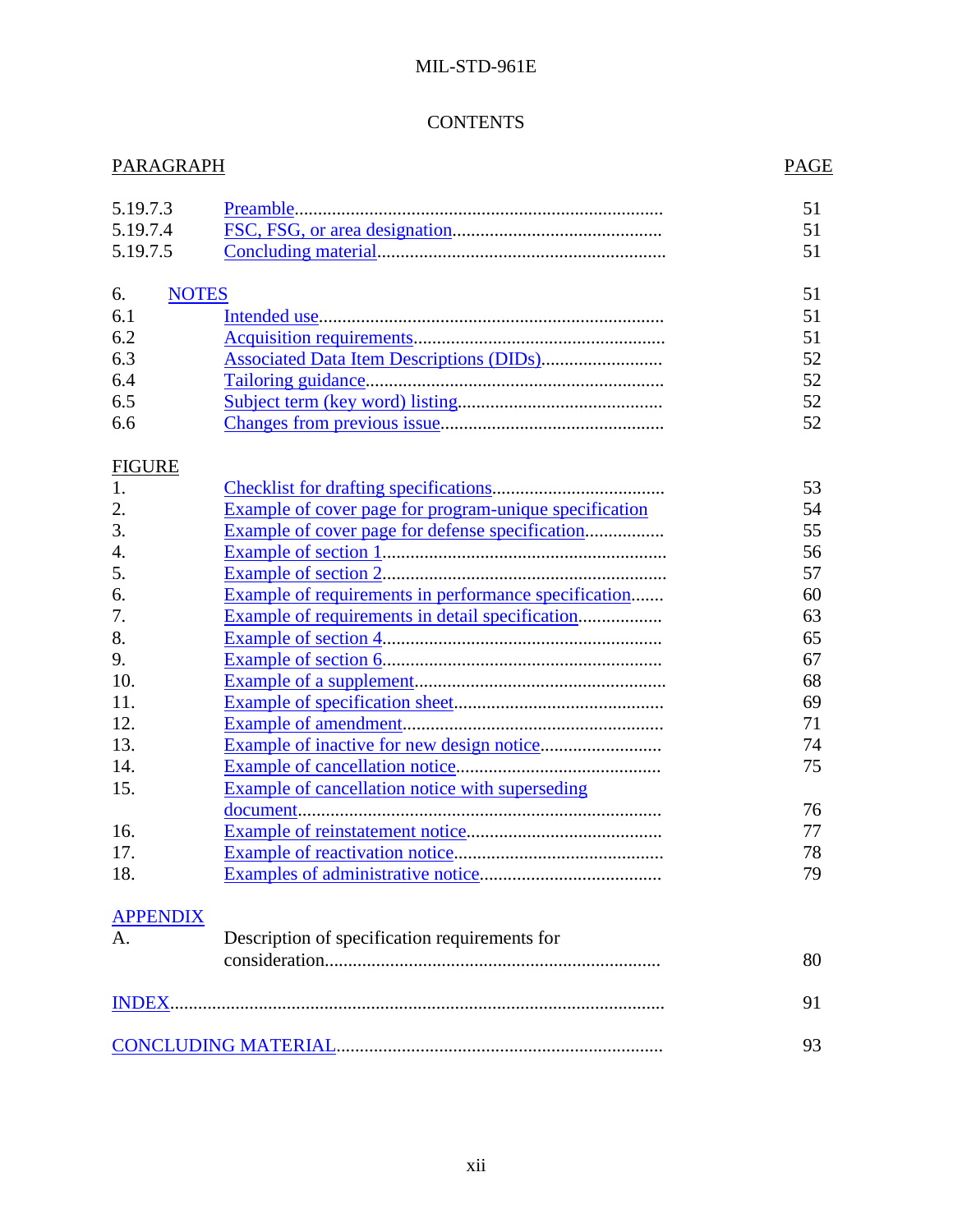# <span id="page-12-0"></span>1. SCOPE

 1.1 Scope. This standard establishes the format and content requirements for the preparation of defense specifications and program-unique specifications prepared either by DoD activities or by contractors for the DoD. It also covers the format and content requirements for specification sheets, supplements, revisions, amendments, and notices.

## 2. APPLICABLE DOCUMENTS

 2.1 General. The documents listed in this section are specified in sections 3, 4, or 5 of this standard. This section does not include documents cited in other sections of this standard or recommended for additional information or as examples. While every effort has been made to ensure the completeness of this list, document users are cautioned that they must meet all specified requirements of documents cited in sections 3, 4, or 5 of this standard, whether or not they are listed.

2.2 Government documents.

2.2.1 Specifications, standards, and handbooks. The following specifications, standards, and handbooks form a part of this document to the extent specified herein. Unless otherwise specified, the issues of these documents are those cited in the solicitation or contract.

#### DEPARTMENT OF DEFENSE STANDARDS

MIL-STD-963 - Data Item Descriptions (DIDs).

(Copies of this document are available online at <http://assist.daps.dla.mil/quicksearch/>or [www.dodssp.daps.mil](http://www.dodssp.daps.mil/) or from the Standardization Document Order Desk, 700 Robbins Avenue, Building 4D, Philadelphia, PA 19111-5094.)

 2.2.2 Other Government documents, drawings, and publications. The following other Government documents, drawings, and publications form a part of this document to the extent specified herein. Unless otherwise specified, the issues of these documents are those cited in the solicitation or contract.

#### DEFENSE STANDARDIZATION PROGRAM OFFICE

| $SD-1$  | $\sim 100$       | <b>Standardization Directory</b>                   |
|---------|------------------|----------------------------------------------------|
| $SD-10$ | $\sim$ $\sim$    | Guide for Identification and Development of Metric |
|         |                  | <b>Standards</b>                                   |
| $SD-15$ | $\sim$ 100 $\mu$ | Performance Specification Guide                    |

(Copies of these documents are available online at <http://assist.daps.dla.mil/quicksearch/>or [www.dodssp.daps.mil](http://www.dodssp.daps.mil/) or from the Standardization Document Order Desk, 700 Robbins Avenue, Building 4D, Philadelphia, PA 19111-5094.)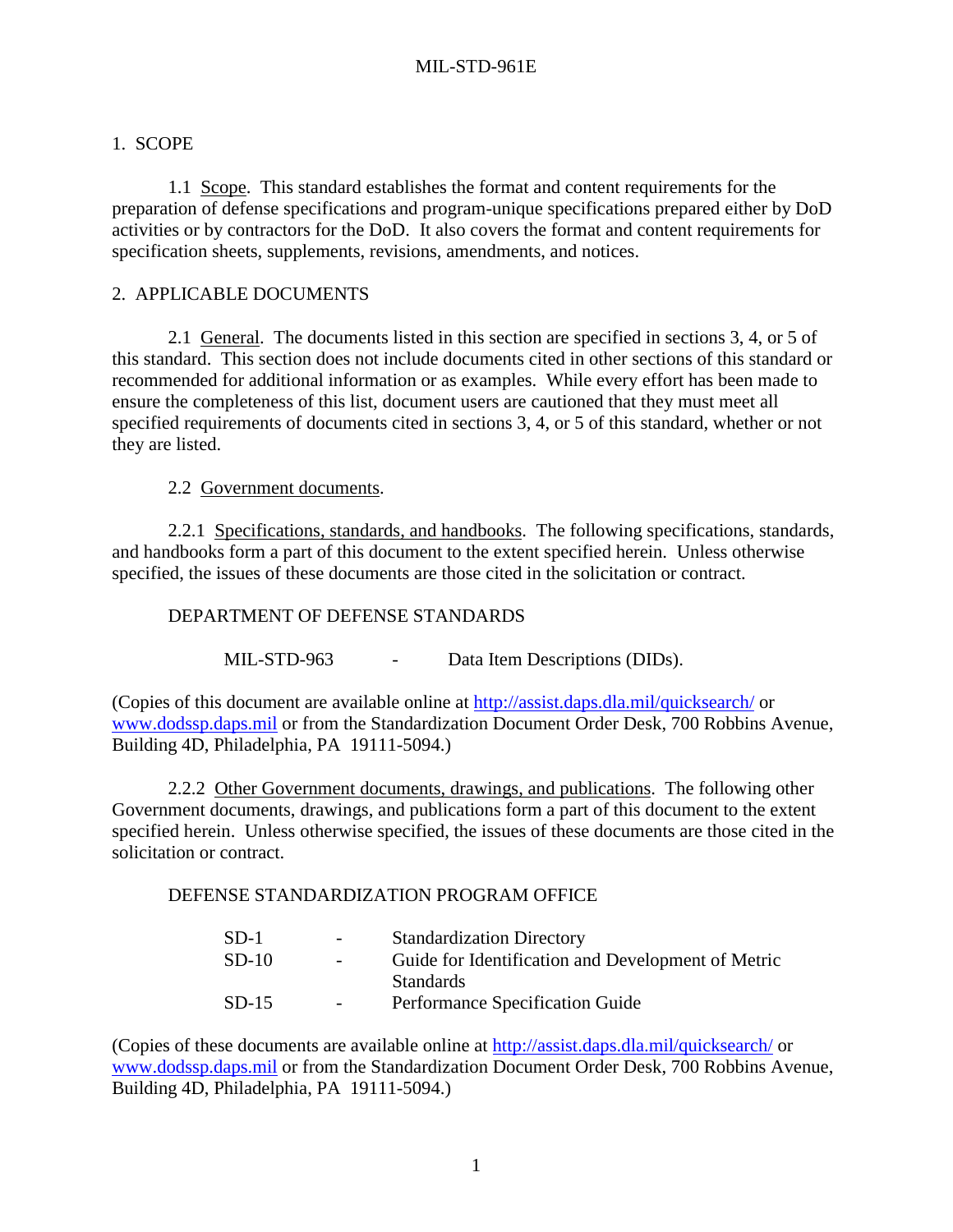#### DEFENSE LOGISTICS INFORMATION SERVICE CATALOGING HANDBOOKS

<span id="page-13-0"></span>

|    | $\overline{\phantom{0}}$ | Federal Supply Classification Groups and Classes |
|----|--------------------------|--------------------------------------------------|
| H6 | $\overline{\phantom{0}}$ | <b>Federal Item Name Directory</b>               |

(Copies of these documents are available online at [www.dlis.dla.mil/hardcopy.asp](http://www.dlis.dla.mil/hardcopy.asp) or from DLIS-VSS Customer Service Office, Defense Logistics Information Service, 74 Washington Avenue N, Suite 7, Battle Creek, MI 49017-3084.)

#### UNITED STATES GOVERNMENT PRINTING OFFICE

United States Government Printing Office (GPO) Style Manual

(Copies of this document are available online at [www.access.gpo.gov](http://www.access.gpo.gov/) or from the Superintendent of Documents, U.S. Government Printing Office, North Capitol & "H" Streets, N.W., Washington, DC 20402-0002.)

 2.3 Non-Government publications. The following documents form a part of this document to the extent specified herein. Unless otherwise specified, the issues of these documents are those cited in the solicitation or contract.

AMERICAN SOCIETY OF MECHANICAL ENGINEERS (ASME)

| ASME Y14.5M        | $\sim$                   | Dimensioning and Tolerancing |
|--------------------|--------------------------|------------------------------|
| <b>ASME Y14.38</b> | $\overline{\phantom{0}}$ | Abbreviations and Acronyms   |

(Copies of these documents are available from [www.asme.org](http://www.asme.org/) or ASME Information Central Orders/Inquiries, P.O. Box 2300, Fairfield, NJ 07007-2300.)

#### INSTITUTE OF ELECTRICAL AND ELECTRONICS ENGINEERS (IEEE)

IEEE 260.1 - Letter Symbols for Units of Measurement (SI Units, Customary Inch-Pound Units)

(Copies of this document are available from [www.ieee.org](http://www.ieee.org/) or IEEE Service Center, 445 Hoes Lane, Piscataway, NJ 08854-1331.)

#### IEEE/ASTM INTERNATIONAL

| <b>IEEE/ASTM SI 10</b> | Use of the International System of Units $(SI)$ – The |
|------------------------|-------------------------------------------------------|
|                        | Modern Metric System                                  |

(IEEE and ASTM International publish this standard jointly. Copies are available from [www.ieee.org](http://www.ieee.org/) or IEEE Service Center, 445 Hoes Lane, Piscataway, NJ 08854-1331 or [www.astm.org](http://www.astm.org/) or ASTM International, 100 Barr Harbor Drive, West Conshohocken, PA 19428- 2959.)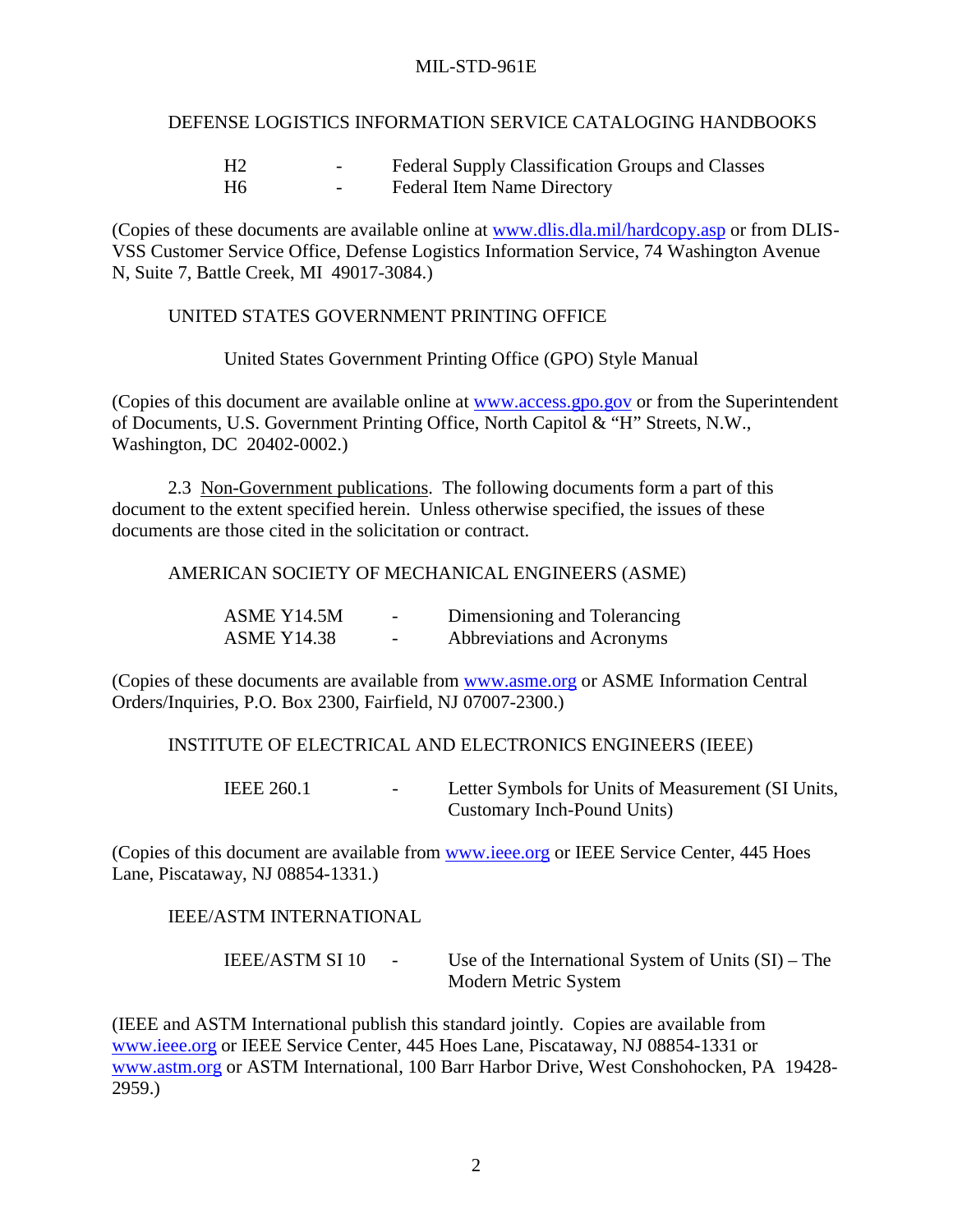<span id="page-14-0"></span>2.4 Order of precedence. In the event of a conflict between the text of this document and the references cited herein, the text of this document takes precedence. Nothing in this document, however, supersedes applicable laws and regulations unless a specific exemption has been obtained.

# 3. DEFINITIONS

 3.1 Acquisition Management Systems Control (AMSC) number. A control number assigned by the cognizant data management approval authority listed in the SD-1, which indicates that a data item description (DID) or a defense specification or standard that cites DIDs has been cleared for use by the DoD.

 3.2 Acquisition Streamlining and Standardization Information System (ASSIST). The official database containing information about standardization documents used in the DoD. ASSIST also provides electronic access to government documents included in the database over the Internet. ASSIST can be accessed at [www.dodssp.daps.mil.](http://www.dodssp.daps.mil/)

 3.3 Analysis. An element of verification that uses established technical or mathematical models or simulations, algorithms, charts, graphs, circuit diagrams, or other scientific principles and procedures to provide evidence that stated requirements were met.

 3.4 Class. An additional categorization of differences in characteristics, other than that afforded by type classification. It does not constitute a difference in quality or grade, but is for specific, equally important uses, and is usually designated by Arabic numerals, such as, "class 1" or "class 2."

 3.5 Composition. A term used in classifying commodities that are differentiated strictly by their respective chemical composition, which is designated in accordance with accepted trade practice.

 3.6 Coordinated specification. A document required by more than one Military Department, Defense Agency, or Civilian Agency, which is coordinated with various activities of the interested departments and agencies.

3.7 Data. Recorded information, regardless of form or method of recording.

 3.8 Data Item Description (DID). A standardization document that defines the data content, preparation instructions, format, and intended use of data required of a contractor. DIDs are prepared in accordance with MIL-STD-963.

 3.9 Data product specification. A defense specification used to acquire data products such as product definition data, test reports, and other types of data, with the exception of technical manuals. Data product specifications are the source documents for DIDs and are approved and assigned an AMSC number by the cognizant DID Approval Authority listed in the SD-1.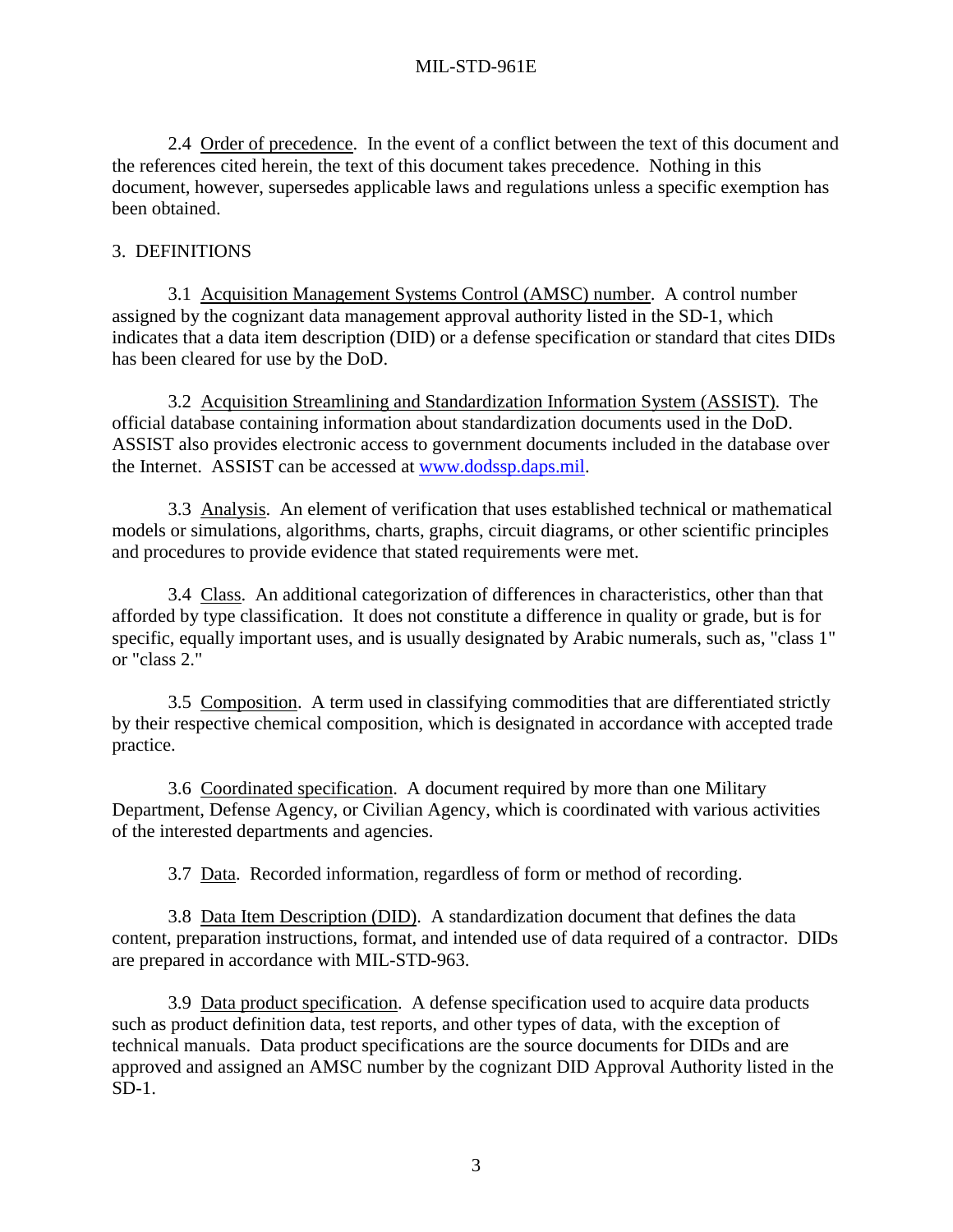<span id="page-15-0"></span> 3.10 Defense specification. A specification developed under the consensus procedures of the Defense Standardization Program that is used on multiple programs or applications and is included in the ASSIST database.

 3.11 Demonstration. An element of verification that involves the actual operation of an item to provide evidence that the required functions were accomplished under specific scenarios. The items may be instrumented and performance monitored.

 3.12 Design activity. The organization that prepares or has prepared for it a programunique specification.

 3.13 Detail specification. A specification that specifies design requirements, such as materials to be used, how a requirement is to be achieved, or how an item is to be fabricated or constructed. A specification that contains both performance and detail requirements is still considered a detail specification. Both defense specifications and program-unique specifications may be designated as a detail specification.

 3.14 DoD Single Stock Point. An office under the Defense Logistics Agency's Document Automation and Production Service, which is responsible for the indexing and distribution of defense specifications, standards, and other related documents and the maintenance of the ASSIST database. The DoD Single Stock Point is also responsible for assigning document identifiers for new defense specifications.

 3.15 Entity. General term to denote the system, item, software, process, or material that is the subject of a specification.

 3.16 Examination. An element of verification that is generally nondestructive and typically includes the use of sight, hearing, smell, touch, and taste; simple physical manipulation; and mechanical and electrical gauging and measurement.

 3.17 General specification. A specification prepared in the six-section format, which covers requirements and test procedures that are common to a group of parts, materials, or equipments and is used with specification sheets.

 3.18 Grade. A term that implies differences in quality and is usually designated by capital letters, such as, "grade A" or "grade B."

 3.19 Inch-pound specification. A specification having measurement requirements given in rounded, rational, inch-pound units. The magnitudes are meaningful and practical (for example, 1 ounce, not 28.3495 grams). Inch-pound specifications are developed for items to interface or operate with other inch-pound items. NOTE: Specifications in which magnitudes expressed in metric units (as a result of mathematical conversion from rounded, rational, inch-pound units) are given first as preferred units with the rounded, rational inch-pound units given in parentheses or in a nonpreferred position are still inch-pound documents.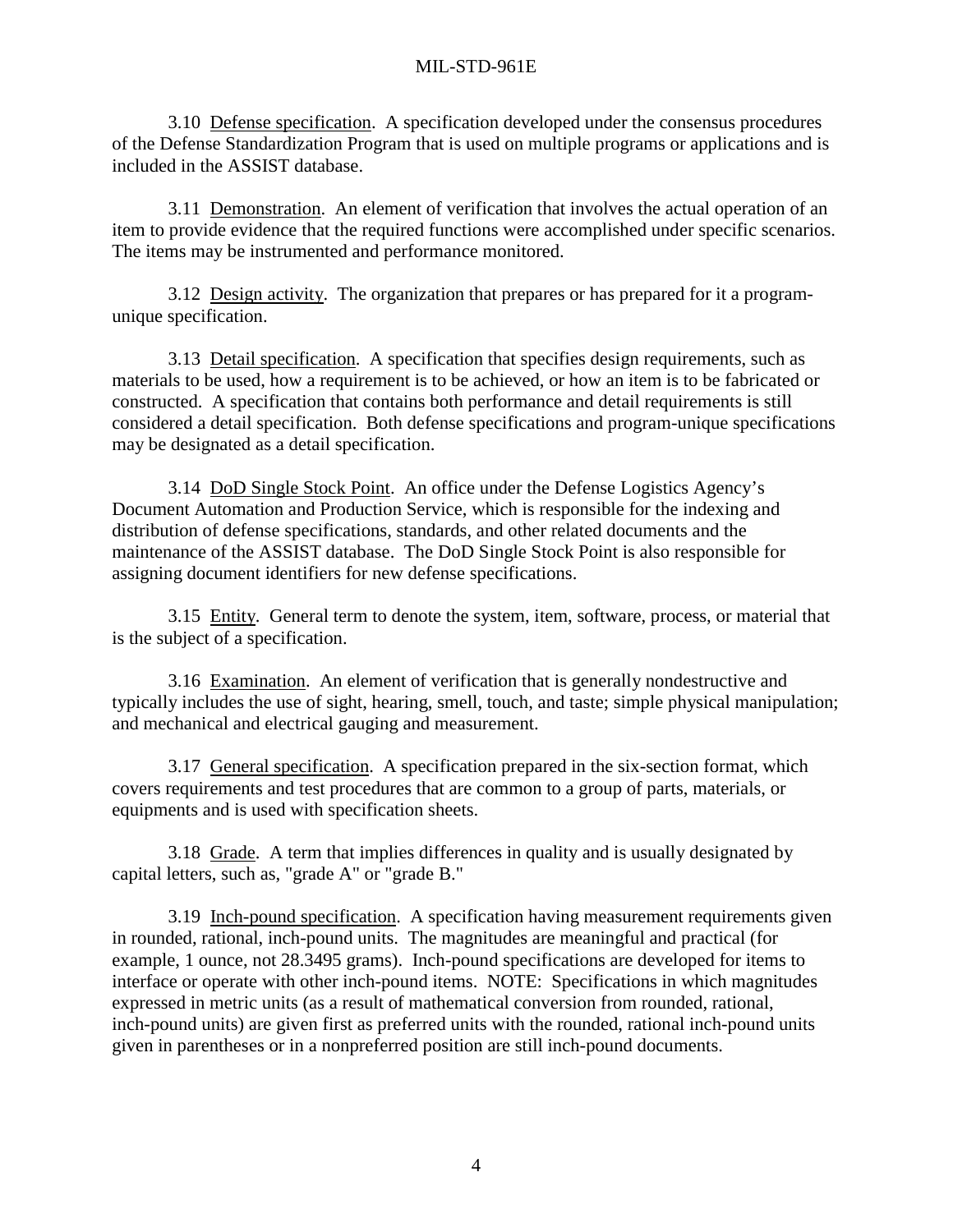<span id="page-16-0"></span> 3.20 Inspection. The examination and testing of supplies and services to determine whether they conform to specified requirements.

 3.21 Interchangeable item. An item which possesses such functional and physical characteristics as to be equivalent in performance, reliability, and maintainability, to another item of similar or identical purposes. An interchangeable item is capable of being exchanged for the other item without selection for fit or performance, and without alteration of the items themselves or of adjoining items, except for adjustment.

 3.22 Interim amendment. A limited-coordination amendment to a coordinated specification required by a single activity, Military Department, or Defense Agency to meet a need when time does not permit preparation of a coordinated amendment.

 3.23 Interim revision. A limited-coordination revision to a coordinated specification required by a single activity, Military Department, or Defense Agency to meet a need when time does not permit preparation of a coordinated revision.

 3.24 International standardization agreement. The record of an agreement among several or all of the member nations of a multinational treaty organization to adopt like or similar military equipment, ammunition, supplies, and stores. The North Atlantic Treaty Organization (NATO), American-British-Canadian-Australian Armies (ABCA), and the Air Standards Coordinating Committee (ASCC) are examples of multinational treaty organizations that issue international standardization agreements. Do not confuse this term with standards issued by private sector international organizations, such as the International Organization for Standardization (ISO) or the International Electrotechnical Committee (IEC), which are categorized as non-Government standards.

 3.25 Item specification. A type of program-unique specification that describes the form, fit, and function and method for acceptance of parts, components, and other items that are elements of a system.

 3.26 Limited-coordination specification. A specification that covers items required by a single activity, Military Department, or Defense Agency, and is coordinated only within that activity, Military Department, or Defense Agency.

 3.27 Material specification. A type of program-unique specification that describes such raw or processed materials as metals, plastics, chemicals, synthetics, fabrics, and any other material that has not been fabricated into a finished part or item.

 3.28 Metric specification. A specification in which requirements are expressed in rounded, rational, metric units. The magnitudes expressed are meaningful and practical (for example, 10 grams, not 0.35273 ounces). Metric specifications are developed for items to interface or operate with other metric items. Documents containing only electrical units that are used in both the metric and inch-pound systems (for example, volts, amps, and ohms) are classified as metric documents. Documents also containing dimensional interfaces must describe these interfaces in metric sizes to be classed as metric documents.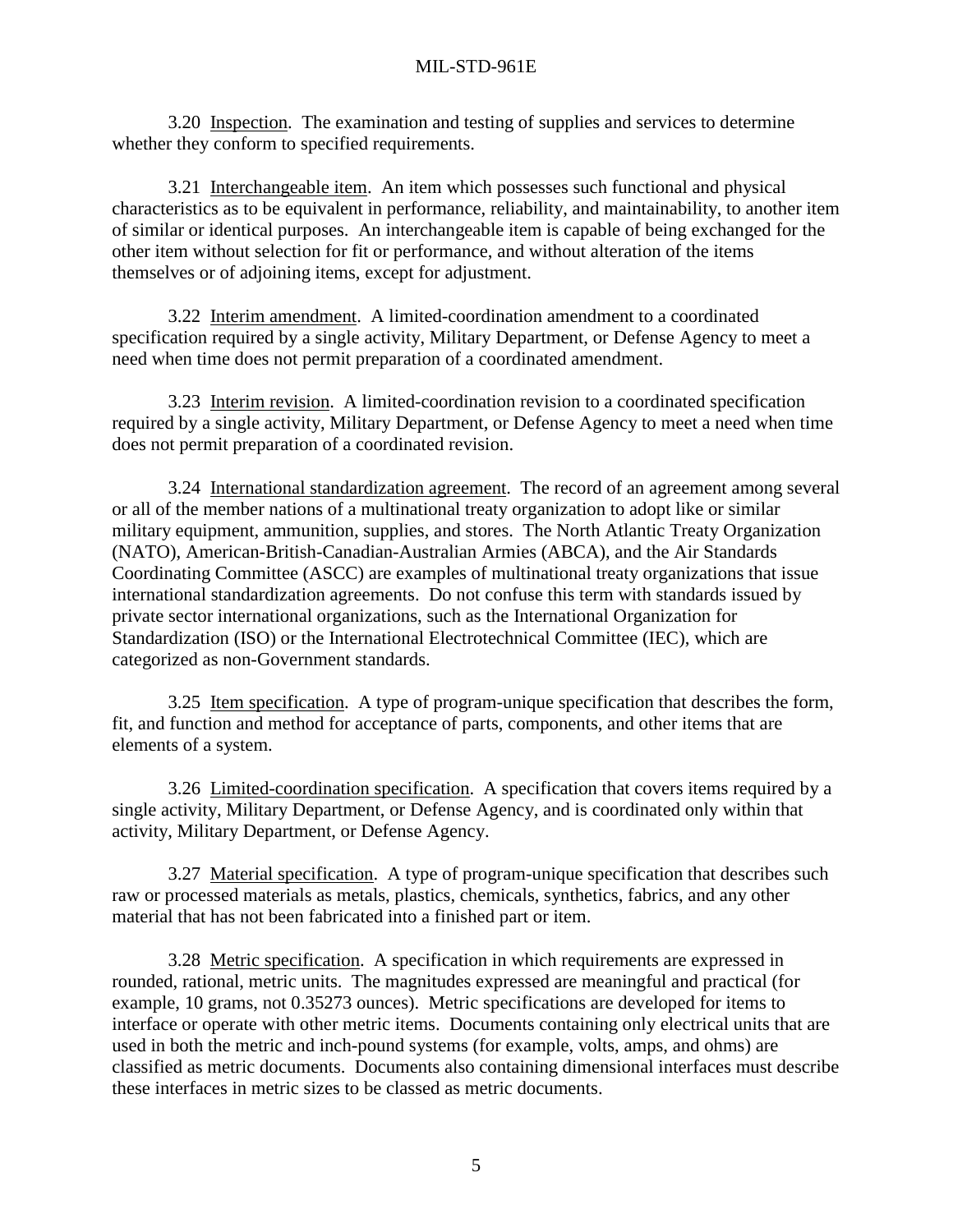<span id="page-17-0"></span> 3.29 Metric units. A system of basic measures defined by the International System of Units based on "Le Systeme International d'Unites (SI)," of the International Bureau of Weights and Measures. These units are described in IEEE/ASTM SI 10.

3.30 MS sheet. A term that once meant "military standard sheet" but was changed many years ago to "military specification sheet." Unless otherwise noted, the term specification sheet includes MS sheet. It is a document that specifies requirements and verifications unique to a single style, type, class, grade, or model that falls within a family of products described under a general specification. New MS sheets are no longer being issued except for situations where it is necessary to expand a family of existing MS sheets. Specification sheets (see [3.44\)](#page-18-0) instead of MS sheets are now developed for all new general specifications, and when possible, replace existing MS sheets.

 3.31 Non-Government standard. A national or international standardization document developed by a private sector association, organization, or technical society that plans, develops, establishes, or coordinates standards, specifications, handbooks, or related documents. The term does not include standards of individual companies. Non-Government standards adopted by the DoD are listed in the ASSIST database.

 3.32 Not measurement sensitive specification. A specification in which application of the requirements does not depend substantially on some measured quantity. This type of specification can be used with either a metric system or an inch-pound system.

 3.33 Packaging. The processes and procedures used to protect material from deterioration, damage, or both. It includes cleaning, drying, preserving, packing, marking, and unitization.

 3.34 Part or Identifying Number (PIN). An alphanumeric designator that identifies parts, items, or bulk materials that are covered by a specification.

 3.35 Performance specification. A specification that states requirements in terms of the required results with criteria for verifying compliance, but without stating the methods for achieving the required results. A performance specification defines the functional requirements for the item, the environment in which it must operate, and interface and interchangeability characteristics. Both defense specifications and program-unique specifications may be designated as a performance specification.

 3.36 Process specification. A type of program-unique specification that describes the procedures for fabricating or treating materials and items.

 3.37 Program-unique specification. A specification that describes a system, item, software program, process, or material developed and produced (including repetitive production and spares purchases) for use within a specific program, or as a part of a single system and for which there is judged to be little potential for use by other systems.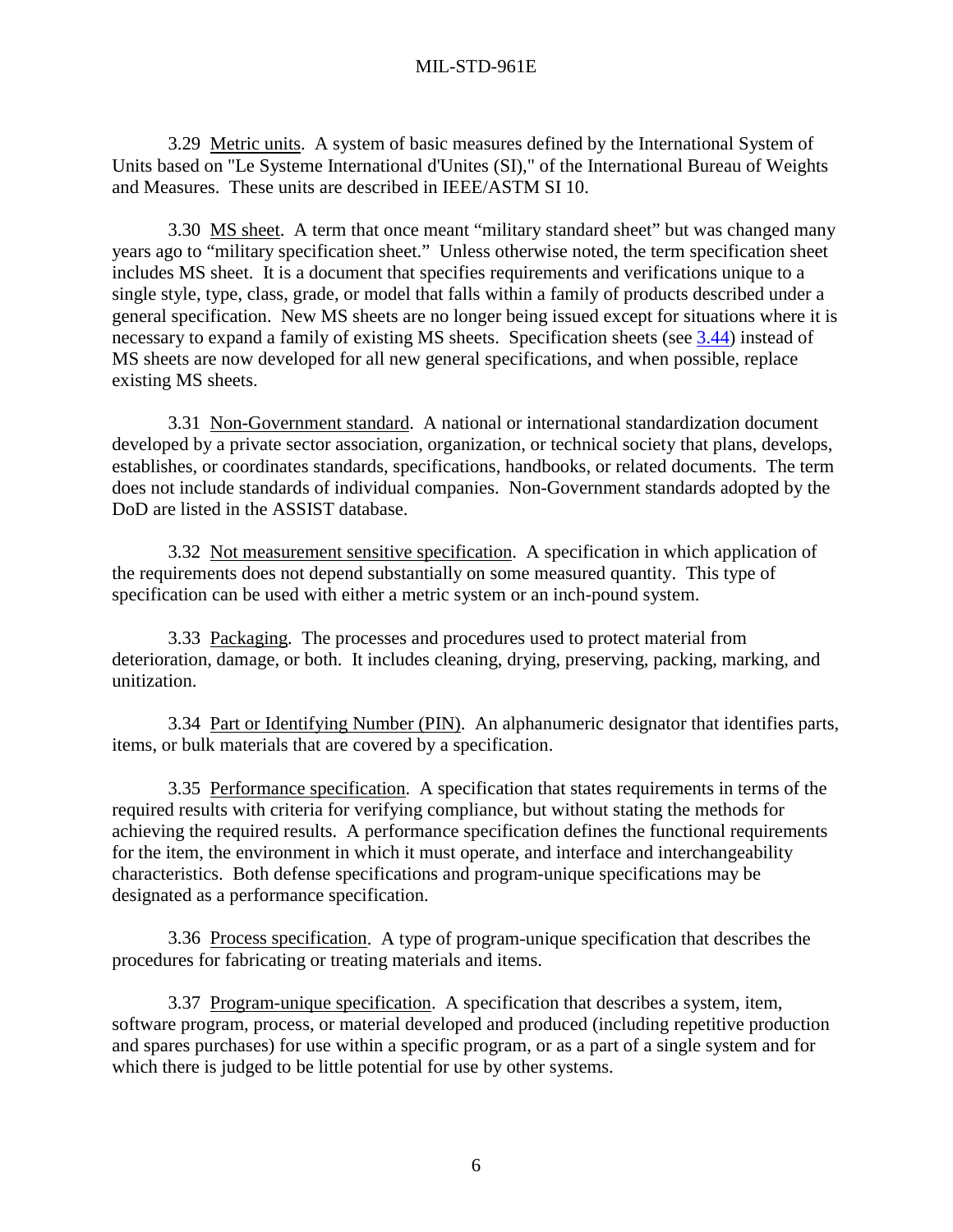<span id="page-18-0"></span> 3.38 Qualification. A process in advance of and independent of an acquisition by which a manufacturer's capabilities, or a manufacturer's or distributor's products are examined, tested, and approved to be in conformance with specification requirements, and subsequent approval for or listing of products on a qualified products list (QPL) or manufacturers on a qualified manufacturers list (QML).

 3.39 Recovered material. Waste materials and by-products that have been recovered or diverted from solid waste. It does not include those materials and by-products generated from, and commonly reused within, an original manufacturing process.

 3.40 Recycled material. Product or other material recovered from the solid waste stream for use in the form of raw materials in the manufacture of new products other than fuel for producing heat or power by combustion.

 3.41 Soft conversion. The process of changing a measurement from inch-pound units to equivalent metric units within acceptable measurement tolerances without changing the physical configuration of the item.

 3.42 Software specification. A type of program-unique specification that describes the requirements and verification of requirements for the automatic acquisition, storage, manipulation, management, movement, control, display, switching, interchange, transmission, or reception of data or information.

 3.43 Specification. A document prepared to support acquisition that describes essential technical requirements for materiel and the criteria for determining whether those requirements are met.

 3.44 Specification sheet. A document that specifies requirements and verifications unique to a single style, type, class, grade, or model that falls within a family of products described under a general specification.

3.45 Style. A term used to denote differences in design or appearance.

 3.46 Supplement. A listing of specification sheets or MS sheets associated with a general specification.

 3.47 System specification. A type of program-unique specification that describes the requirements and verification of the requirements for a combination of elements that must function together to produce the capabilities required to fulfill a mission need, including hardware, equipment, software, or any combination thereof.

 3.48 Tailoring. The process by which individual requirements (sections, paragraphs, or sentences) of the selected specifications, standards, and related documents are evaluated to determine the extent to which they are most suitable for a specific system and equipment acquisition and the modification of these requirements to ensure that each achieves an optimal balance between operational needs and cost.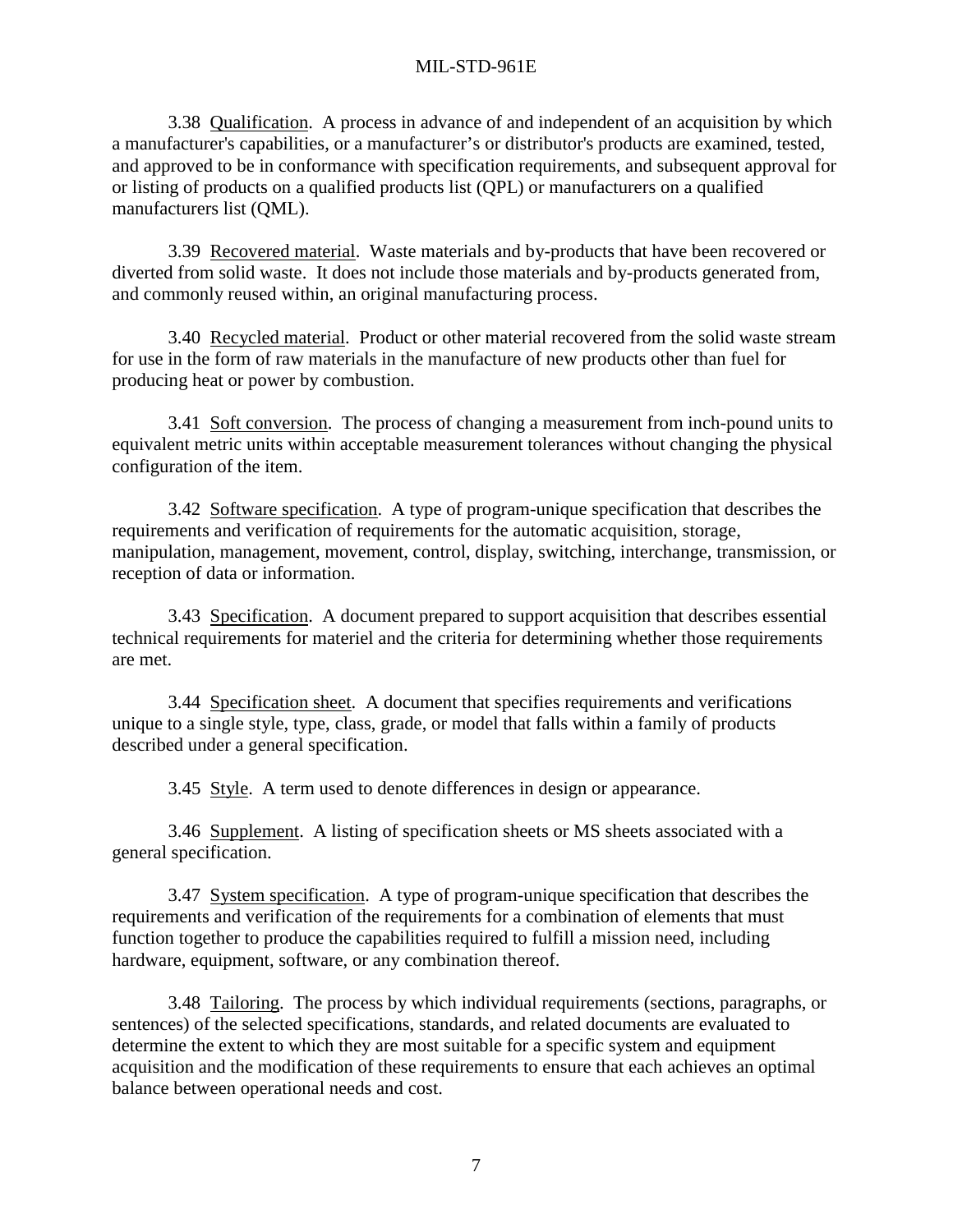<span id="page-19-0"></span>3.49 Technical manual specification. A specification used to acquire technical manuals for the installation, operation, maintenance, training, and support of weapon systems, weapon systems components, and support equipment. Technical manual specifications do not require the preparation of DIDs, but must be approved and assigned an Acquisition Management Systems Control number by the cognizant DID Approval Authority listed in the SD-1.

 3.50 Test. An element of verification in which scientific principles and procedures are applied to determine the properties or functional capabilities of items.

 3.51 Type. A term that implies differences in like items or processes as to design model, shape, or other configuration, which is usually designated by Roman numerals, such as "type I" or "type II."

3.52 Verification. Confirmation through the provision of objective evidence that specified requirements have been fulfilled. Objective evidence may be obtained through observation, measurement, test, or other means.

#### 4. GENERAL REQUIREMENTS

 4.1 General. This section covers general aspects of style, format, and requirements that are applicable to all specifications covered by this document.

 4.2 Coverage. A specification shall be prepared to describe essential technical requirements for products, materials, or services. Similar items shall be covered in a single specification to the maximum extent practical. Specifications shall describe the item in a manner that encourages maximum competition. To the greatest extent possible, specification requirements shall be written so that commercial products or processes may be used to meet the requirements. Performance specifications shall be developed instead of detail specifications, whenever possible. (See [5.8.1](#page-44-0) and [5.8.2](#page-44-0) for a discussion on the differences between performance and detail specifications.)

 4.2.1 Tailoring of requirements. Specifications shall be written and structured so that referenced documents, requirements, and verification provisions can be readily tailored to suit different applications.

4.3 Data requirements. Data can only be required in the contract. Specifications shall not contain requirements for the development, preparation, acquisition of rights, submission, delivery, maintenance, updating, approval, or distribution of plans, reports, drawings, manuals, and other data products. DIDs shall not be included in any section of a specification for equipments, assemblies, components, parts, materials, or any other type of commodity. Data product specifications (see 4.3.1) and technical manual specifications (see [4.3.2\)](#page-20-0) shall be used to specify content for format requirements for data products.

 4.3.1 Data product specifications. A data product specification (see [3.9\)](#page-14-0) shall describe the content and format requirements for data products. The specification shall bear an AMSC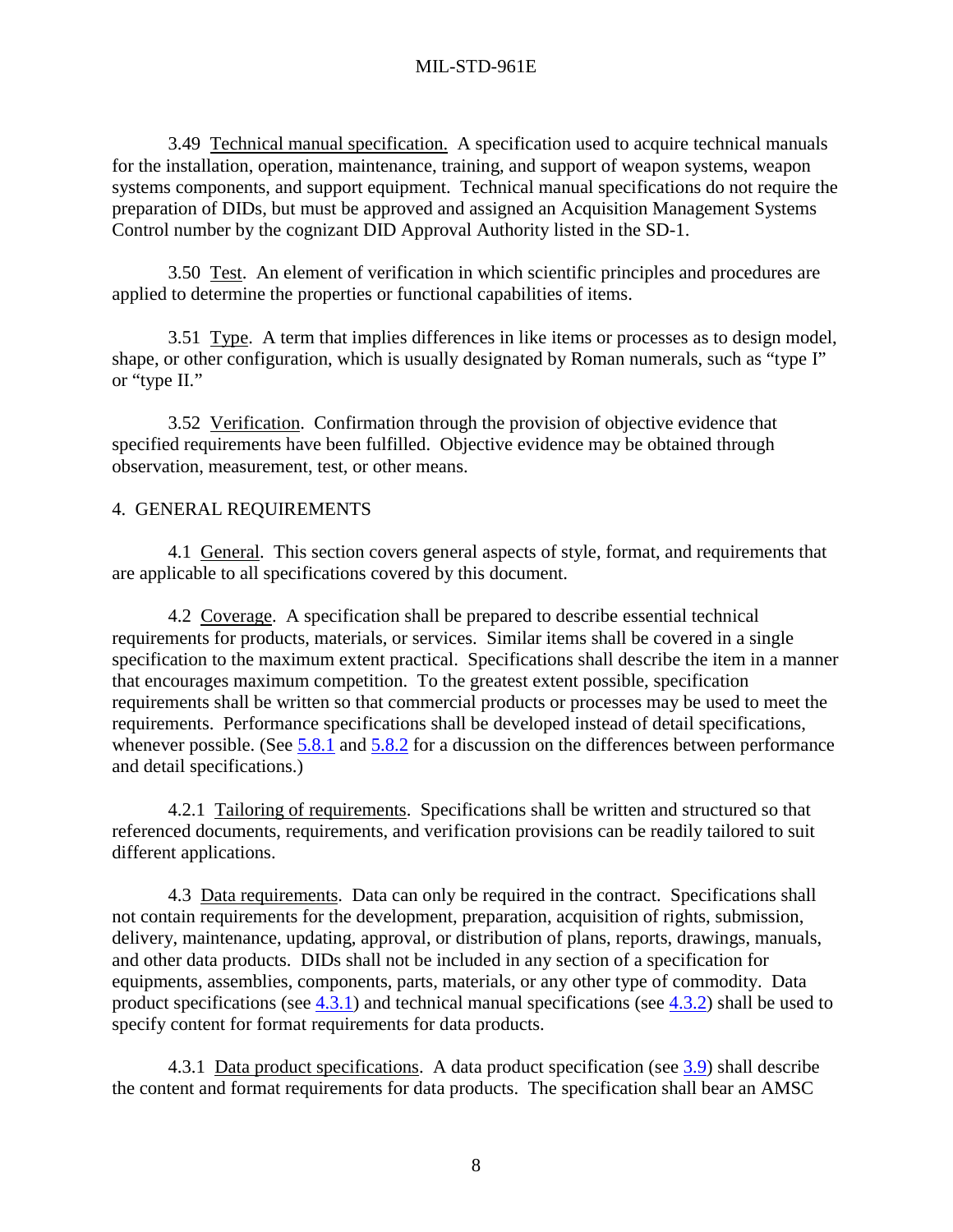<span id="page-20-0"></span>number assigned by the cognizant DID Approval Authority listed in the SD-1. The information specified in [5.11.4](#page-50-0) shall be included in section 6 of the specification to identify the DIDs for inclusion in the contract to acquire the data product defined by the data product specification. DIDs for which the specification is the source document shall be listed in section 6.

 4.3.2 Technical manual specifications. A technical manual specification (see [3.49\)](#page-19-0) shall describe the content and format requirements for technical manuals. The specification shall bear an AMSC number assigned by the cognizant DID Approval Authority listed in the SD-1. The information specified in [5.11.5](#page-50-0) shall be included in section 6 of the specification to indicate the proper contractual method of acquiring the technical manuals. DIDs shall not be included in any section of a technical manual specification.

 4.3.3 Qualification data. Specifications shall not contain data required for qualification or qualification retention. The qualifying activity shall request data associated with qualification or qualification retention from contractors upon application for qualification or qualification retention.

 4.3.4 Use of copyright or patent material. Copyright or patent material shall not be included in a specification without the prior consent of the copyright or patent owner. When such consent is obtainable, a credit line, if requested by the copyright or patent owner, shall be placed in the specification close to the material involved.

 4.4 Contractual and administrative requirements. A specification shall not include requirements that are properly a part of the contract, such as cost, quantity required, time or place of delivery, methods of payment, liquidated damages, rework, repair, resubmittal, packaging, requirements for preparation, submission, delivery, approval, and distribution of data, and record keeping. In addition, a specification shall not include contract quality requirements, such as responsibility for inspection, establishment of quality or inspection program requirements, warranties, instruction for nonconforming items, and contractor liability for nonconformance. Contractual and administrative provisions considered essential for acquisition may be included in section 6 of the specification for information. The specification also shall not prescribe mandatory requirements or instructions for the Government Contract Administration Office. These include directions relating to quality assurance functions such as inspections, audits, reviews, certifications, and technical approvals.

 4.5 Classified material. Specifications are working documents and shall be designed to avoid unnecessary restrictions in their dissemination. Specifications containing classified information shall be appropriately marked and handled in accordance with security regulations. The title of specifications shall not be classified. If only a limited amount of classified information is found in a specification, consider including such information in a classified annex or reference document to keep the main document unclassified.

 4.6 Text. The text shall be written in clear and simple language, free of vague terms or those subject to misinterpretation. All sentences shall be complete and in accordance with the rules of grammar.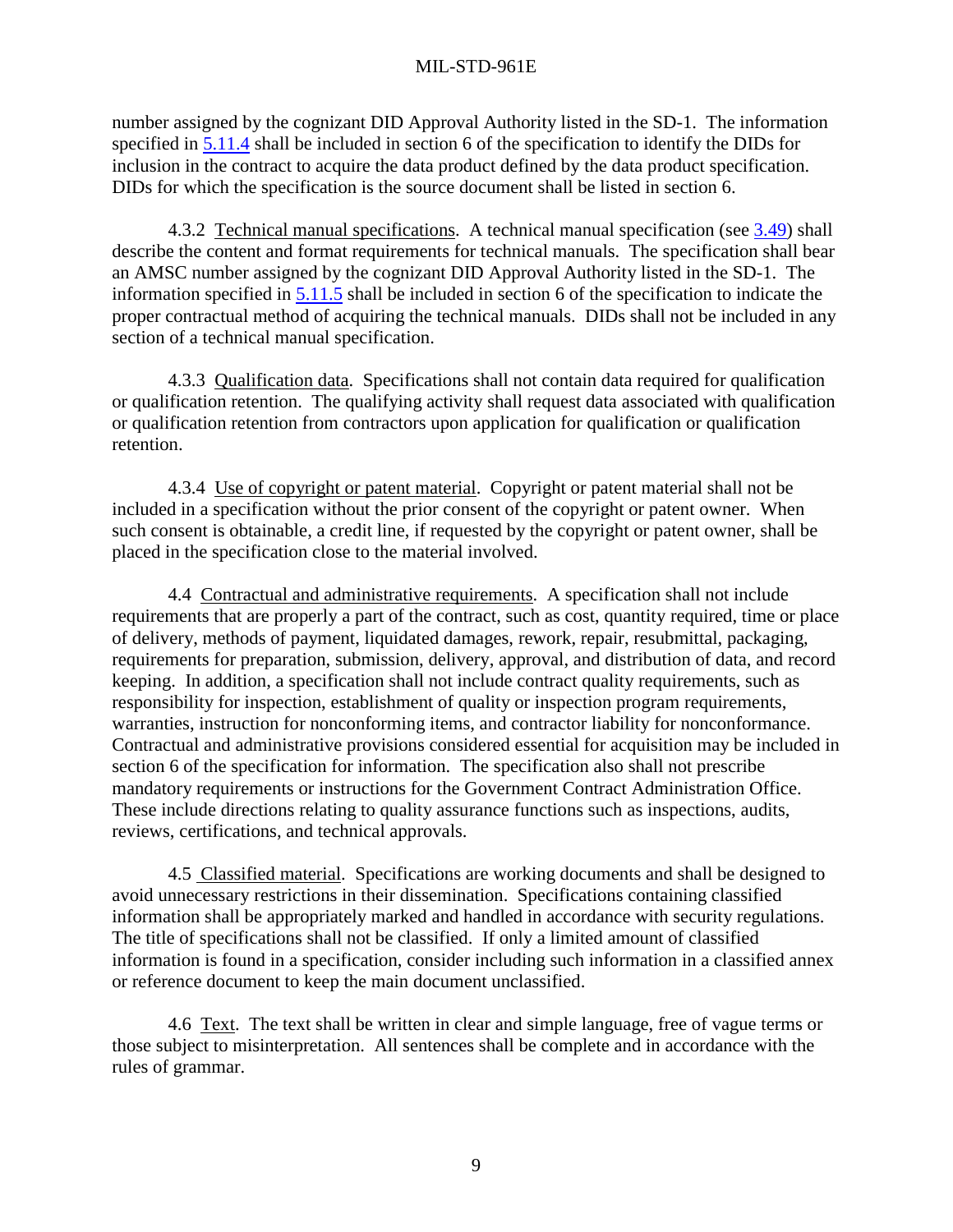<span id="page-21-0"></span> 4.6.1 Grammar and style. Except when Department of Defense requirements differ, the United States Government Printing Office Style Manual shall be used as a guide for capitalization, spelling, punctuation, syllabification, compounding words, tabular work, and other elements of grammar and style.

 4.6.2 Abbreviations. Abbreviations shall be in accordance with ASME Y14.38. Abbreviations not covered by ASME Y14.38 shall be in accordance with the GPO Style Manual. The first time an abbreviation is used in text, it shall be placed in parentheses and shall be preceded by the word or term spelled out in full (for example, circuit (ckt), frequency converter (freq conv), and maximum working pressure (mwp)). The rule does not apply to abbreviations used for the first time in tables and equations. Abbreviations used on figures and in tables, but not referenced in the text or in any other portion of the specification, shall be spelled out in a footnote to the applicable figure or table.

 4.6.3 Acronyms. The first time an acronym is used in text, it shall be placed in parentheses and shall be preceded by the word or term spelled out in full (for example, North Atlantic Treaty Organization (NATO)). The rule does not apply to acronyms used for the first time in tables and equations. Acronyms used on figures and in tables, but not referenced in the text or in any other portion of the specification, shall be spelled out in a footnote to the applicable figure or table. A complete list of acronyms may also be included in section 6 of the specification.

 4.6.4 Symbols. Symbols shall be in accordance with IEEE 260.1. Symbols not covered by IEEE 260.1 shall be in accordance with the GPO Style Manual.

 4.6.5 Proprietary names. Trade names, copyrighted names, proprietary names, manufacturer's part numbers or drawing numbers, or any other designation that would require the use of a product or process of one company shall not be used unless the item or process cannot be adequately described because of technical unknowns. In such instances, one, and if possible, several commercial alternatives shall be included, followed by the words "or equal" and a description of required salient features or particular characteristics to try to ensure wider competition. The use of "brand name or equal" is discouraged but, when determined to be necessary, shall be supported by written justification and retained in the permanent document file.

 4.6.6 Commonly used words and phrases. The following rules shall apply for these commonly used words and phrases:

a. Referenced documents shall be cited in the following manner:

- (1) "conforming to ..."
- (2) "as specified in ..."
- (3) "in accordance with ..."

In any case, use the same wording throughout a given document and a series of directly related documents.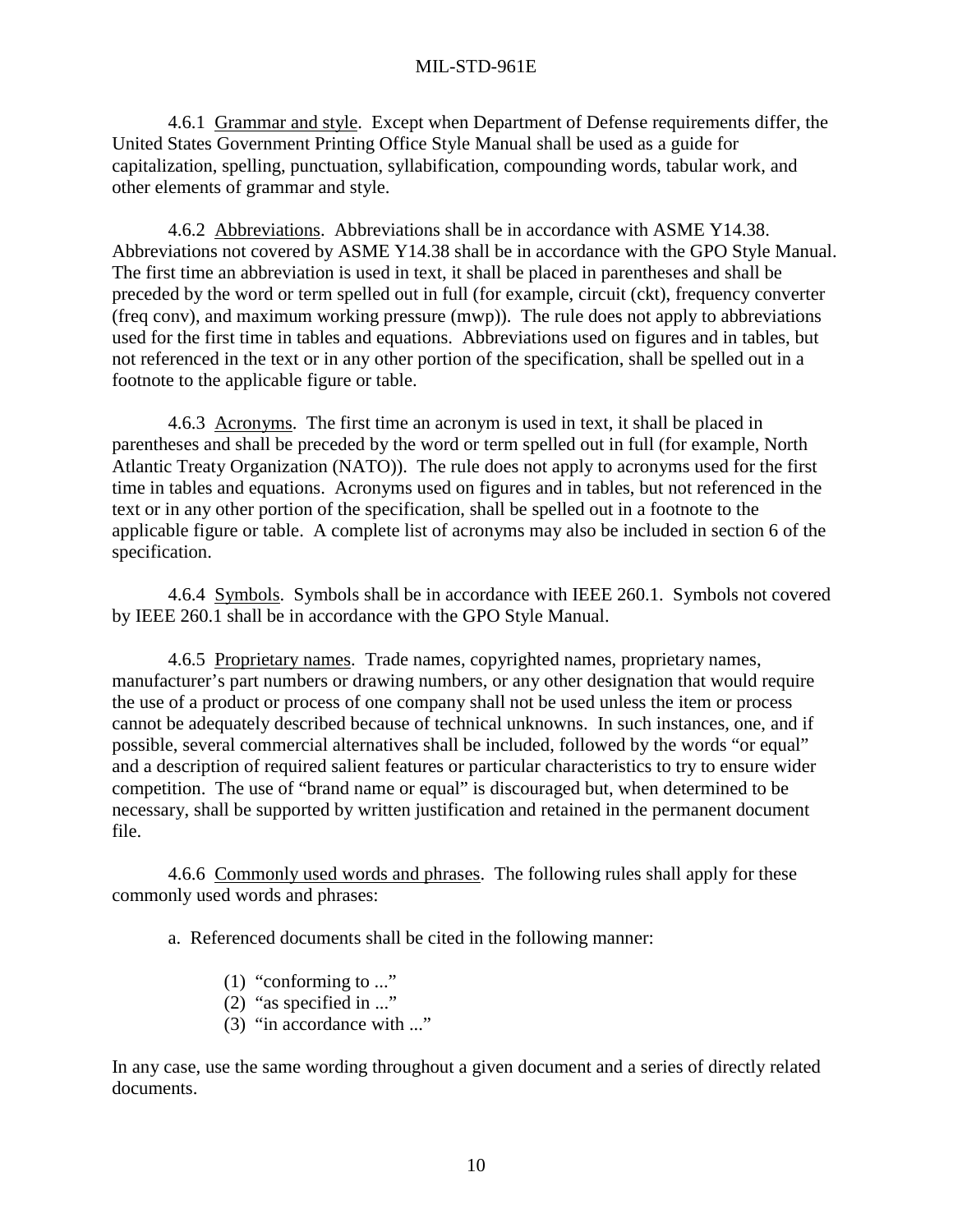b. "Unless otherwise specified" shall be used to indicate an alternative course of action. The phrase shall always come at the beginning of the sentence, and, if possible, at the beginning of the paragraph. This phrase shall be used only when it is possible to clarify its meaning by providing a reference, such as to section 6 of the specification, for further clarification in the contract or reference to another paragraph in the specification.

 c. The phrase "as specified herein" may be used when making reference to a requirement in a specification that is rather obvious or not difficult to locate.

 d. The phrase "to determine compliance with" or "to determine conformance to" should be used in place of "to determine compliance to." In any case, use the same wording throughout.

 e. In stating limitation, the phrase shall be stated thus: "The diameter shall be not greater than ..." for the upper limit, or "The diameter shall be not less than ..." for the lower limit.

 f. The words "drawing" and "bulletin" shall be capitalized only when they are used immediately preceding the document identifier. However, specifications, standards, and handbooks shall be identified in the text only by their document identifier; thus, MIL-E-000 (not: "specification MIL-E-000").

 g. The following prepositional phrases shall be used when referencing figure and table information: "on a figure" or "in a table".

 h. "Shall", the emphatic form of the verb, shall be used throughout sections 3, 4, and 5 of the specification whenever a requirement is intended to express a provision that is binding. For example, in the requirements section, state that "The gauge shall indicate . . . " and in the test section, "The indicator shall be turned to zero, and 220 volts of alternating current shall be applied." For specific test procedures, the imperative form may be used, provided the entire method is preceded by "The following test shall be performed" or similar wording. Thus, "Turn the indicator to zero and apply 220 volts of alternating current." "Shall" shall not appear in sections 1, 2, or 6 of the specification.

 i. "Will" may be used to express a declaration of purpose on the part of the Government. It may be necessary to use "will" in cases when simple futurity is required.

j. Use "should" and "may" to express nonmandatory provisions.

k. "Must" shall not be used to express a mandatory provision. Use the term "shall."

 l. Indefinite terms, such as "and/or," "suitable," "adequate," "first rate," "best possible," "and others," and "the like" shall not be used. Use of "e.g.," "etc.," and "i.e.," should be avoided.

 m. The term "flammable" shall be used in lieu of "inflammable," and "nonflammable" shall be used in lieu of "unflammable" and "noninflammable."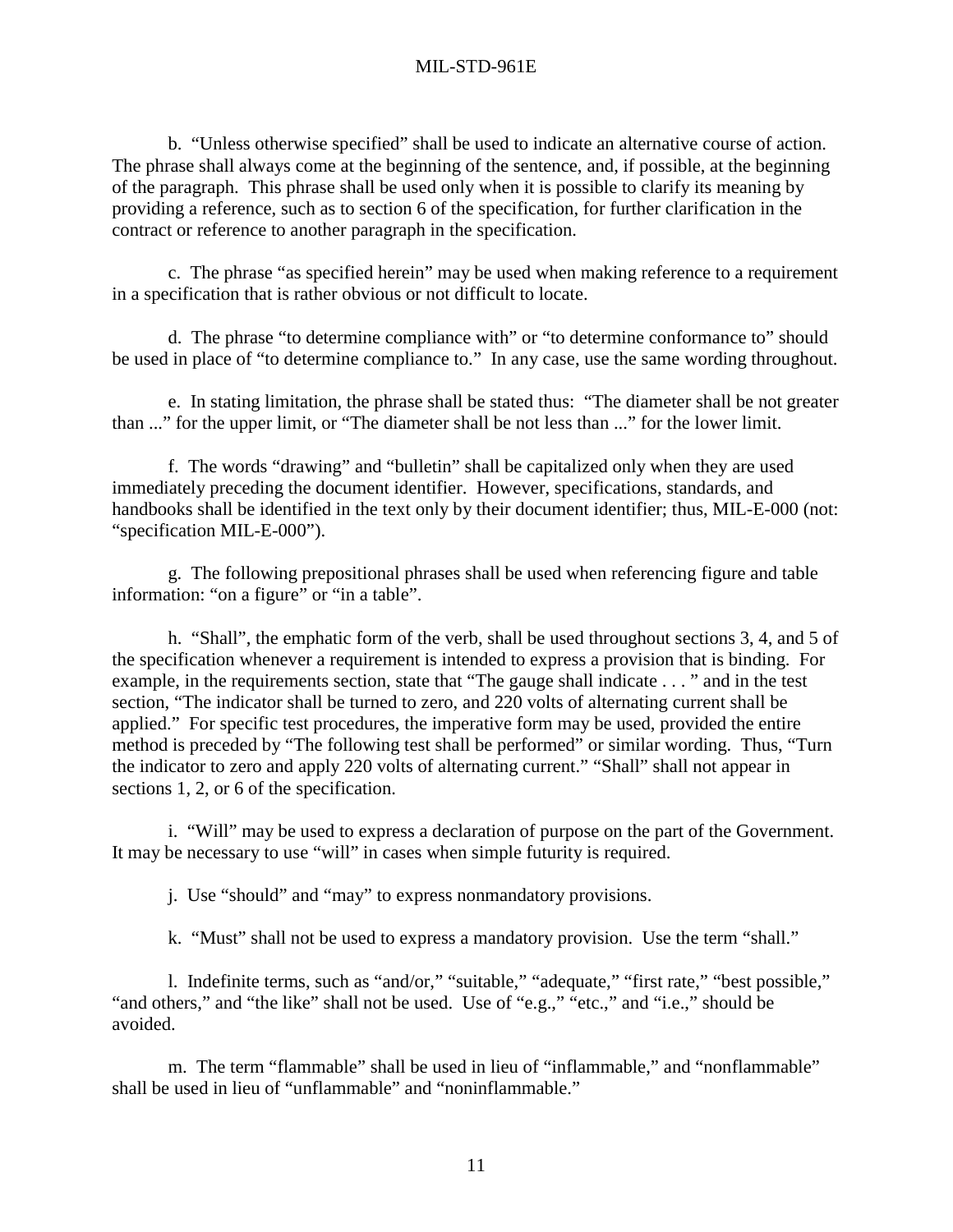<span id="page-23-0"></span> 4.7 Measurements. Decimals shall be used in documents instead of fractions wherever possible. Measurements such as length, time, or weight shall be stated as a limit or with a tolerance.

 4.8 Metric practices. Metric practices shall conform to IEEE/ASTM SI 10. Preference shall be given to expressing measurements in metric units, if practicable. The SD-10 provides guidance on when to develop a metric specification or to convert inch-pound specifications to metric.

 4.8.1 Metric units. Metric units shall be in accordance with IEEE/ASTM SI 10. Metric sizes should generally be expressed in whole numbers. There shall be no soft conversion of units merely for the sake of conversion.

 4.8.2 Dual dimensions. When preference is given to inch-pound units, acceptable metric units may be shown in parentheses. When preference is given to metric units, inch-pound units may be omitted or included in parentheses. The mixed use of both metric and inch-pound as primary measurements should be avoided.

 4.9 Paragraph numbering. Each paragraph and subparagraph shall be numbered consecutively within each section of the specification, using a period to separate the number representing each breakdown. Lowercase letters followed by a period shall be used to identify listings within a paragraph or subparagraph. Bullets shall not be used. For clarity of text, paragraph numbering should be limited to three sublevels, unless additional sublevels are unavoidable. Paragraphs in this standard are an example of how to number paragraphs.

4.10 Paragraph identification. Each paragraph and subparagraph shall be given a subject identification. The first letter of the first word in the paragraph and subparagraph identification shall be capitalized. Paragraph and subparagraph identifications shall be underlined, italicized, or bold type.

 4.11 Specification identifier. The specification identifier shall be placed on each page, at the upper right corner of the first page and at the upper center of each successive page. Drafts shall be identified by having the word "DRAFT" appear under the document identifier.

 4.12 Page number. Except for the first page, which shall not be numbered, pages shall be numbered with consecutive Arabic numerals at the bottom center of each page.

 4.13 Tables. A table shall be used when information can be presented more clearly than in text. The tables shall be placed immediately following or within the paragraph containing the first reference. If space does not permit, the table may be placed on the following page. If tables are numerous or their location would interfere with correct sequencing of paragraphs and cause difficulty in understanding or interpretation, they may be placed in numerical order at the end of the specification and before any figures, appendix, or index. Information included in tables shall not be repeated in the text.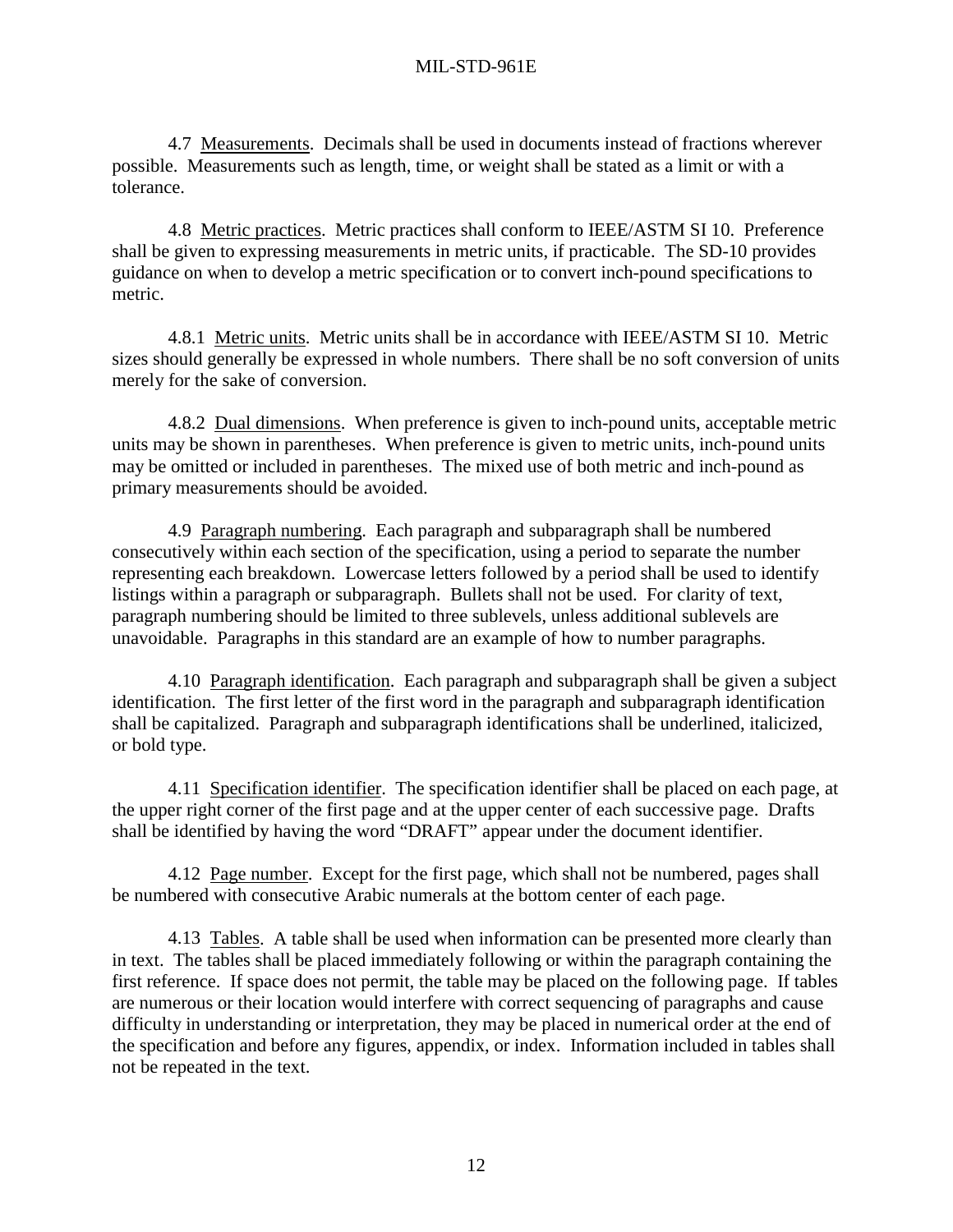<span id="page-24-0"></span> 4.13.1 Table numbering. All tables shall be numbered consecutively throughout the document with Roman numerals in the order of their reference in the text. The word "TABLE" shall be in full capitalization, followed by the Roman numeral and a period, centered above the table.

 4.13.2 Table title. All tables shall have a title. The title shall be underlined, italicized, or boldfaced. Only the first letter of the title shall be capitalized. Table titles shall be centered above the table on the same line with the table number. If the title is too long to fit on one line, the second line shall be aligned with the first letter of the title. If a listing or tabulation appears within a paragraph as an integral part of that paragraph, and obviously does not require a title, the listing or tabulation need not be titled.

 4.13.3 Table format. Tables shall be boxed in and ruled horizontally and vertically as necessary to ensure clarity of the table contents. If a table is of such width that it would be impractical to place it in a vertical position, it may be rotated counterclockwise 90 degrees. Large tables may be divided and, if possible, printed on facing pages.

 4.13.4 Continuation of tables. If a table is continued to additional page(s), a horizontal line shall not be drawn at the end of the page, unless the table is a group or method type that requires a line of separation between the groups. When the table is continued to the next page, the title shall be repeated and a dash followed by the word "Continued" at the end of the title; for example, "TABLE II. Qualification inspection - Continued." The column headings shall be repeated at the top of the page on which the continuation is presented. The table shall be closed with a horizontal line when all information has been entered.

 4.14 Figures. Dimensioning practices for outline drawings shall comply with ASME Y14.5M. Figures should not be confused with numbered and dated drawings. Figures should be placed immediately following or within the paragraph containing the first reference to the figure. If figures are numerous or their location would interfere with correct sequencing of paragraphs and cause difficulty in understanding or interpretation, they may be placed in numerical order at the end of the specification following any tables and before any appendix or index. If the figure is of such width that it would be impractical to place it in a vertical position, it may be rotated counterclockwise 90 degrees.

4.14.1 Figure numbering. All figures shall be numbered consecutively throughout the document with Arabic numerals in the order of their reference in the text. The word "FIGURE" shall be in full capitalization, followed by the Arabic numeral and a period, centered below the figure.

 4.14.2 Figure title. All figures shall have a title. The title shall be underlined, italicized, or boldfaced. Only the first letter of the title shall be capitalized. Figure titles shall be centered below the figure on the same line with the figure number. If the title is too long to fit on one line, the second line shall be aligned with the first letter of the title.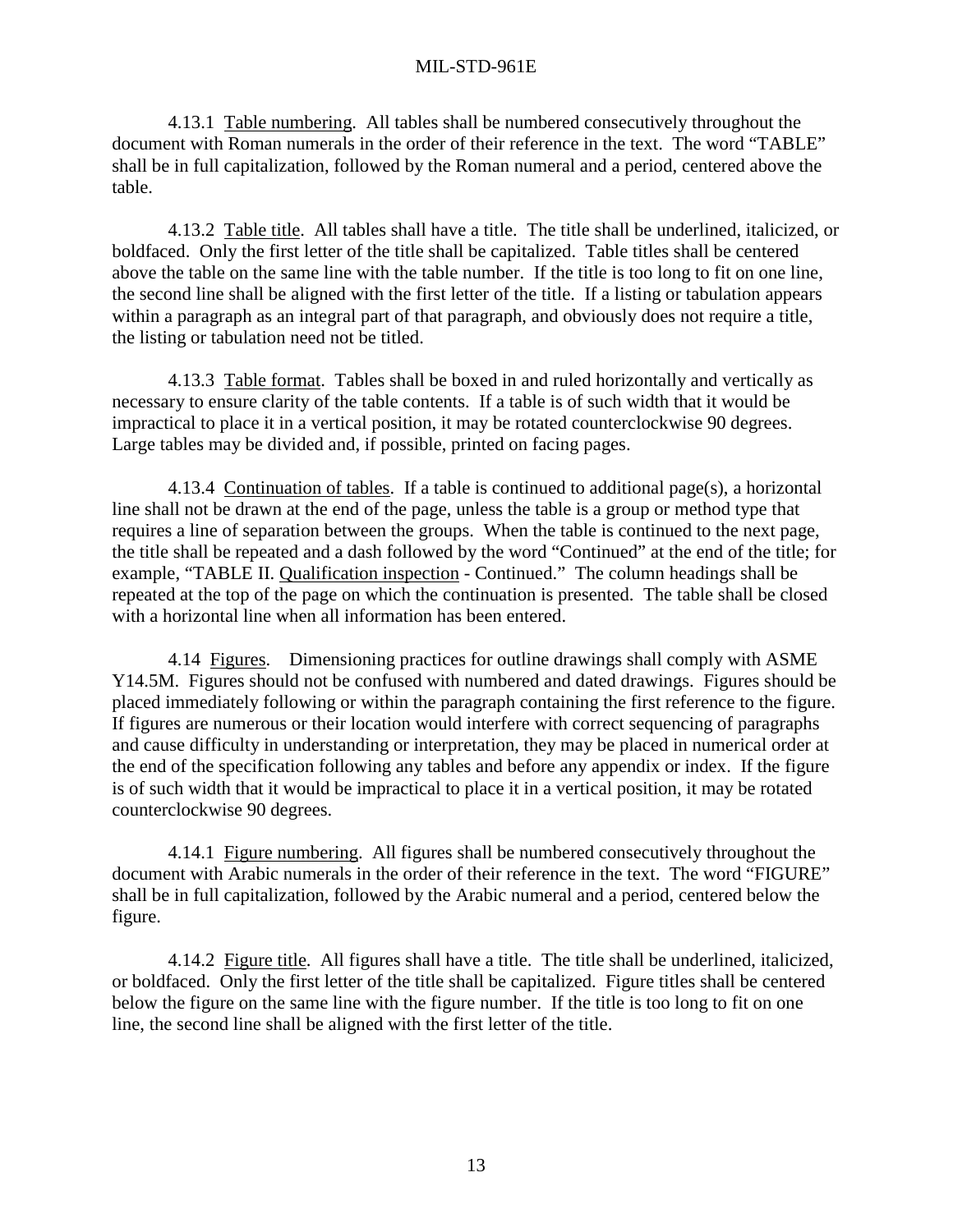<span id="page-25-0"></span>4.14.3 Continuation of figures. Large figures may be broken and, if possible, printed on facing pages. When a figure is continued on the next page, the number and title shall be repeated below the figure with a dash followed by the word "Continued" at the end of the title; for example, "FIGURE 6. Pump interface dimensions – Continued."

4.15 Footnotes and notes. Footnotes and notes may be used as indicated below.

 4.15.1 Footnotes to text. Footnotes may be used to convey additional information that is not properly a part of the text. A footnote to the text shall be placed at the bottom of the page containing the reference to it. Footnotes shall be consecutively numbered throughout the specification with Arabic numerals.

4.15.2 Footnotes to tables. Footnotes shall be numbered separately for each table as they appear in the table. Footnote numbers or symbols shall be placed immediately following a word and preceding a numeric value requiring the footnote. Numbered footnotes shall be listed in order immediately below the table. When numbered footnotes may lead to ambiguity (for example, in connection with a chemical formula), superscript letters, daggers, and other symbols may be used.

 4.15.3 Notes to figures. Notes to figures are numbered separately from textual footnotes within the document. Drafting or dimensional notes shall be numbered consecutively and placed below the figure and above the title. The word "NOTES:" shall be placed below the figure at the left margin of the figure followed by the explanatory information in Arabic numeral sequence under "NOTES." For example:

#### "NOTES:

- 1. Dimensions are in millimeters.
- 2. Inch-pound equivalents are given for information only."

 4.16 Foldouts. Foldouts should be avoided since their use will require special printing and handling procedures. Whenever possible, lengthy tables should be reformatted as multiple, single-page tables. When foldouts are required, they shall be grouped in one place, preferably at the end of the document (in the same location as figures) and suitable reference to their location shall be included in the text.

 4.17 Definitions. Definitions shall be listed in alphabetical order in section 6. A parenthetical phrase referring to the applicable paragraph in section 6 shall follow the terms to indicate the existence of a definition, for example, "(see 6.\_.\_)". When a standard definition exists, the definition should be quoted word for word and the source cited.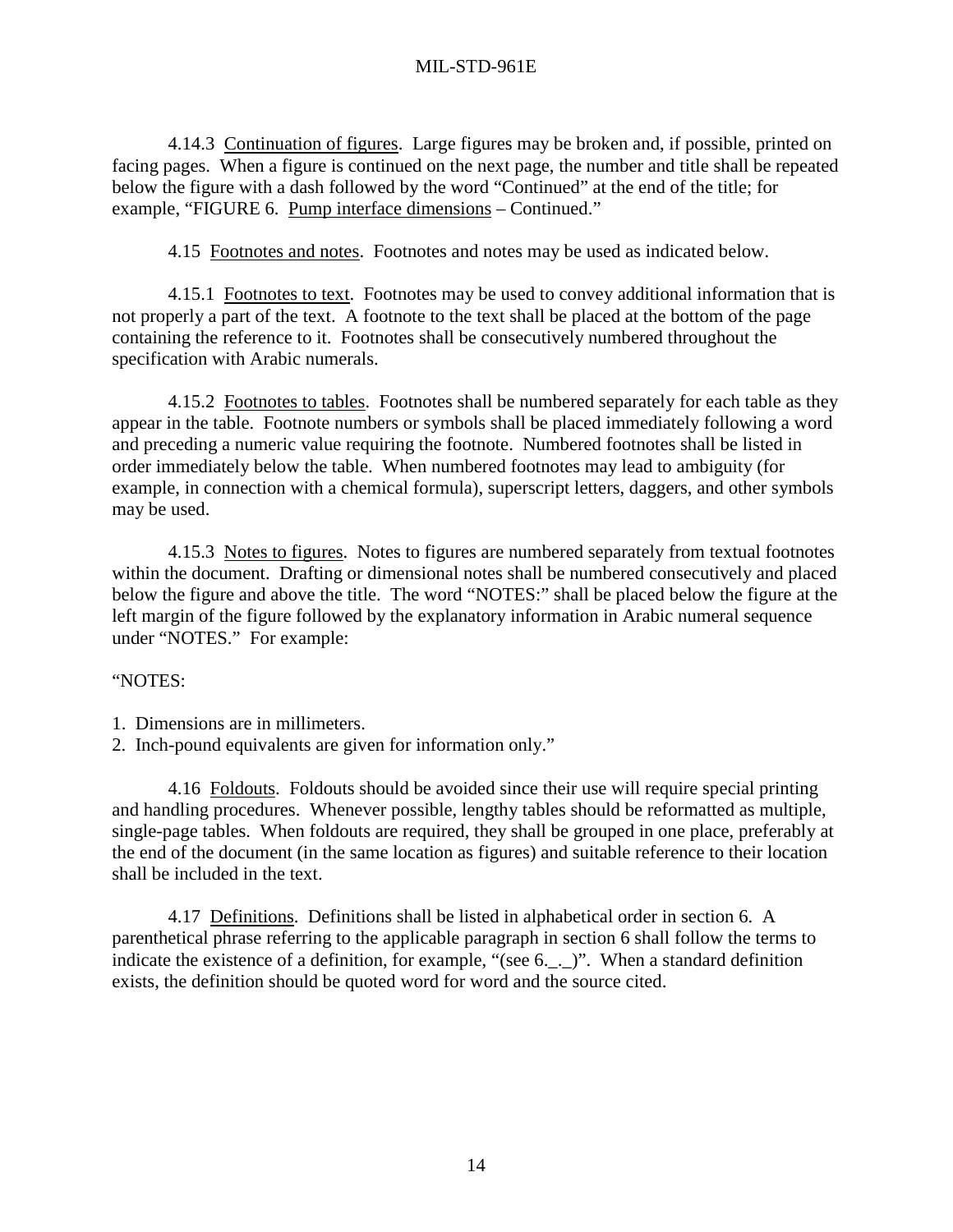<span id="page-26-0"></span>4.18 Cross-reference. Cross-reference shall be used only to clarify the relationship of requirements within the specification and to avoid inconsistencies and unnecessary repetition. When the cross-reference is to a paragraph or subparagraph within the specification, the crossreference shall be only to the specific paragraph number. The word "paragraph" shall not appear; for example, "(see 3.1.1)".

 4.19 References to other documents. Judicious referencing of other documents in specifications is a valuable tool that eliminates the repetition of requirements and tests adequately set forth elsewhere. However, unnecessary or untailored referencing of other documents can lead to increased costs, excessive tiering, ambiguities, and compliance with unneeded requirements. The following rules shall apply when referencing another document as a requirement in a specification and listing it in section 2 as an applicable document:

 a. If the information is less than a page and if it is not a violation of copyright provisions (see [4.3.4\)](#page-20-0), it should be included directly into the specification without referencing another document.

 b. Referenced documents shall be current (not canceled or superseded), approved for use (not drafts), and readily available.

 c. Inactive-for-new-design documents may be referenced in other inactive-for-newdesign documents. For active documents, referencing of inactive-for-new-design documents shall be avoided. For active documents, inactive-for-new-design documents may only be referenced for guidance or for specific item types, grades, or classes, which the specification designates as inactive and will be eventually replaced.

 d. Unless the entire referenced document applies, it shall not be cited in total, but shall be tailored by citing the appropriate sections of the document, such as specific types, grades, or classes; test methods; or definitive descriptions (for example, "the painting requirements of MIL-STD-000"). Do not reference specific paragraph, table, or figure numbers from another document since these may change when the document is revised.

 e. References to policy-type documents, such as directives, instructions, and regulations should be avoided. Many Government regulatory agencies, such as the Environmental Protection Agency or the Occupational Safety and Health Administration, issue directives and regulations that serve as technical standards. It is acceptable to reference these types of directives and regulations.

 f. DIDs may be listed in Section 6 of data specifications as allowed by 4.3 and 5.11.4, but shall not appear as requirements elsewhere in the specification.

 g. Documents that define management and manufacturing practices and processes shall not be cited in performance specifications, and should be avoided in all specifications.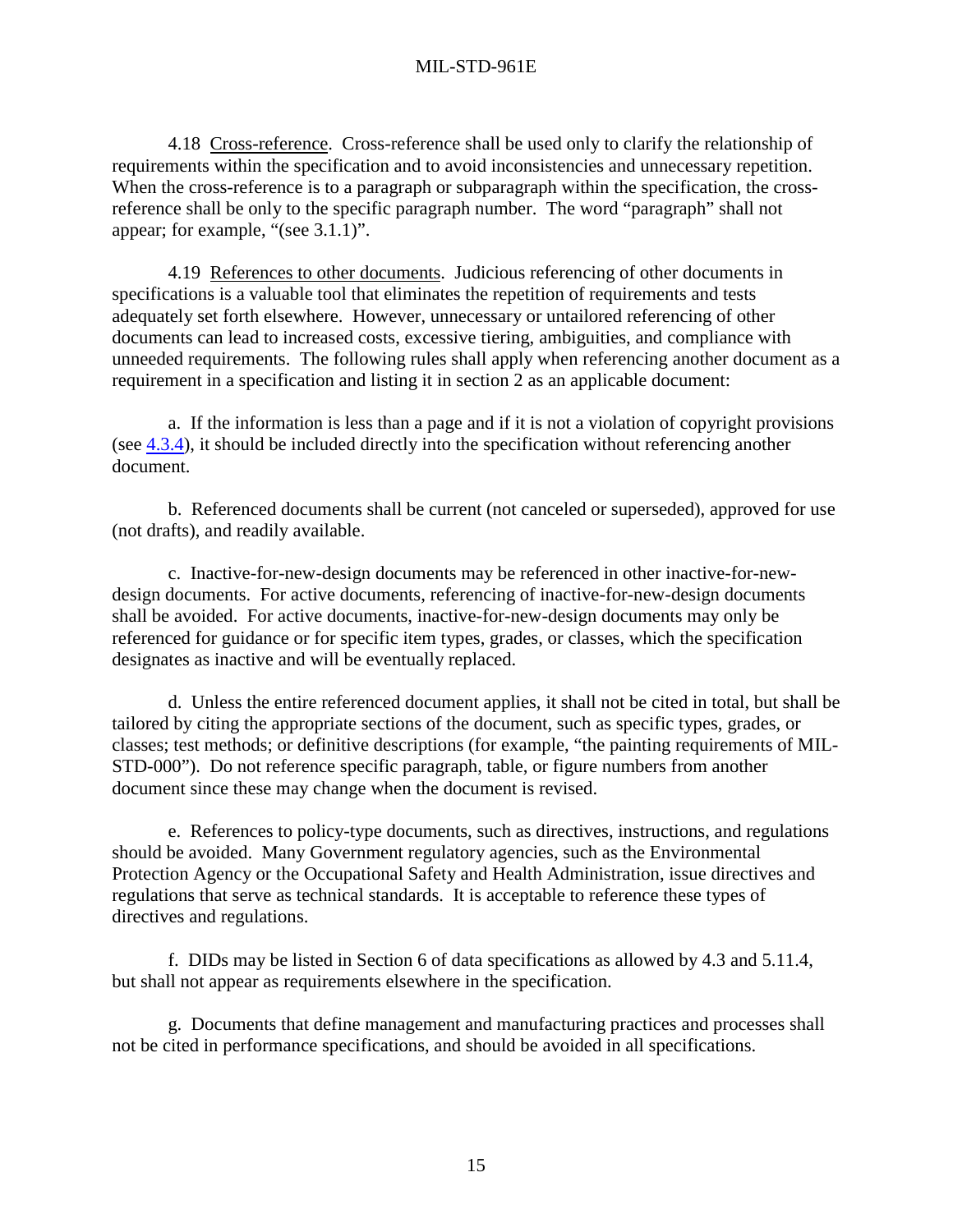<span id="page-27-0"></span> h. Specifications, standards, drawings, or other documents that contain proprietary or unique design solutions that would restrict competition or not be readily available should not be referenced.

 4.20 Approved document format. The approved and dated document shall have one-inch margins. Approved and dated unclassified documents shall be sent to the DoDSSP in searchable Portable Document Format (PDF) using the Electronic Document Submittal tool in the ASSIST database. Hyperlinks may be inserted into the document to facilitate electronic viewing of the document. Hyperlinks are encouraged for a table of contents and index. Classified documents shall be mailed to the DoDSSP in accordance with procedures for handling classified materials.

# 5. DETAILED REQUIREMENTS

 5.1 General. This section contains detailed format requirements for preparing the sections of a specification and associated documents, namely - supplement, amendment, notice, and specification sheet. [Figure 1](#page-64-0) provides a checklist of specification elements.

 5.2 Draft note. Drafts of proposed specifications shall carry one of the following notes at the top of the first page, as applicable:

 "NOTE: This draft, dated (date) prepared by (preparing activity), has not been approved and is subject to modification. DO NOT USE PRIOR TO APPROVAL. (Project )"

 "NOTE: This draft, dated (date) prepared by (name of agent), as agent for (preparing activity), has not been approved and is subject to modification. DO NOT USE PRIOR TO APPROVAL. (Project )"

This note shall be removed from the approved document prior to publication.

5.3 Cover page.

 5.3.1 Program-unique specifications. Program-unique specifications shall include a cover page as the first page [\(see figure 2\)](#page-65-0). The cover page shall include the information specified in 5.3.1.1 through 5.3.1.10.

 5.3.1.1 Program-unique specification identifier. The original design activity shall generate the program-unique specification identifier. The identifier shall be in the upper right corner of the cover page. The identifier may include any combination of numbers, letters, and dashes, but shall not include any other symbols. The letters "PRF", if it is a performance specification, or "DTL", if it is a detail specification, shall be entered in front of the specification identifier.

 5.3.1.2 Commercial and Government Entity (CAGE) code. The CAGE code for the original design activity of a program-unique specification shall be identified in the upper right corner of the cover page beneath the identifier. If a revision of the specification is being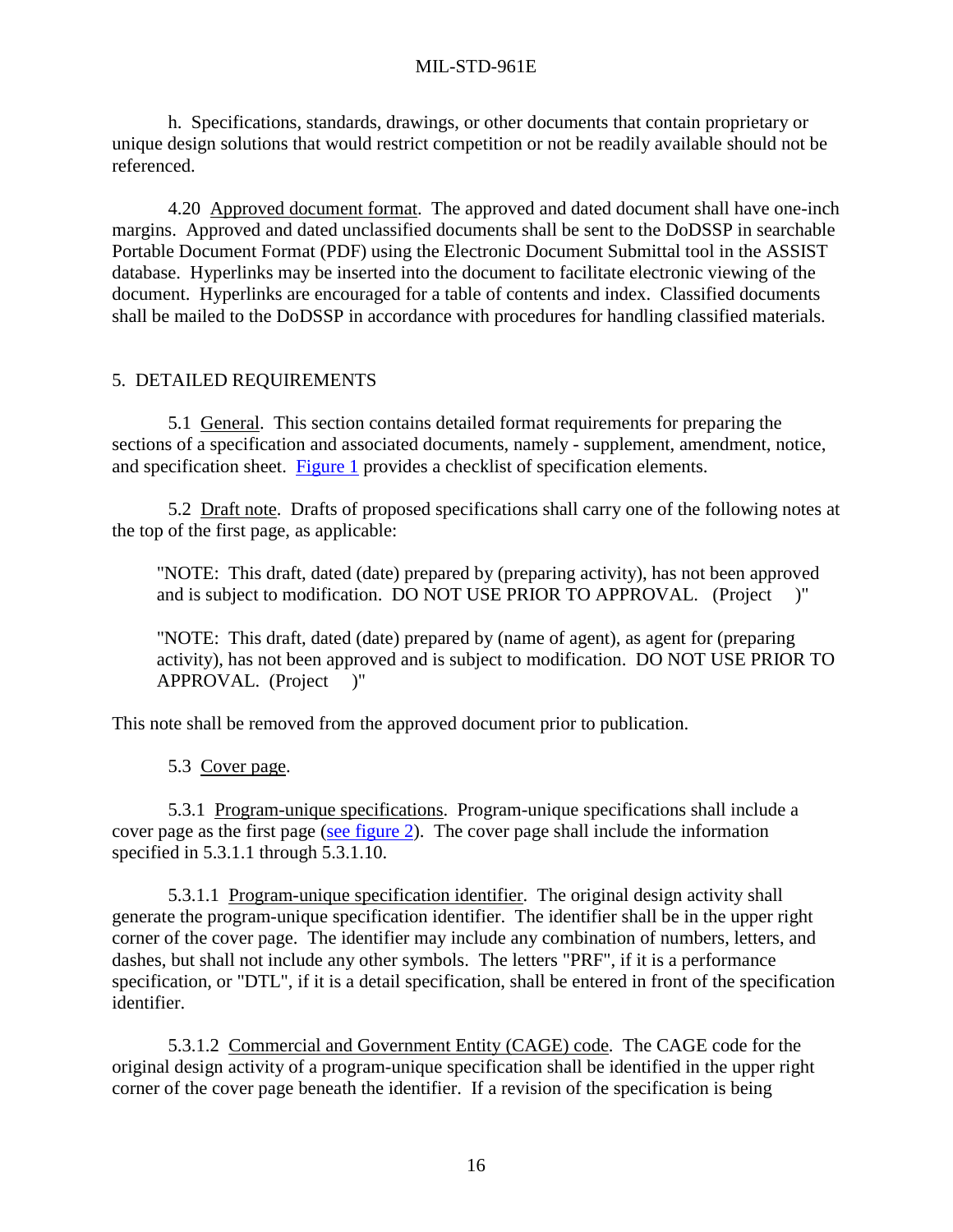<span id="page-28-0"></span>prepared, and if the design activity that is currently responsible for the specification is different than the original design activity, the CAGE code of the current change control authority shall be identified beneath the original design activity's CAGE code.

 5.3.1.3 Date of specification. The specification approval date shall appear in the upper right corner of the cover page under the CAGE code.

5.3.1.4 Heading. Program-unique specifications shall have one of the following headings centered above the title:

a. "PERFORMANCE SPECIFICATION" as defined in [3.35.](#page-17-0)

b. "DETAIL SPECIFICATION" as defined in [3.13.](#page-15-0)

5.3.1.5 Type of program-unique specification. The type of program-unique specification shall be included as a part of the specification title using on of the following phrases:

# "SYSTEM SPECIFICATION FOR"

# "ITEM SPECIFICATION FOR"

# "SOFTWARE SPECIFICATION FOR"

# "MATERIAL SPECIFICATION FOR"

# "PROCESS SPECIFICATION FOR"

 5.3.1.6 Program-unique specification title. The program-unique specification title shall be the name by which the entity (system, item, software, process, or material) will be known. In most cases, it will consist of the approved item name and type designator issued by the activity authorized to assign the nomenclature name. Specification titles shall not be duplicated within a program. References to major assemblies, end items, computer software units, processes, or materials shall be included in a title only to the extent necessary to distinguish between similar systems, items, software, processes, or materials. When an approved item name is not required, the title requirements in [5.4.6](#page-32-0) shall be used as applicable.

 5.3.1.7 Design activity approval submittal block. A program-unique specification shall include a design activity approval submittal block, which includes the name of the authorized submitter, title, design activity name, and submittal date.

 5.3.1.8 "Approved for use" authorization block. The authorized government approval block shall indicate whether the program-unique specification is authorized for use as a functional, allocated, or product baseline. This block shall include the name and title of the authorized government approving official, the government buying name, and the date of approval.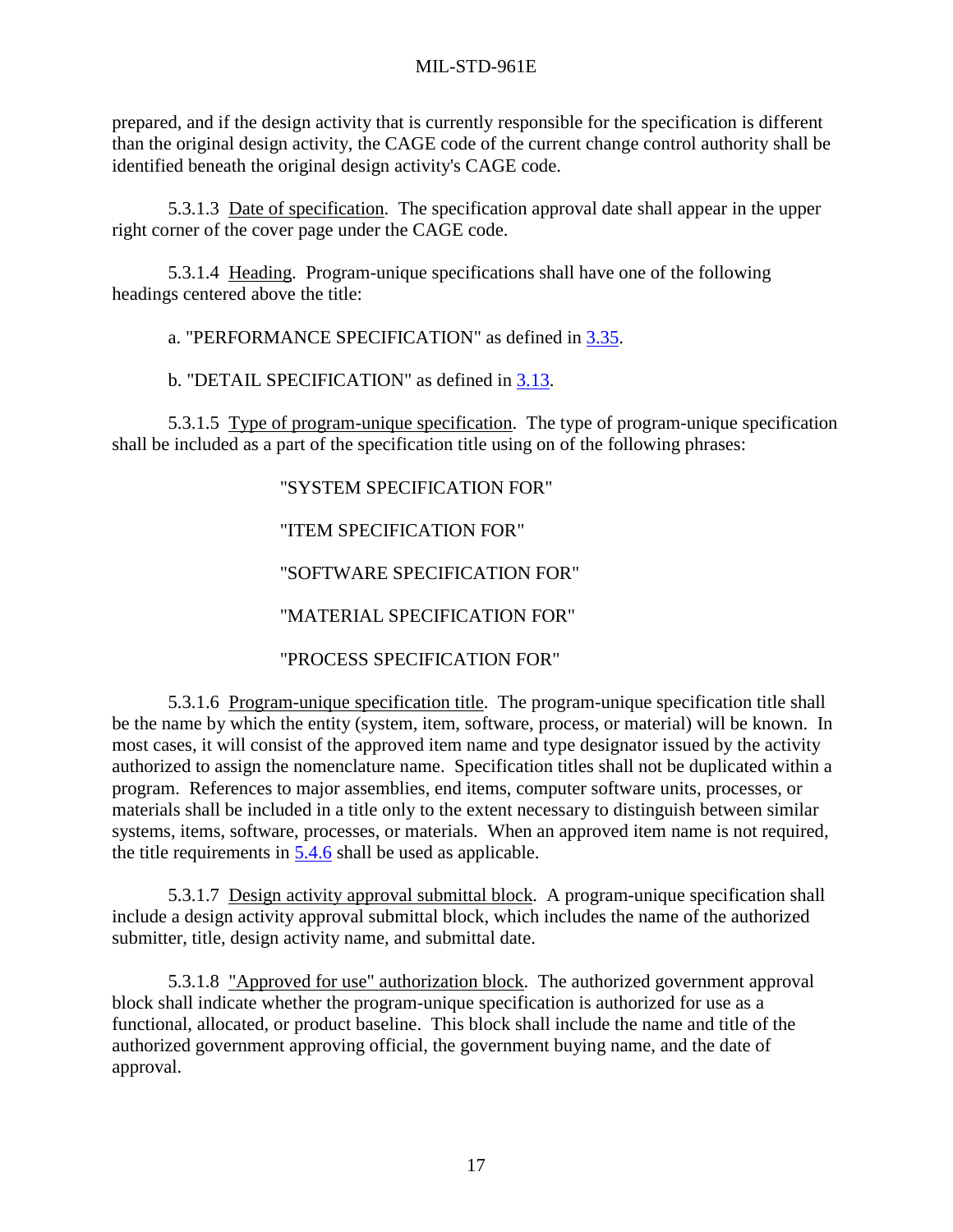<span id="page-29-0"></span> 5.3.1.9 Designation of FSC. The FSC designation for item and material program-unique specifications should be located in the lower right corner of the cover page.

 5.3.1.10 Government rights in technical data and software. When applicable, copyright, limited rights, restricted rights, or Government Purpose License Rights claims shall be identified on the cover page of the specification with the appropriate approved legend.

5.3.2 Defense specifications. A defense specification may have a cover page (see figure [3](#page-66-0)). While there is no restriction on whether a defense specification may have a cover page, it is not recommended for specifications less than 20 pages. If a cover page is used, it shall include all of the elements in 5.4 as shown on figure 3, except as follows:

 a. The applicable preamble specified in [5.4.8](#page-35-0) shall appear above "SECTION 1. SCOPE" and not on the cover page.

b. The DoD seal shall be in the center of the cover page after the title.

If a cover page is used, the specification may also include a contents page. A contents page shall not be used without a cover page. The contents page shall follow the cover page. The single word "CONTENTS" in capital letters shall head the contents page. The contents page shall include section, paragraph, figure, table, and appendix numbers or letters and titles, as appropriate; and an index, if used, and the page numbers to locate them. See the contents page of this standard for an example.

 5.4 First page information for defense specifications without cover page. If a defense specification does not use a cover page, the information in 5.4.1 through 5.4.12 shall be included on the first page of the specification, as applicable.

 5.4.1 Defense specification identifiers. The DoD Single Stock Point shall assign the identifier for new defense specifications.

 5.4.1.1 Coordinated specification identifier. The identifier for coordinated specifications shall be in the upper right corner of the first page. The specification identifier shall consist of the letters "MIL" followed by a hyphen; the letters "PRF" if it is a performance specification or "DTL" if it is a detail specification followed by a hyphen; and an Arabic numeral. For example, "MIL-PRF-123" or "MIL-DTL-123".

 5.4.1.2 Limited-coordination specification identifer. The identifier for a limitedcoordination specification shall be as specified in 5.4.1.1, except the document identifier shall also include the SD-1 symbol designation of the preparing activity or Military Department or Defense Agency as a parenthetical suffix after the specification identifier. For example, "MIL-PRF-12345(CR)" or "MIL-DTL-16878E(NAVY)."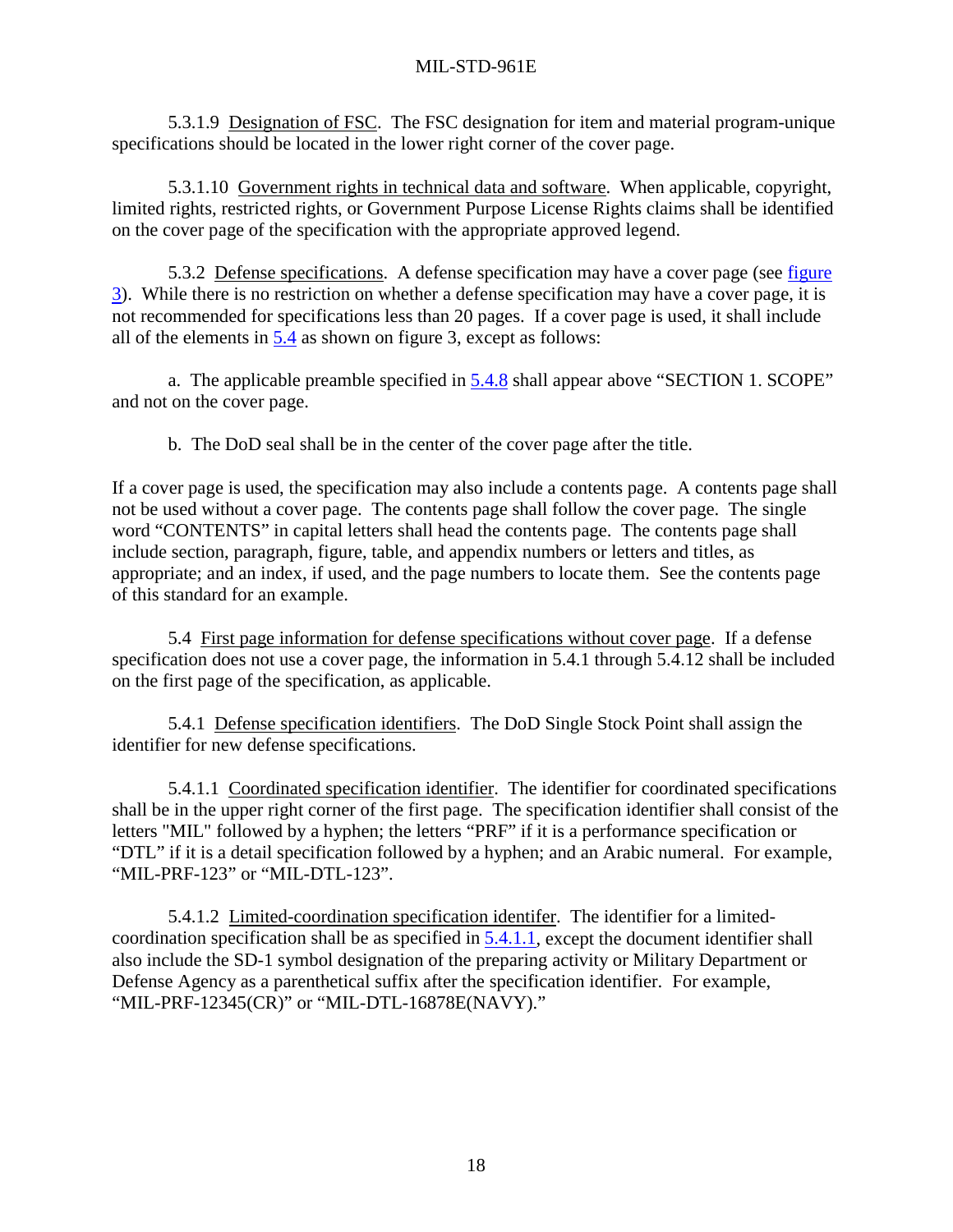<span id="page-30-0"></span> 5.4.1.3 Interim specification identifier. Interim specification identifiers shall be prefixed by two zeros preceding the document number followed by the SD-1 symbol designation of the preparing activity or Military Department or Defense Agency as a parenthetical suffix after the specification identifier. Both the "00" and the parenthetical suffix shall be removed once the document is fully coordinated and approved. For example, "MIL-PRF-00915(SH)" or "MIL-DTL-002345(NIMA)."

 5.4.2 Date of specification. The date of approval shall appear under the specification identifier on the first page only. Drafts shall not have a date in this location. The space shall include the word "DRAFT" until the document is approved.

 5.4.3 Measurement system identification. A defense specification shall indicate whether its units of measurement are in metric or inch-pound, or whether the document is not measurement sensitive by placing one of the designations below in a rectangular box above the specification identifier.<sup>1</sup> Documents that include a mixture of metric and inch-pound units shall be identified by "INCH-POUND."

| <b>METRIC</b>                 | <b>INCH-POUND</b> | <b>NOT MEASUREMENT</b><br><b>SENSITIVE</b> |
|-------------------------------|-------------------|--------------------------------------------|
| $MI - PRF-123$<br>MIL-PRF-123 |                   | $MI - PRF-123$                             |

 5.4.4 Superseding document indicator. When applicable, a superseding document indicator shall appear in the upper right corner of the first page, below the specification identifier and date, to identify those documents that have been replaced by the issuance. A line shall separate the specification identifier and date of the superseding document from the superseding data. The word "SUPERSEDING" shall be entered below the separation line, followed by the number and date of the superseded document(s).

 5.4.4.1 Superseding revisions. When a specification is revised, the superseding information shall indicate that the revision supersedes the prior issuance of the specification, as well as any interim specification, if applicable. Only revisions shall be listed. Amendments and notices, which are included in the superseding revision shall not be listed.

a. Example of revision superseding another revision.

 MIL-DTL-12345B 11 August 2002 **SUPERSEDING**  MIL-DTL-12345A 5 May 1996

 $\overline{a}$ 

<sup>&</sup>lt;sup>1</sup> At one time, the letters "DOD" were used in the document identifier to designate specifications that could be used in metric design; for example, DOD-A-12345. This policy was changed in 1988, and preparing activities were instructed to change the "DOD" identification back to "MIL" when the specification was next revised.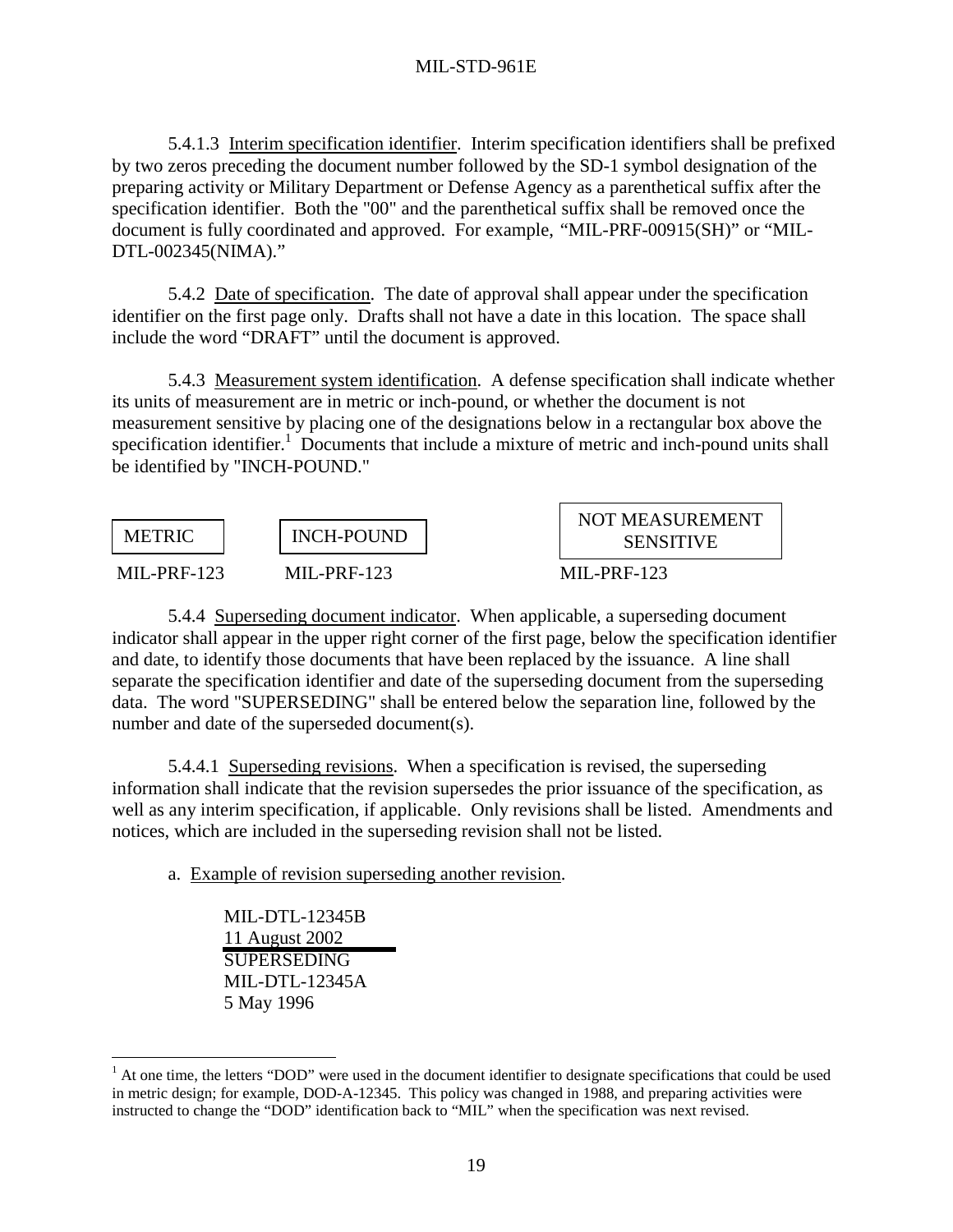<span id="page-31-0"></span>b. Example of revision superseding another revision and an interim revision.

 MIL-PRF-2345B 11 August 2002 SUPERSEDING MIL-PRF-002345A(AS) 6 June 1996 MIL-C-2345 18 July 1987

 5.4.4.2 Superseding other documents. A specification may supersede other documents totally or in part. When this happens, an explanatory note shall be included in section 6 of the specification to clarify cross-referencing information (see [5.11.8\)](#page-51-0), identify applications, state what parts of document are superseded, and provide any other information that contributes to understanding how to apply the superseding document.

a. Example of document superseding a different document.

 MIL-PRF-56789 11 August 2002 **SUPERSEDING**  DRAWING 123456C 5 May 1996 (See 6.\_)

b. Example of document superseding two documents.

 MIL-PRF-890B 11 August 2002 SUPERSEDING MIL-PRF-890A 6 June 1996 MIL-C-12345 18 July 1987 (See 6.\_)

c. Example of document superseding a document in part.

 MIL-PRF-56789 11 August 2002 **SUPERSEDING**  MIL-A-123D (IN PART) 5 May 1986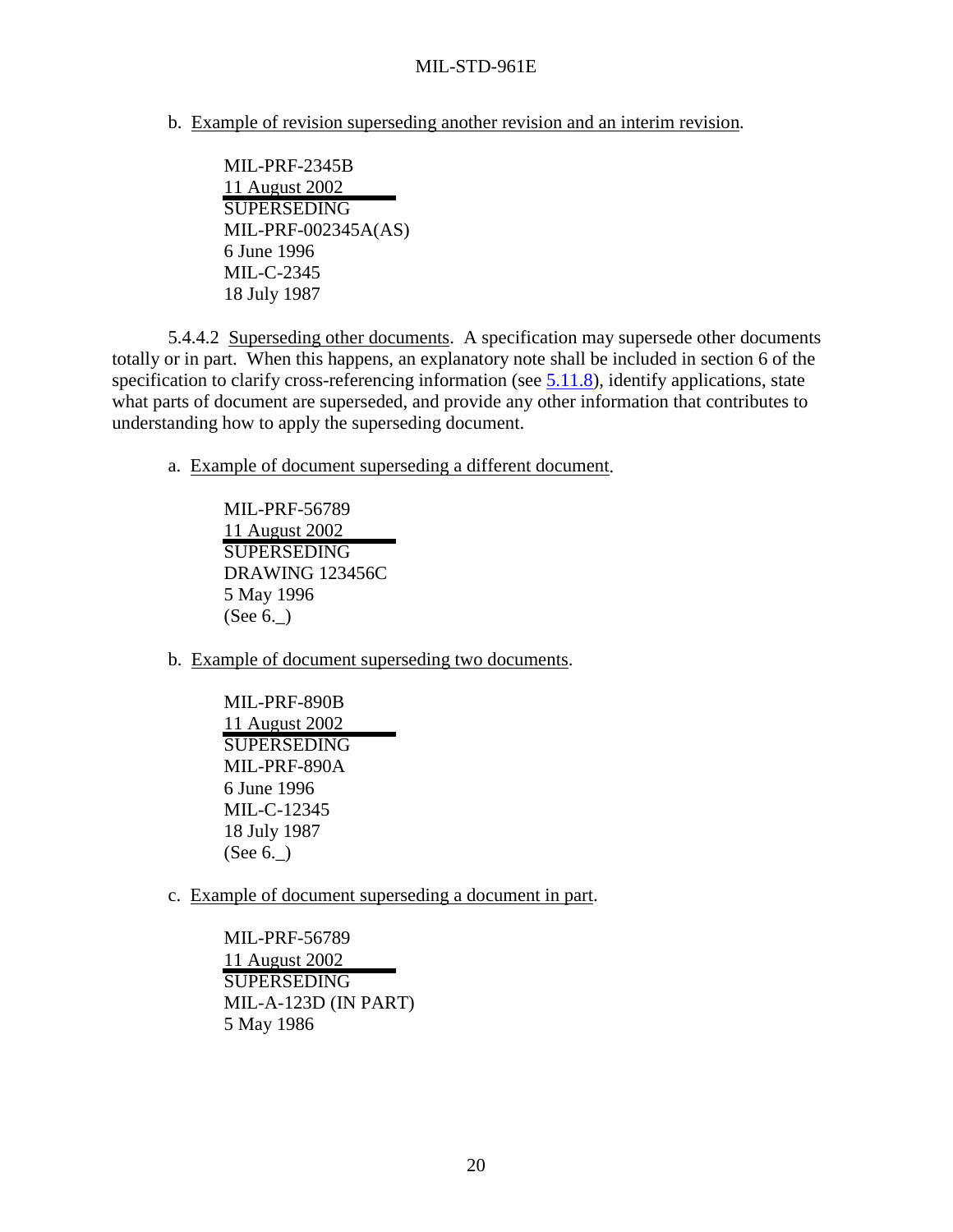<span id="page-32-0"></span> d. Example of document superseding three or more documents. When superseding three or more documents, place the list of superseded documents in section 6 and include a reference to the paragraph that has the superseding information.

> MIL-PRF-890B 11 August 2002 SUPERSEDING (See 6. )

 5.4.4.3 Interim specification. An interim specification is only approved on a temporary basis with the expectation that a fully coordinated specification will be approved, so therefore, interim specifications cannot supersede other documents. Instead, the phrase "USED IN LIEU OF" shall be used in place of the term "SUPERSEDING" as shown below:

> MIL-PRF-0012345B(CR) 23 December 2001

 USED IN LIEU OF MIL-PRF-12345A 9 September 1999

 5.4.5 Heading. One of the following headings shall be centered above the specification title:

a. "PERFORMANCE SPECIFICATION" as defined in [3.35.](#page-17-0)

b. "DETAIL SPECIFICATION" as defined in [3.13.](#page-15-0)

 5.4.6 Specification titles. A specification title shall consist of a basic item name and sufficient modifiers to differentiate between similar specifications listed in the ASSIST database. Duplication of specification titles is not permissible.

 5.4.6.1 Item names. Item names shall conform to Cataloging Handbook H6. Use of other than an approved item name in Cataloging Handbook H6 shall be on an agreed-upon basis between the cataloging organizations and the specification preparing activity.

5.4.6.2 General rules. The following rules shall apply to specification titles:

 a. Specification titles may be in two parts. The first part shall be an item name in accordance with 5.4.6.1. When required, the second part shall consist of those modifiers and Government type designators necessary to complete the item identification (see [5.4.6.4\)](#page-35-0). The first part of the title shall be separated from the second part of the title by a dash. For example:

 "SPRING, HELICAL COMPRESSION - RECOIL ADAPTER" {First part of title} {Second part of title}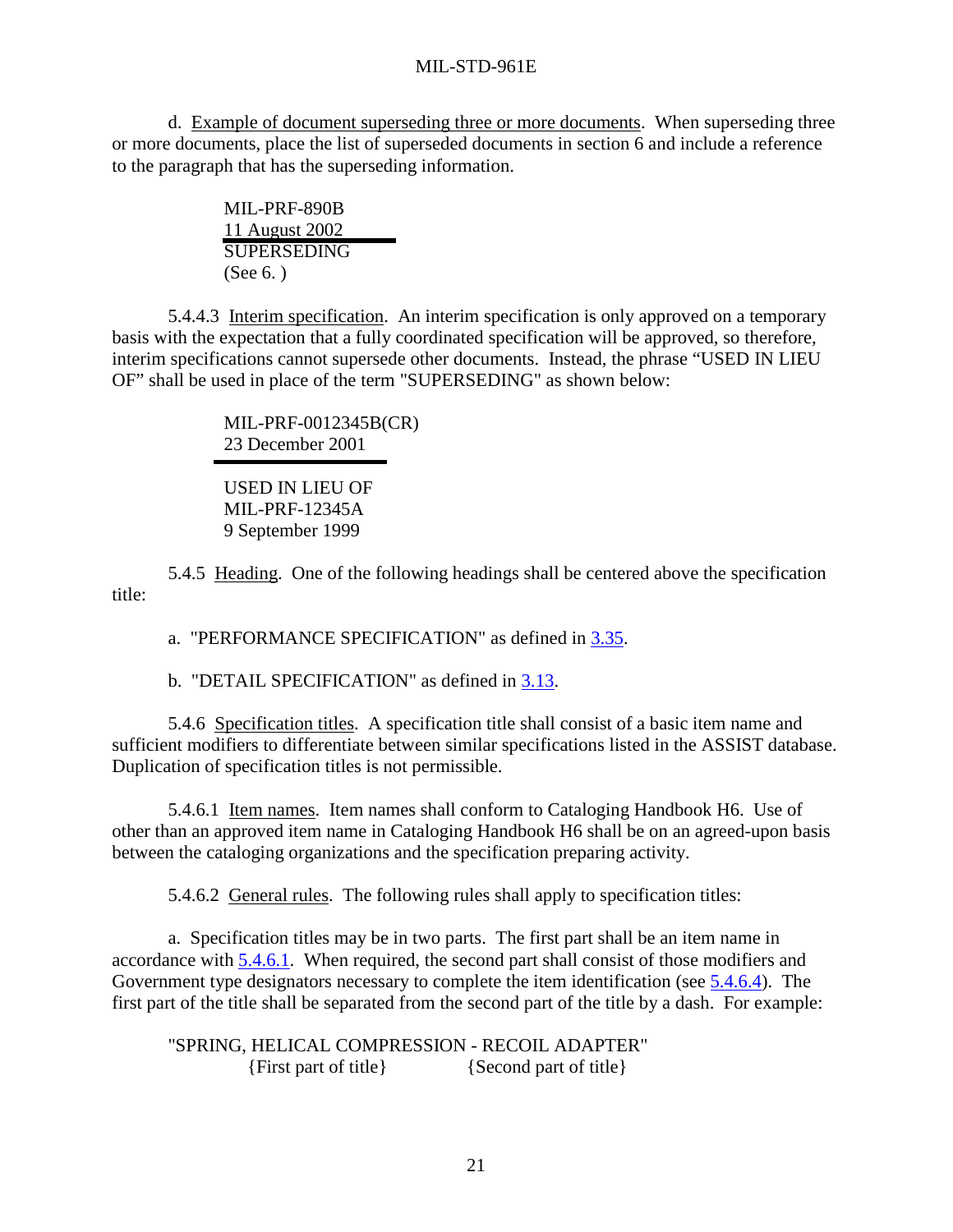<span id="page-33-0"></span> b. Abbreviations shall not be used in the first part of the title. Abbreviations may be used in the second part of the title, and shall comply with [4.6.2.](#page-21-0)

c. Specification titles shall not begin with numbers.

 d. Specification titles shall be brief as possible, but constructed in such a way as to distinguish between similar items.

 e. For general specifications, the word "GENERAL SPECIFICATION FOR" shall be the closing phrase of the title.

 f. Trademark or copyrighted names shall not be used in specification titles, except for trademark names owned by an agency of the U.S. Government.

 g. No word(s), symbol(s), or combination thereof that would disclose sensitive or classified information shall be used in specification titles.

 5.4.6.3 First part of title. The first part of the title shall be one of the following in the listed order of preference.

a. An approved item name selected from Cataloging Handbook H6.

b. If an approved item name does not exist, a basic name shall be constructed as follows:

(1) The basic name shall be a noun or noun phrase.

 (2) This noun or noun phrase shall establish a basic concept of an item. A compound noun or noun phrase shall be used only when a single noun is not adequate to establish a basic concept of an item.

 (3) The noun or noun phrase shall describe the part and the usage of the part, and not the material or method of fabrication.

(4) The noun or noun phrase shall be used in the singular form, except as follows:

(a) When the only form of the noun is plural, such as "TONGS."

(b) When the nature of the item requires the plural form, such as

"GLOVES."

 (c) When more than one product is covered by different classes, grades, types, sizes, or other classifications.

 (5) An ambiguous noun, or one that designates several classes of items, shall not be used alone, but shall be used as part of a noun phrase. For example: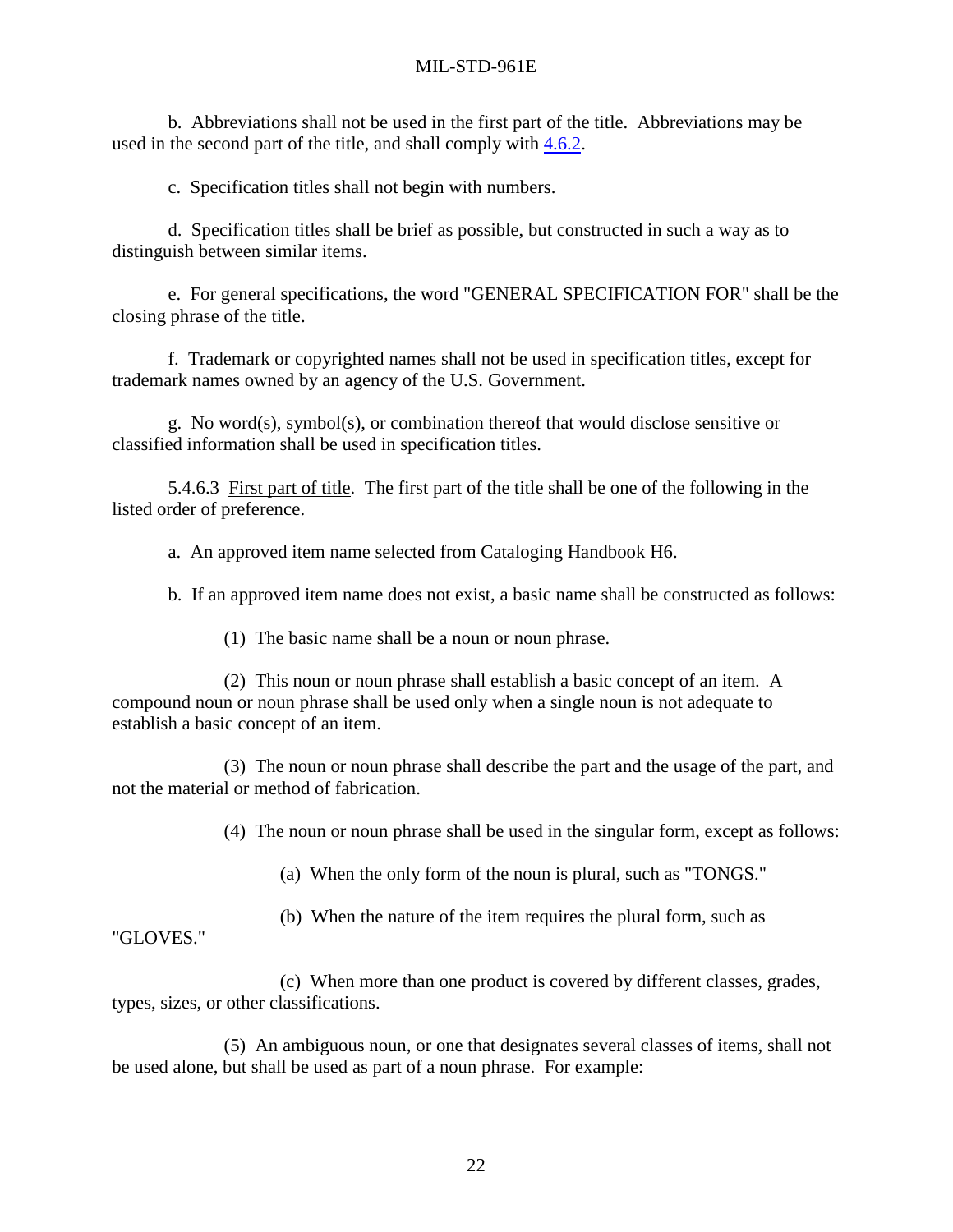Acceptable Unacceptable

SLIDE RULE RULE, SLIDE SOLDERING IRON IRON, SOLDERING CIRCUIT CARD ASSEMBLY ASSEMBLY, CIRCUIT CARD PRINTED WIRING BOARD BOARD, PRINTED WIRING PRINTED CIRCUIT CARD CARD, PRINTED CIRCUIT

 (6) When an item is not a container or material, but its name involves the use of a noun that ordinarily designates a container or material, a noun phrase shall be used as the basic name. For example:

| Acceptable |                     | Unacceptable         |
|------------|---------------------|----------------------|
|            | <b>JUNCTION BOX</b> | <b>BOX, JUNCTION</b> |
|            | <b>CABLE DRUM</b>   | DRUM, CABLE          |

 (7) The following words shall never be used alone, but may be the last word of a noun phrase:

| Apparatus  | Equipment    | Plant       |
|------------|--------------|-------------|
| Assembly   | Group        | Ship        |
| Assortment | Installation | Subassembly |
| Attachment | Kit          | Tackle      |
| Compound   | Machine      | <b>Tool</b> |
| Device     | Mechanism    | Unit        |
| Element    | Outfit       | Vehicle     |

EXCEPTION: In certain instances, some of the listed words may be used as the first word in a basic noun phrase, such as in "MACHINE SHOP" or "TOOL KIT."

 (8) When the noun or noun phrase represents an item for which types, grades, or varieties are applicable, the remainder of the first part of the title shall consist of one or more modifiers.

 (a) A modifier may be a single word or qualifying phrase. The first modifier shall serve to narrow the area of concept established by the basic name and succeeding modifiers must continue a narrowing of the item concept by expressing a different type of characteristic. A word directly qualifying a modifying word shall precede the word it qualifies, thereby forming a modifying phrase. For example, "BRACKET, UTILITY LIGHT." The word "UTILITY" qualifies the word "LIGHT" and precedes it in the modifying phrase.

 (b) A modifier shall be separated from the noun or noun phrase by a comma and from any preceding modifier by a comma.

(c) The conjunction "or" and preposition "for" shall not be used.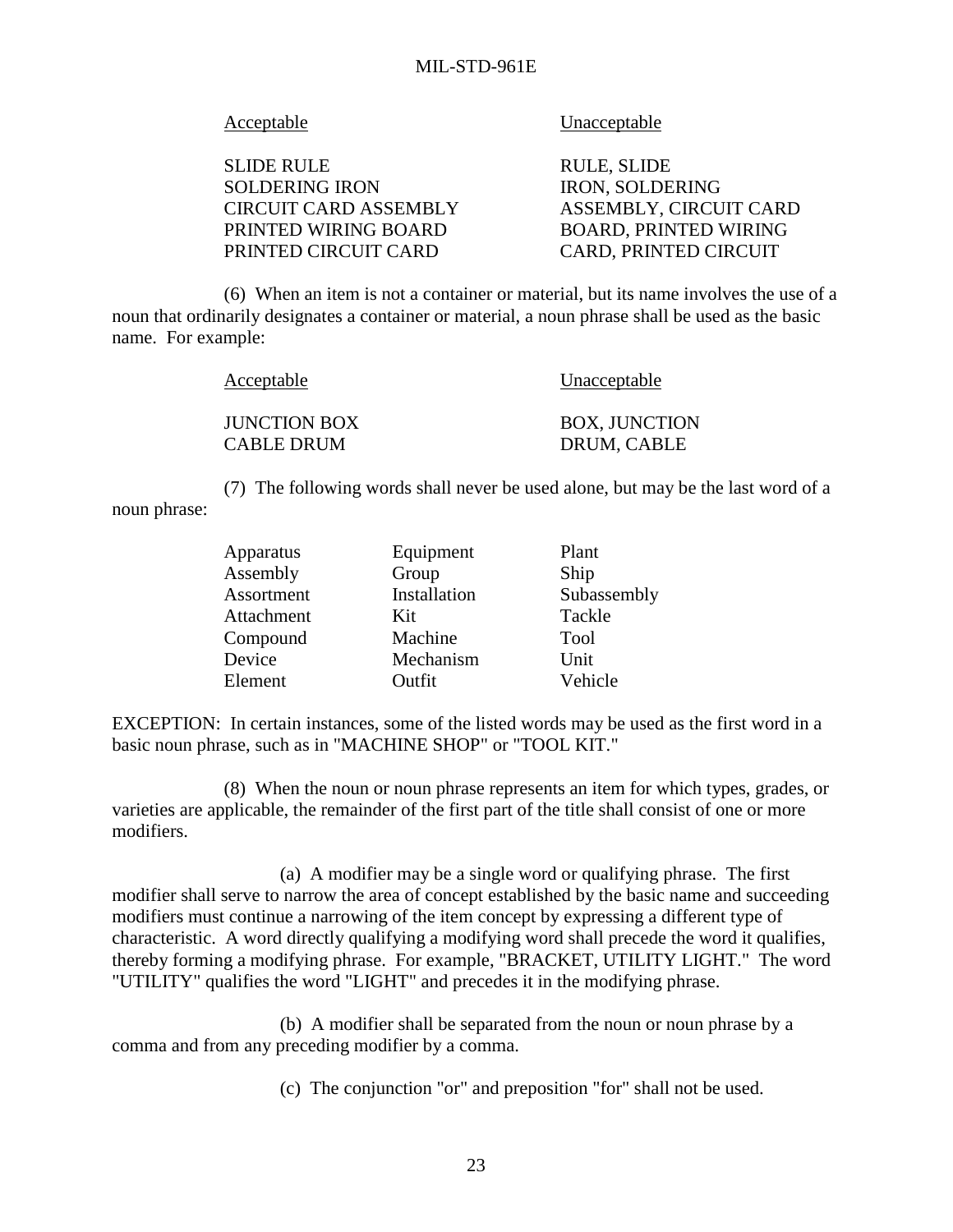<span id="page-35-0"></span> 5.4.6.4 Second part of title. The second part of the title shall consist of such additional modifiers, modifying phrases, or Government type designators as are required. Modifiers indicating what an item is (its shape, structure, or form) or what the item does (its function) are preferable to modifiers indicating the application (what it is used for) or location of the item (where it is used).

5.4.7 Inactivation and reactivation note.

5.4.7.1 "Inactive for new design" note. When specifications are made inactive for new design concurrent with a revision or amendment action, the following note shall appear below the title and above the preamble on the first page and be boxed for emphasis. Superseding documents for new design shall be noted in the box, when applicable.

> Inactive for new design after (fill in date). For new design, use (identify superseding document).

 5.4.7.2 "Reactivation" note. When inactive for new design specifications are returned to an active status concurrent with a revision or amendment action, the following note shall appear below the title and above the preamble on the first page and be boxed for emphasis.

> Reactivated after (fill in date) and may be used for new and existing designs and acquisitions.

# 5.4.8 Preambles.

 5.4.8.1 Preamble for coordinated specifications. The following preamble shall appear immediately under the title to show promulgation by the Department of Defense for specifications where more than one Military Department or Defense Agency has registered an interest as a custodian or review activity:

 "This specification is approved for use by all Departments and Agencies of the Department of Defense."

 5.4.8.2 Preamble for limited-coordination specifications. One of the following preambles shall appear immediately under the title to show promulgation by the Department of Defense for specifications where only a single activity, Military Department, or Defense Agency has registered an interest:

 a. For specifications that will be used throughout a Military Department or Defense Agency, use the following preamble: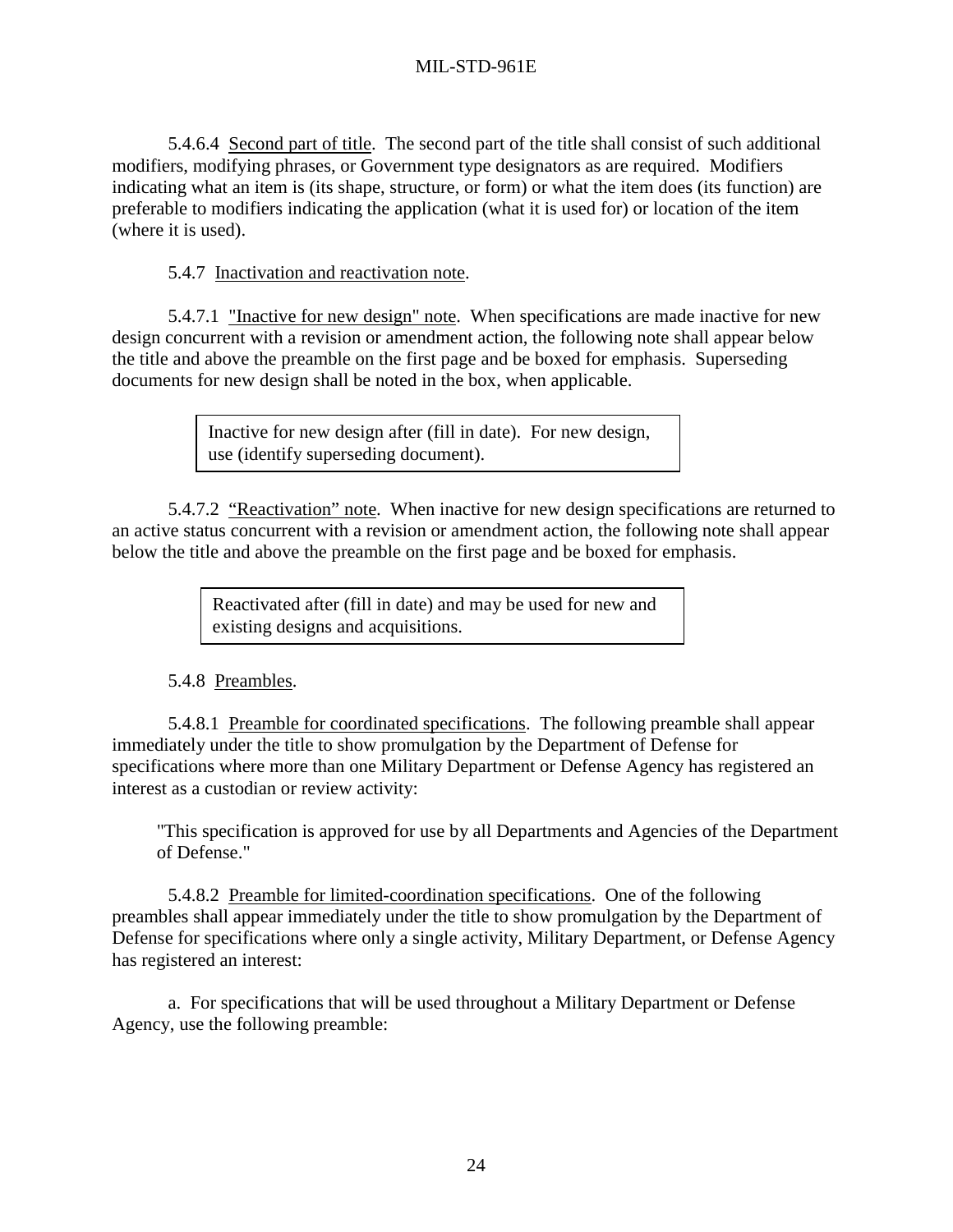"This specification if approved for use by (fill in the appropriate Military Department or Defense Agency) and is available for use by all Departments and Agencies of the Department of Defense."

 b. For specifications that will be used by only a single activity in a Military Department or Defense Agency, use the following preamble:

 "This specification is approved for use by the (fill in name of preparing activity) and is available for use by all Departments and Agencies of the Department of Defense."

 5.4.8.3 Preamble for interim specifications. For interim specifications, the following preamble shall appear immediately under the title:

 "This specification is approved for interim use by the (preparing activity). Other activities in the Department of Defense may use this interim revision or may continue using (fill in coordinated document identifier)."

 5.4.8.4 Preamble for specifications with restricted availability. When the availability of a specification is restricted, the following shall be added at the end of the appropriate preamble: "within the distribution limitations noted at the bottom of the page."

 5.4.9 Contact information. Specifications shall include contact information at the bottom center of the first page immediately above the FSC designation. The information shall include a mailing address, an email address, and reference to the ASSIST database. This information may be omitted for specifications with classified or sensitive information if there are security concerns. The note shall be boxed for emphasis.

 Comments, suggestions, or questions on this document should be addressed to (fill in mailing address) or emailed to (fill in email address). Since contact information can change, you may want to verify the currency of this address information using the ASSIST Online database at [www.dodssp.daps.mil.](http://www.dodssp.daps.mil/)

 5.4.10 Designation of federal supply class (FSC), group (FSG), or area assignment. The specification shall be assigned a FSC or FSG as defined in the Cataloging Handbook H2 or a standardization area as defined in the SD-1. The applicable FSC, FSG, or area assignment shall appear in the lower right corner of the first page of the specification below the point of contact box. The symbol "GP" shall follow the FSG number (for example, 59GP) when the FSG number identifies the assignment or project. Specifications covering more than one FSC shall be designated with the applicable FSG or with the appropriate standardization area if more than one FSG is covered. Dual or multiple FSC, FSG, or standardization area designations shall not be used.

 5.4.11 AMSC number. Data product and technical manual specifications shall reflect the assigned AMSC number (see [4.3.1](#page-19-0) and [4.3.2\)](#page-20-0) at the bottom left of the first page, below the point of contact box. Amendments to these specifications shall show the same AMSC number as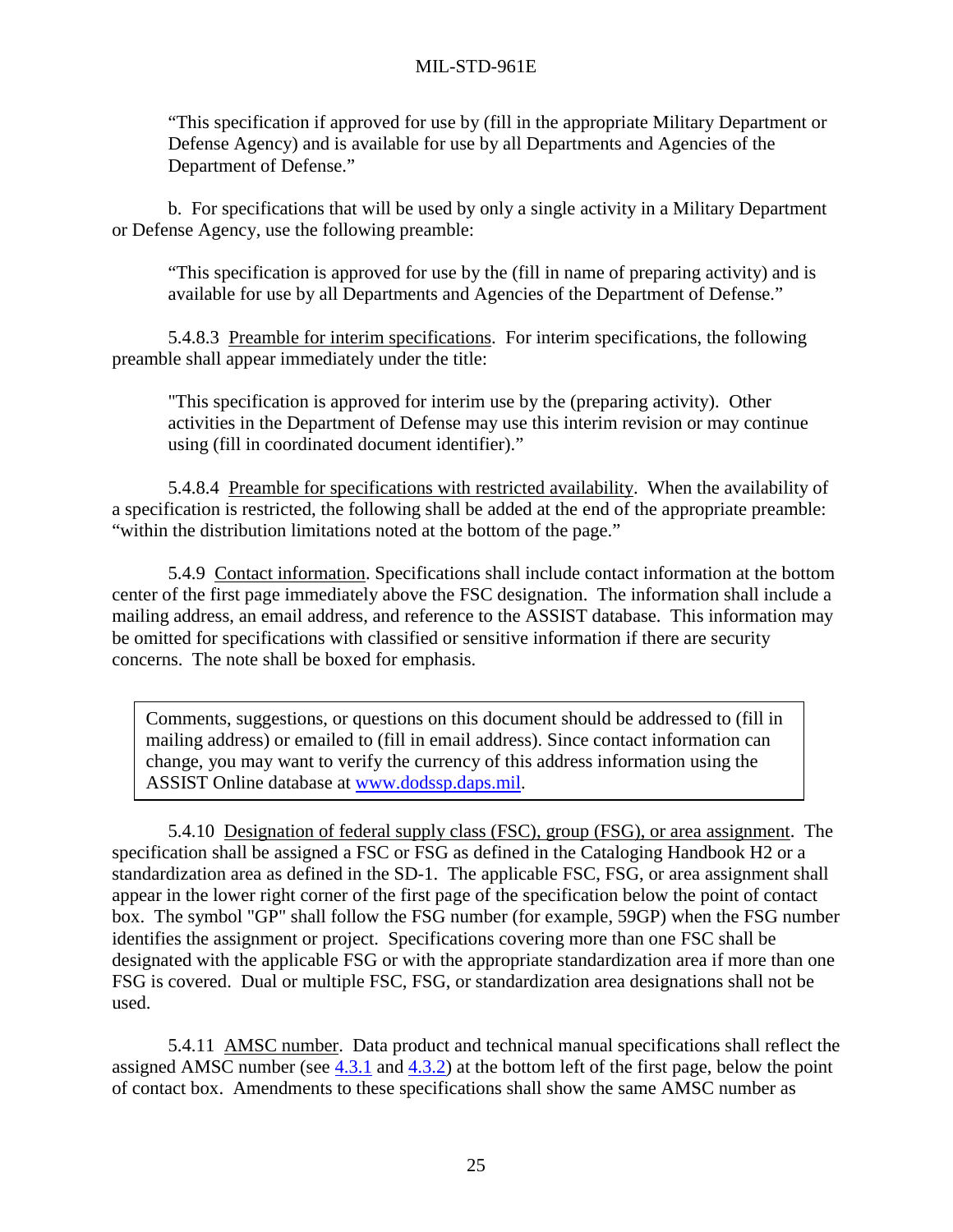<span id="page-37-0"></span>shown on the document being amended. All other specifications and notices to specifications (including data product and technical manual specifications) shall be marked "AMSC N/A".

 5.4.12 Restriction statements. Any statements that restrict access, availability, or use of specifications shall be placed at the bottom of the first page below any FSC, FSG, or standardization area.

 5.5 Sectional arrangement of specifications. Except for graphic or tabular specification sheets (see [5.16\)](#page-56-0), specifications shall contain six numbered sections, titled and numbered as shown below.

- 1. SCOPE
- 2. APPLICABLE DOCUMENTS
- 3. REQUIREMENTS
- 4. VERIFICATION
- 5. PACKAGING
- 6. NOTES

If there is no information pertinent to a section, the words "This section is not applicable to this specification." shall appear below the section heading.

## 5.6 SECTION 1 – SCOPE.

 5.6.1 Scope. The statement of the scope shall repeat the item name and its modifiers and consist of a clear, concise abstract of the coverage of the specification. The scope may include information as to the use of the item other than specific detailed applications covered under "Intended use" (section 6). This brief statement shall be the first paragraph in section 1 of the six-section specification. The scope shall not contain requirements. Figures shall not be included in the scope. See [figure 4](#page-67-0) for an example of a scope section.

## 5.6.2 Classification and Part or Identifying Number (PIN).

5.6.2.1 Classification. When applicable, types, grades, classes, or other classifications shall be listed under this heading in section 1 and shall be in accordance with accepted industry practice (see [figure 4\)](#page-67-0). The same designation shall be used throughout the specification. When more than one type, grade, class, or other classification is listed, each shall be briefly defined. When only one classification is covered, a statement to this effect shall be included in the scope paragraph, and the classification paragraph omitted. The classification should remain constant from revision to revision of the specification. When the characteristics of an item change enough to affect interchangeability, the original designation shall be deleted and a new classification added. If it becomes necessary to change the designation without changing the characteristics of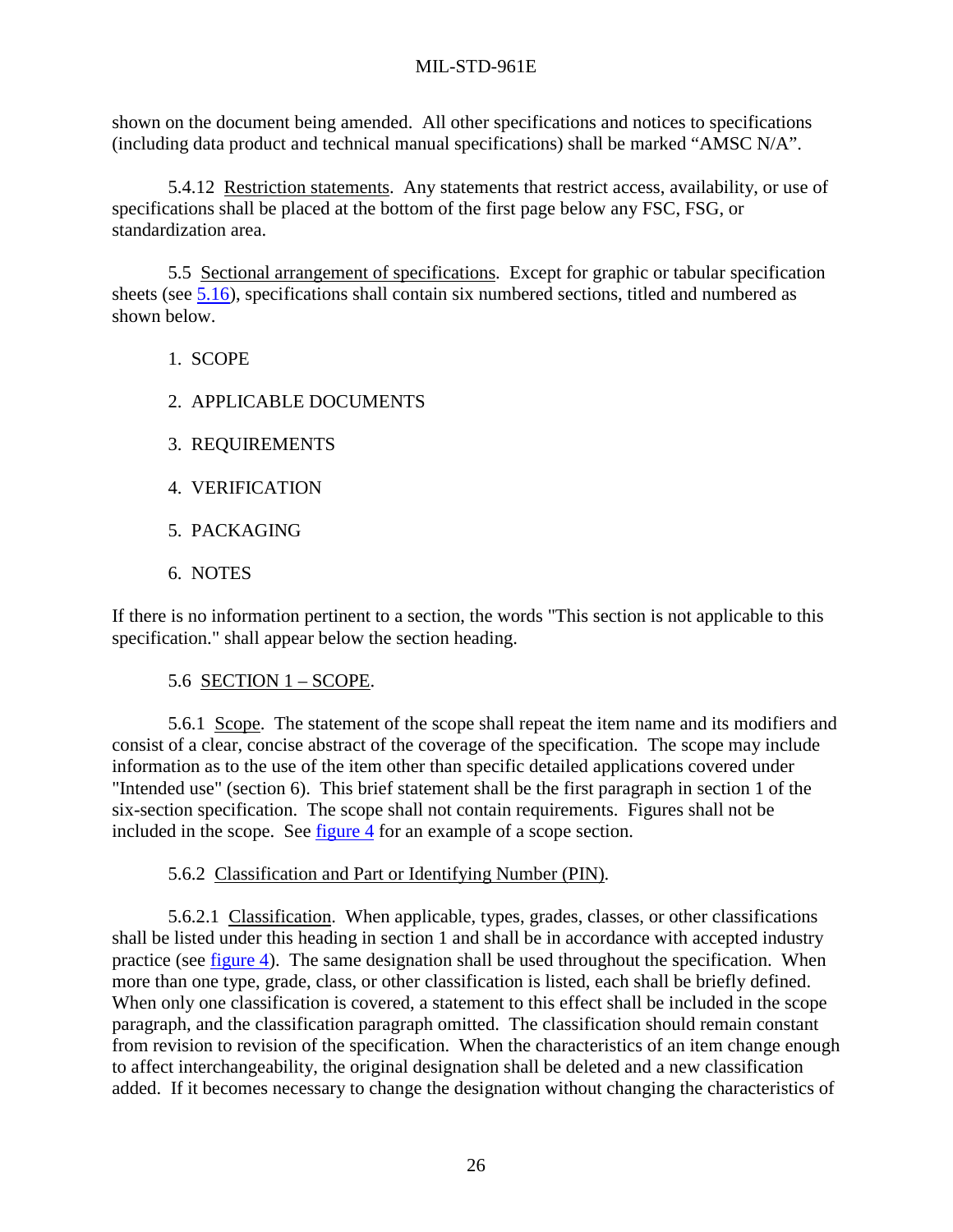the item, a cross-reference shall be included in section 6 indicating the relationship between the old and new designations. This cross-reference shall remain in section 6 in all successive revisions identifying designations in all revisions since the original designation change. Since such changes require cataloging and other record changes, they shall be kept to a minimum.

 5.6.2.1.1 Other classifications. If the terms type, grade, and class cannot adequately classify differences, other terms such as color, form, weight, size, power supply, temperature rating, condition, unit, enclosure, rating, duty, insulation, kind, and variety may be used.

 5.6.2.1.2 Classification for reliability level identification. When a specification contains a multilevel reliability requirement, section l of the specification shall identify the levels covered.

 5.6.2.1.3 Use of international standardization agreement code numbers. In designating the classification, North Atlantic Treaty Organization (NATO) or other international standardization agreement code numbers shall be included in section 1, if applicable.

5.6.2.2 PIN. When a specification covers more than one part, item, or material that is subject to assignment of National Stock Numbers and an identification problem in the Federal Supply System may result, a specification-based PIN to identify the parts, items, or materials shall be included under this heading in section 1.

5.6.2.2.1 PIN construction. If a PIN is needed, its construction shall be provided by the DoD activity requiring it. PINs shall be kept short and shall not exceed 32 characters. PINs for which a part numbering system is already in use do not have to comply with the structure given below; however, the adoption of a PIN should be considered upon revision of the specification. When using interim documents, the "00" prefix shall not be included as a part of the PIN.

a. The part numbering system shall be as follows, except as noted in item b. below:



M12345–1A23CB5

The above example also applies to MS sheet part numbers, except the prefix "MS" would be used instead of "M" and those PINS that use a "DS" prefix may continue to do so.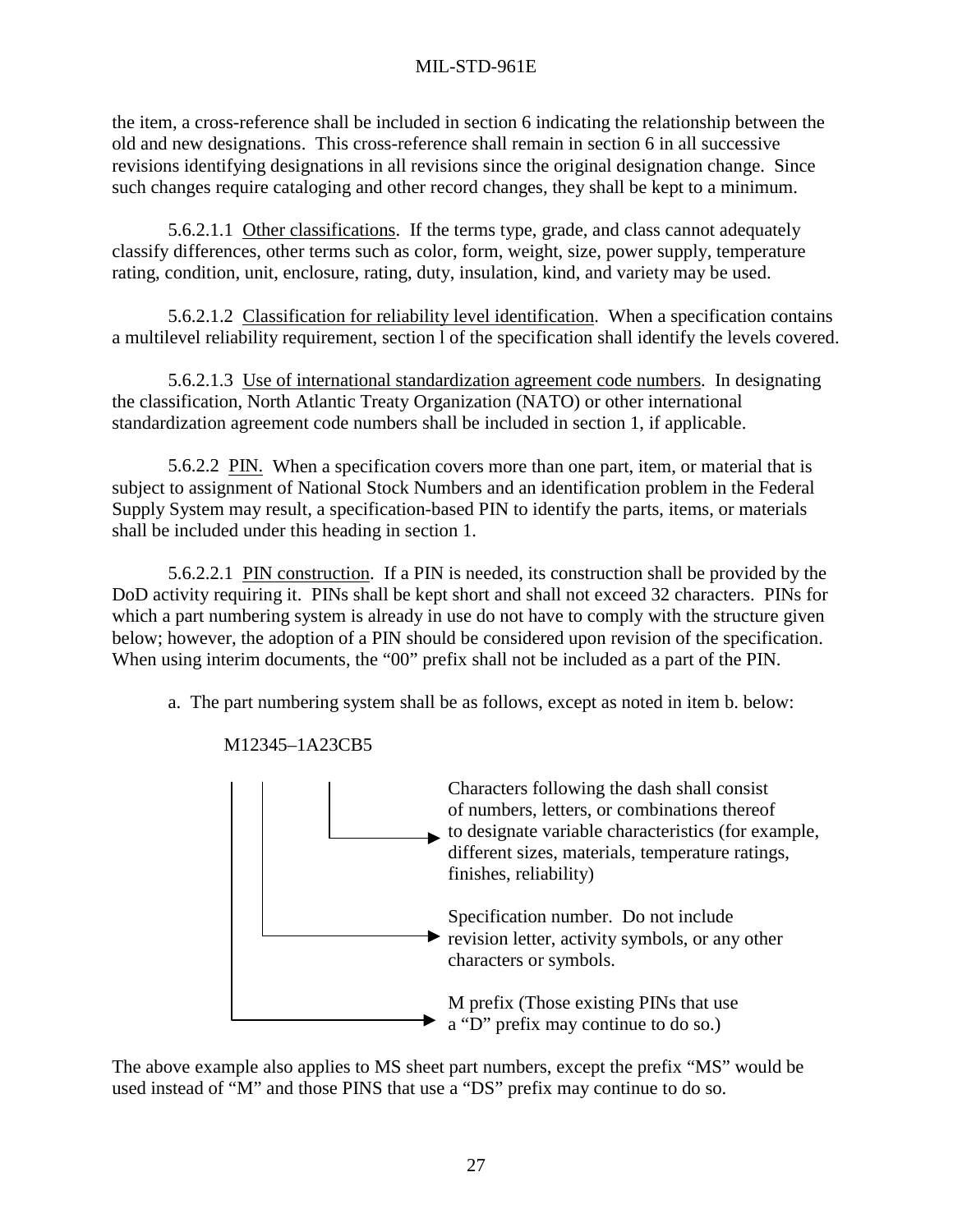b. For specification sheets, the PIN shall be as follows:



M12345/9–1A23CB5

 5.6.2.2.2 Changes to PIN designations. If a specification is modified so that the items covered by it are not physically and functionally interchangeable with those previously covered by the specification, the new items shall be identified under a revised PIN to indicate new levels. A cross-reference of new PINs that are substitutable for the preceding part numbers shall be included in section 6 of the specification. Each generation of substitution data will be retained in the specification for traceability.

 5.6.3 Additional scope requirements for program-unique specifications only. In addition to the above scope requirements, the scope section for program-unique specifications shall contain information specified in 5.6.3.1 and 5.6.3.2, as applicable.

 5.6.3.1 Entity type description. When applicable, this paragraph shall provide a brief description of the entity covered by the specification and identify all immediately subordinate functional elements of the entity, including, as applicable, their names, identifiers, and programunique identifiers. If the specification covers items or materials, this paragraph shall list the assigned part number(s), and when applicable, the parameters which differentiate them.

 5.6.3.2 System software overview. For software, this paragraph shall briefly state the purpose of the system and the software to which the specification applies. It shall describe the general nature of the system and software; summarize the history of system development, operation, and maintenance; identify the project sponsor, acquirer, user, developer, and support agencies; identify current and planned operating sites; and list other relevant documents.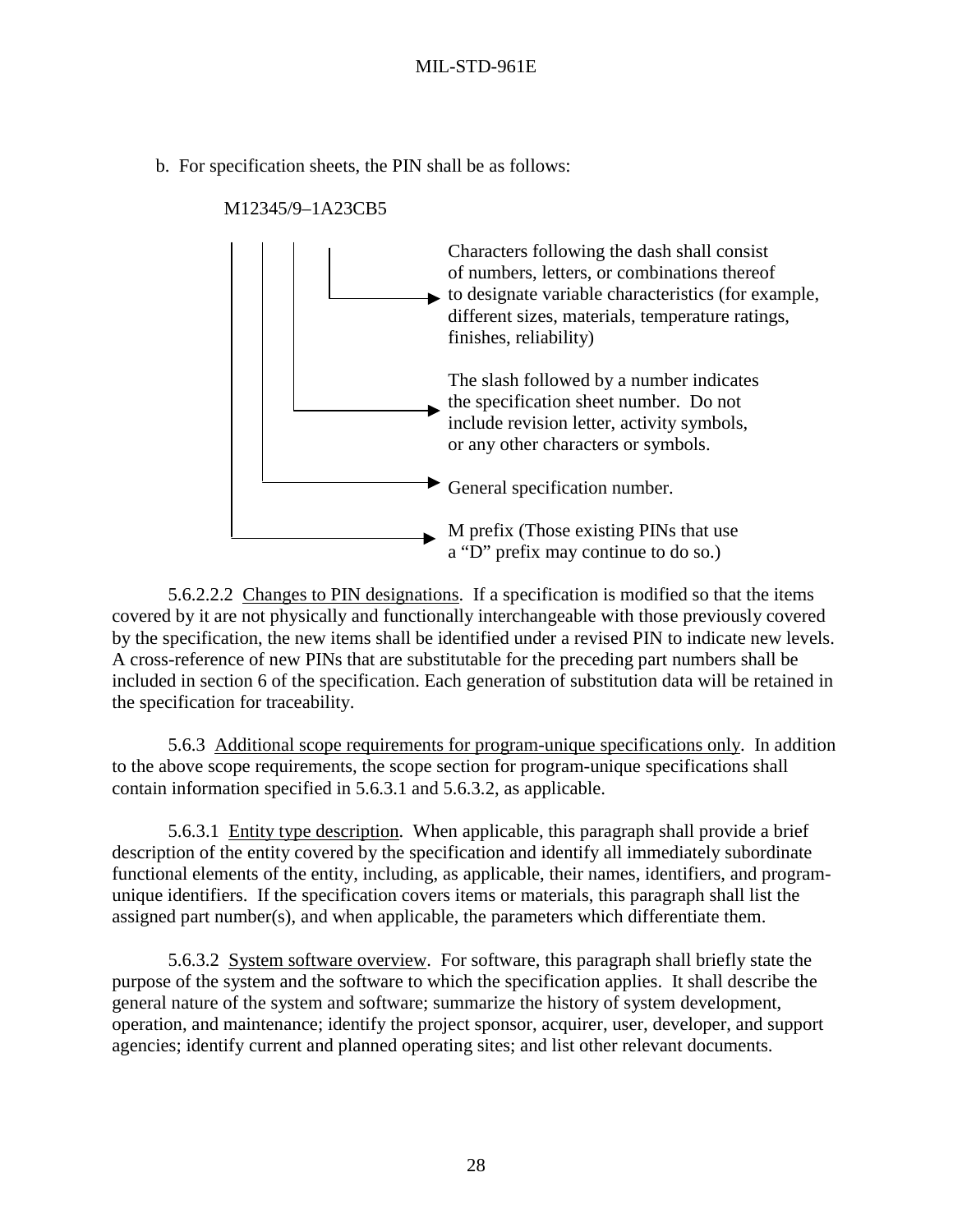# 5.7 SECTION 2 – APPLICABLE DOCUMENTS.

<span id="page-40-0"></span> 5.7.1 Listing of applicable documents. Section 2 shall list only those documents referenced in sections 3, 4, or 5 of the specification that are needed to meet requirements or provide useful information for meeting requirements (see [figure 5\)](#page-68-0). If a document is only cited as an example or for background information, it does not have to be listed in section 2. For the types of documents that may be referenced in specifications, see [4.19.](#page-26-0) The first paragraph in section 2 shall be as follows:

 "2.1 General. The documents listed in this section are specified in sections 3, 4, or 5 of this specification. This section does not include documents cited in other sections of this specification or recommended for additional information or as examples. While every effort has been made to ensure the completeness of this list, document users are cautioned that they must meet all specified requirements of documents cited in sections 3, 4, or 5 of this specification, whether or not they are listed."

5.7.2 Government documents. The second paragraph in section 2 shall be titled as:

"2.2 Government documents."

This paragraph shall identify all types of Government documents required in sections 3, 4, or 5, if applicable. The first subparagraph under this heading shall identify Government specifications, standards, and handbooks, if applicable. The second subparagraph under this heading shall identify other types of Government documents, drawings, and publications, if applicable.

 5.7.2.1 Government specifications, standards, and handbooks. Government specifications, standards, and handbooks shall be listed by document identifier and title. Defense specifications shall exclude the revision letters, suffix (preparing activity symbols), and the "00" designation for interim specifications. Program-unique specifications may include the revision letters. Titles shall be taken from the documents rather than an index. Government specifications, standards, and handbooks shall be listed numerically (except federal specifications, which shall be listed alphanumerically) under the following headings in the order shown, as appropriate:

 INTERNATIONAL STANDARDIZATION AGREEMENTS FEDERAL SPECIFICATIONS FEDERAL STANDARDS FEDERAL INFORMATION PROCESSING STANDARDS COMMERCIAL ITEM DESCRIPTIONS DEPARTMENT OF DEFENSE SPECIFICATIONS DEPARTMENT OF DEFENSE STANDARDS DEPARTMENT OF DEFENSE HANDBOOKS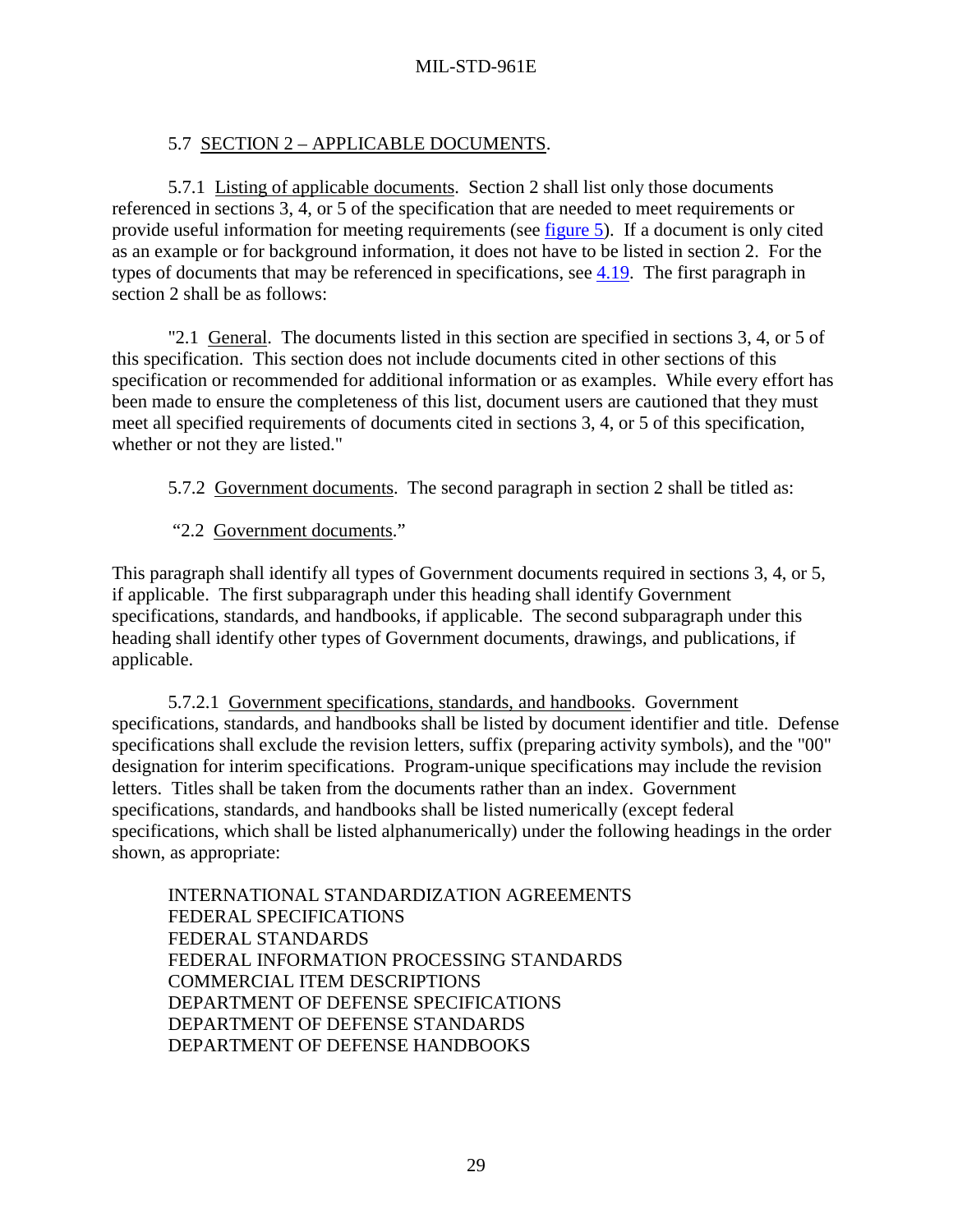5.7.2.1.1 Defense specifications shall include the following paragraph as 2.2.1 if specifications, standards, and handbooks are to be listed as applicable documents:

 "2.2.1 Specifications, standards, and handbooks. The following specifications, standards, and handbooks form a part of this document to the extent specified herein. Unless otherwise specified, the issues of these documents are those cited in the solicitation or contract."

 5.7.2.1.2 Program-unique specifications shall include one of the following paragraphs as 2.2.1 if specifications, standards, and handbooks are to be listed as applicable documents:

 a. "2.2.1 Specifications, standards, and handbooks. The following specifications, standards, and handbooks of the exact revision listed below form a part of this specification to the extent specified herein."

 b. "2.2.1 Specifications, standards, and handbooks. The following specifications, standards, and handbooks form a part of this document to the extent specified herein. Unless otherwise specified, the issues of these documents are those cited in the solicitation or contract."

 5.7.2.1.3 If a general specification has five or fewer specification sheets (including MS sheets), these specifications shall be listed by exact title in numerical sequence. For specifications having six or more specification sheets or MS sheets, one of following parenthetical notes shall follow the Department of Defense specification listing:

a. "(See ASSIST database for list of specification sheets.)"

b. "(See supplement 1 for list of specification sheets.)"

 5.7.2.1.4 The parenthetical source statement below shall follow the listing of Government specifications, standards, and handbooks. The ASSIST database shall be checked to verify that all of the listed Government specifications, standards, and handbooks are in the ASSIST database. If they are not, contact the DoD Single Stock Point to determine if the missing documents can be included in ASSIST and what action must be taken. If the documents are not in the ASSIST database and they cannot be included in the database, the source for obtaining these documents shall be included.

 "(Copies of these documents are available online at [http://assist.daps.dla.mil/quicksearch/](http://astimage.daps.dla.mil/quicksearch/) or [www.dodssp.daps.mil](http://www.dodssp.daps.mil/) or from the Standardization Document Order Desk, 700 Robbins Avenue, Building 4D, Philadelphia, PA 19111-5094.)"

5.7.2.2 Other Government documents, drawings, and publications. The following types of documents shall be listed after the paragraph of 2.2.1 above, in appropriate order (numerically or alphanumerically), under the headings of the issuing Government agency. The document(s) shall be listed by identifier and title, if applicable. Titles shall be taken from the document rather than from an index.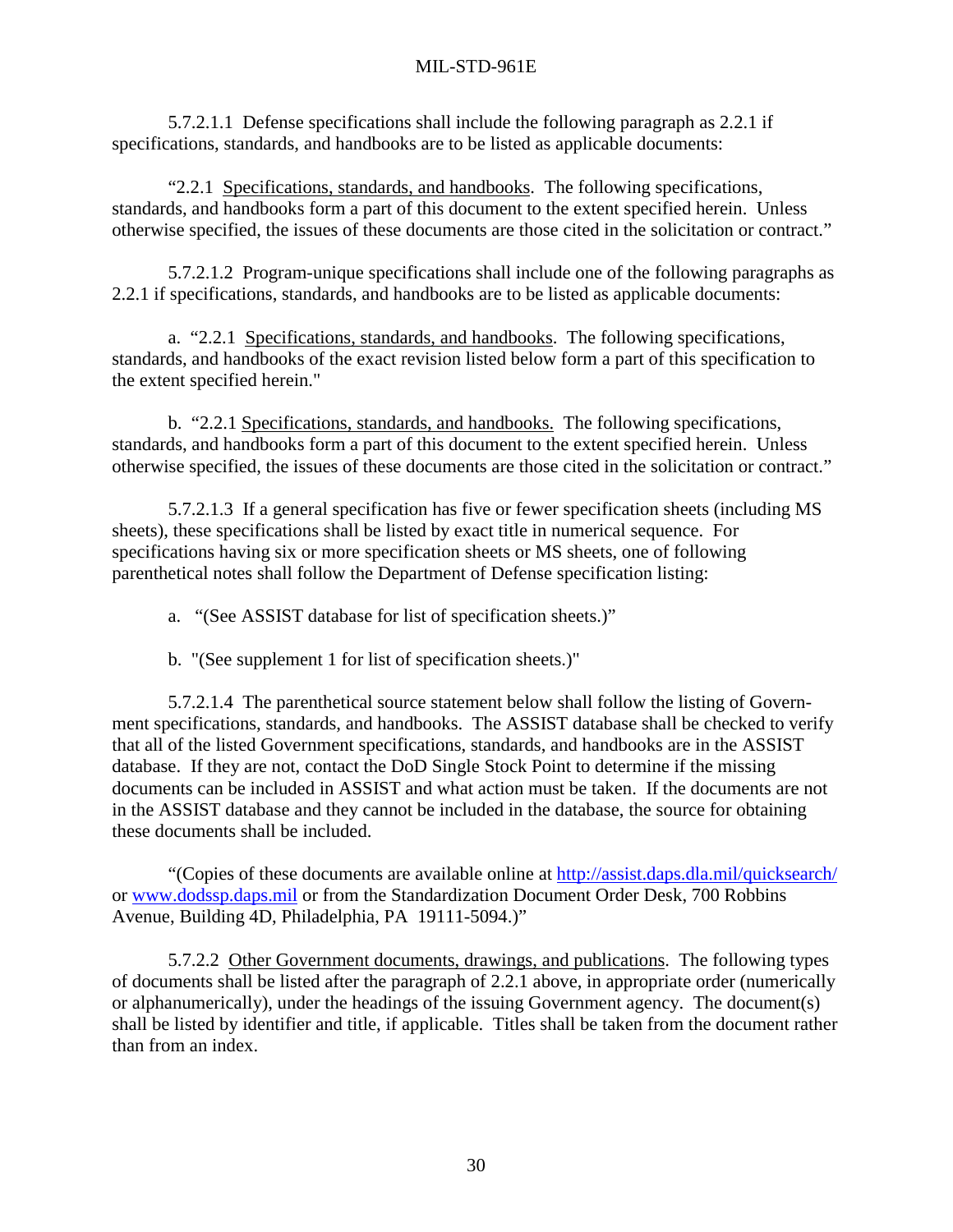a. Other types of DoD publications, which might include technical manuals, design guides, cataloging handbooks, or reports.

 b. Drawings. When detailed drawings referred to in a specification are listed in an assembly drawing, it is only necessary to list the assembly drawing. Figures bound integrally with the specification are not considered drawings and shall not be listed in section 2, unless they are reduced-size copies of drawings provided in the specification for information only and use of the full-size drawings is normally required with the specification.

 c. Government documents issued by non-DoD agencies, such as the Environmental Protection Agency, National Aeronautics and Space Administration, and the Occupational Safety and Health Administration.

 5.7.2.2.1 Defense specifications shall include the following paragraph as 2.2.2 if Government documents, drawings, and publications not listed under 2.2.1 are to be listed as applicable documents:

"2.2.2 Other Government documents, drawings, and publications. The following other Government documents, drawings, and publications form a part of this document to the extent specified herein. Unless otherwise specified, the issues of these documents are those cited in the solicitation or contract."

 5.7.2.2.2 Program-unique specifications shall include one of the following paragraphs as 2.2.2 if Government documents, drawings, and publications not listed under 2.2.1 are to be listed as applicable documents:

 a. "2.2.2 Other Government documents, drawings, and publications. The following other Government documents, drawings, and publications of the exact revision level shown form a part of this document to the extent specified herein."

 b. "2.2.2 Other Government documents, drawings, and publications. The following other Government documents, drawings, and publications form a part of this document to the extent specified herein. Unless otherwise specified, the issues of these documents are those cited in the solicitation or contract."

 5.7.2.2.3 A parenthetical source statement shall follow each individual document or each group of related documents providing the name and address of the source. If possible, an Internet source for viewing or obtaining the documents shall be provided.

 5.7.3 Non-Government standards and other publications. Non-Government standards and other publications not normally furnished by the Government shall be listed in appropriate order (numerically or alphanumerically) under the headings of the respective non-Government standards organization. The document(s) shall be listed by identifier and title, if applicable. Titles shall be taken from the document rather than from an index.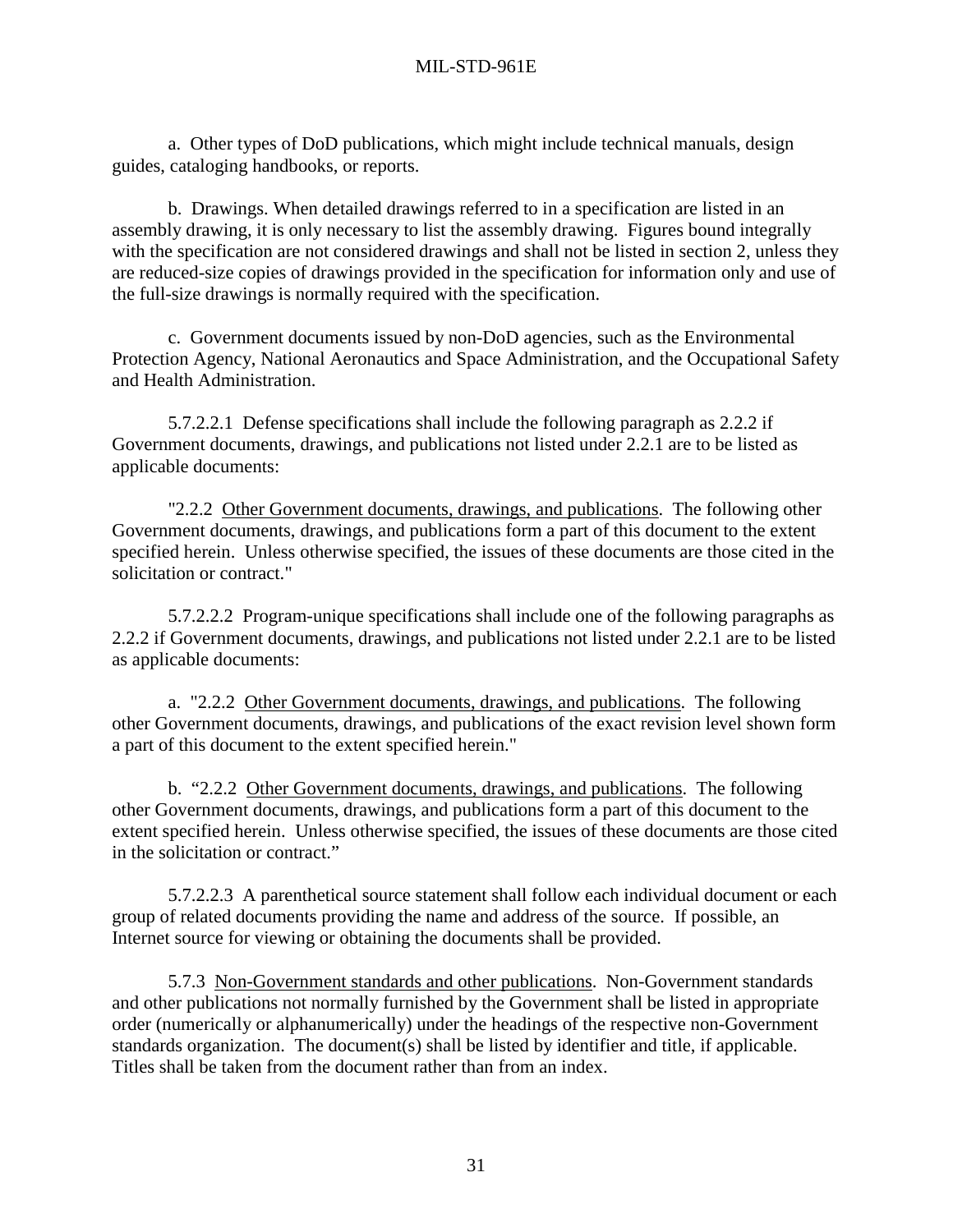5.7.3.1 Defense specifications shall include the following paragraph as 2.3 if non-Government standards are to be listed as applicable documents:

 "2.3 Non-Government publications. The following documents form a part of this document to the extent specified herein. Unless otherwise specified, the issues of these documents are those cited in the solicitation or contract."

 5.7.3.2 Program-unique specifications shall include one of the following paragraphs as 2.3 if non-Government standards are to be listed as applicable documents:

 a. "2.3 Non-Government publications. The following documents of the exact revision listed below form a part of this document to the extent specified herein."

b. "2.3 Non-Government publications. The following documents form a part of this document to the extent specified herein. Unless otherwise specified, the issues of these documents are those cited in the solicitation or contract."

 5.7.3.3 A parenthetical source statement shall follow each respective issuing non-Government standards organization listing of documents, providing the name and address of the source. If possible, an Internet source for viewing or obtaining the documents shall be provided.

 5.7.4 Order of precedence. In order to avoid confusion in the possible conflict between the requirements of the specification and the documents referenced therein, the following statement shall be included:

 "2.4 Order of precedence. In the event of a conflict between the text of this document and the references cited herein (except for related specification sheets), the text of this document takes precedence. Nothing in this document, however, supersedes applicable laws and regulations unless a specific exemption has been obtained."

The parenthetical phrase "(except for related specification sheets)" shall be omitted from the above paragraph for specifications that do not have related specification sheets.

 5.8 SECTION 3 – REQUIREMENTS. This section shall define the requirements that the entity must meet to be acceptable. Appendix A provides guidance on some of the requirements that may be considered when developing a specification. The following criteria shall apply for stating requirements:

a. Each requirement shall be stated in such a way that an objective verification can be defined for it.

b. Each requirement should be cross-referenced to the associated verification.

c. Only requirements that are necessary, measurable, achievable, and verifiable shall be included.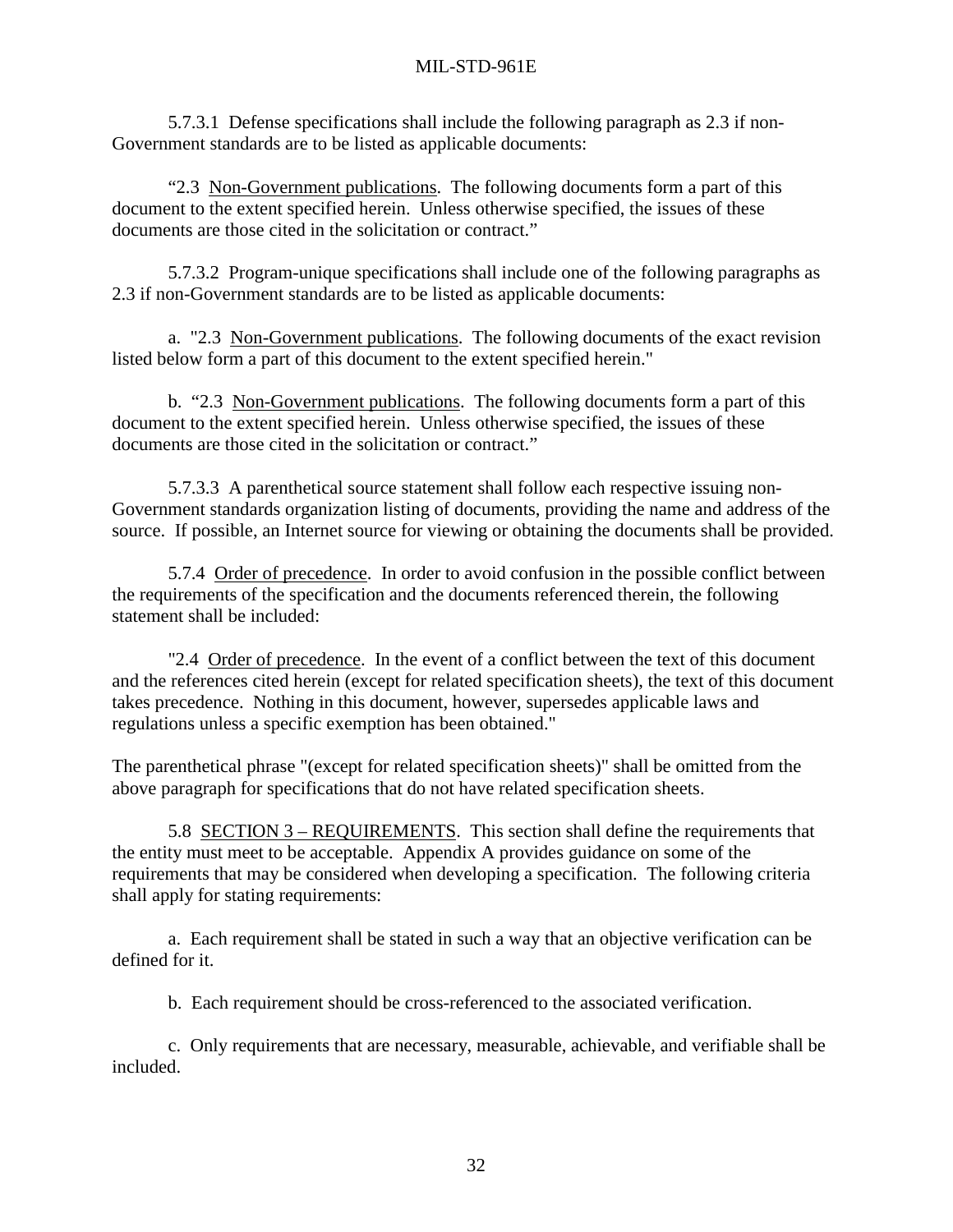- <span id="page-44-0"></span>d. Requirements shall be worded to provide a definitive basis for acceptance or rejection.
- e. Requirements shall be described in a manner to encourage competition.

f. Requirements shall be worded such that each paragraph only addresses one requirement or topic.

 5.8.1 Performance specifications. Requirements in performance specifications shall prescribe the item's required performance, operating requirements, operational environment, interfaces, and interoperability requirements. Performance specifications shall not prescribe how a performance requirement is to be achieved by requiring the use of specific materials or parts or detailed requirements for the design or construction of the item beyond those needed to ensure interchangeability with existing items. For a general specification to be designated as a "Performance Specification," the requirements in its specification sheets or MS sheets shall also be stated as performance requirements. A general specification shall not have a mixture of performance and detail specification sheets. The SD-15 provides guidance on writing performance requirements. [Figure 6](#page-71-0) provides an example of performance requirements.

 5.8.2 Detail specifications. Detail specifications may consist of all detail requirements or a blend of performance and detail requirements. To the greatest extent possible, requirements in detail specifications shall be in terms of performance. Detail specifications shall specify materials, design or construction requirements, or "how to" requirements only to the extent necessary to ensure the adequacy, safety, and interchangeability of the item being acquired. [Figure 7](#page-74-0) provides an example of detail requirements.

5.8.3 General specifications. When preparing a general specification, which has specification sheets (including MS sheets), section 3 shall contain all the requirements that are common to the item being specified. Those requirements and inspections that are unique to a single style, type, class, grade, or model of an item shall be included in the specification sheets associated with the general specification. The following paragraph shall be the first paragraph in section 3 of a general specification:

 "3.1 Specification sheets. The individual item requirements shall be as specified herein and in accordance with the applicable specification sheet. In the event of any conflict between the requirements of this specification and the specification sheet, the latter shall govern."

 5.8.4 Qualification. When inclusion of a qualification requirement has been properly authorized for a specification, one of the statements below shall be included as one of the first paragraphs in section 3, as appropriate. The parenthetical paragraph reference in these statements shall direct the reader to the qualification tests in section 4 and the guidance on how to apply for qualification approval in section 6.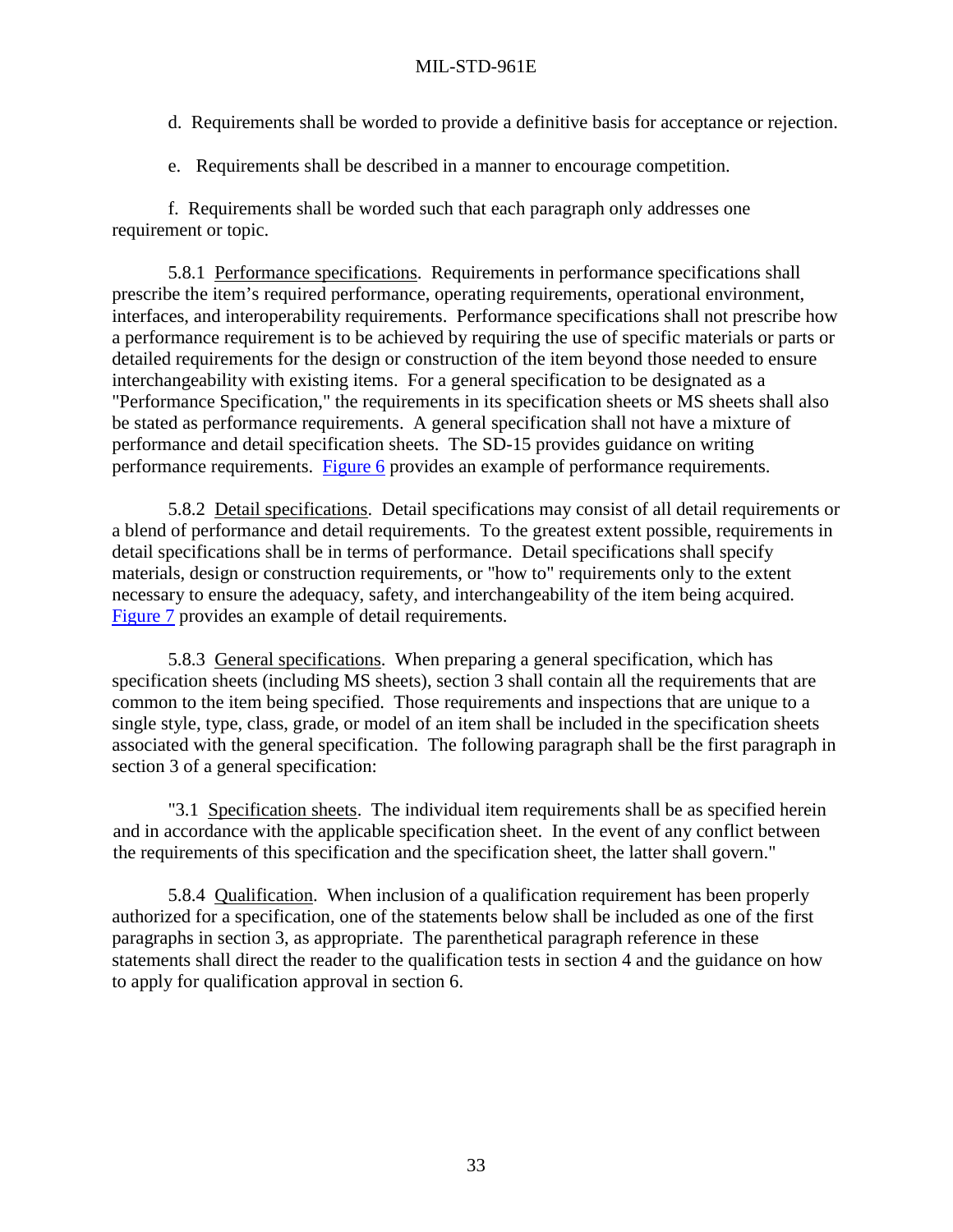a. If the specification requires that products be approved for listing on a qualified products list (QPL), include this statement:

"3.X Qualification. (Item) furnished under this specification shall be products that are authorized by the qualifying activity for listing on the applicable qualified products list before contract award (see 4. and 6. )."

 b. If the specification requires that manufacturers be approved for listing on a qualified manufacturers list (QML), include this statement:

"3.X Qualification. (Item) furnished under this specification shall be products that are manufactured by a manufacturer authorized by the qualifying activity for listing on the applicable qualified manufacturers list before contract award (see 4. and 6. )."

 5.8.5 First article. First article includes pre-production models, initial production samples, test samples, first lots, pilot models, and pilot lots. If it may be necessary to test a first article for conformance with specification requirements prior to regular production on a contract, the following statement shall appear as one of the first paragraphs in section 3:

 "3.X First article. When specified (see 6.2), a sample shall be subjected to first article inspection in accordance with 4. ."

 5.8.6 Toxic chemicals, hazardous substances, and ozone-depleting chemicals. The use of toxic chemicals, hazardous substances, or ozone-depleting chemicals shall be avoided, if feasible. The desired performance requirements should be specified rather than the specific chemical or substance. If a toxic chemical, hazardous substance, or ozone-depleting chemical must be specified, it shall be listed as a key word in section 6 (see [5.11.11\)](#page-51-0). The Environmental Protection Agency maintains an online list of toxic chemicals and hazardous substances at [www.epa.gov/ebtpages/pollutants.html](http://www.epa.gov/ebtpages/pollutants.html) that should be consulted.

 5.8.7 Recycled, recovered, or environmentally preferable materials. Where applicable, specifications shall include the following paragraph in section 3 to encourage the procurement and use of products made from recycled, recovered, or environmentally preferable materials.

 "3.X Recycled, recovered, or environmentally preferable materials. Recycled, recovered, or environmentally preferable materials should be used to the maximum extent possible, provided that the material meets or exceeds the operational and maintenance requirements, and promotes economically advantageous life cycle costs."

 5.8.8 JAN and J marking. The following paragraph shall be included when JAN marking is required:

"The United States Government has adopted and is exercising legitimate control over the certification marks "JAN" and "J", respectively, to indicate that items so marked or identified are manufactured to, and meet all the requirements of specifications. Accordingly, items acquired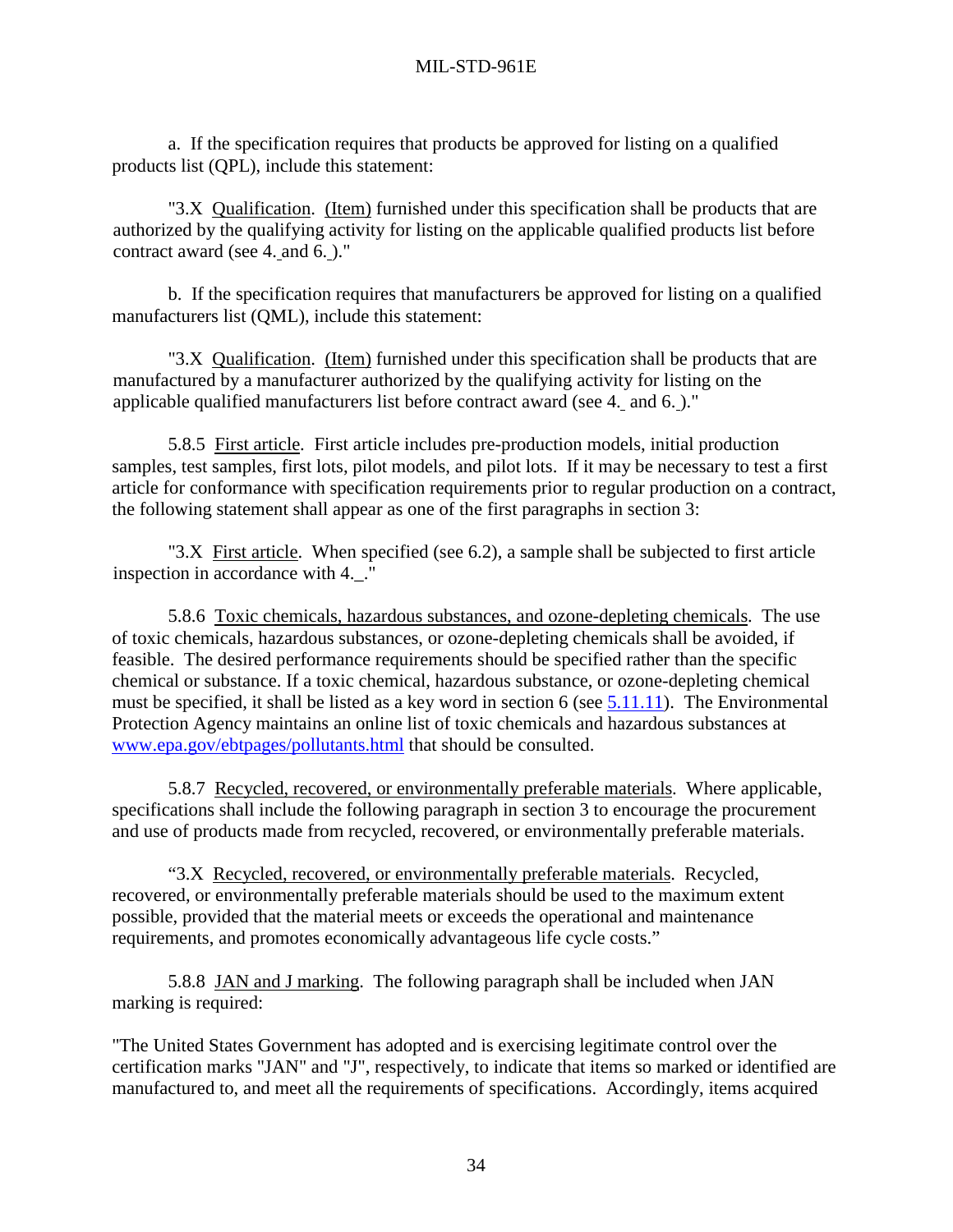to, and meeting all of the criteria specified herein and in applicable specifications shall bear the certification mark "JAN" except that items too small to bear the certification mark "JAN" shall bear the letter "J". The "JAN" or "J" shall be placed immediately before the part number except that if such location would place a hardship on the manufacturer in connection with such marking, the "JAN" or "J" may be located on the first line above or below the part number. Items furnished under contracts or orders which either permit or require deviation from the conditions or requirements specified herein or in applicable specifications shall not bear "JAN" or "J". In the event an item fails to meet the requirements of this specification and the applicable specification sheets, the manufacturer shall remove completely the military part number and the "JAN" or the "J" from the sample tested and also from all items represented by the sample. The "JAN" or "J" certification mark shall not be used on products acquired to contractor drawings or specifications. The United States Government has obtained Certificate of Registration Number 504,860 for the certification mark "JAN" and Registration Number 1,586,261 for the certification mark "J"."

 5.8.9 Government-furnished property. All property to be furnished by the Government as part of the specification shall be listed and identified by PIN or stock number. Each item entry shall be numbered in order to provide ready reference. The specifications or drawings covering Government-furnished property need not be listed in section 2. Documents listed in section 2 are not considered Government-furnished property (see  $\overline{5.11.9}$ ).

 5.8.10 Government-loaned property. Property that the Government loans to the contractor for testing or any other purpose and which does not lose its identity by becoming part of the commodity shall be listed under this heading (see [5.11.9\)](#page-51-0).

# 5.9 SECTION 4 – VERIFICATION.

 5.9.1 Verification . Section 4 shall include all inspections to be performed to determine that the item to be offered for acceptance conforms to the requirements in section 3 of the specification (see [figure 8\)](#page-76-0). Verification may be accomplished by analysis, demonstration, examination, testing, or any combination thereof. This section shall not include quality requirements that belong in the contract, such as responsibility for inspection, establishment of quality or inspection program requirements, warranties, instructions for nonconforming items, and contractor liability for nonconformance.

 5.9.2 Classification of inspections. If section 4 of the specification includes more than one type of inspection, a classification of inspections shall be included as the first paragraph of section 4 as illustrated in the following examples:

## Example A:

 "4.1 Classification of inspections. The inspection requirements specified herein are classified as follows:

a. First article inspection (see 4.X).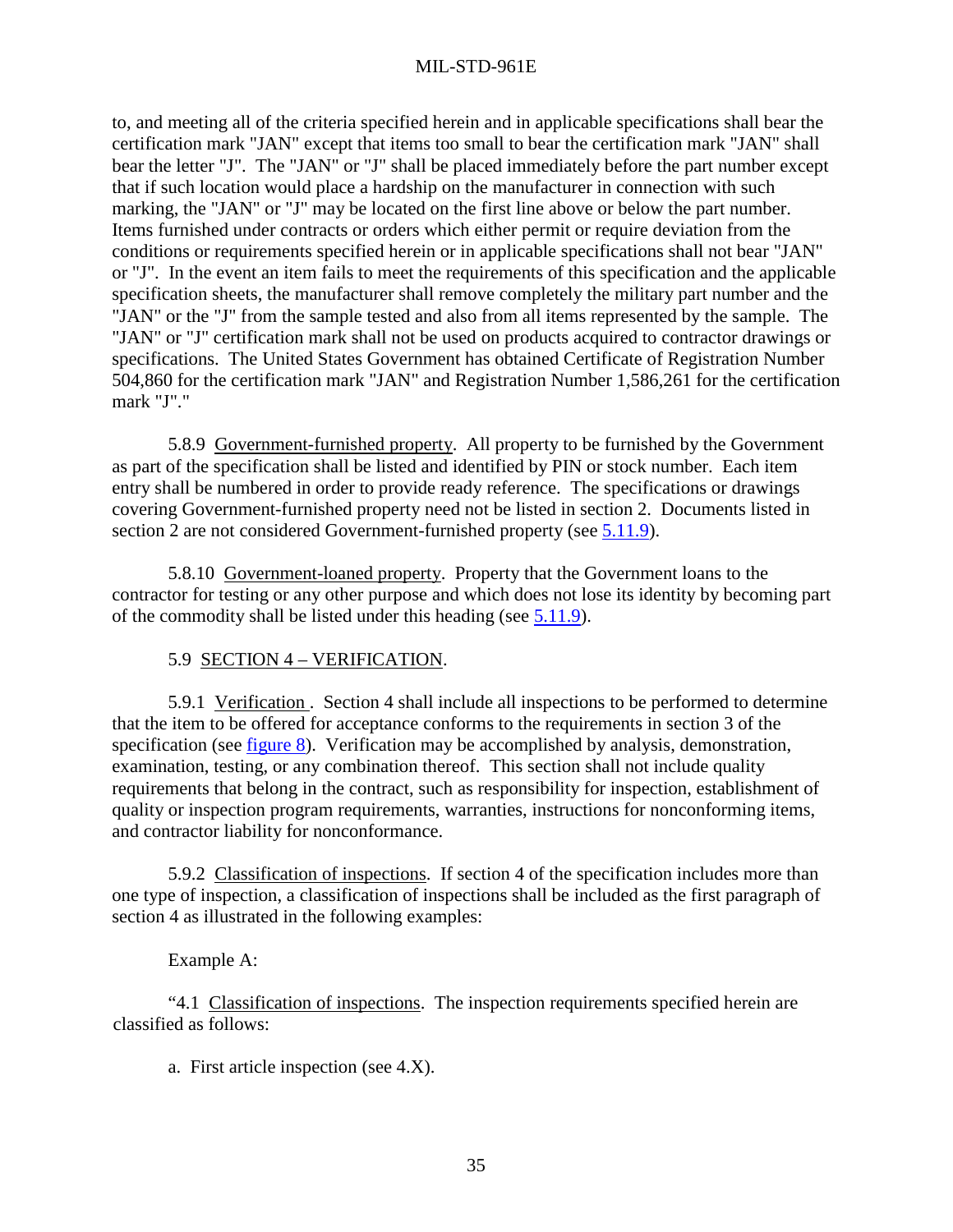b. Conformance inspection (see 4.X)."

Example B:

 "4.1 Classification of inspections. The inspection requirements specified herein are classified as follows:

a. Qualification inspection (see 4.X).

b. Conformance inspection (see 4.X)."

 5.9.3 Inspection conditions. When applicable, the environmental conditions under which all inspections are performed shall be specified as follows:

 "4.X Inspection conditions. Unless otherwise specified, all inspections shall be performed in accordance with the test conditions specified in (applicable test method document or applicable paragraph(s) in the specification)."

5.9.4 Types of inspection.

 5.9.4.1 First article inspection. When section 3 specifies a first article inspection, section 4 shall include a description of the inspection procedure, sequence of the inspections, number of units to be inspected, and the criteria for determining conformance to the requirement specified. It is recommended that a table be included that cross-references the requirements with the appropriate first article examinations and tests.

 5.9.4.2 Qualification inspection. When section 3 specifies a qualification requirement, section 4 shall include a description of the inspection procedure, sequence of inspections, number of units to be inspected, and the criteria for determining conformance to the qualification requirement. It is recommended that a table be included that cross-references the requirements with the appropriate qualification examinations and tests. In general, a specification that has first article inspection shall not also have qualification inspection, unless it can be shown that the item is so critical that failure would likely result in death or injury.

 5.9.4.3 Conformance inspection. Conformance inspection shall ensure that production items meet specification requirements prior to acceptance by the Government. Conformance inspection shall include a description of the inspection procedure, sequence of inspections, number of units to be inspected, and the criteria for determining conformance to the requirement specified. Conformance examinations and tests may be the same as those specified for first article inspection, but they shall not duplicate any long-term or special tests that were used to justify inclusion of qualification in a specification. It is recommended that a table be included that cross-references requirements with the appropriate conformance examinations and tests.

 5.9.5 Sampling. Sampling is a valuable tool for verification of compliance with specification requirements. Specifications may include sampling, but shall not include any fixed acceptable quality levels, lot tolerance percent defectives, or other types of fixed levels of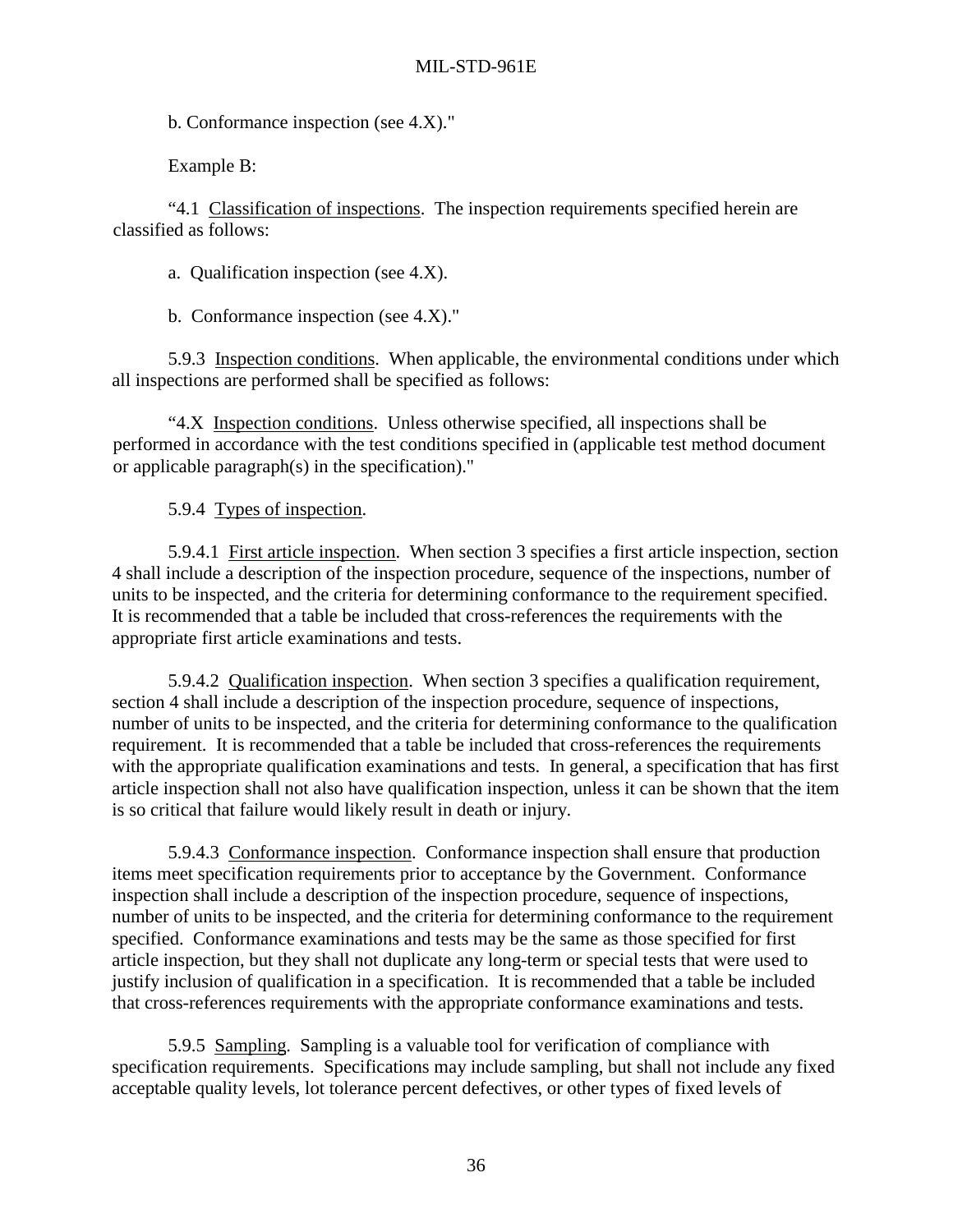defects. Such provisions may be included in the quality assurance section of the contract, but shall not be in the specification.

 5.9.5.1 Inspection lot. When inspections are to be based on lots or samples from lots, the definition of what constitutes an inspection lot shall be provided. Restrictions concerning the formation of inspection lots, such as limiting inspection lots to like units of the same part number or manufacturing lot number, should be specified.

 5.9.5.2 Classification of defects. When applicable, classification of defects shall be included in section 4. When required for reference purposes in reporting inspection results, the defects in a classification shall be numbered only in accordance with the following:

> 1 through 99 - critical defects 101 through 199 - major defects 201 through 299 - minor defects

If additional groupings are required, they shall be numbered in the 301, 401, 501, etc., series. If the number of defects in any group exceeds 100, the series should start over with a letter suffix such as, 101a, 102a, 103a.

 5.10 SECTION 5 – PACKAGING. The following standard requirement shall be used in all specifications where packaging of an item will be required.

# "5. PACKAGING

 5.1 Packaging. For acquisition purposes, the packaging requirements shall be as specified in the contract or order (see 6.2). When packaging of materiel is to be performed by DoD or in-house contractor personnel, these personnel need to contact the responsible packaging activity to ascertain packaging requirements. Packaging requirements are maintained by the Inventory Control Point's packaging activities within the Military Service or Defense Agency, or within the military service's system commands. Packaging data retrieval is available from the managing Military Department's or Defense Agency's automated packaging files, CD-ROM products, or by contacting the responsible packaging activity."

 5.11 SECTION 6 – NOTES. Section 6 is not contractually binding. No requirements shall be included in section 6. It shall only contain information of a general or explanatory nature (see [figure 9\)](#page-78-0). Such information shall assist in determining the applicability of the specification; the selection of appropriate type, grade, or class of the commodity; additional superseding data; changes in product designation such as grades or class; standard sample (if required); and other information deemed appropriate. This section shall include the following in the order listed, as applicable:

- a. Parenthetical note (see [5.11.1\)](#page-49-0).
- b. Intended use (see  $\overline{5.11.2}$ ).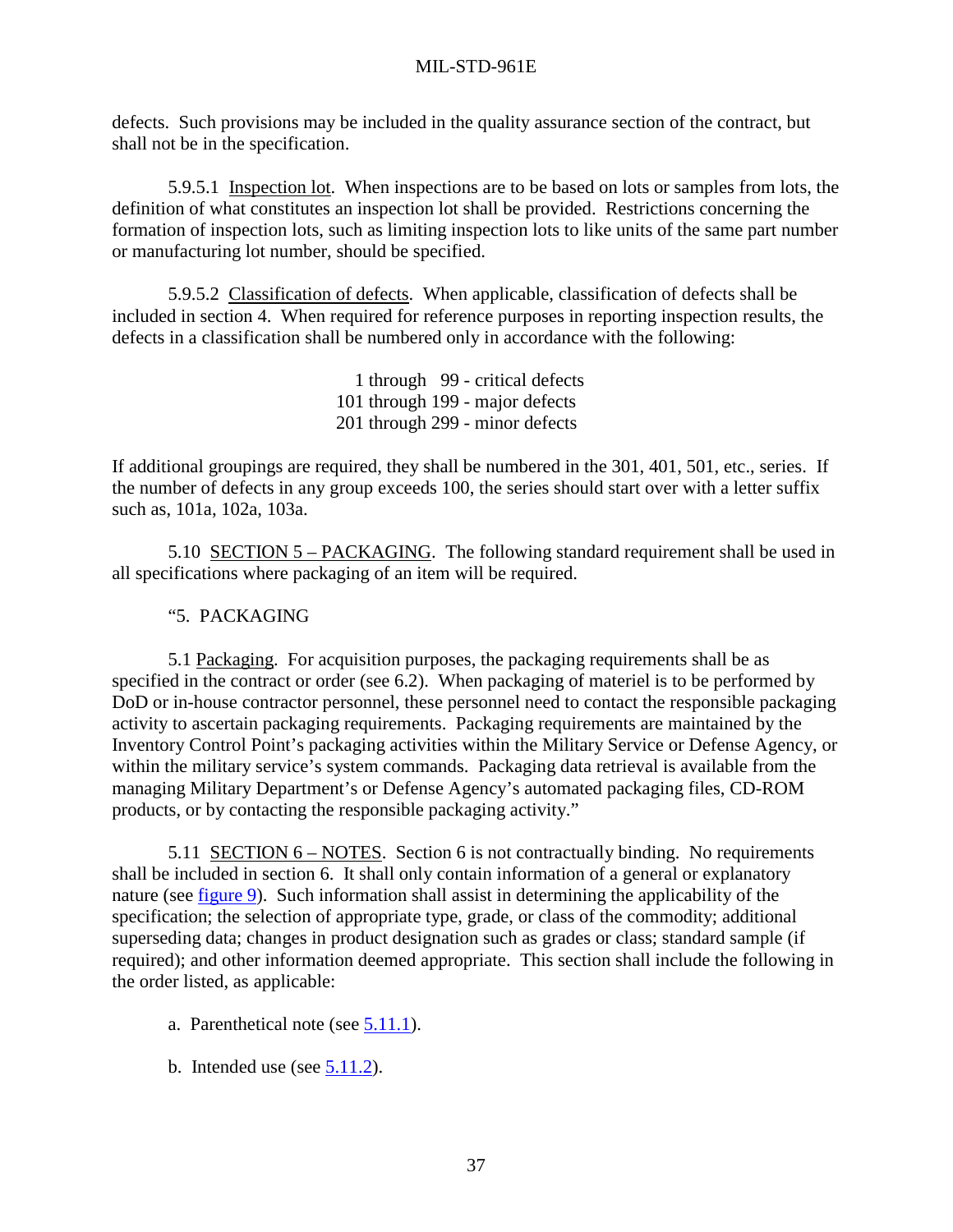- <span id="page-49-0"></span>c. Acquisition requirements (see 5.11.3).
- d. Associated DIDs (may only be listed for data product specifications) (see [5.11.4\)](#page-50-0).
- e. Technical manual specification information (see [5.11.5\)](#page-50-0).
- f. Qualification (see [5.11.6\)](#page-50-0).
- g. Supersession data (see [5.11.7\)](#page-50-0).
- h. Definitions (see [4.17\)](#page-25-0).
- i. Cross-reference of classifications and substitutability data (see [5.11.8\)](#page-51-0).
- j. Government-furnished and Government-loaned property (see [5.11.9\)](#page-51-0).
- k. Patent notice (see  $5.11.10$ ).
- l. Subject term (key word) listing (see [5.11.11\)](#page-51-0).
- m. International standardization agreement implementation (see [5.11.12\)](#page-51-0).

n. Identification of changes (see [5.11.13\)](#page-52-0).

 5.11.1 Parenthetical note. The following parenthetical note shall appear immediately below "6. NOTES":

 "(This section contains information of a general or explanatory nature that may be helpful, but is not mandatory.)"

 5.11.2 Intended use. Information relative to the use of the item covered by the specification shall be included under this heading as 6.1. The difference among types, grades, and classes in the specification shall be explained herein. If there are any particular applications for which the item or material is not well adapted, this information shall also be included. The intended use shall also indicate what about the product covered by the defense specification causes it to be military unique.

 5.11.3 Acquisition requirements. All of the options that the procuring activity must exercise in invitations for bids, contracts, or other purchasing documents shall be listed under acquisition requirements as 6.2. Options shall be listed in the sequence in which they appear in the specification and shall include the following information, as a minimum:

"6.2 Acquisition requirements. Acquisition documents should specify the following:

a. Title, number, and date of the specification."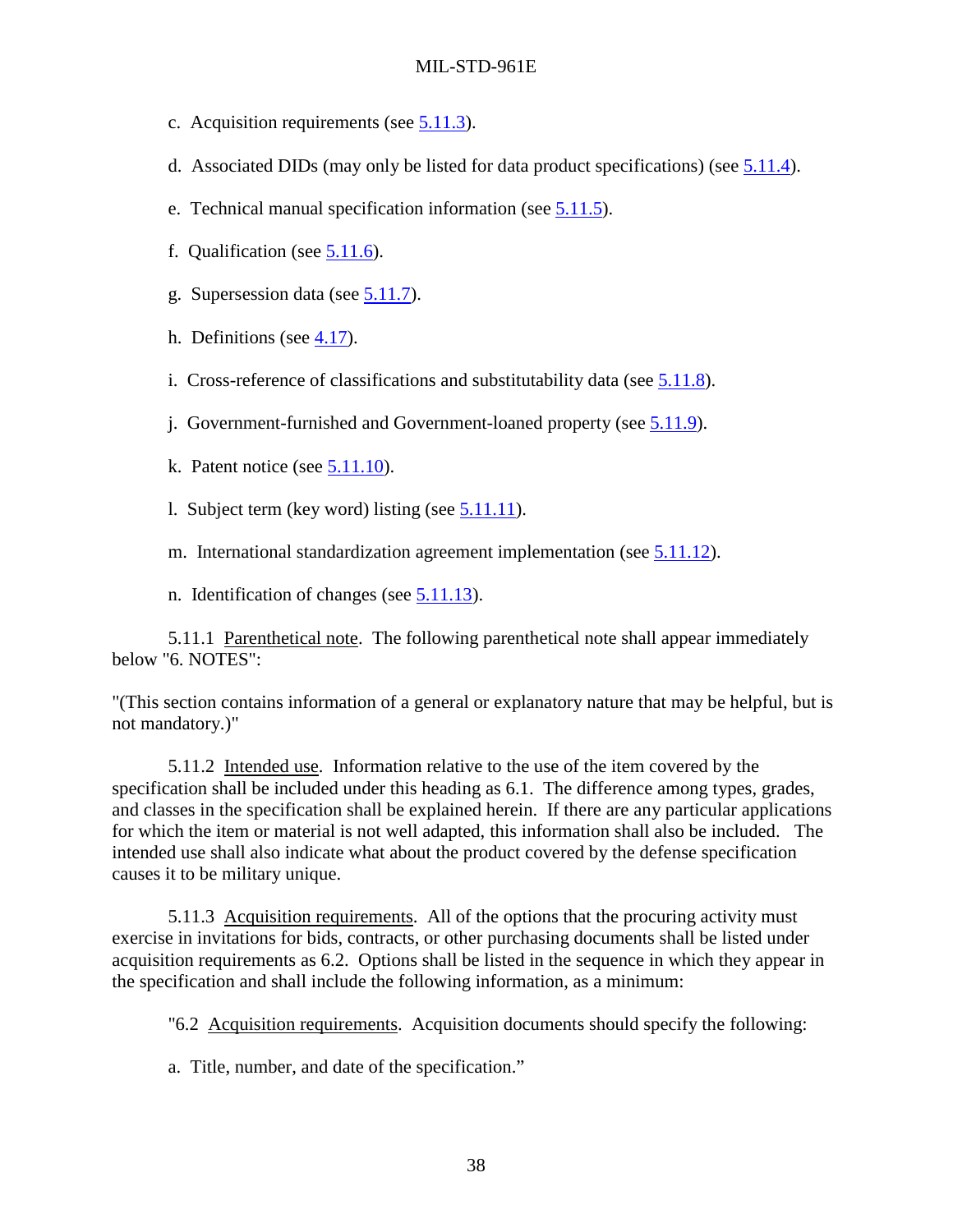<span id="page-50-0"></span> 5.11.4 Associated DIDs. A data product specification shall list in section 6 the DIDs, for which it serves as the source document, using the following paragraph:

 "6.X Associated Data Item Descriptions (DIDs). This specification has been assigned an Acquisition Management Systems Control (AMSC) number authorizing it as the source document for the following DIDs. When it is necessary to obtain the data, the applicable DIDs must be listed on the Contract Data Requirements List (DD Form 1423).

#### DID Number DID Title

The above DIDs were current as of the date of this specification. The ASSIST database should be researched at<http://assist.daps.dla.mil/quicksearch/>or [www.dodssp.daps.mil](http://www.dodssp.daps.mil/) to ensure that only current and approved DIDs are cited on the DD Form 1423."

 5.11.5 Technical manual specifications. When a specification is prepared to address technical manuals for the installation, operation, maintenance, training, and support of weapon systems, weapon system components, and support equipment, the following shall be inserted in section 6 of that specification:

 "6.X Technical manuals. The requirement for technical manuals should be considered when this specification is applied on a contract. If technical manuals are required, specifications and standards that have been authorized and assigned an Acquisition Management Systems Control (AMSC) number must be listed on a separate Contract Data Requirements List (DD Form 1423), which is included as an exhibit to the contract. The technical manuals must be acquired under separate contract line item in the contract."

 5.11.6 Qualification. Where qualification of a product (QPL) or a manufacturer's capabilities (QML) is a requirement of the specification, information concerning such qualification shall be stated in this section as follows:

 "6.X Qualification. With respect to products requiring qualification, awards will be made only for products which are, at the time of award of contract, qualified for inclusion in Qualified Products List QPL No. whether or not such products have actually been so listed by that date. The attention of the contractors is called to these requirements, and manufacturers are urged to arrange to have the products that they propose to offer to the Federal Government tested for qualification in order that they may be eligible to be awarded contracts or orders for the products covered by this specification. Information pertaining to qualification of products may be obtained from (insert name, mailing address, and email of qualifying activity)."

When applicable, substitute the words "Qualified Manufacturers List" for "Qualified Products List" and "manufacturers" for "products" in the paragraph above.

 5.11.7 Supersession data. If a standard supersedes three or more documents, those documents shall be listed.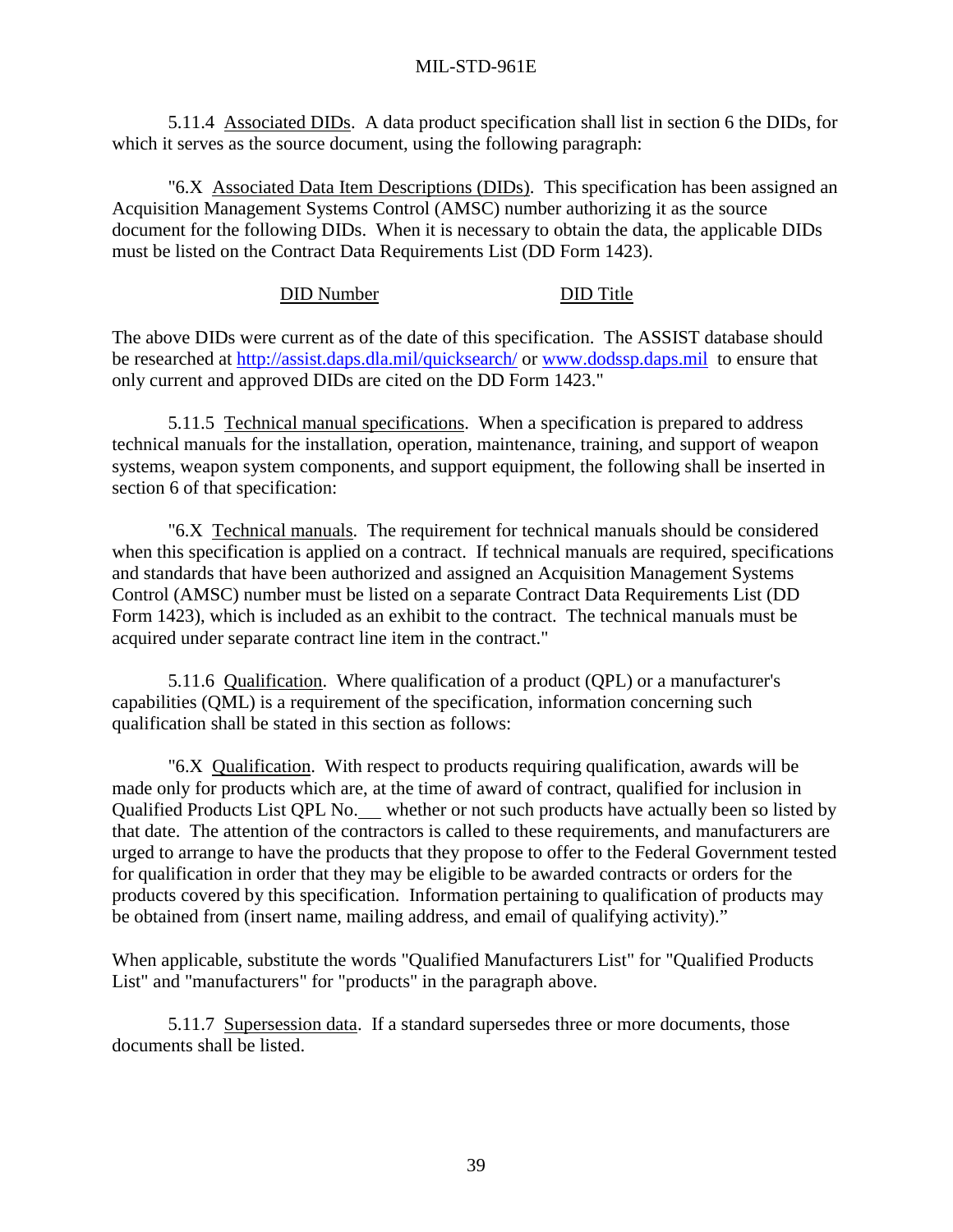<span id="page-51-0"></span> 5.11.8 Cross-reference. A cross-reference of old to new military classification or PIN made by specification revision showing substitutability relationship shall be included, if applicable. The extent to which new items may be stocked with or substituted for prior items shall be stated here.

 5.11.9 Government-furnished and Government-loaned property. When Government-furnished or Government-loaned property is listed in the specification, the following paragraphs shall be added to section 6:

 "6.X Government-furnished property. The contracting officer should arrange to furnish the property listed in  $3 \dots$ "

 "6.X Government-loaned property. The contracting officer should arrange to loan the property listed in 3. . ."

 5.11.10 Patent notice. When a specification is prepared to cover a patented item, the specification shall list the patents involved and include the following paragraph.

 "6.X Patent notice. The Government has a royalty-free license under the following listed patents for the benefit of manufacturers of the item either for the Government or for use in equipment to be delivered to the Government.

# U.S. patent number"

If royalty-free licenses are not obtainable, the specification shall list the patents together with their expiration date and the statement that the Government does not have a royalty-free license.

 5.11.11 Subject term (key word) listing. Specifications shall contain a listing of subject terms (key words) to enable the document to be identified during retrieval searches. If the specification requires the use of any toxic chemicals, hazardous substances, or ozone-depleting chemicals, these should be included in the key word listing. The subject terms shall not repeat words found in the title of the document. The subject terms are to be listed alphabetically in a single column with the main noun or word first, followed by sequential modifiers separated by commas. Word groups that are considered to be proper or recognized nouns, such as "printed circuit board," should not be separated. The number of subject terms listed shall not exceed 25.

 5.11.12 International standardization agreements. If the specification implements an international standardization agreement, the following statement shall be included in section 6:

 "6.X International standardization agreement implementation. This specification implements (insert the document number and title of the international standardization agreement(s)). When amendment, revision, or cancellation of this specification is proposed, the preparing activity must coordinate the action with the U.S. National Point of Contact for the international standardization agreement, as identified in the ASSIST database at [www.dodssp.daps.mil.](http://www.dodssp.daps.mil/)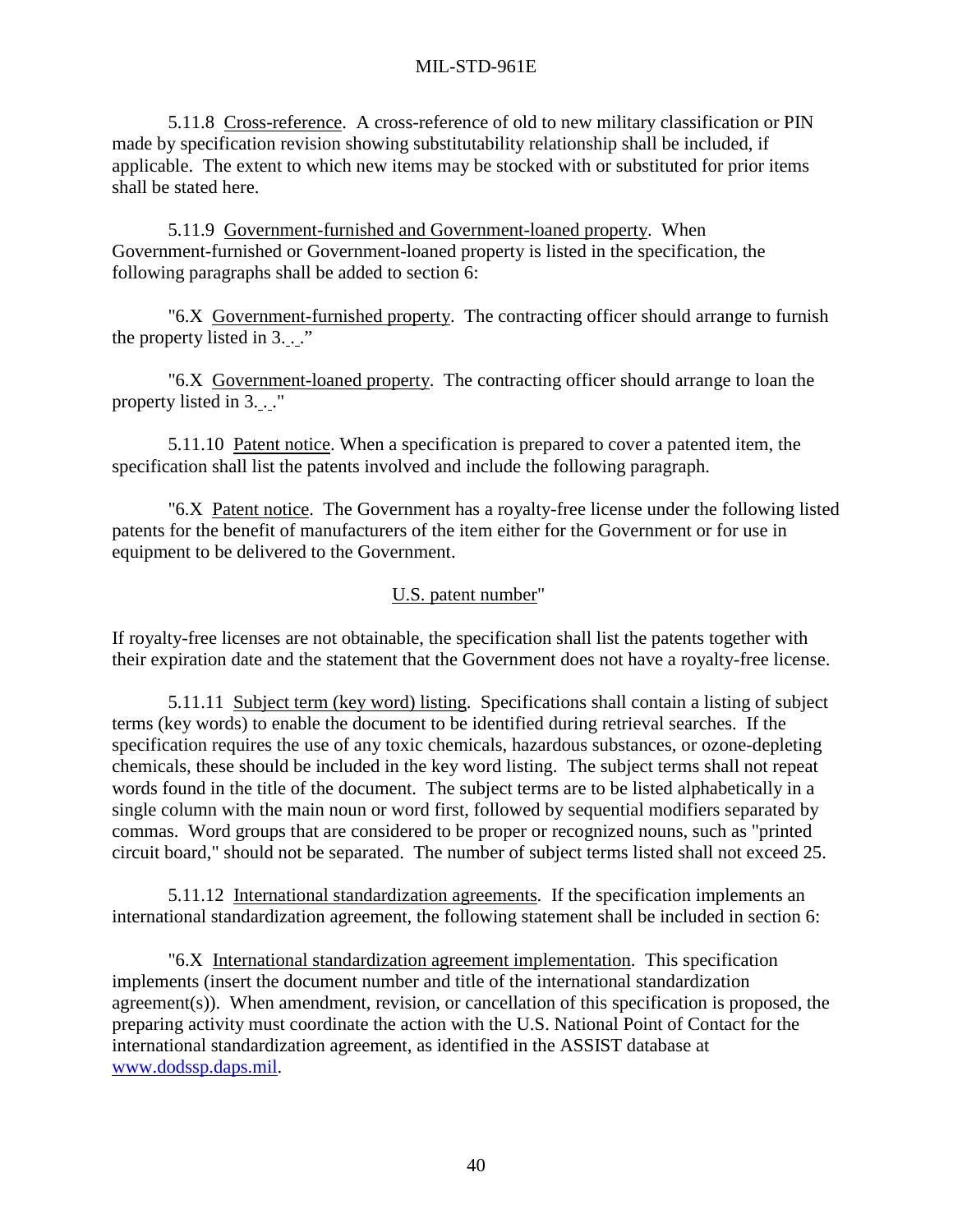<span id="page-52-0"></span> 5.11.13 Identification of changes from previous issue. Revisions of specifications shall include vertical lines, asterisks, or other markings at the margins of the pages to indicate where changes have been made with respect to the previous issue. The note below shall be included as the last paragraph in section 6 of the specification. The words "vertical lines" may be replaced with whatever method is used to denote changes.

 "6.X Changes from previous issue. The margins of this specification are marked with vertical lines to indicate where changes from the previous issue were made. This was done as a convenience only and the Government assumes no liability whatsoever for any inaccuracies in these notations. Bidders and contractors are cautioned to evaluate the requirements of this document based on the entire content irrespective of the marginal notations and relationship to the last previous issue."

If the changes are extensive and too numerous to annotate, the following note shall be included in section 6 of the specification, but every effort should be made to annotate the changes:

 "6.X Changes from previous issue. Marginal notations are not used in this revision to identify changes with respect to the previous issue due to the extent of the changes."

 5.12 Concluding material. The concluding material shall be provided at the end of the document following any tables, figures, appendixes, or indexes. The concluding material shall indicate the preparing activity, custodians, review activities, civil agency interest, industry association interest, and project number, as applicable (see 5.12.1 through 5.12.8). The following is an example of the concluding material format:

| "Custodians:<br>$Army - AR$<br>$Navy-SH$<br>Air Force $-11$                                                                  | Preparing activity:<br>$Navy - SH$<br>(Project 9110-1234) |
|------------------------------------------------------------------------------------------------------------------------------|-----------------------------------------------------------|
| Review activities:<br>$Army - AT, GL4, MI$<br>$Navy - AS$<br>Air Force $-68$<br>$DLA - GS$<br>$DISA-DC1, DC3$<br>$NIMA - MP$ | Agent:<br>$DLA - GS$                                      |
| Civil agencies:<br>$GSA - FCOE$<br>$NASA-NA"$<br>Industry associations:<br>AIA, ASTM, EIA, SAE"                              |                                                           |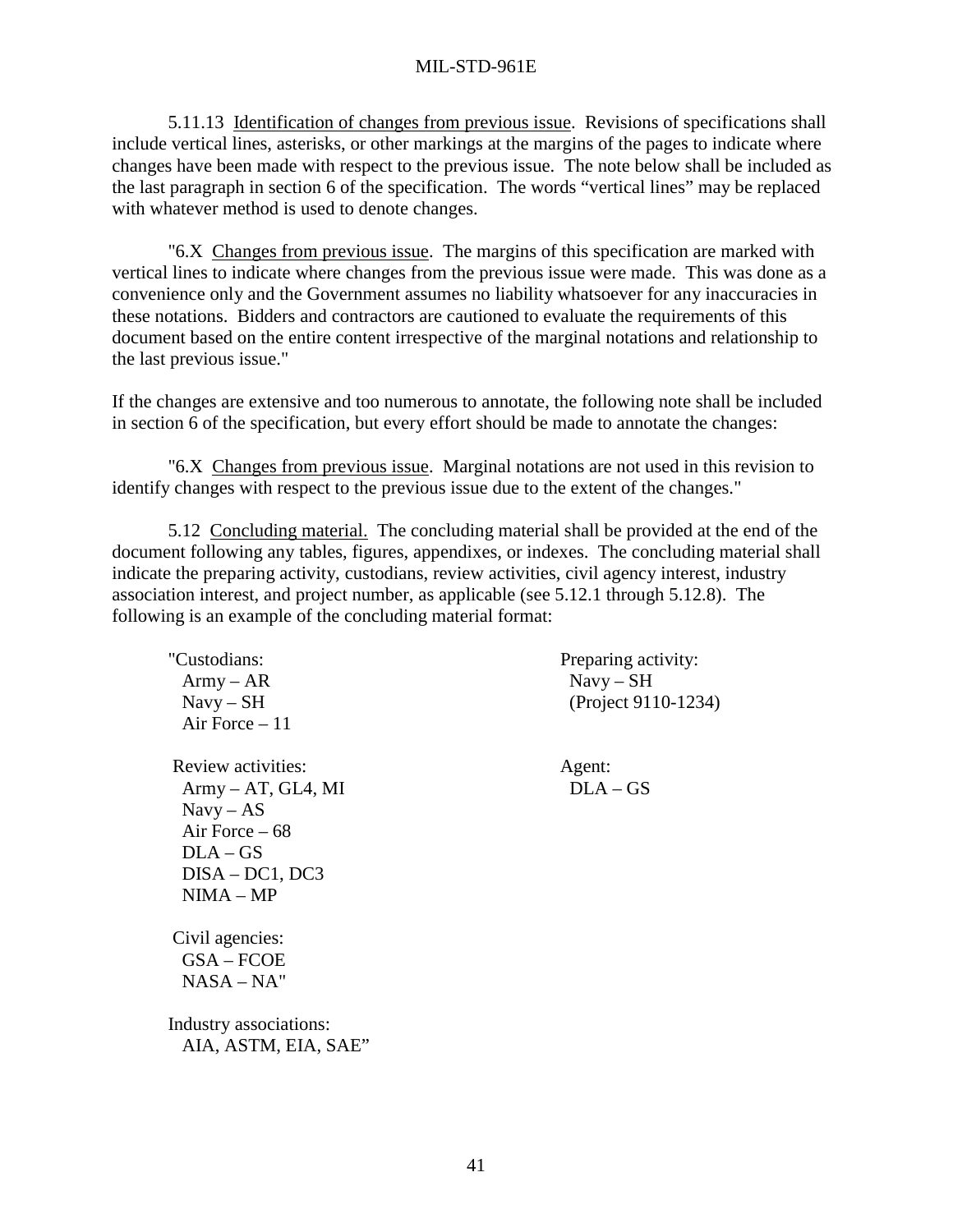5.12.1 Preparing activity. Specifications shall identify the preparing activity using the appropriate symbol for that activity from the SD-1.

 5.12.2 Custodians. The preparing activity shall list potential custodians during document development from interest as registered in the ASSIST database. The preparing activity shall confirm custodian interest during coordination. Limited coordination specifications shall not indicate custodians. Coordinated specifications shall identify custodians, as determined by coordination. It is not necessary for every Military Department and Defense Agency to have a custodian. The symbols used to identify the custodians shall be in accordance the SD-1. The listing of custodians shall be in the order of Army, Navy, Air Force, and DLA. If other Defense Agencies identify a custodian, they shall be listed in alphabetical sequence by their agency acronym.

5.12.3 Review activities. The preparing activity shall list potential review activities during document development from interest as registered in the ASSIST database. The preparing activity shall confirm review interest with these activities during coordination. Both coordinated and limited coordination specifications may have review activities listed as determined by coordination. The symbols used to identify review activities shall be in accordance the SD-1. The listing of review activities shall be ordered by Army, Navy, Air Force, and DLA. If other Defense Agencies identify a review activity, they shall be listed in alphabetical sequence by their agency acronym.

 5.12.4 Civil agencies. The preparing activity may list the acronyms of interested civil agencies (and their SD-1 symbols, if available) for coordinated and limited coordination specifications.

 5.12.5 Industry associations. The preparing activity may list interested industry associations (including Non-Government Standards Bodies) for coordinated and limited coordination specifications.

 5.12.6 Project number. New and revised specifications, as well as amendments and notices shall have a project number assigned by the cognizant Lead Standardization Activity. The only documents covered by this standard that do not require a project number are supplements and administrative notices.

5.12.7 Agent. If the preparing activity authorizes another activity listed in the SD-1 act as its agent and prepare a specification, the agent activity shall be identified by its SD-1 symbol.

 5.12.8 Advisory note. The following note shall be placed underneath the concluding material:

 "NOTE: The activities listed above were interested in this document as of the date of this document. Since organizations and responsibilities can change, you should verify the currency of the information above using the ASSIST Online database at [www.dodssp.daps.mil.](http://www.dodssp.daps.mil/)"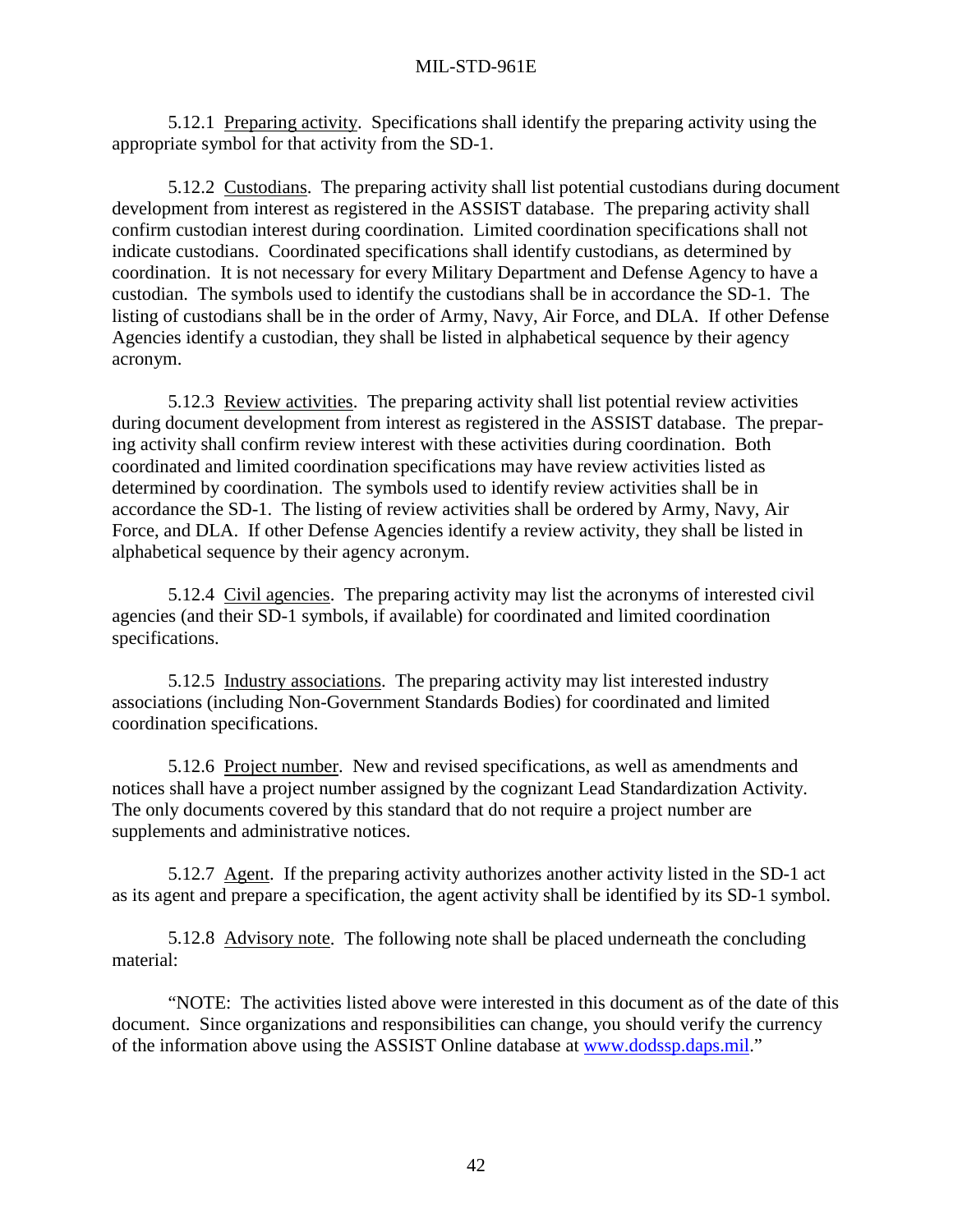# 5.13 Appendix.

<span id="page-54-0"></span> 5.13.1 General. When required, an appendix shall be included as an integral part of a specification, beginning on the next page following the "NOTES" section and any tables or figures belonging to the basic section of the specification, and before an index or concluding material. Table of contents and cover shall not be used. See Appendix A in this standard as an example.

 5.13.2 Identification. The upper center of each page shall be marked with the specification identifier and the word "APPENDIX" followed by the appendix letter (for example, APPENDIX A) directly below the identifier. If more than one appendix is needed, identification shall be alphabetical (A, B, etc.).

5.13.3 Title. The appendix title shall be located two lines below the word "APPENDIX" on the beginning page only.

 5.13.4 Section and paragraph numbering. The sections in the appendix shall be designated by a letter corresponding to the appendix letter, followed by a period and an Arabic numeral. For example, the first section in Appendix A would be "A.1" and the second section in Appendix B would be "B.2." Paragraphs and subparagraphs shall be numbered consecutively within each section of the appendix. See Appendix A of this document for example of paragraph numbering.

 5.13.5 Table numbering. All tables shall be numbered consecutively throughout an appendix. The word "TABLE" shall be in full capitalization, followed by the applicable appendix letter, the Roman numeral and a period, centered above the table. For example, the second table in Appendix B would be numbered "TABLE B-II."

 5.13.6 Figure numbering. All figures shall be numbered consecutively throughout an appendix. The word "FIGURE" shall be in full capitalization, followed by the applicable appendix letter, the Arabic numeral and a period, centered below the figure. For example, the fourth figure in Appendix C would be numbered "FIGURE C-4."

5.13.7 Page numbering. Page numbers shall be numbered consecutively following the last page of the specification.

 5.13.8 Scope. An appendix shall have a statement of scope as its first paragraph to indicate the coverage and limitations of the appendix to ensure its proper application and use. The following shall be included: "This Appendix (is or is not) a mandatory part of the specification. The information contained herein is intended for (compliance or guidance only)."

 5.13.9 References. References that are required and relate only to the appendix shall be listed in the appendix under the section heading "APPLICABLE DOCUMENTS" and shall not be referenced in section 2 of the specification. The references shall be listed as specified in [5.7.](#page-40-0) This section shall be omitted from the appendix if not applicable.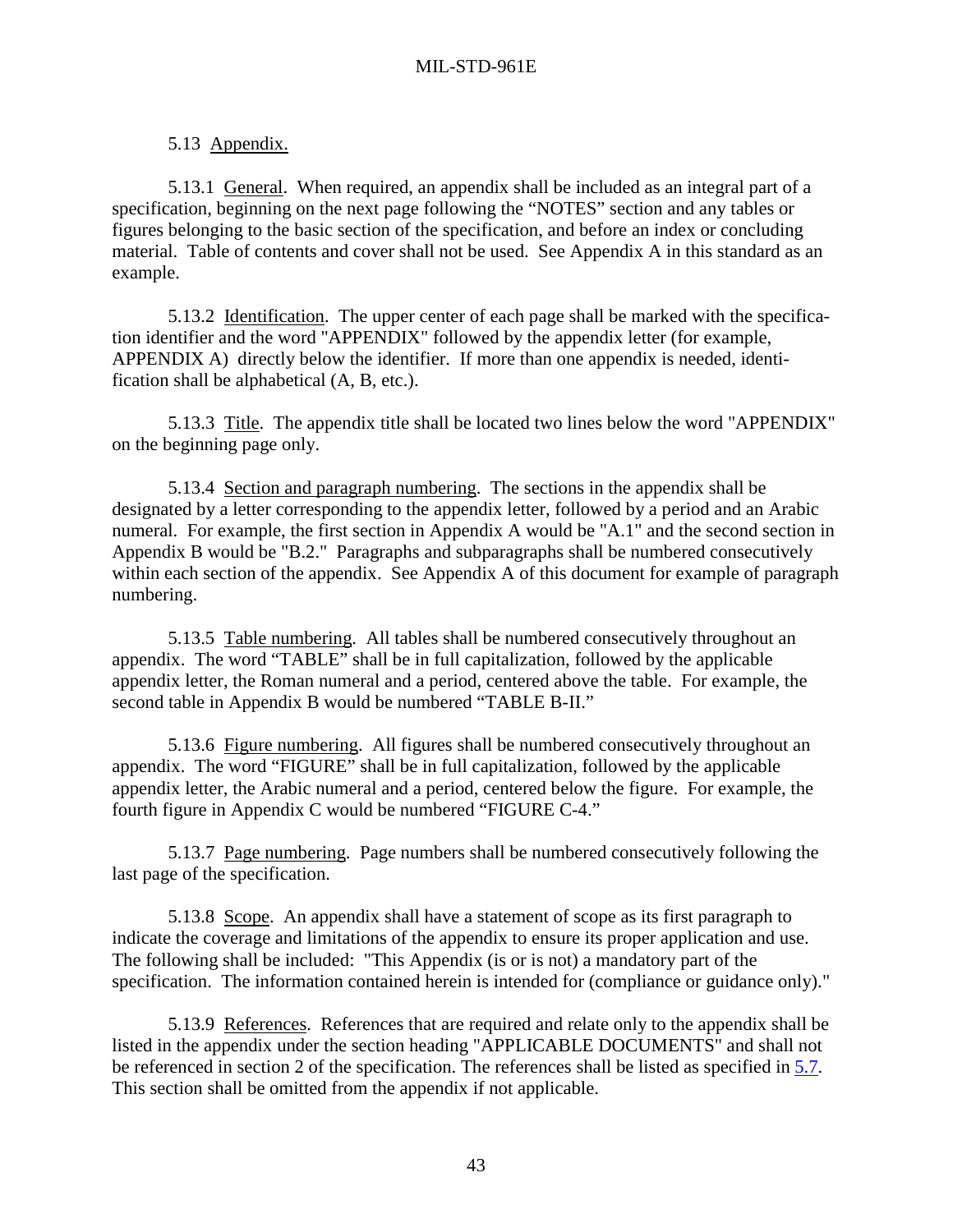5.13.10 Definitions. Definitions that relate only to the appendix shall be listed in the appendix under the section heading "DEFINITIONS." Definitions already appearing in section 6 of the specification shall not be repeated. This section shall be omitted from the appendix if not applicable.

 5.14 Index. An alphabetical index may be placed at the end of a specification. Its use shall be limited to lengthy specifications. If used, an index shall follow the basic specification and any appendix. The pages are numbered continuously following the last page of the basic specification or appendix, as applicable. The document identifier shall appear in the upper center of each page.

# 5.15 Supplement.

 5.15.1 General. A separate supplement may be issued with a general specification that has more than five specification sheets or MS sheets. See [figure 10](#page-79-0) as an example. If a supplement is not used, then the parenthetical statement in 5.7.2.1.3a shall be included in section 2.

 5.15.2 Contents. A supplement shall list specification sheets or MS sheets associated with a general specification. It may also include guidance information to assist users with the proper selection or application of the listed documents.

 5.15.3 Format. Supplements shall carry the same headings, titles, symbols, specification number, and revision, as the general specifications with which they are associated. The word "SUPPLEMENT" followed by the Arabic numeral "1" and date of issue shall also be included beneath the document identifier. Supplement revisions shall be marked with a capital revision letter in alphabetical sequence to identify successive issues of the supplement. For example, "SUPPLEMENT 1A" would supersede "SUPPLEMENT 1." Each time the basic specification is revised, the supplement is revised and reverts to "Supplement 1".

 5.15.4 Preamble. The following preamble shall be on supplements under the title: "This supplement forms a part of (document identifier including revision level), dated ..."

 5.15.5 Captions for supplements. Captions such as "SPECIFICATION SHEETS" and "MS SHEETS" shall head each group of documents listed on the supplement.

 5.15.6 Concluding material. The concluding material for supplements shall be in accordance with [5.12.](#page-52-0)

 5.15.7 Page number. Except the first page, which shall not be numbered, pages shall be numbered with consecutive Arabic numerals at the bottom center of each page.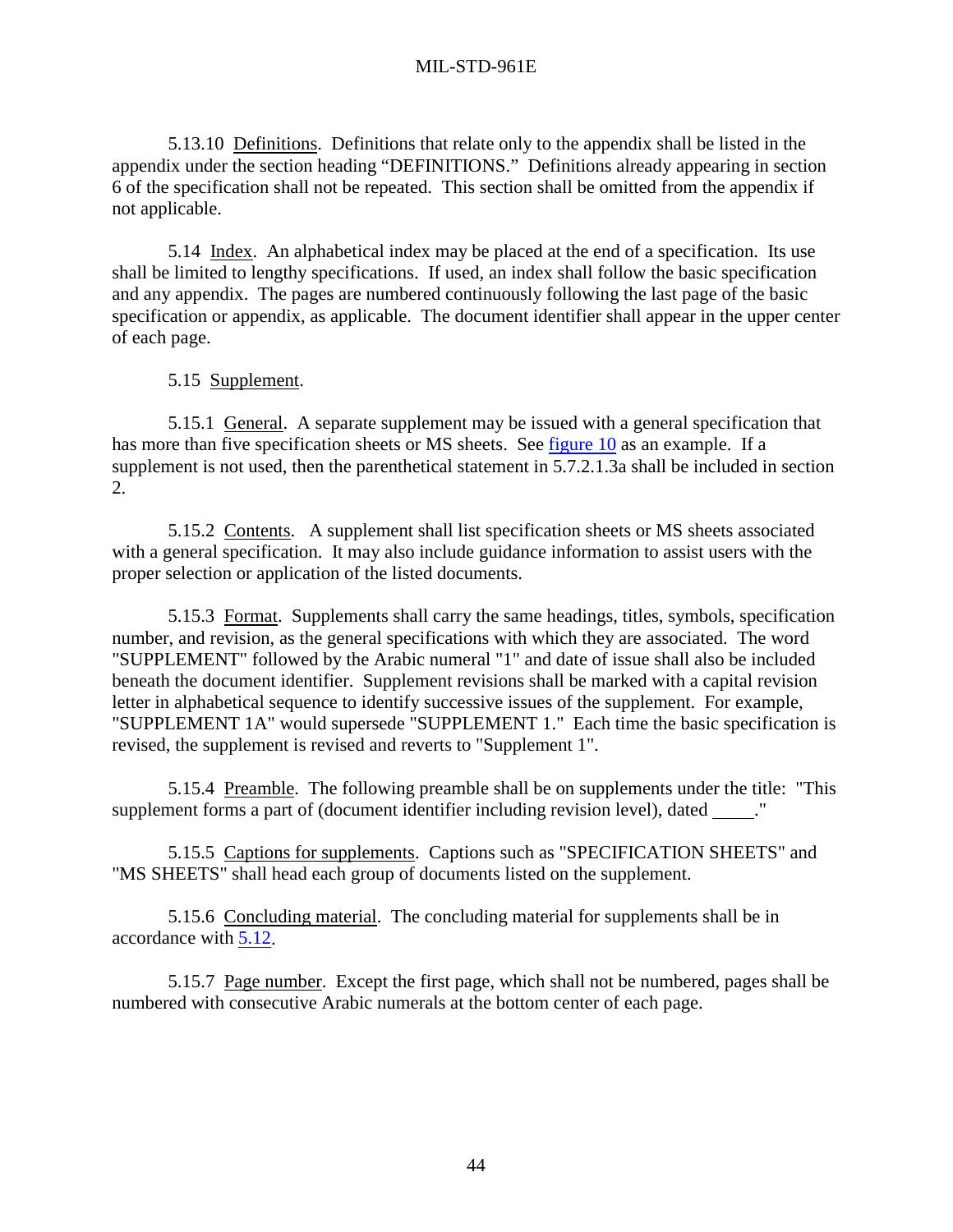<span id="page-56-0"></span> 5.15.8 Supplement identification. The supplement identifier shall be placed on each page, at the upper right corner of the first page and at the upper center of each successive page. The word "SUPPLEMENT" and number shall be placed below the document identifier (for example, SUPPLEMENT 1, 1A, 1B, etc.).

 5.15.9 FSC, FSG, or area designation. The FSC, FSG, or area designation shall be the same as for the basic specification, and shall be shown in the lower right corner of the first page.

# 5.16 Specification sheets.

5.16.1 Purpose. A specification sheet shall cover the unique requirements and inspections for a single style, type, class, grade, or model of an item (or series of items which vary only with respect to parameters such as value, size, tolerance, material, finish, failure rate).

5.16.2 Limitations. Specification sheets shall only be prepared when it is known that a family of items differing in style, type, class, grade, model, or similar variables will need individual coverage. Any single specification sheet together with its associated general specification form a complete acquisition specification for the item(s) covered. Thus, specification sheets shall supplement the referenced general specification. Requirements in the general specification shall not be duplicated in specification sheets. If a specific requirement in the general specification is not applicable for a specific item, it shall be so indicated in the specification sheet as not applicable. For example, "Shock – N/A."

 5.16.3 Format. Specification sheets may be in a six-section specification format or may be in a tabular or graphic form. Whichever type of format is selected, the format shall remain consistent for all of the specification sheets under a general specification. There shall not be a mixture of six-section specifications and tabular or graphic specifications under the same general specification. Except as specified in 5.16.3.1 through 5.16.3.3, the requirements in section 4 and 5.1 through 5.14 shall apply when preparing a six section specification sheet, and the requirement in section 4 and 5.1 through 5.4.12 shall apply when preparing a tabular or graphic form specification sheet (see [figure 11\)](#page-80-0).

 5.16.3.1 Identifier. A specification sheet shall be identified by the general specification identifier (less revision letter or suffix), followed by a slash and an additional Arabic number. For example, "MIL-DTL-915/8."

 5.16.3.2 Heading. Each specification sheet shall have the heading "PERFORMANCE SPECIFICATION SHEET" or "DETAIL SPECIFICATION SHEET" two lines above the title. The criteria given in [5.8.1](#page-44-0) and [5.8.2](#page-44-0) shall determine whether a specification sheet is a performance specification or detail specification.

 5.16.3.3 Title. Where the specification sheets are for similar items with minor differences from one item to another, the specification sheet titles shall be the same as that of the general specification (excluding the words "GENERAL SPECIFICATION FOR") with an identification of the style, type, class, grade, or model covered, as appropriate. If a specification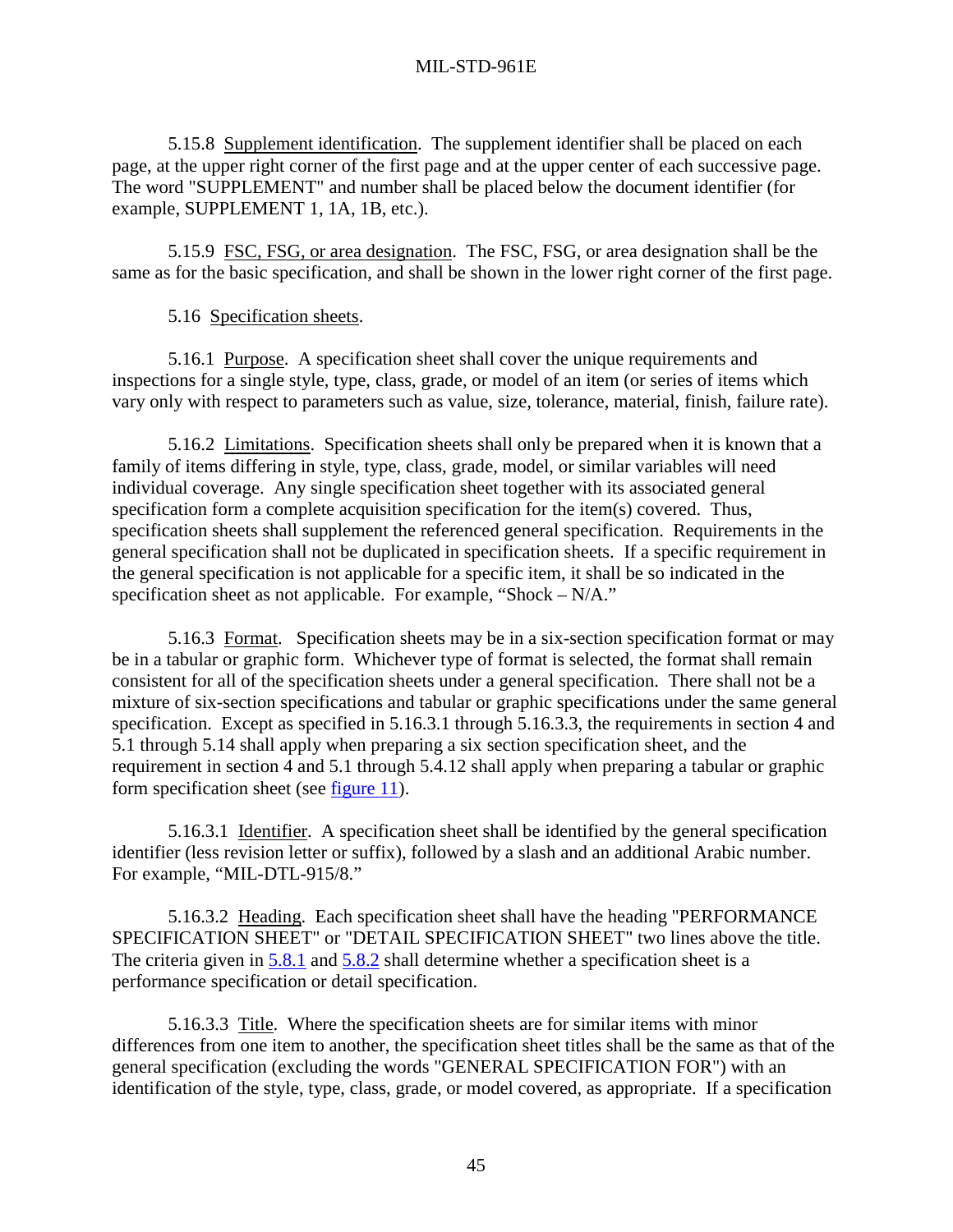sheet covers components of an assembly that have different basic noun names than the general specification, the specification sheet titles shall reflect the basic noun name of the specific item associated with the general specification.

5.16.3.4 Preamble. The preamble shall be as specified in  $5.4.8$ , except that the additional statement shall be included two lines below the preamble:

"The requirements for acquiring the product described herein shall consist of this specification sheet and (insert general specification number)."

 5.16.4 MS specification sheets. Existing MS sheets prepared on DD Form 672, as they are revised, shall be converted to the specification sheet format. DD Form 672 has been discontinued and shall not be used. The existing MS document number and PIN may be retained in the specification sheet format; however, it is preferred that existing MS numbers be converted to specification sheet numbers if this renumbering does not affect existing systems. If MS numbers are converted to specification sheet numbers, then substitution data shall be included to supersede every MS dash number. New specification sheets with the MS prefix shall not be prepared, except for the case where a general specification already exists that has a series of existing MS sheets associated with it.

 5.17 Revisions. When a specification or specification sheet is revised, the content and format requirements shall be the same as for a new document.

 5.17.1 Notation of revisions. If the revision changes are not too extensive, vertical lines, asterisks, or other markings shall be placed at the margin of the page to indicate where changes (additions, modifications, corrections, deletions) have been made with respect to the previous issue. See [5.11.13](#page-52-0) for note to be included in section 6 of the specification explaining the use or absence of the vertical line, asterisk, or other marking. For specification sheets in tabular or graphic form, this note shall appear at the end of the requirements, but before the concluding material.

 5.17.2 Revision indicators. Revisions of specifications and specification sheets shall be indicated by a capital letter following the number and preceding any suffix. The first revision shall be marked with the letter "A" and succeeding revisions shall be indicated by the other letters in alphabetical sequence, except that the letters I, O, Q, S, and Z shall not be used. For example, if MIL-A-12345 is revised to a performance specification with the same number, the first revision to MIL-A-12345 would be MIL-PRF-12345A. If an interim revision were then issued, the revision would be numbered MIL-PRF-0012345B(AR). When the interim revision is coordinated and approved, the next revision would be MIL-PRF-12345C. For specification sheets, the revision indicator appears after the slash sheet number. For example, MIL-DTL-1234/8B.

# 5.18 Amendments.

 5.18.1 Purpose. An amendment shall be prepared to make limited modifications to specifications and specification sheets. A specification may be amended a maximum of five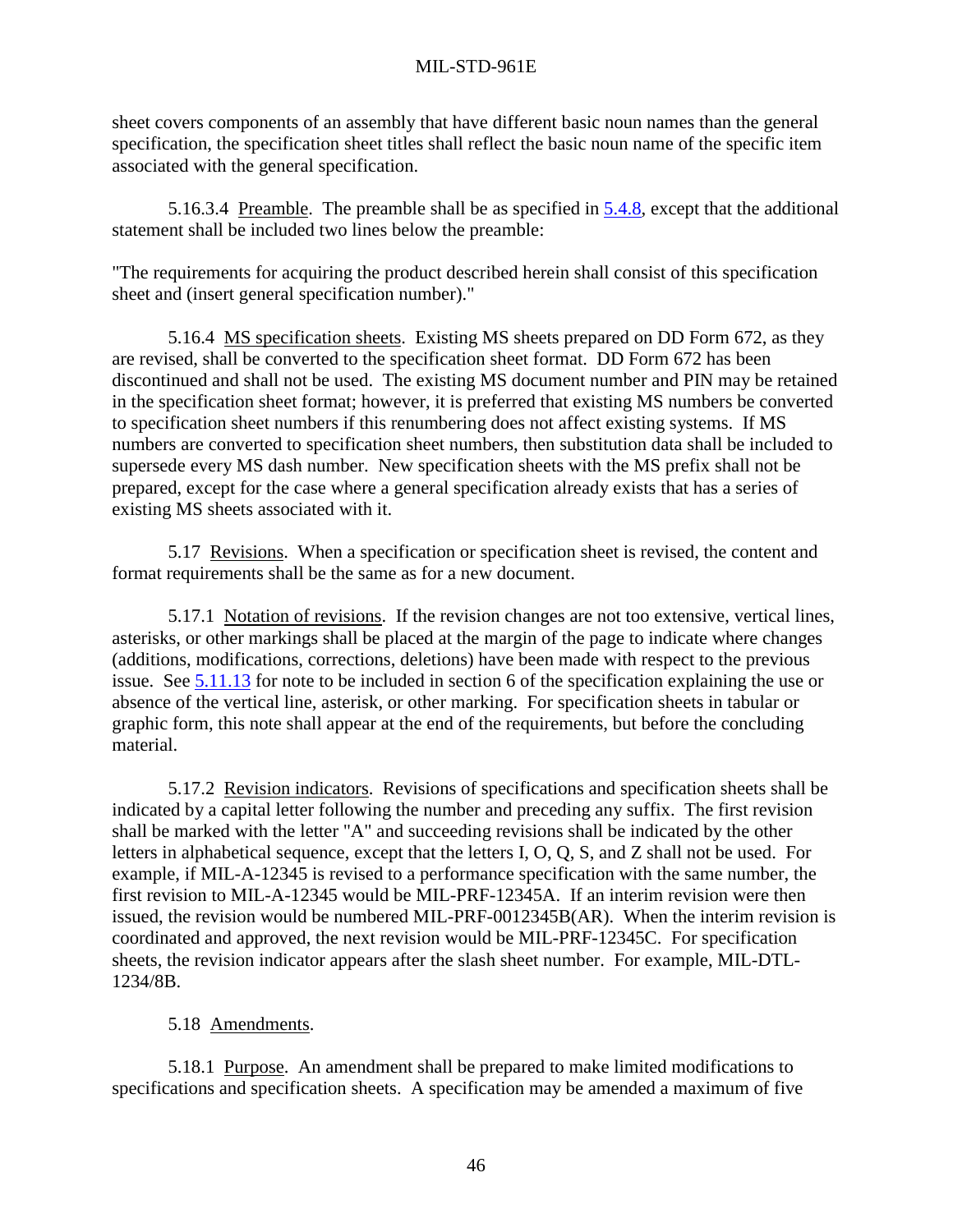times after which, it shall be revised. If the security classification is changed, the document shall be revised.

 5.18.2 Format. Amendment modifications shall be incorporated into the specification being amended and not issued as separate documents. When amendments are issued, the entire text of the specification shall be issued with the modifications identified as described in [5.18.4.](#page-59-0) Amendments are cumulative and supersede each other. (See [figure 12.](#page-82-0))

 5.18.3 Document identifiers for amendments to specifications. The document identifier of the amendment shall be the same as the specification with which it is associated. Since amendments are cumulative and are incorporated into the specification, the current amendment shall be listed on the first page of the specification and shall show appropriate superseding information as shown below:

a. The first amendment to a specification would be shown as follows:

 MIL-PRF-12345B w/AMENDMENT 1 22 July 1999

 SUPERSEDING MIL-PRF-12345B 11 August 1995

b. The second amendment to a specification would be shown as follows:

 MIL-PRF-12345B w/AMENDMENT 2 11 February 2000

 SUPERSEDING MIL-PRF-12345B w/AMENDMENT 1 22 July 1999

 c. An interim amendment to a specification would be shown as follows. Note that the interim amendment does not supersede the coordinated amendment.

 MIL-PRF-12345B w/INT. AMENDMENT 3 15 January 2001

 USED IN LIEU OF MIL-PRF-12345B w/AMENDMENT 2 11 February 2000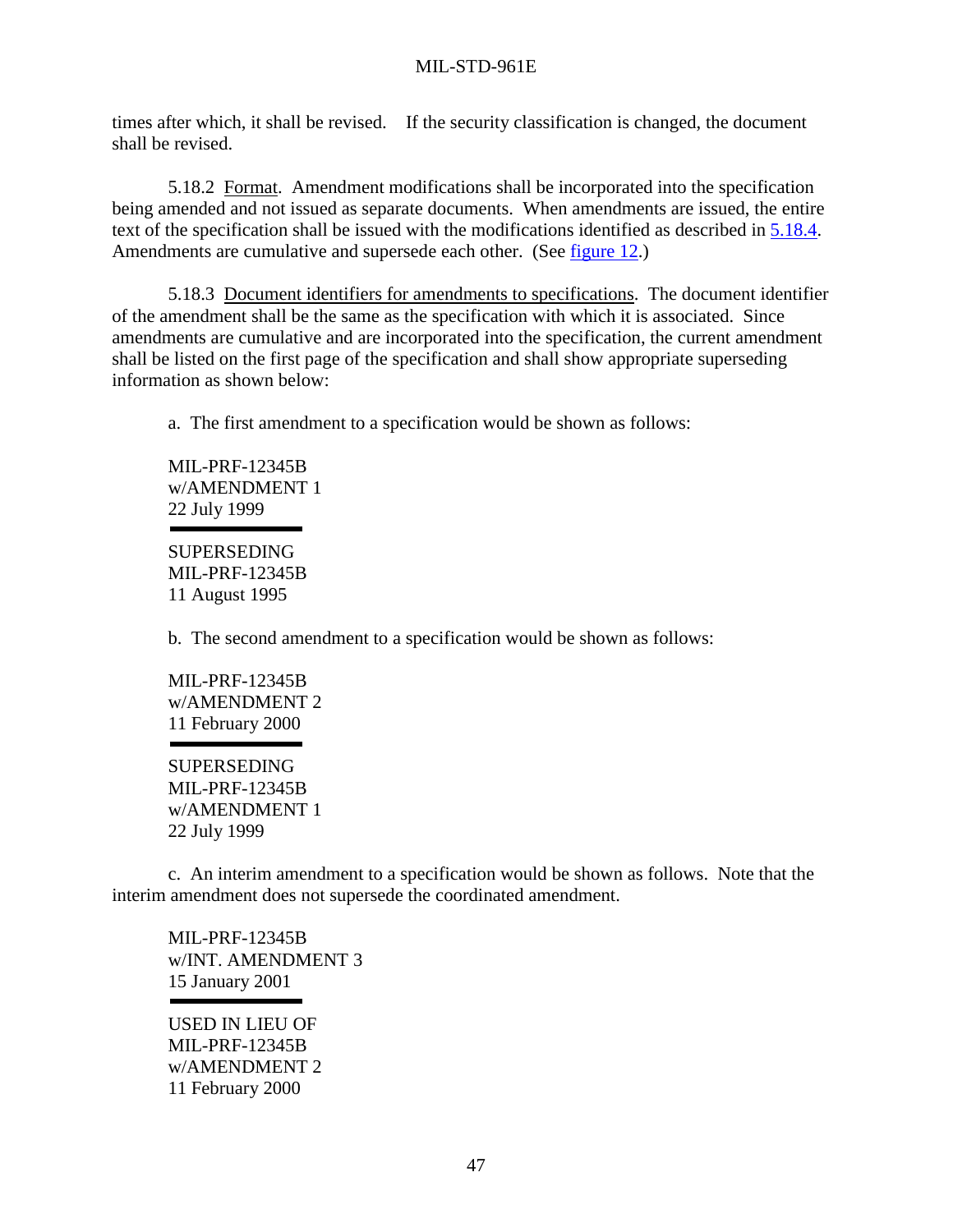<span id="page-59-0"></span>d. The coordinated amendment superseding the interim amendment would be shown as follows. Note that the coordinated amendment supersedes both the interim and the previous coordinated amendment.

 MIL-PRF-12345B w/AMENDMENT 4 21 October 2001

 SUPERSEDING MIL-PRF-12345B w/INT. AMENDMENT 3 15 January 2001 w/AMENDMENT 2 11 February 2000

 5.18.4 Identification of amendment changes. Amendments to specifications shall include vertical lines, asterisks, or other markings at the margins of the pages to indicate where changes have been made. Only modifications made by the current amendment shall be notated. Modifications made by previous amendment shall not be notated. The note below shall be included as the last paragraph in section 6 of the amended specification. The words "vertical lines" may be replaced with whatever method is used to denote changes.

 "6.X Amendment notations. The margins of this specification are marked with vertical lines to indicate modifications generated by this amendment. This was done as a convenience only and the Government assumes no liability whatsoever for any inaccuracies in these notations. Bidders and contractors are cautioned to evaluate the requirements of this document based on the entire content irrespective of the marginal notations."

 5.18.5 Identification of deleted paragraphs, tables, and figures. To avoid renumbering of paragraphs, tables, and figures deleted by an amendment, the word "DELETED" shall be placed after the paragraph, table, or figure number and title. For example: "4.4.5 Abrasion test. DELETED." Alternatively, program-unique specifications may strike through deleted text, tables, or figures.

 5.18.6 Insertion of paragraphs, figures, and tables. When new paragraphs, figures, or tables are added to the specification, they should be numbered in such a way that renumbering of existing paragraphs, figures, and tables is not necessary. For example:

| <b>Existing</b> | Added            | <b>Existing</b> |
|-----------------|------------------|-----------------|
| Table II        | Table II-1       | Table III       |
| Figure 2        | Figure 2A        | Figure 3        |
| Paragraph 5.11  | Paragraph 5.11.1 | Paragraph 5.12  |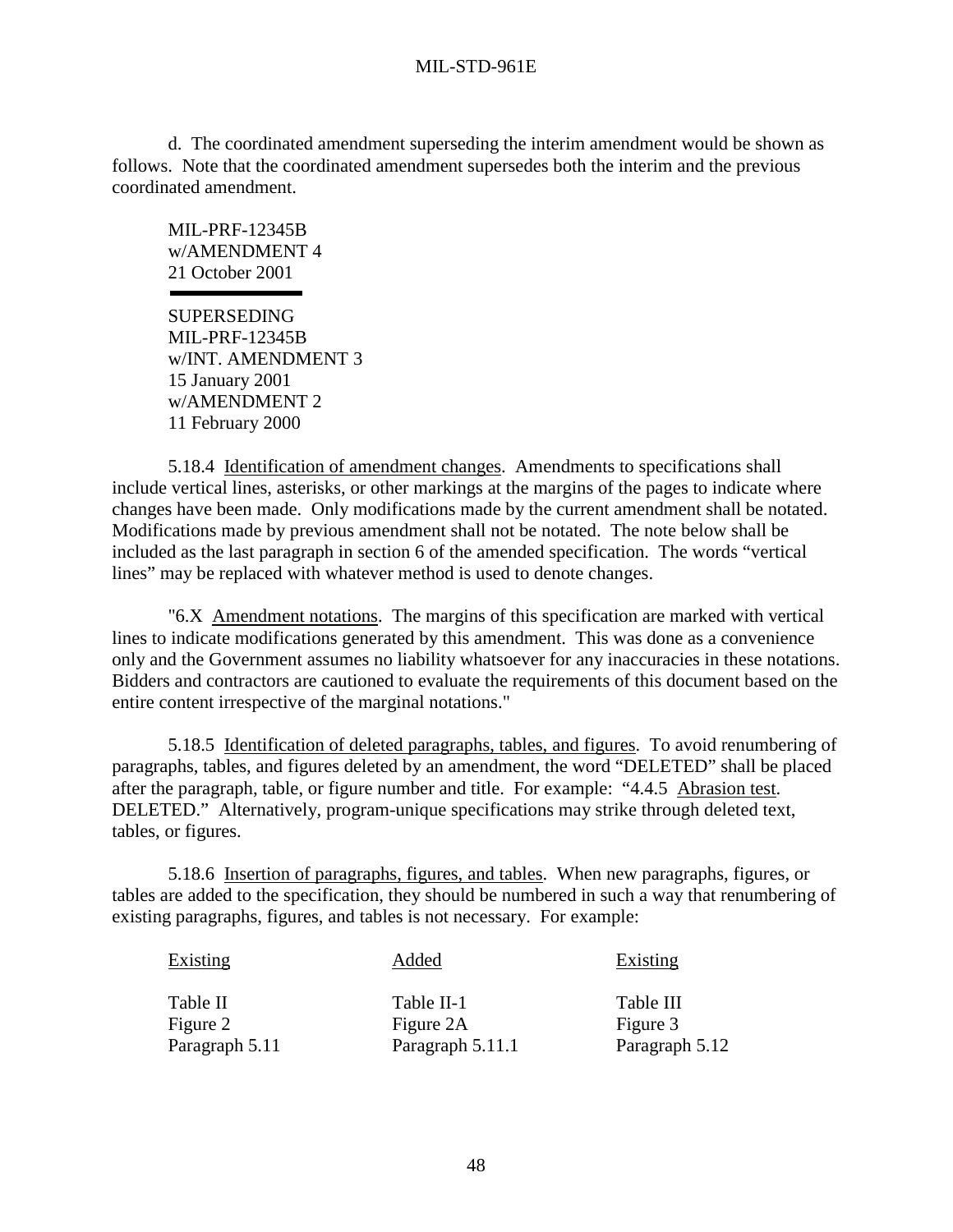5.18.7 Page numbering. Since amendments are an integrated part of the basic or revised document, pages shall be numbered in a natural sequence of whole Arabic numerals as described in [4.13.](#page-23-0) As pages are added or eliminated as the result of amendment changes, there should not be any inventive numbering schemes to account for these pages. For example, if an amendment change results in a new page between existing pages 8 and 9, do not number the new page as 8a or 8.1. Instead, let word processing automatically renumber the pages.

5.19 Notices.

 5.19.1 Purpose. Notices shall be used to inactivate for new design, cancel, reinstate, reactivate, or to provide or update administrative information. Notices supersede all previous notices.

 5.19.2 Inactive for new design notice. An inactive for new design notice shall be prepared to indicate that an item covered by a specification or specification sheet is prohibited from being used in new design and is used only in existing equipment or for future contracts to buy more of existing equipment. Inactive status can also be accomplished in a revision or amendment. The following shall apply if applicable:

a. If superseding documents describe items that can be used for new design, the notice shall reference them. The reference to superseding documents shall include the following note:

 "CAUTION: The superseding information is valid as of the date of this notice and may be superseded by subsequent revisions of the superseding document."

b. When a QPL is associated with the "inactive for new design" specification, the following sentence shall be included in the notice (see [figure 13\)](#page-85-0):

"The Qualified Products List (QPL) associated with this inactive for new design specification will be maintained until acquisition of the product is no longer required whereupon the specification and QPL will be canceled."

c. If a general specification is made inactive, all of its associated specification sheets shall also be made inactive or canceled. Individual specification sheets may be made inactive even though the general specification remains active.

 5.19.3 Cancellation notice. A cancellation notice shall be prepared when a specification or specification sheet is no longer required (see figures [14](#page-86-0) and [15\)](#page-87-0). If a general specification is canceled, then all of its associated specification sheets shall also be canceled. Individual specification sheets may be canceled even though the general specification remains active. The cancellation notice may recommend a replacement document and classification cross-references, but shall not mandate replacement documents. If a replacement document is suggested, the cancellation notice shall include a statement that cautions users before applying the replacement document (see [figure 15\)](#page-87-0).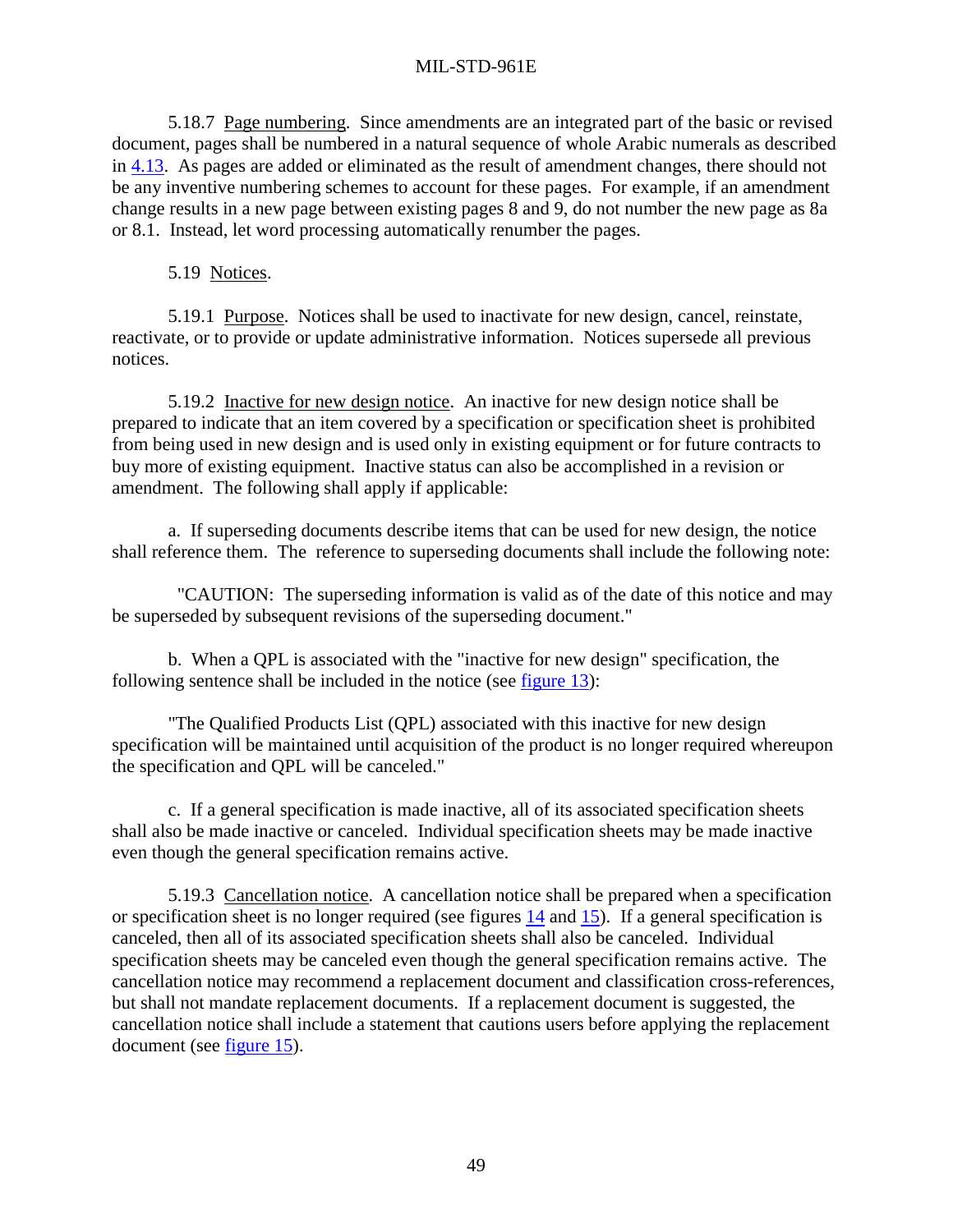5.19.4 Reinstatement notice. A reinstatement notice shall be prepared to reinstate a canceled specification as active or inactive for new design. The preparing activity, or with its permission, another activity, may reinstate a canceled specification by a notice of reinstatement (see [figure 16\)](#page-88-0). The notice of reinstatement, with a sequentially assigned Arabic numeral, will supersede the previous notice of cancellation. The text for the reinstatement notice shall be as shown on figure 16.

 5.19.5 Reactivation notice. A reactivation notice shall be prepared to reactivate an inactive for new design specification. The preparing activity, or with its permission, another activity, may reactivate an inactive for new design specification by a notice of reactivation (see [figure 17\)](#page-89-0). Reactivation status can also be accomplished in a revision or amendment. The notice of reactivation, with a sequentially assigned Arabic numeral, will supersede the notice of inactive for new design. The text for the reactivation notice shall be as shown on figure 17.

 5.19.6 Administrative notice. Administrative notices may be issued for active and inactive for new design specifications and specification sheets to change administrative information not affecting the technical content of the specification, such as a change in point of contact, concluding material, federal supply class, or superseding information. Administrative notices may also be issued to provide instructions on how to obtain or view documents that are not in the online ASSIST database because of special circumstances, such as restricted distribution, special graphics, or availability limited to a compact disk. If an administrative notice supersedes an inactive for new design notice, it shall reaffirm the inactive status. Administrative notices shall not be issued for specifications or specification sheets that are canceled. [Figure 18](#page-90-0) provides examples of administrative notices.

 5.19.7 Notice format. All notices shall include the format elements specified in 5.19.7.1 through 5.19.7.5.

 5.19.7.1 Notice identifier. The document identifier of a notice shall be placed in the upper right corner of the first page. The following elements shall be included with the first letters in alignment (block form):

 a. The document identifier of the specification or specification sheet, including the revision letter and the activity code designation of the preparing activity, if applicable.

 b. The word "NOTICE" followed by a sequentially assigned Arabic numeral shall be placed below the specification number.

 c. The date of approval. Drafts shall not show a date. The space shall include the word "DRAFT" until the notice is approved.

Example of sequential actions:

1. Inactive for new design notice: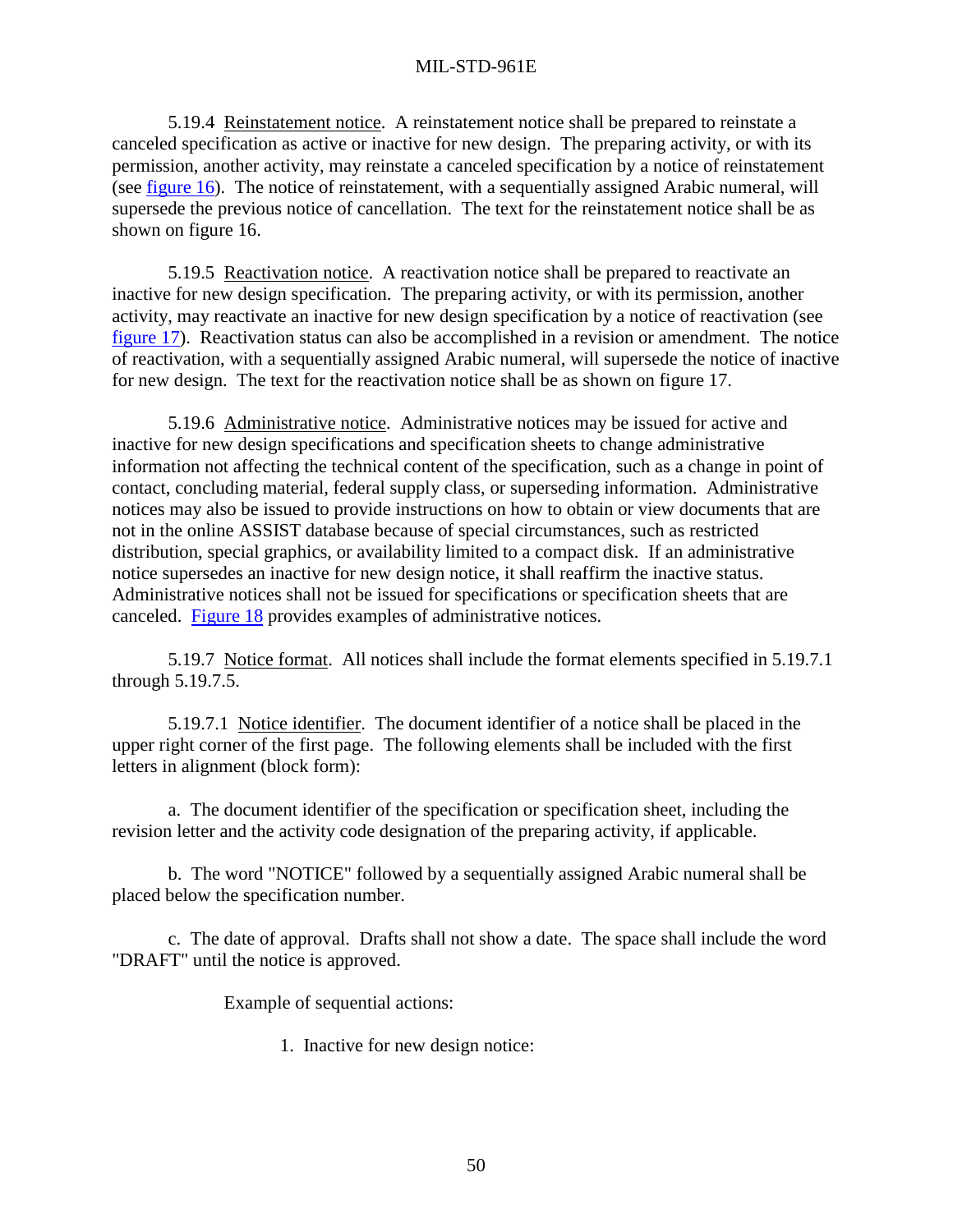MIL-PRF-82143(MC) NOTICE 1 18 October 1995

2. Cancellation notice:

 MIL-PRF-82l43(MC) NOTICE 2 16 February 1995 SUPERSEDING NOTICE 1 18 October 1972

3. Reinstatement notice:

 MIL-PRF-82143(MC) NOTICE 3 15 April 1995 SUPERSEDING NOTICE 2 16 February 1973

 5.19.7.2 Heading and title. A notice shall carry the same heading and title as the specification. The notice of cancellation, inactivation, reinstatement, reactivation, or administrative shall be enclosed in a box in the upper left corner of the first page (see figures 13 through 19).

5.19.7.3 Preamble. A preamble is not required.

 5.19.7.4 FSC, FSG, or area designation. The FSC, FSG, or area designation shall be the same as for the basic specification and shall be shown in the lower right corner of the first page.

 5.19.7.5 Concluding material. The concluding material for all notices shall be in accordance with [5.12.](#page-52-0)

6. NOTES

 (This section contains information of a general or explanatory nature that may be helpful, but is not mandatory.)

 6.1 Intended use. Specifications covered by this standard are intended for use in acquisition to obtain military-unique items. Non-Government standards or commercial item descriptions should be used to describe the requirements for commercially available item.

6.2 Acquisition requirements. Acquisition documents should specify the title, number, and date of the standard.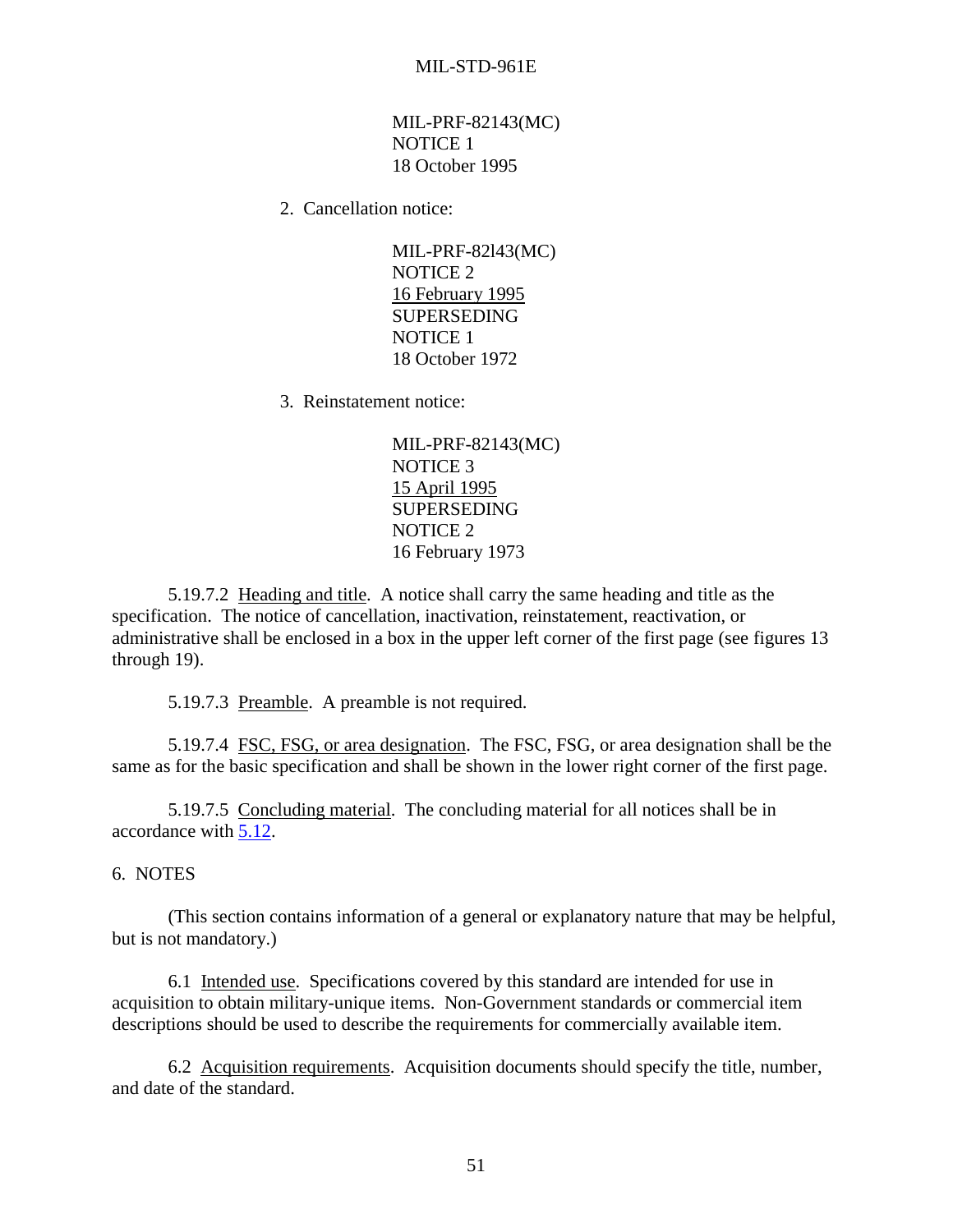6.3 Associated Data Item Descriptions (DIDs). This standard has been assigned an Acquisition Management Systems Control number authorizing it as the source document for the following DIDs. When it is necessary to obtain the data, the applicable DIDs must be listed on the Contract Data Requirements List (DD Form 1423).

| <b>DID</b> Number | DID Title                                     |
|-------------------|-----------------------------------------------|
| DI-SDMP-81465     | <b>Performance Specification Documents</b>    |
| DI-SDMP-81464     | <b>Detail Specification Documents</b>         |
| DI-SDMP-81493     | <b>Program-Unique Specification Documents</b> |

The above DIDs were current as of the date of this standard. The ASSIST database should be researched at [http://assist.daps.dla.mil/quicksearch/](http://astimage.daps.dla.mil/quicksearch/) or [www.dodssp.daps.mil](http://www.dodssp.daps.mil/) to ensure that only current and approved DIDs are cited on the DD Form 1423.

 6.4 Tailoring guidance. To ensure proper application of this standard, invitation for bids, requests for proposals, and contractual statements of work should tailor the requirements in sections 4 and 5 of this standard to exclude any unnecessary requirements. For example, if the statement of work requires a revision to a stand-alone specification, then all the paragraphs in this standard related to amendments, notices, supplements, and specification sheets should be excluded.

## 6.5 Subject term (key word) listing.

 Administrative notices Amendments Cancellation notices Data item descriptions Defense specifications Detail specifications Inactive for new design notices MS sheets **Notices**  Performance specifications Program-unique specifications Reinstatement notices Revisions Specification sheets Standardization Supplements

 6.6 Changes from previous issue. Marginal notations are not used in this revision to identify changes with respect to the previous issue due to the extent of the changes.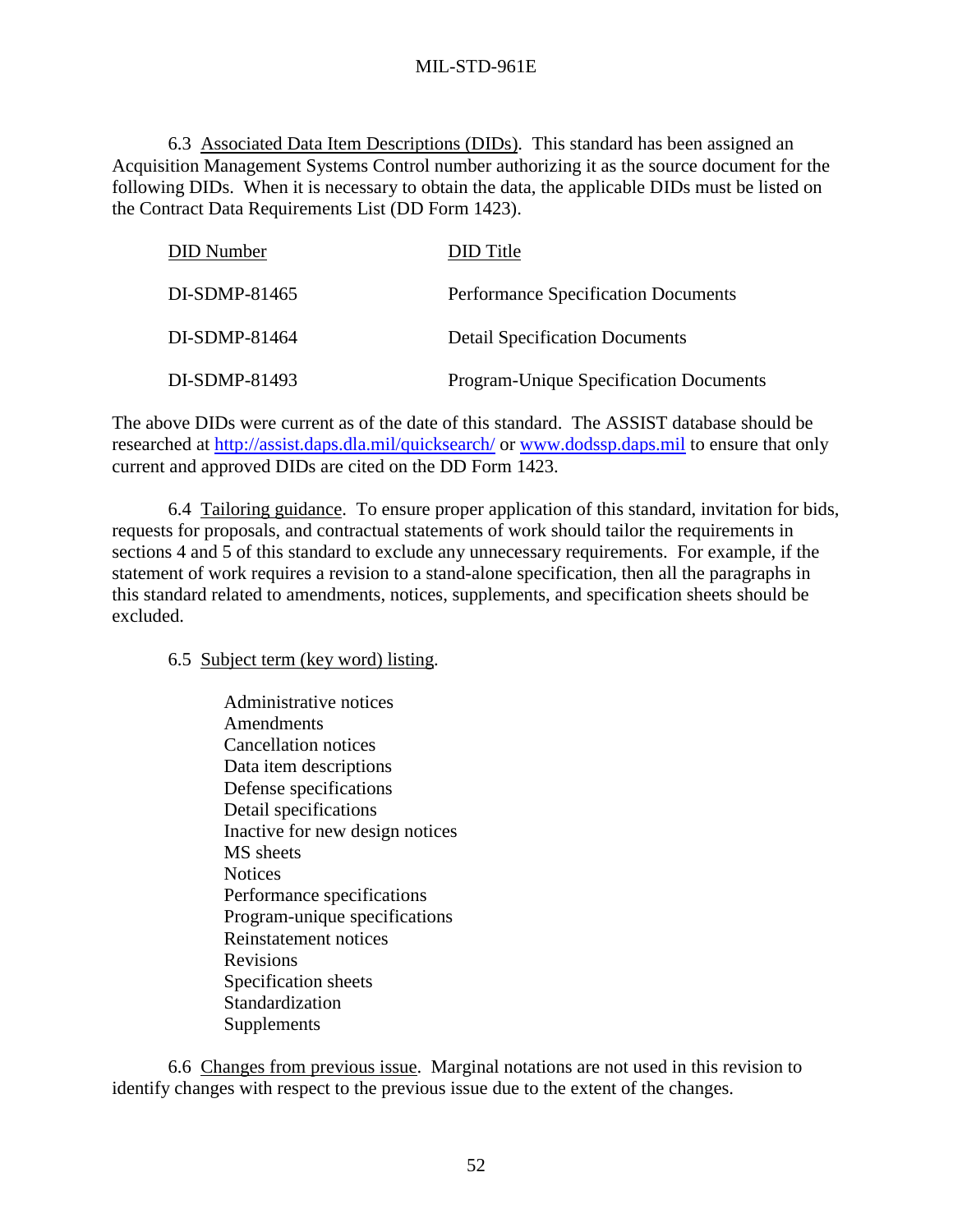The following checklist provides guidance for elements and topics to be considered when developing a specification. It is not all-inclusive, nor must every item listed be included.

- 1. Security classification
- 2. Document identifier
- 3. Initial draft note
- 4. Heading
- 5. Title
- 6. Superseding data
- 7. Preamble
- 8. Point of contact statement
- 9. FSC, FSG, or area
- 10. AMSC number or AMSC N/A

#### SECTION 1: SCOPE

- 1. Scope
- 2. Classification

#### SECTION 2: APPLICABLE DOCUMENTS

- 1. Required general paragraph
- 2. Correct document numbers and titles
- 3. Documents referenced in sections 3, 4, and 5 only
- 4. Sources for documents
- 5. Order of precedence

#### SECTION 3: REQUIREMENTS

1. For general specifications, paragraph on

- specification sheets
- 2. Qualification
- 3. First article
- 4. Materials
- 5. Environmental considerations
- 6. Recycled, reclaimed, recovered material
- 7. Design
- 8. Construction
- 9. Hardware
- 10. Reliability
- 11. Maintainability
- 12. Transportability
- 13. Performance characteristics
- 14. Energy efficiency
- 15. Human factors
- 16. Safety
- 17. Chemical and physical properties
- 18. Electromagnetic interference suppression
- 19. Dimensions
- 20. Weight
- 21. Color
- 22. Finish
- 23. Identification plate
- 24. Government-furnished property
- 25. Government-loaned property
- 26. Workmanship

#### SECTION 4: VERIFICATION

- 1. Classification of inspections
- 2. Inspection conditions
- 3. Qualification inspection
- 4. First article inspection
- 5. Conformance inspection
- 6. Examinations and tests for verifying requirements in section 3

#### SECTION 5: PACKAGING

1. Packaging paragraph

#### SECTION 6: NOTES

- 1. Parenthetical note
- 2. Intended use
- 3. Acquisition requirements
- 4. Associated DIDs
- 5. Technical manuals
- 6. Qualification note
- 7. Definitions
- 8. Supersession information
- 9. Cross-reference of classification
- 10. Government-furnished property
- 11. Government-loaned property
- 12. Patent notice
- 13. Part or identifying number
- 14. Subject term (key word) listing
- 15. International standardization agreements
- 16. Identification of changes

#### APPENDIX(ES)

#### INDEX

#### CONCLUDING MATERIAL

 1. Preparing activity, custodians, review activities, industry associations, civil coordinating activities, and agent

2. Project number

## FIGURE 1. Checklist for drafting specifications.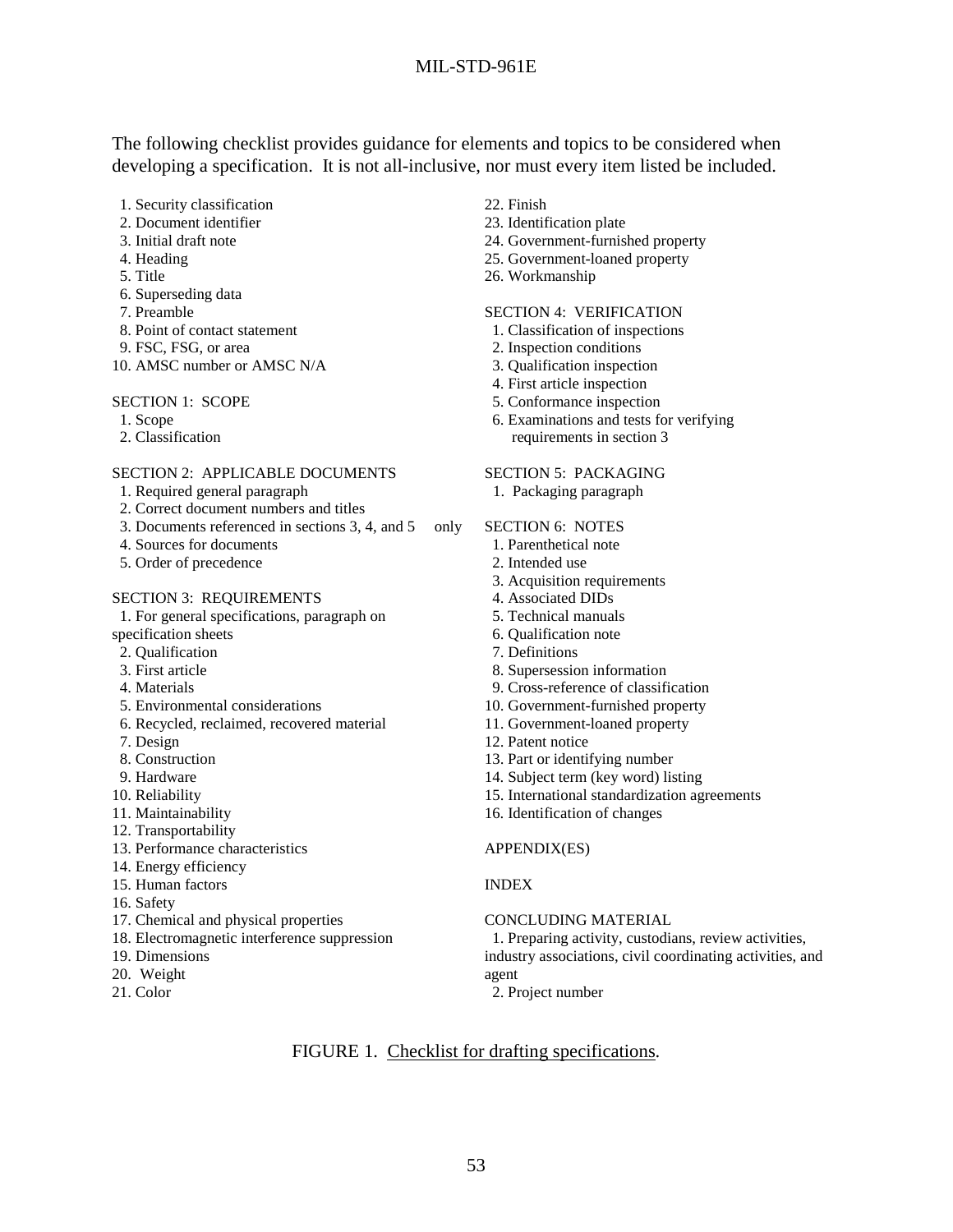PRF (or DTL) XYZ-11000B Original Design Activity: CAGE Code 33333 Current Change Control Authority: CAGE Code 44444 9 March 1995

## PERFORMANCE SPECIFICATION (Use DETAIL SPECIFICATION, if applicable)

# ITEM SPECIFICATION

# FOR THE

# (FILL IN ITEM NAME)

Prepared for: (Fill in buying activity name and address)

Prepared by: (Fill in design activity name and address)

| <b>SUBMITTED BY:</b> | (Authorizing Signature) |
|----------------------|-------------------------|
|                      | Charles H. Smith        |
|                      | (Program Name) Manager  |
|                      | (Design Activity Name)  |

 $DATE: 24 February 1995$ 

APPROVED FOR USE AS

XXXXX\* BASELINE BY: (Authorizing Signature) DATE: 9 March 1995 Jane K. Jones, Captain, USN (Program Name) Manager (Buying Activity Name)

\* Use "FUNCTIONAL", "ALLOCATED", or "PRODUCT" baseline, as applicable.

AMSC N/A FSC 4820

(THIS IS AN EXAMPLE ONLY. THE REQUIREMENT IS IN [5.3.1.](#page-27-0))

FIGURE 2. Example of cover page for program-unique specification.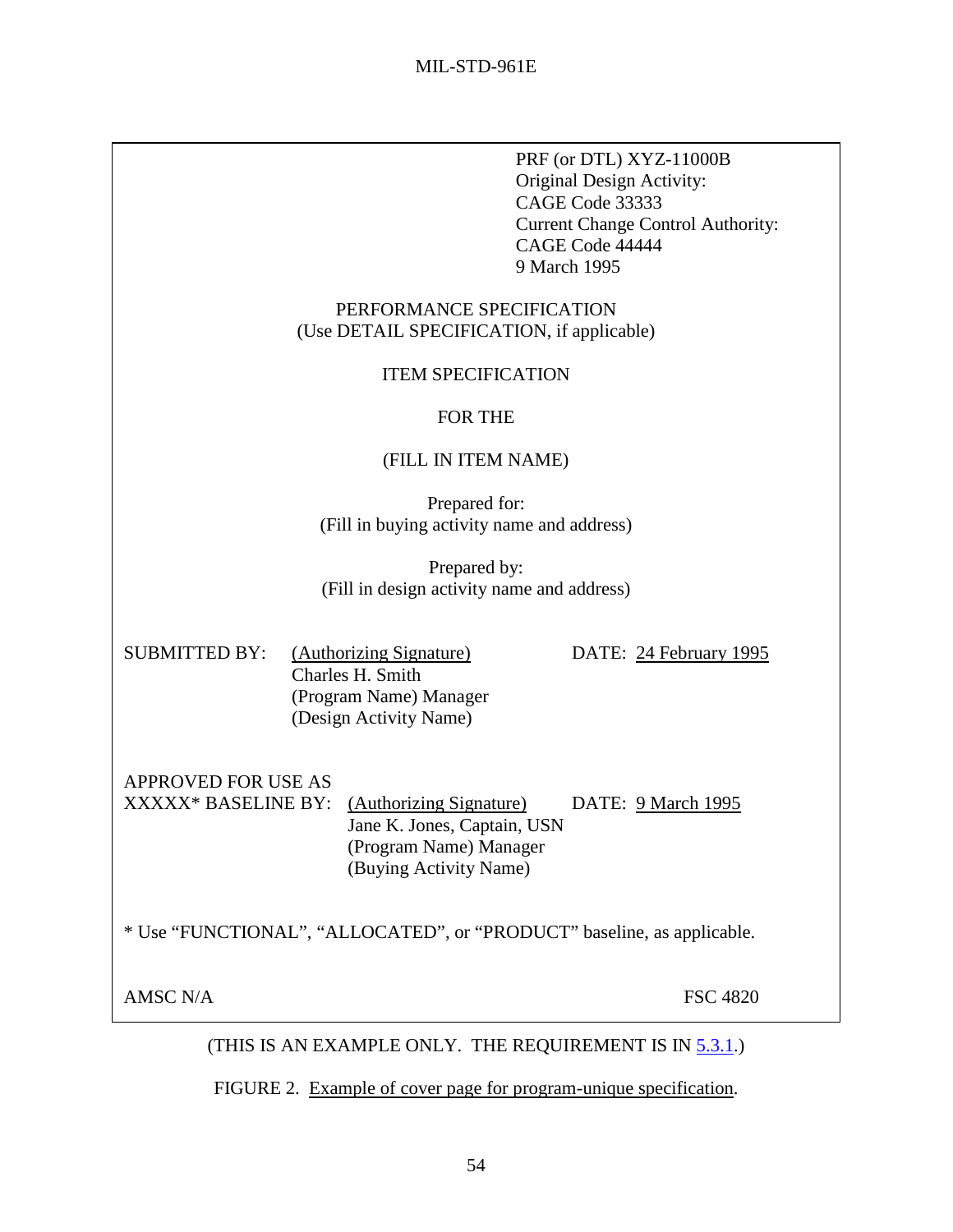

(See [5.3.2](#page-54-0) for restrictions on when a cover page may be used for a defense specification.)

FIGURE 3. Example of cover page for defense specification.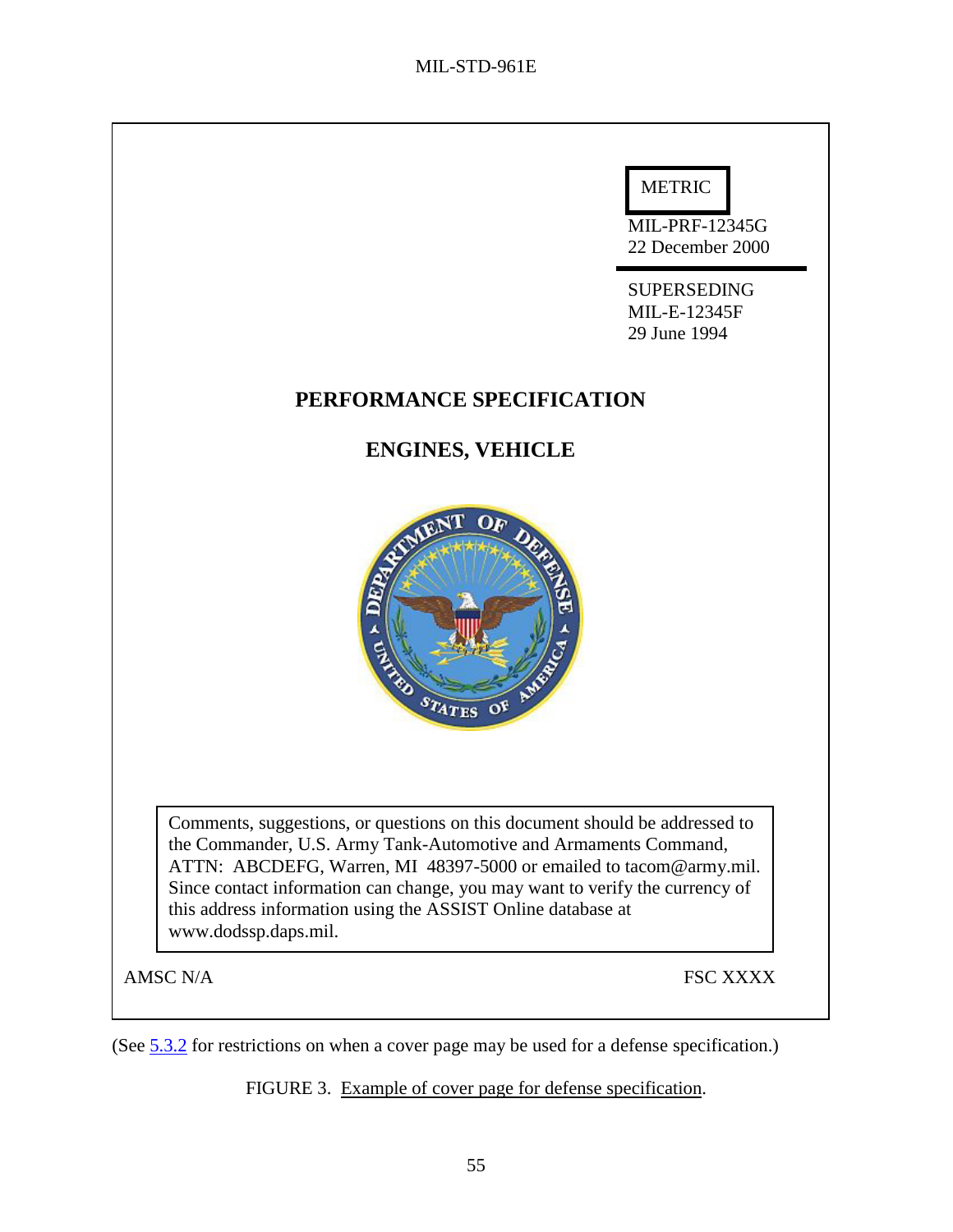# <span id="page-67-0"></span>1. SCOPE

 1.1 Scope. This specification covers spring loaded pressure relief valves for steam service.

 1.2 Classification. Pressure relief valves are of the following types and compositions, as specified (see 6.2).

1.2.1 Types. The type of pressure relief valves are as follow:

Type I – Atmospheric outlet

Type II – Pressure tight outlet

 1.2.2 Compositions. The compositions for pressure relief valves are as Composition A: Chromium 2-1/4 percent Molybdenum – 1 percent

 Composition B: Chromium 1-1/4 percent Molybdenum ½ percent

Composition D: Carbon steel

1.3 Part or Identifying Number (PIN). PINs to be used for spring loaded pressure valves acquired to this specification are created as follows:



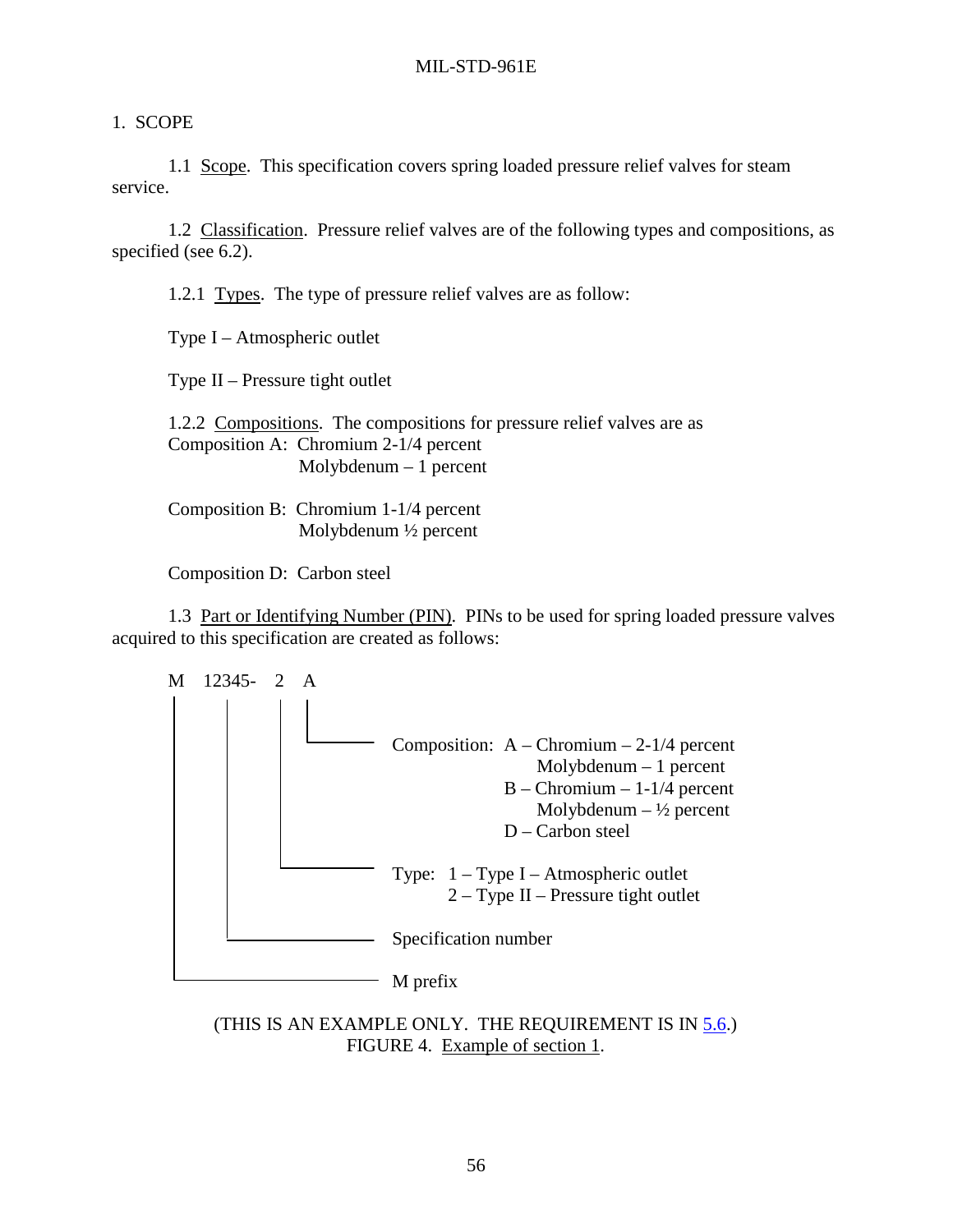# <span id="page-68-0"></span>2. APPLICABLE DOCUMENTS

 2.1 General. The documents listed in this section are specified in sections 3, 4, or 5 of this specification. This section does not include documents cited in other sections of this specification or recommended for additional information or as examples. While every effort has been made to ensure the completeness of this list, document users are cautioned that they must meet all specified requirements of documents cited in sections 3, 4, or 5 of this specification, whether or not they are listed.

2.2 Government documents.

 2.2.1 Specifications, standards, and handbooks. The following specifications, standards, and handbooks form a part of this document to the extent specified herein. Unless otherwise specified, the issues of these documents are those cited in the solicitation or contract.

INTERNATIONAL STANDARDIZATION AGREEMENTS

|                                          | STANAG 1135                 |                          | Interchangeability of Fuels, Lubricants and<br>Associated Products Used by the Armed Forces of<br>the North Atlantic Treaty Nations |
|------------------------------------------|-----------------------------|--------------------------|-------------------------------------------------------------------------------------------------------------------------------------|
|                                          | FEDERAL SPECIFICATIONS      |                          |                                                                                                                                     |
|                                          | TT-S-735<br><b>VV-F-800</b> |                          | <b>Standard Test Fluids</b> ; Hydrocarbon<br>Fuel Oil, Diesel                                                                       |
|                                          | FEDERAL STANDARDS           |                          |                                                                                                                                     |
|                                          | FED-STD-595                 |                          | Colors                                                                                                                              |
| FEDERAL INFORMATION PROCESSING STANDARDS |                             |                          |                                                                                                                                     |
|                                          | FIPS-PUB-112                | $\overline{\phantom{a}}$ | Password Usage                                                                                                                      |
| <b>COMMERCIAL ITEM DESCRIPTIONS</b>      |                             |                          |                                                                                                                                     |
|                                          | $A-A-50167$                 |                          | Wadding, Cotton                                                                                                                     |
|                                          |                             |                          |                                                                                                                                     |
|                                          |                             |                          |                                                                                                                                     |

(THIS IS AN EXAMPLE ONLY. THE REQUIREMENT IS IN [5.7.](#page-40-0))

FIGURE 5. Example of section 2.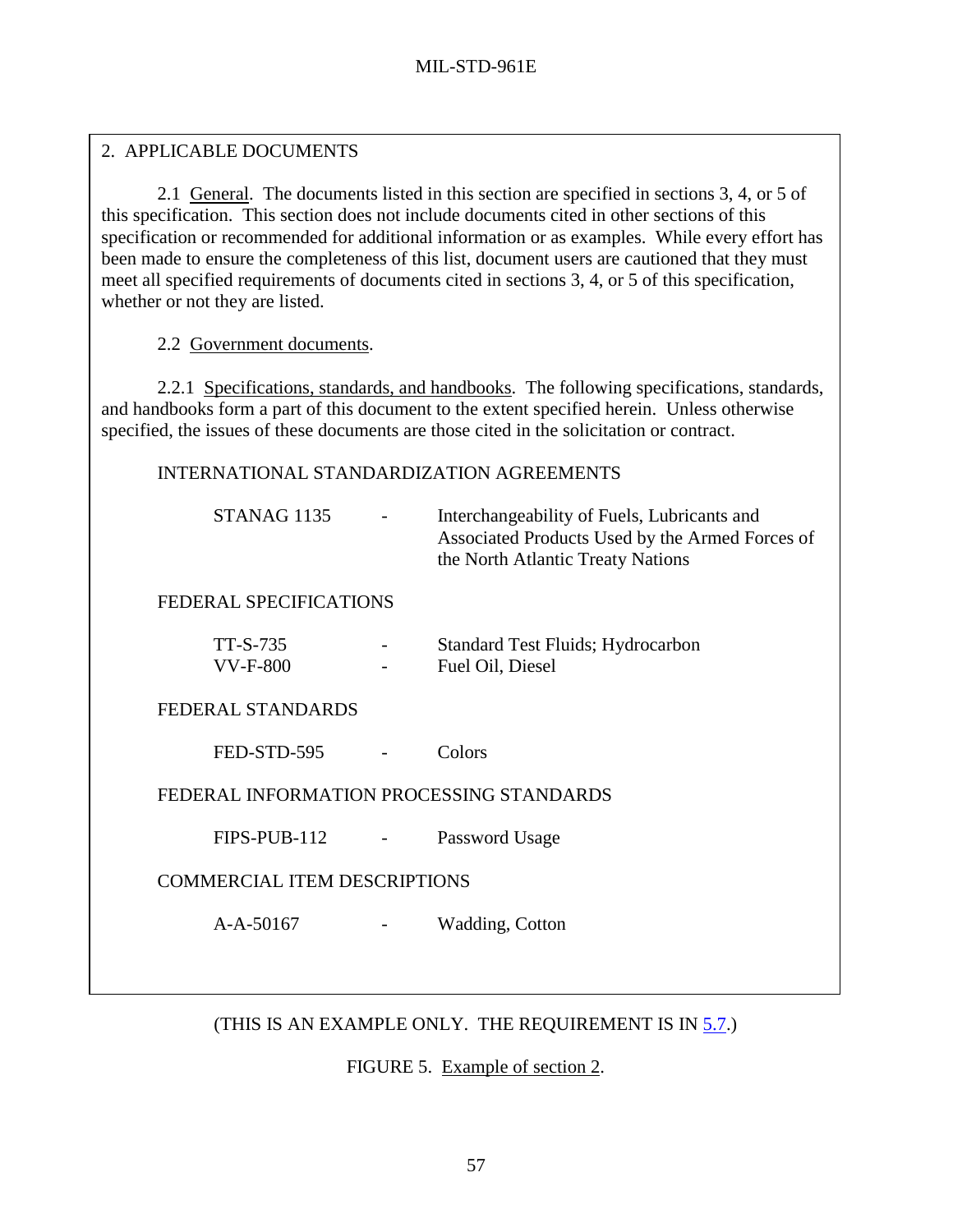## DEPARTMENT OF DEFENSE SPECIFICATIONS

| MIL-H-5606          | $\sim 100$       | Hydraulic Fluid, Petroleum Base, Aircraft,<br>Missile, and Ordnance |
|---------------------|------------------|---------------------------------------------------------------------|
| <b>MIL-PRF-5624</b> | $\sim$ 100 $\mu$ | Turbine Fuel, Aviation, Grades JP-4 and JP-5                        |
| <b>MIL-DTL-7808</b> | $\sim$ 10 $\pm$  | Lubricating Oil, Aircraft Turbine Engine,                           |
|                     |                  | <b>Synthetic Base</b>                                               |

(See supplement 1 for list of specification sheets)

DEPARTMENT OF DEFENSE STANDARDS

MIL-STD-2073-1 - DoD Standard Practice for Military Packaging

(Copies of these documents are available online at [http://assist.daps.dla.mil/quicksearch/ o](http://astimage.daps.dla.mil/quicksearch/)r [www.dodssp.daps.mil](http://www.dodssp.daps.mil/) or from the Standardization Document Order Desk, 700 Robbins Avenue, Building 4D, Philadelphia, PA 19111-5094.)

 2.2.2 Other Government documents, drawings, and publications. The following other Government documents, drawings, and publications form a part of this document to the extent specified herein. Unless otherwise specified, the issues of these documents are those cited in the solicitation or contract.

NAVAL AIR SYSTEMS COMMAND

NAVAIR Drawing 14 - Jet Engine Design

(Copies of this document are available from the Naval Air Systems Command, Code 4.1.4, Lakehurst, NJ 08733-5100.)

CODE OF FEDERAL REGULATIONS

Title 14, Part 36 - Noise Standards: Aircraft Type

(Copies of this document are available online at [www.access.gpo.gov/nara/cfr](http://www.access.gpo.gov/nara/cfr) or from the Superintendent of Documents, U.S. Government Printing Office, North Capitol & "H" Streets, N.W., Washington, DC 20402-0002.)

FIGURE 5. Example of section 2 – Continued.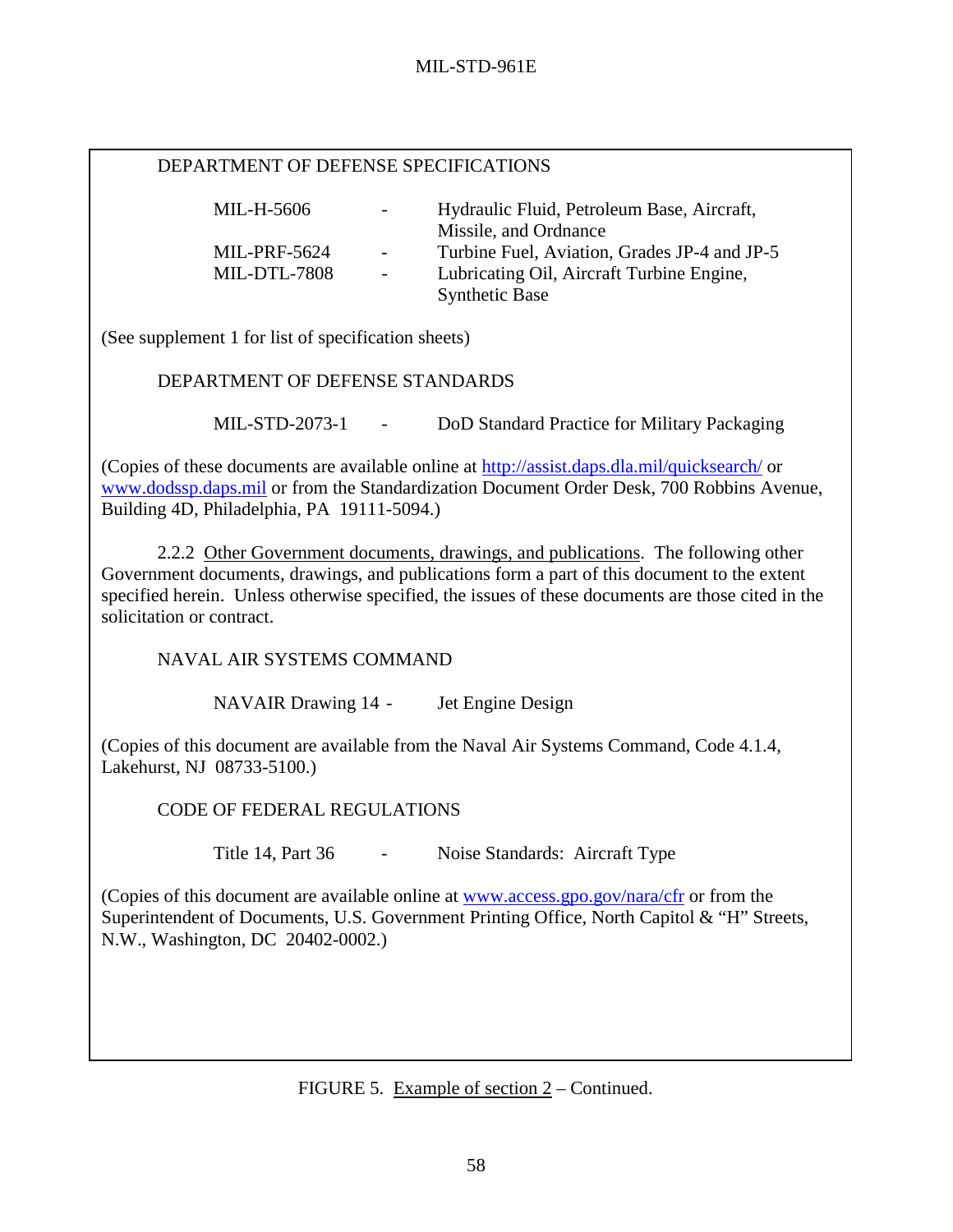2.3 Non-Government publications. The following documents form a part of this document to the extent specified herein. Unless otherwise specified, the issues of these documents are those cited in the solicitation or contract.

AMERICAN SOCIETY OF MECHANICAL ENGINEERS (ASME)

| ASME Y14.5M        | $\overline{\phantom{0}}$ | Dimensioning and Tolerancing |
|--------------------|--------------------------|------------------------------|
| <b>ASME Y14.38</b> | $\overline{\phantom{0}}$ | Abbreviations and Acronyms   |

(Copies of these documents are available from [www.asme.org](http://www.asme.org/) or ASME Information Central Orders/Inquiries, P.O. Box 2300 Fairfield, NJ 07007-2300 or.)

 2.4 Order of precedence. In the event of a conflict between the text of this document and the references cited herein, the text of this document takes precedence. Nothing in this document, however, supersedes applicable laws and regulations unless a specific exemption has been obtained.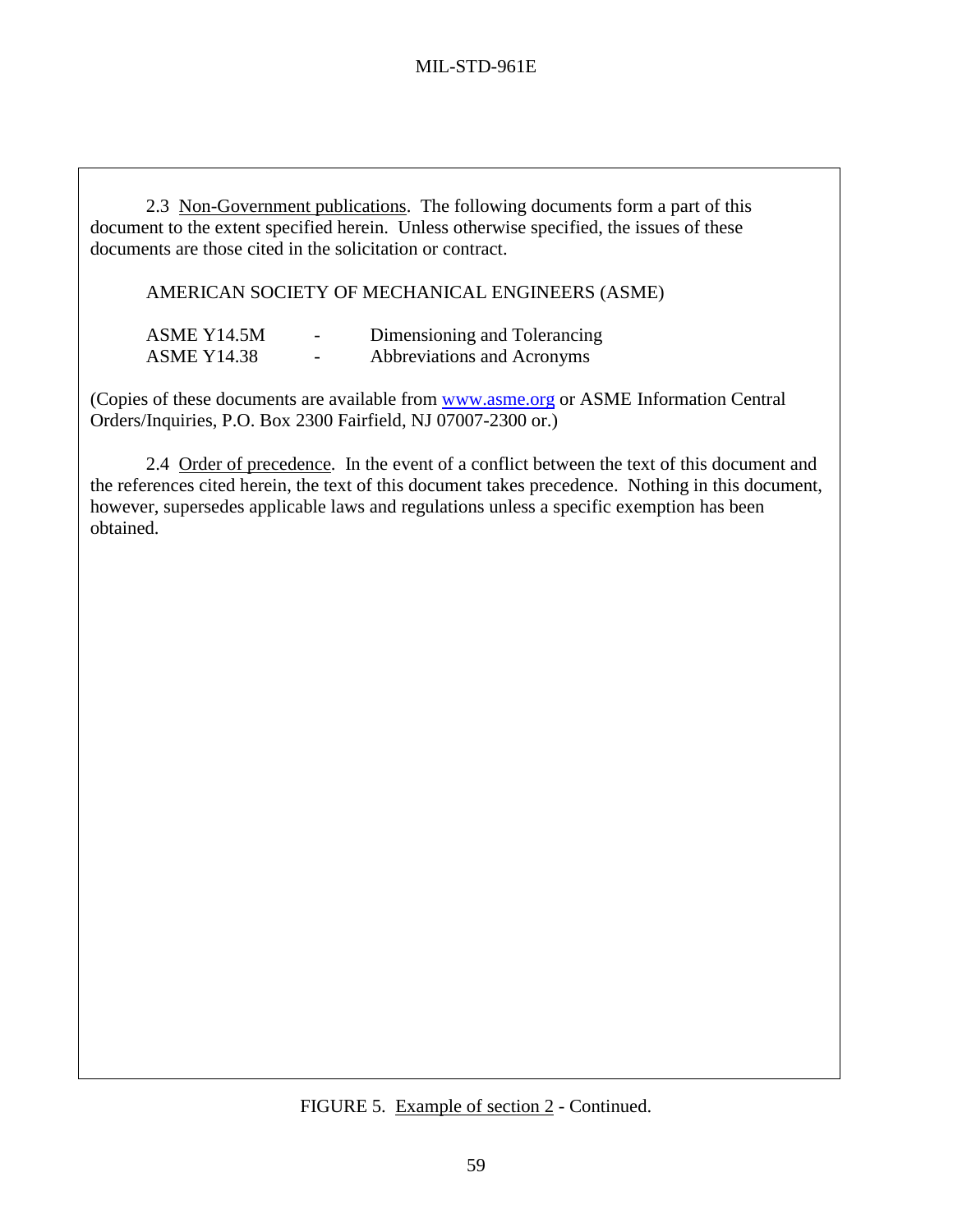# <span id="page-71-0"></span>3. REQUIREMENTS

 3.1 First article. When specified (see 6.2), a sample shall be subjected to first article inspection in accordance with 4.3.

 3.2 Materials. The contractor shall select materials capable of meeting all of the operational and environmental requirements specified herein. The materials specified in MIL-P-11268 are recommended, but are not mandatory.

 3.2.1 Recycled, recovered, or environmentally preferable materials. Recycled, recovered, or environmentally preferable materials should be used to the maximum extent possible provided that the material meets or exceeds the operational and maintenance requirements, and promotes economically advantageous life cycle costs.

 3.3 Design. The biocular eyepiece shall conform to Drawing DLSM-B-805103 to ensure proper interface with the Tank Mounted Thermal Sight.

3.4 Weight. The total weight of the biocular eyepiece shall not exceed 10 pounds.

3.5 Performance characteristics.

.

 3.5.1 Field of view to the eye. The field of view to the eye shall be not less than 39 degrees.

3.5.2 Magnification. The on-axis magnification shall be not less than 4.5 times.

 3.5.3 Field overlap. The biocular eyepiece shall provide at least 50 percent field overlap with field overlap calculated using the diameter and not the area of the overlapping images. These conditions shall be satisfied at the fixed diopter setting.

 3.5.4 Biocular focus. The eyepiece shall be focused at minus 2.5 plus or minus 0.3 diopters.

 3.5.5 Field flatness. The biocular eyepiece shall have a flat tangential field within plus or minus 1/2 diopter across the outer 50 percent of the 40-mm format and within plus or minus 1/4 diopter across the central 50 percent of the 40-mm format at the fixed diopter setting.

FIGURE 6. Example of requirements in performance specification.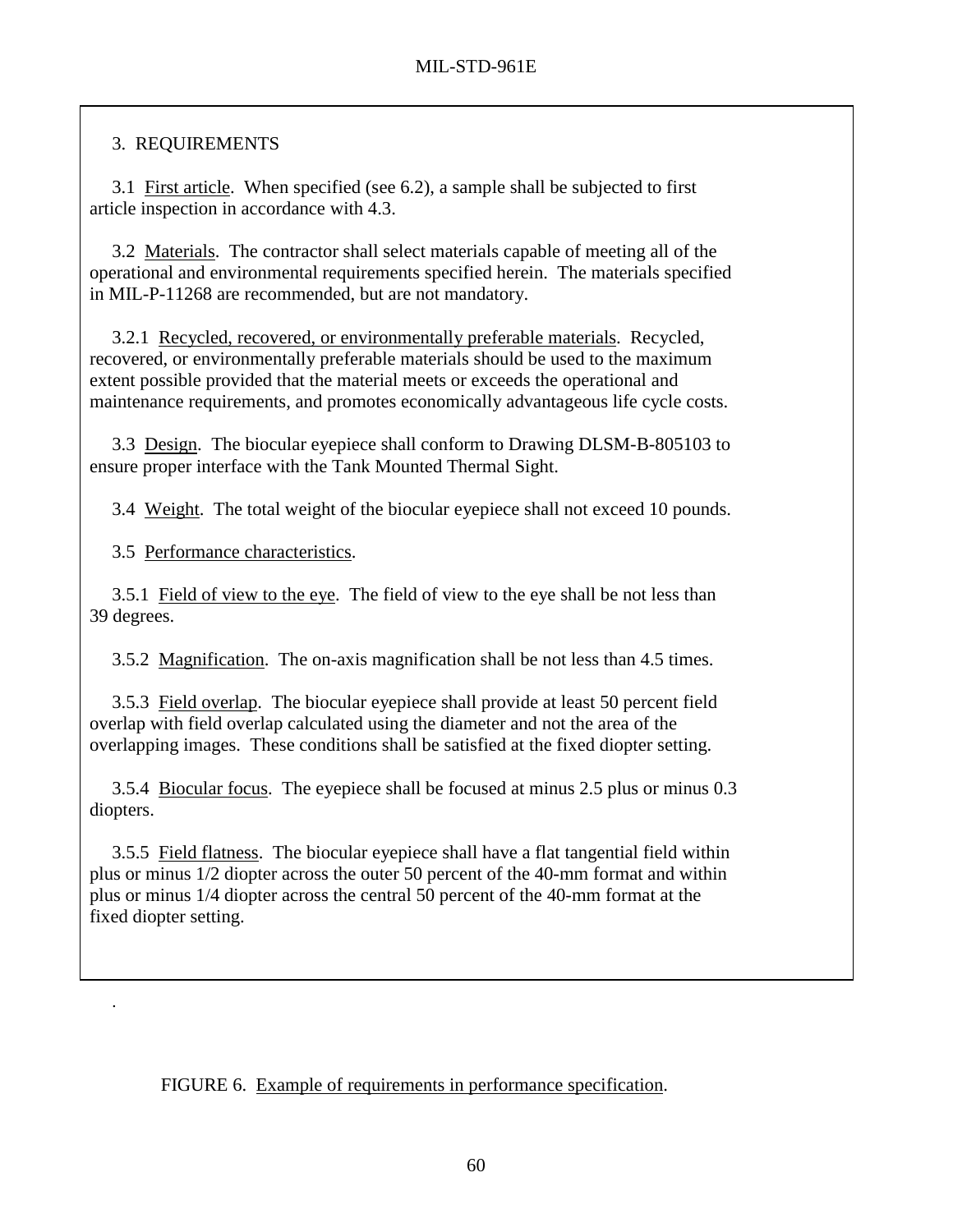3.5.6 Resolution. The visual axial resolution (central 25 percent of the field of view) of the biocular eyepiece shall be not less than 35.9 line pairs per millimeter. The remaining field of view shall resolve 17.9 line pairs per millimeter.

 3.5.7 Transmission. The transmission of the biocular eyepiece shall be at least 85 percent over the entire aperture for the region of spectral output of a P-20 phosphor.

 3.5.8 Effective focal length. The effective focal length shall be 1.733 plus or minus 0.017 inches

 3.5.9 Linear distortion. The linear distortion of the biocular eyepiece measured at the fixed diopter setting shall be 5.3 plus or minus 1 percent barrel distortion at the edge of the 40-mm format.

 3.5.10 Back focal distance. The back focal distance shall not exceed 0.10 inch for an object projected 400 mm behind (towards the biocular) for the nominal 60-mm exit pupil.

3.6 Environmental conditions.

 3.6.1 Temperature shock. The biocular eyepiece shall operate after exposure to sudden changes (5 minutes or less) in the thermal environment from  $21^{\circ}$ C to  $-32^{\circ}$ C and from  $21^{\circ}$ C to  $52^{\circ}$ C. No chemical deterioration shall result from this exposure.

 3.6.2 Shock and vibration. The biocular eyepiece shall meet specified performance after being subjected to shock and vibration levels in Table I.

FIGURE 6. Example of requirements in performance specification - Continued.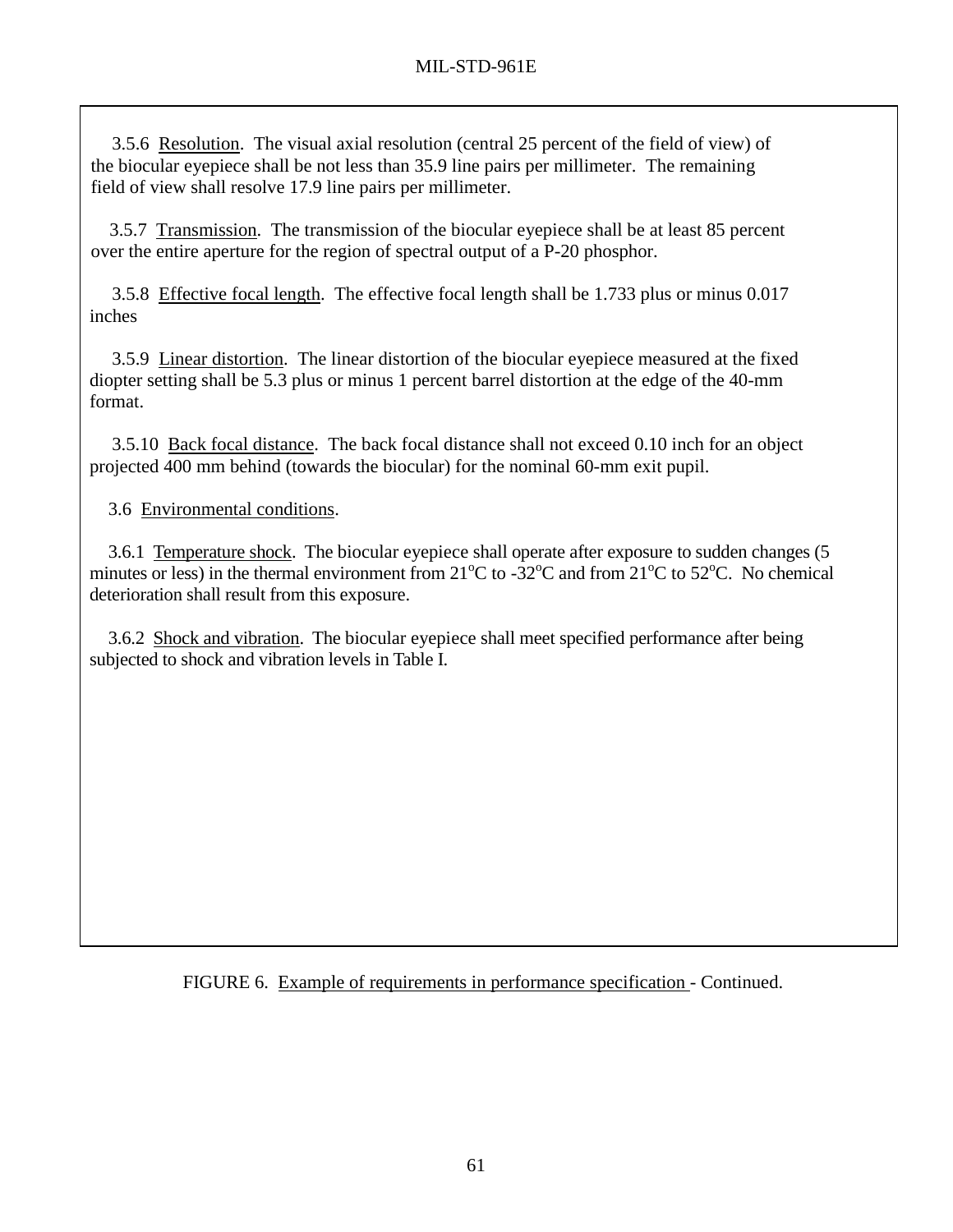| Vertical axis     | $\pm 6.0$ G @ 22.0, 24.4, and 39.1 hertz       |
|-------------------|------------------------------------------------|
|                   | $\pm 7.0$ G @ 39.1 hertz                       |
|                   | $\pm 6.0$ G @ 48.8, 53.7 and 68.4 hertz        |
|                   |                                                |
| Longitudinal axis | $\pm$ 9.0 G @ 68.4 and 70.8 hertz              |
|                   | $\pm 13.0$ G @ 43.9 hertz                      |
|                   |                                                |
| Lateral axis      | $\pm 4.0$ G @ 22.0 and 24.4 hertz              |
|                   | $\pm 8.0$ G @ 39.1, 43.9, 48.8, 56.1, and 83.0 |
|                   | hertz                                          |
|                   | $\pm 10.5$ G @ 39.1, 43.9 and 83.0 hertz       |

TABLE I. Biocular eyepiece shock and vibration environment.

3.6.3 Altitude. The biocular eyepiece shall meet specified performance when operating from –400 meters to +4,570 meters above sea level, and after exposure to a pressure altitude of 12,200 meters.

3.6.4 Humidity. The biocular eyepiece shall meet specified performance during exposures to relative humidity of up to 100 percent. The biocular eyepiece shall operate following exposure to a relative humidity conditions from 19 percent relative humidity at 17°C through 100 percent relative humidity at 27°C for 24 hours.

 3.7 Cleanliness. The biocular eyepiece shall not contain foreign matter, such as dust, dirt, fingerprints, or moisture that can be detected by visual examination.

 3.8 Color. The color of the biocular eyepiece shall be tank white, Number 17875 of FED-STD-595.

 3.9 Nameplate. The eyepiece shall have a nameplate marked with the National Stock Number and the manufacturer's name and part number.

FIGURE 6. Example of requirements in performance specification - Continued.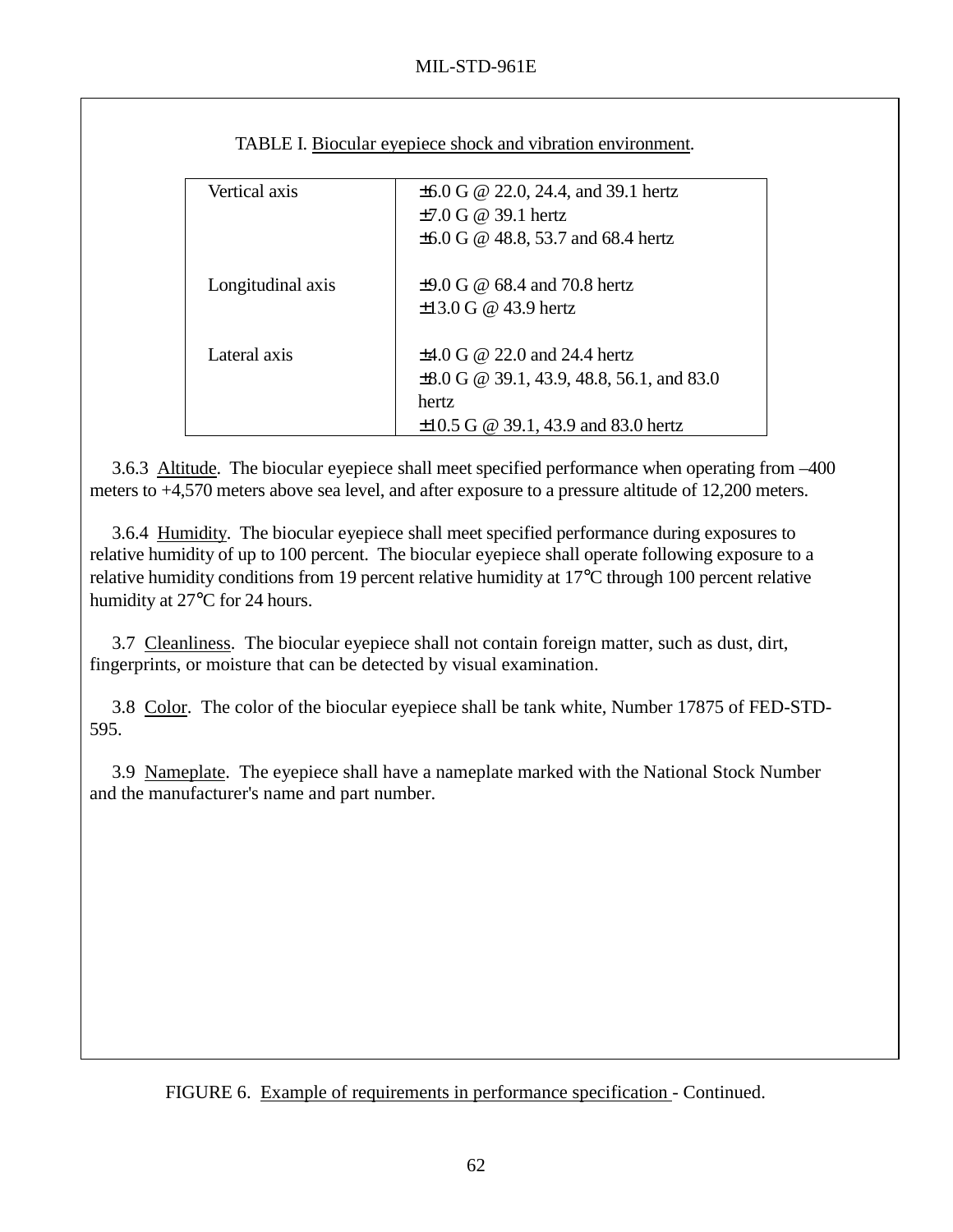## 3. REQUIREMENTS

 3.1 First article. When specified (see 6.2), a sample shall be subjected to first article inspection in accordance with 4.3.

 3.2 Materials and components. The materials and components shall conform to applicable specifications, standards, and patterns required herein. Unless otherwise specified (see 6.2), nonmetallic materials used in construction of the inflation assembly shall not have been manufactured more than 24 months prior to the date of delivery, except for rubber products which shall have a cure date more than 12 months prior to the delivery date.

3.2.1 Vest. The vest shall be constructed of the following materials:

 a. Aramid mesh. The back and sides shall be constructed of aramid raschel knit mesh conforming to MIL-C-43989.

 b. Basic material. The base fabric shall be plain weave, aramid cloth conforming to MIL-C-83429, type II, class 1.

 c. Tape, woven binding. The cloth binding for the mesh, casing, and pocket covers shall conform to MIL-T-5038, type III.

 d. Fastener tapes. The hook and pile fastener tape shall conform to MIL-F-21840, type II, class 1, and shall be attached as shown on the patterns.

 e. Straps and side adjustment webbing. Straps and webbing shall be nylon conforming to MIL-T-5038, type IV.

3.2.2 Inflatable bladder. The inflatable bladder shall consist of the following:

 a. Coated cloth. The coated cloth shall be heat-sealable polyurethane coated nylon conforming to SAE AMS 3272, except that tear strengths shall be: 3.75 pounds for warp and 2.75 pounds for fill.

 b. Bladder laces. The cord used to lace the bladder to the casing shall be nylon conforming to MIL-C-5040, type III.

 c. Adhesive. The adhesive for securing the parts to the bladder shall be chloropene, 3M PN 2141PT, or equal.

FIGURE 7. Example of requirements in detail specification.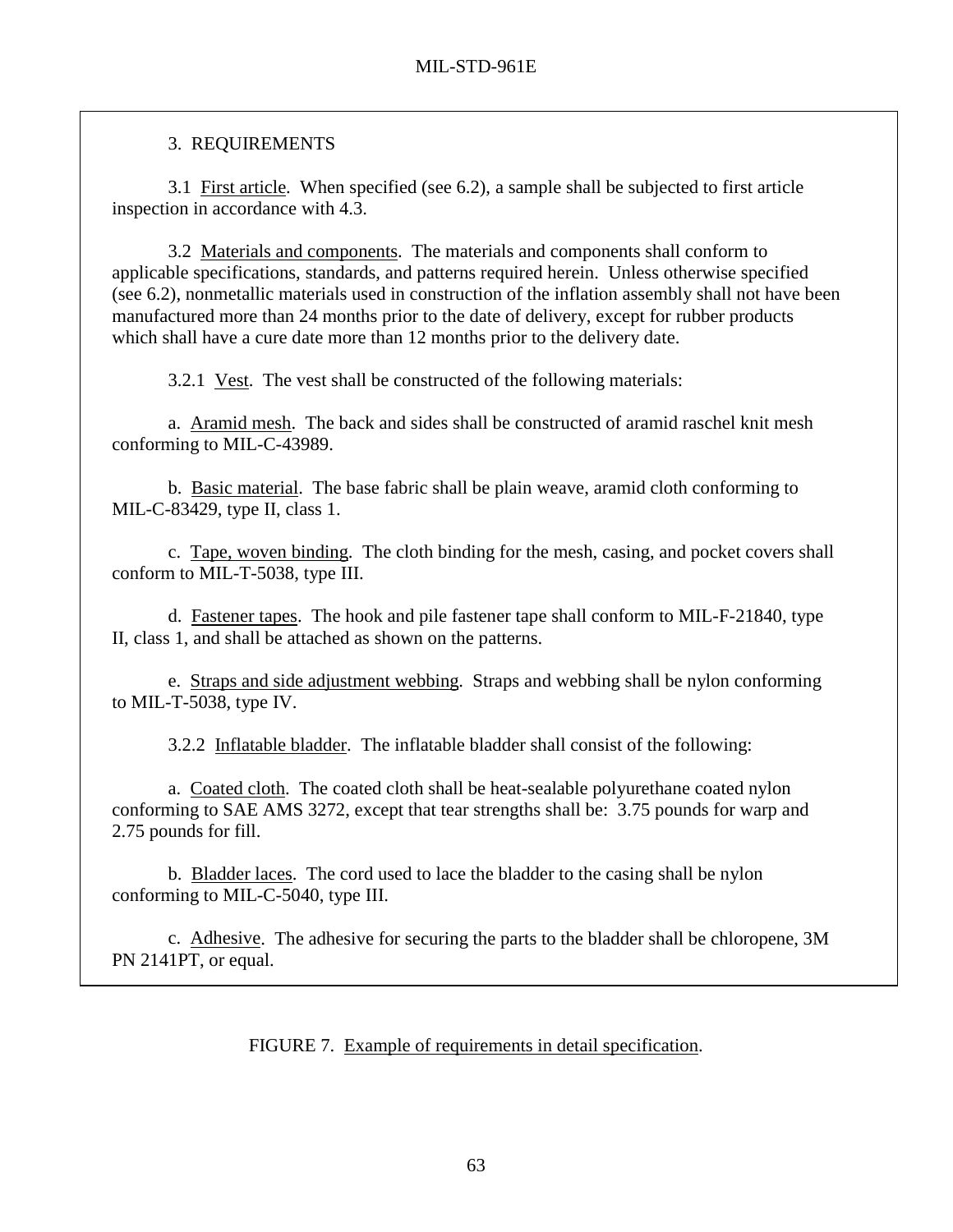3.3 Construction.

 3.3.1 Cut edges. Cut edges of the uncoated nylon tapes, webbing, and cords shall be seared prior to fabrication of the life preserver to prevent fraying.

3.3.2 Thread. Thread shall be an aramid thread conforming to MIL-T-83193.

 3.3.3 Seams and stitching. Sewing shall conform to FED-STD-751. Each row of stitching shall be straight and parallel to the seam edge. The straightness of the stitching in any row shall be maintained within a tolerance of 1/16 inch. The ends of the stitching shall be backstitched by overlapping on itself by a minimum of 1/2 inch. Thread breaks, skips, and runoffs shall be overstitched not less than 1 inch.

 3.3.4 Bartacking. The number of stitches per bartack shall be based proportionally on 1/4 inch long bartack containing a minimum of 14 stitches.

 3.3.5 Heat sealing. A radio frequency dielectric heat-sealing process shall be used in the construction of the bladder.

3.4 Performance characteristics.

 3.4.1 Adhesion. The adhesion, coated surface to coated surface, shall be 45 pounds per inch of width.

 3.4.2 Operation. The life preserver shall inflate to design shape within 10 seconds. There shall be no leakage of carbon dioxide or hindrance to the flow of carbon dioxide from the inflation assembly.

 3.4.3 Buoyancy. The inflated life preserver shall support a 32 pound solid steel or lead weight without the entire life preserver assembly sinking below the surface of the water.

 3.4.4 Pressure. The pressure in the bladder shall be not less than 4.5 pounds per square inch when tested in accordance with 4.7.2.4.

 3.5 Workmanship. Life preservers shall be free of all loose thread, lint, and foreign matter. Life preservers shall be uniform in quality and shall be free from irregularities or defects that could adversely affect performance or durability.

FIGURE 7. Example of requirements in detail specification - Continued.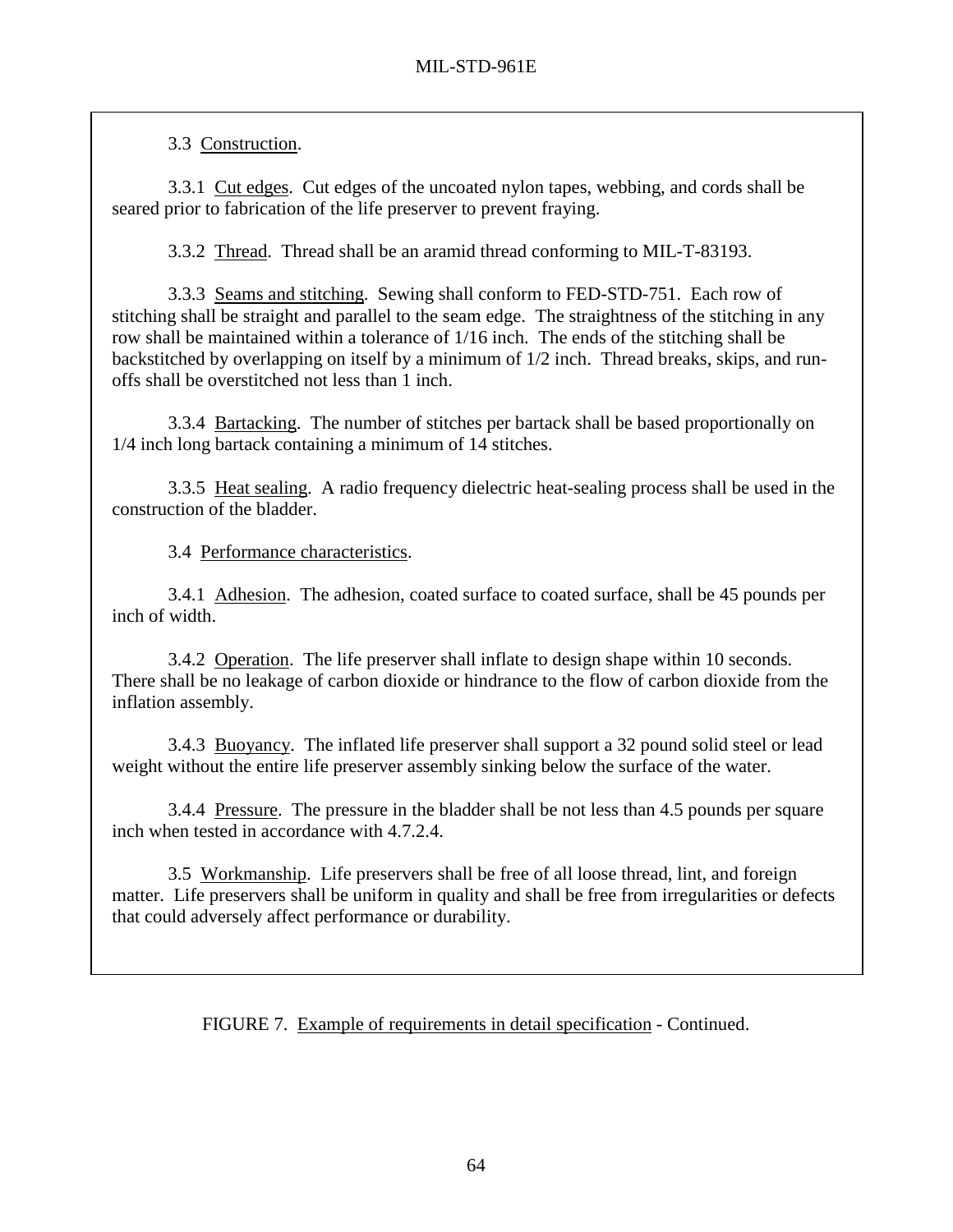## 4. VERIFICATION

 4.1 Classification of inspections. The inspection requirements specified herein are classified as follows:

a. First article inspection (see 4.2).

b. Conformance inspection (see 4.3).

 4.2 First article inspection. First article inspection shall be performed on one complete pumping assembly when a first article sample is required (see 3.1). This inspection shall include the examination of 4.4 and the tests of 4.5.1 through 4.5.6.

 4.3 Conformance inspection. Conformance inspection shall include the examination of 4.4 and the tests of 4.5.1 and 4.5.4.

 4.4 Examination. Each pumping assembly shall be examined for compliance with the requirements specified in 3.2 through 3.5. Any redesign or modification of the contractor's standard product to comply with specified requirements, or any necessary redesign or modification following failure to meet the specified requirements shall receive particular attention for adequacy and suitability. This element of inspection shall encompass all visual examinations and dimensional measurements. Noncompliance with any specified requirements or presence of one or more defects preventing or lessening maximum efficiency shall constitute cause for rejection.

4.5 Methods of inspection.

 4.5.1 Hydrostatic. The pump and fittings shall be subjected to a hydrostatic test gauge pressure of 300 lb/in<sup>2</sup>, for a period of 5 minutes to determine conformance to 3.6.2.

4.5.2 Performance.

 4.5.2.1 Test conditions. All data shall be corrected to sea level conditions, barometric pressure 29.92 inches of mercury, for JP-5 and Navy special fuels at 60°F at a specific gravity of 0.80 and 0.98 respectively. Water at a temperature of  $60^{\circ}$ F to 80  $^{\circ}$ F shall be used as a test fluid.

FIGURE 8. Example of section 4.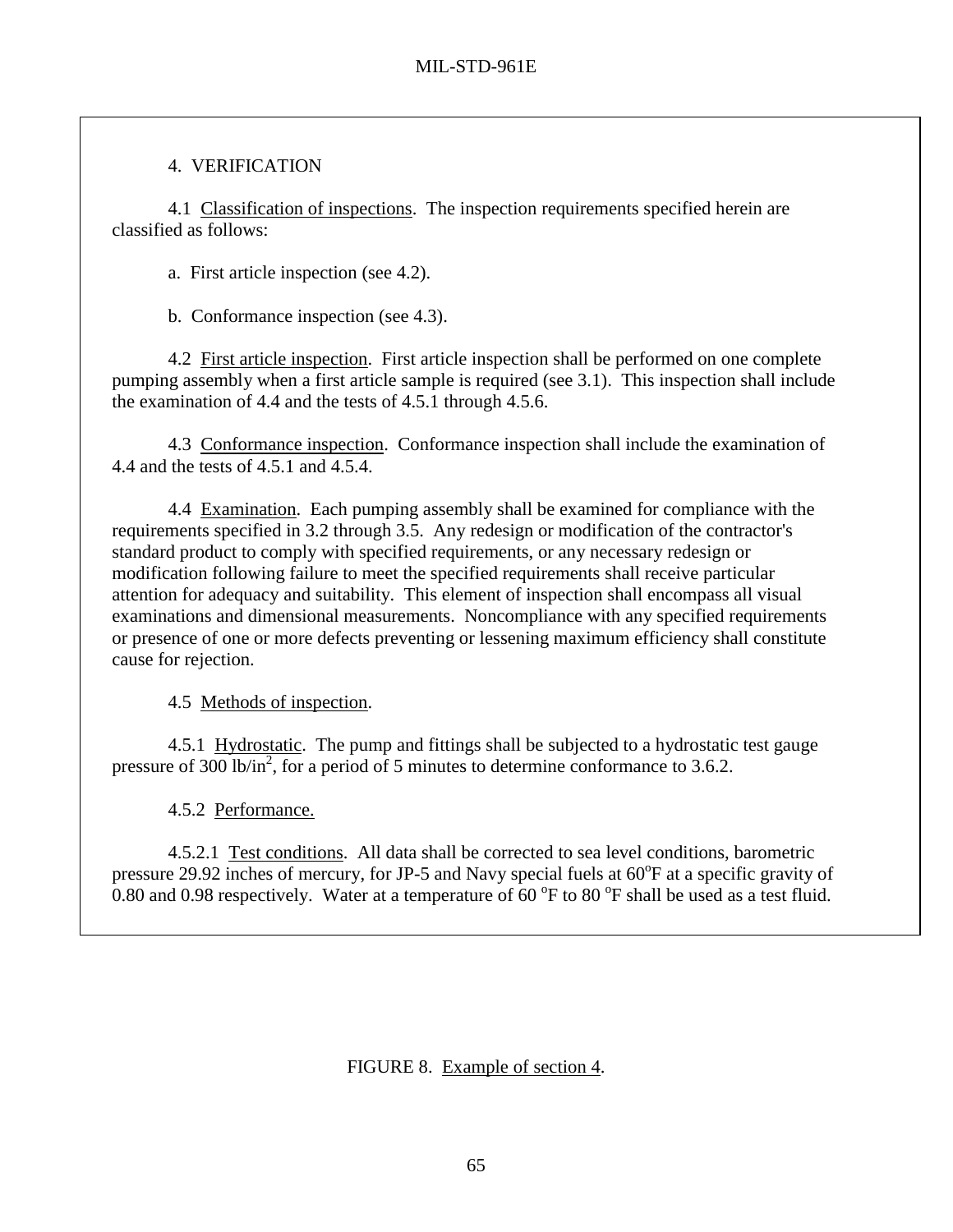4.5.2.2 Pumping. The pump shall be operated as specified herein to determine pump brake horsepower required, pump efficiency, and the net positive suction head required, based on the data obtained. The resultant data shall be used to plot the corrected performance characteristics of the performance chart (see 3.8). The test shall be conducted in accordance with the Hydraulic Institute Standards of the HI, Centrifugal Pump Section. Performance at rates less than those specified in 3.6.1 shall constitute failure of this test.

4.5.3 Operational test. The pumping assembly shall be operated for 24 hours at the rated conditions specified in 3.6.1. The pump shall be examined at the end of each 8 hour interval during the 24 hours. Maintenance and minor adjustments shall be permitted during the examination periods. The pump shall be examined during the operation for leakage through the pump casing or the shaft seals and for malfunction of any component. Any leakage attributes to defects in design, workmanship, materials, or to the malfunction of any component, or inability of the pump to deliver the minimum capacities specified herein shall constitute failure of this test.

 4.5.4 Functional test. The pump shall be operated 1 hour at rated capacity under the conditions specified in 3.6.1 and shall be operated as required to verify the functional operation of the controls. The control functions shall be in accordance with the applicable requirements of 3.7.

 4.5.5 Tilted position. The pumping assembly shall be operated for not less than 30 minutes while it is positioned 15 degrees from level along the longitudinal centerline of the skid base. Evidence of malfunction or misalignment of components shall constitute failure of this test.

4.5.6 Cold starting. The pumping assembly shall be placed in a cold chamber at 20  $\mathrm{^{\circ}F}$ for 48 hours or until stabilization temperature is reached. The system shall demonstrate three successive starting cycles without the use of external power. Sufficient time shall be allowed so that components can return to 20 $^{\circ}$ F equilibrium.

FIGURE 8. Example of section 4 - Continued.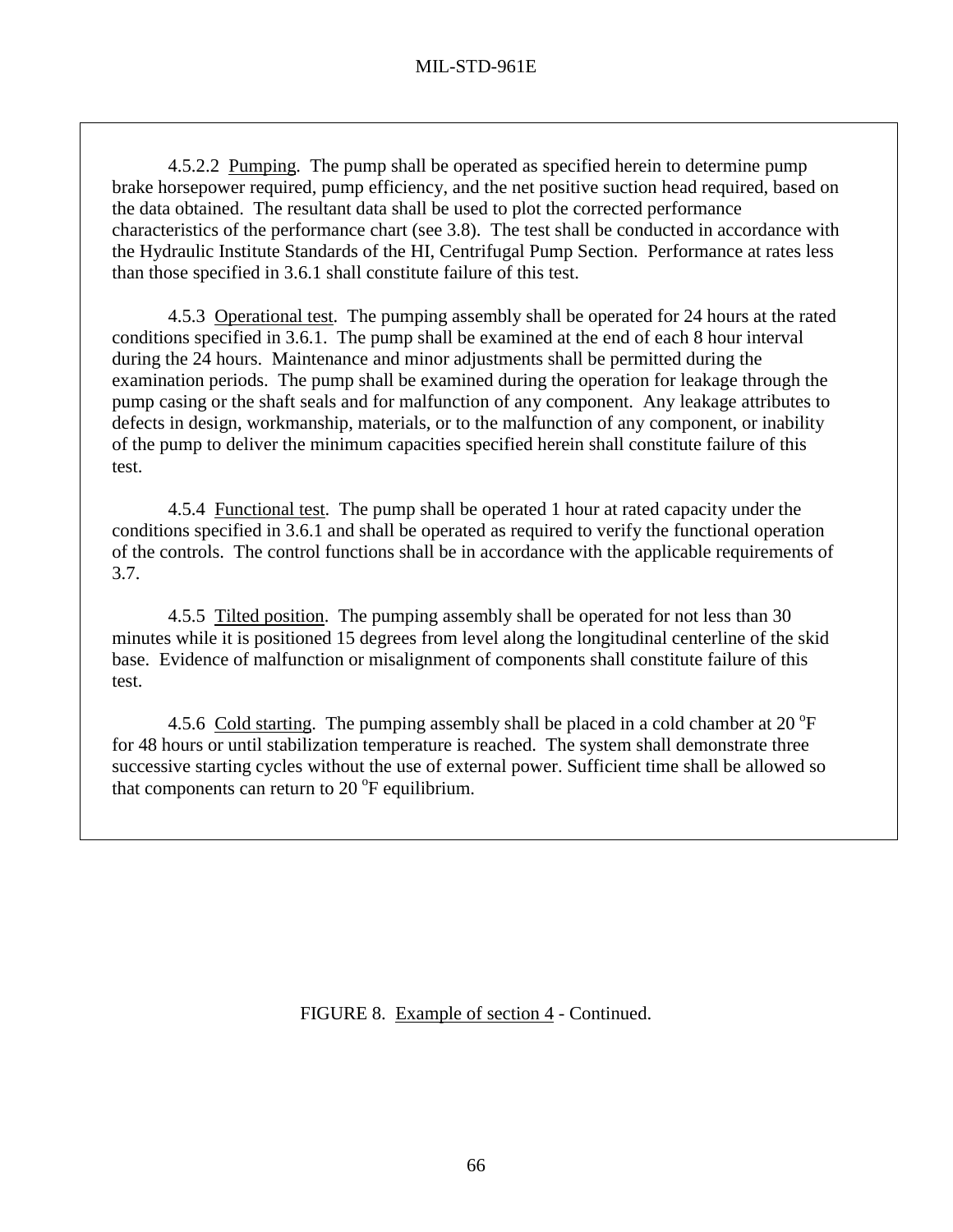#### 6. NOTES

l

 (This section contains information of a general or explanatory nature that may be helpful, but is not mandatory.)

 6.1 Intended use. The compressors covered by this specification are intended for use in shipboard fire fighting applications. They are not for use with potable water. These compressors are military unique since they must be designed to withstand the high levels of shock and vibration that may be encountered in a battlefield environment.

6.2 Acquisition requirements. Acquisition documents should specify the following:

- a. Title, number, and date of this specification.
- b. Type and grade (see 1.2).
- c. When first article is required (see 3.1).
- d. Zinc plating, if required (see 3.2).
- e. Whether lot A or B testing is required (see 4.2.1).
- f. Packaging requirements (see 5.1).

 6.3 Supersession data. This specification supersedes MIL-C-1567A dated 31 March 1969, MIL-C-4585D dated 1 June 1956, and class 3 of MIL-C-9631B dated 23 May 1969.

6.4 Subject term (key word) listing.

 Cadmium plating Compressor Firefighting Pump

6.5 Changes from previous issue. Marginal notations are not used in this revision to identify changes with respect to the previous issue due to the extent of the changes.

## (THIS IS AN EXAMPLE ONLY. THE REQUIREMENT IS IN [5.11.](#page-48-0))

FIGURE 9. Example of section 6.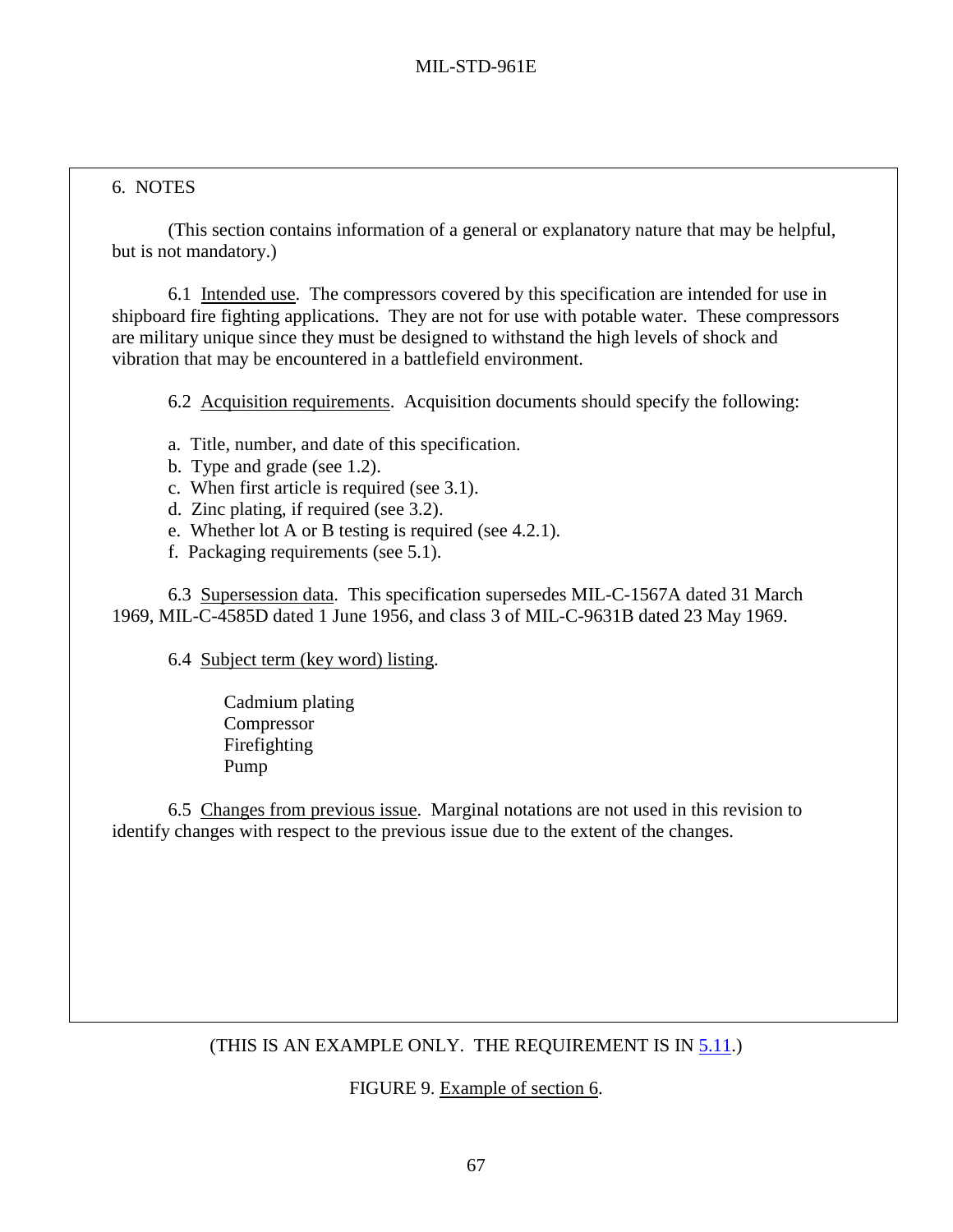# INCH-POUND

 MIL-DTL-63540B SUPPLEMENT 1 29 June 1995

## DETAIL SPECIFICATION (use the heading "PERFORMANCE SPECIFICATION" if appropriate)

#### STUD, SELF-LOCKING, GENERAL SPECIFICATION FOR

This supplement forms a part of MIL-DTL-63540B, dated 29 June 1995.

#### SPECIFICATION SHEETS

MIL-DTL-63540/1 - Stud, Self-Locking, Flush Head, Ribbed Clinch Type MIL-DTL-63540/2 - Stud, Self-Locking, Flush and Protruding Head MIL-DTL-63540/3 - Stud, Self-Locking, Flush Head, Hex Clinch Type MIL-DTL-63540/4 - Stud, Self-Locking, Concealed Head, Knurled Clinch Type MIL-DTL-63540/5 - Stud, Self-Locking, Concealed Head, Hex Clinch Type MIL-DTL-63540/6 - Stud, Self-Locking, Non-Flush, Ribbed Clinch Type MIL-DTL-63540/7 - Stud, Self-Locking, Broaching Type

Navy – SH Agent:

Review activity:  $DLA - IS$ 

Custodians: Preparing activity:  $A<sub>rmy</sub> - AR$   $A<sub>R</sub>$ DLA - IS

AMSC N/A FSC 5307

## (THIS IS AN EXAMPLE ONLY. THE REQUIREMENT IS IN [5.15.1.](#page-55-0))

FIGURE 10. Example of a supplement.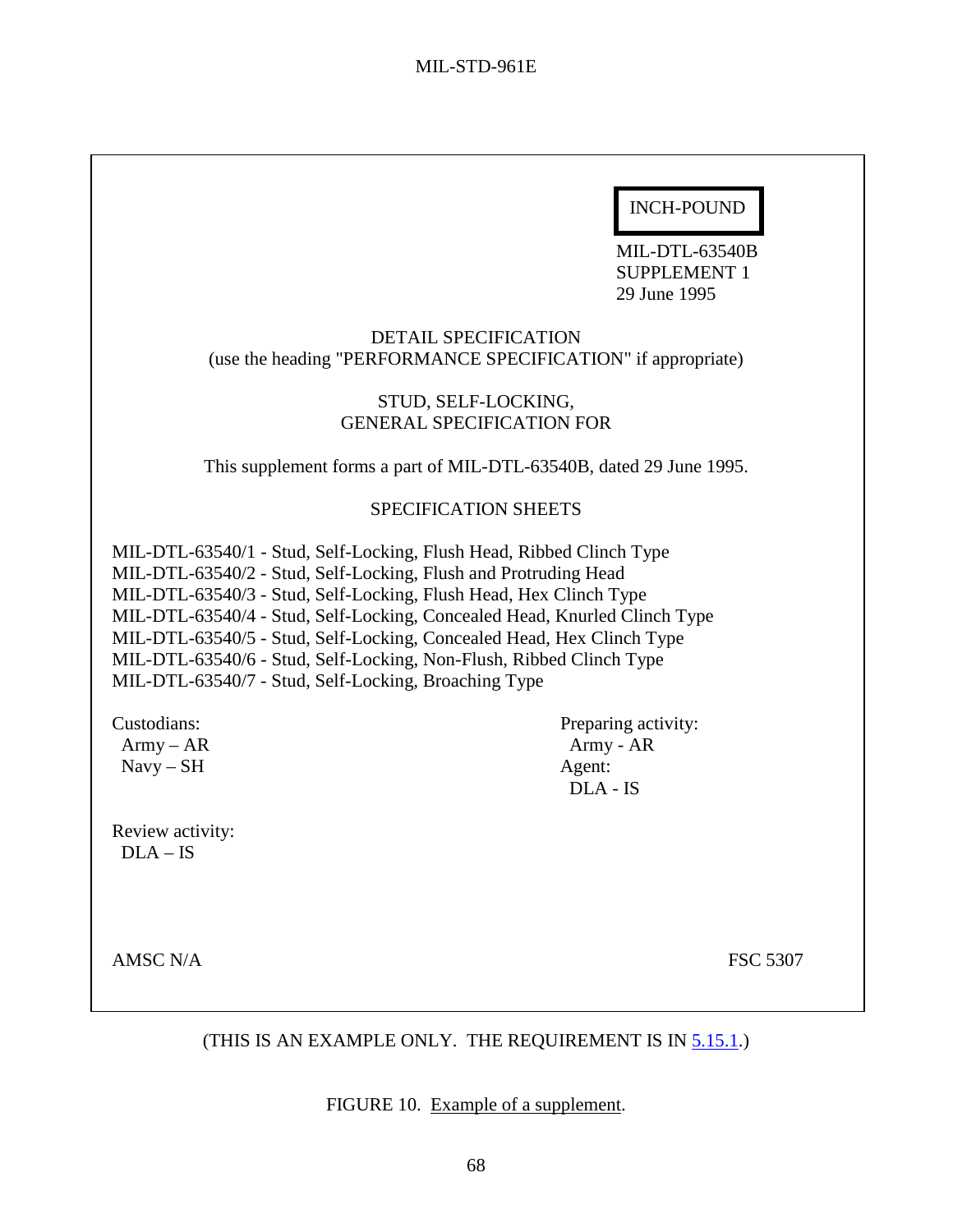MIL-DTL-915/21E 18 June 1995 SUPERSEDING MIL-C-915/21D 5 April 1973

| <b>DETAIL SPECIFICATION SHEET</b><br>(use the heading "PERFORMANCE SPECIFICATION SHEET" if applicable)<br>CABLE, ELECTRICAL, 125 VOLTS, TYPE TRXF |              |  |  |
|---------------------------------------------------------------------------------------------------------------------------------------------------|--------------|--|--|
| This specification is approved for use by all<br>Departments and Agencies of the Department of Defense.                                           |              |  |  |
| The requirements for acquiring the product described herein shall consist of this<br>specification sheet and MIL-DTL-915.                         |              |  |  |
| <b>REQUIREMENTS:</b>                                                                                                                              |              |  |  |
| Qualification not required.                                                                                                                       |              |  |  |
| Construction (nonwatertight)                                                                                                                      |              |  |  |
| First - Copper conductor, uncoated, class M stranding<br>Second - Separator<br>Fifth - Polychloroprene jacket                                     |              |  |  |
| <b>EXAMINATION AND TESTS:</b>                                                                                                                     | Requirements |  |  |
| Basic electrical:<br>Voltage withstand - conductor to ground,                                                                                     |              |  |  |
| volts, root mean square, minimum<br>∗                                                                                                             | 1200         |  |  |
| Insulation resistance 1 - megohms/1000<br>feet, minimum conductor to water                                                                        | 350          |  |  |
| <b>AMSC N/A</b>                                                                                                                                   | FSC 6145     |  |  |

# (THIS IS AN EXAMPLE ONLY. THE REQUIREMENT IS IN [5.16.3.](#page-56-0))

FIGURE 11. Example of specification sheet.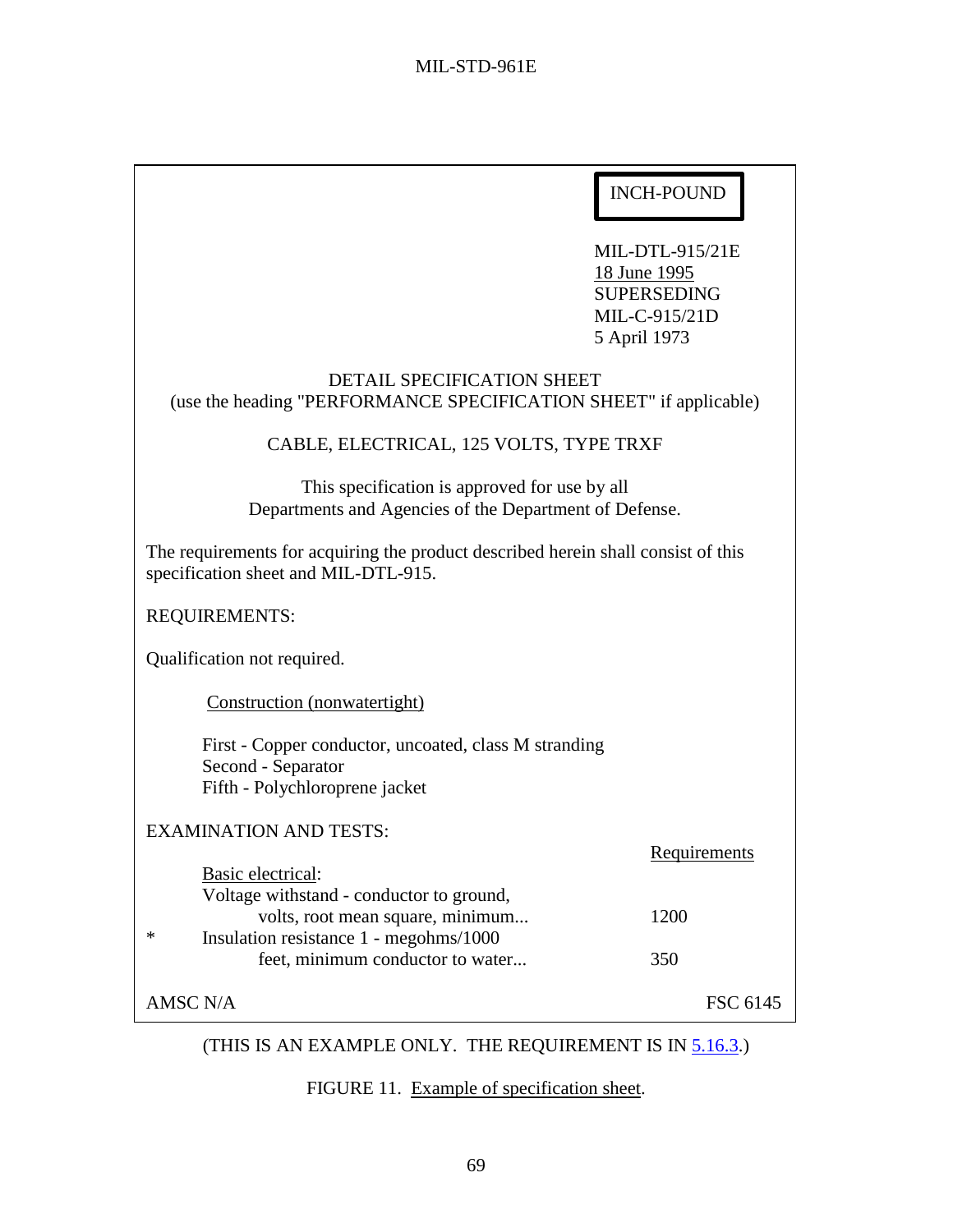| MIL-DTL-915/21E                                                                                                                                                                                                                                                                                                                                                                                                                                                                                          |                                  |  |  |  |
|----------------------------------------------------------------------------------------------------------------------------------------------------------------------------------------------------------------------------------------------------------------------------------------------------------------------------------------------------------------------------------------------------------------------------------------------------------------------------------------------------------|----------------------------------|--|--|--|
| <b>EXAMINATION AND TESTS: (continued)</b>                                                                                                                                                                                                                                                                                                                                                                                                                                                                |                                  |  |  |  |
| Requirements                                                                                                                                                                                                                                                                                                                                                                                                                                                                                             |                                  |  |  |  |
| Group A:                                                                                                                                                                                                                                                                                                                                                                                                                                                                                                 | No failure                       |  |  |  |
| Group B:<br>Cold bending, cable - at minus $2^{\circ}C$ ,<br>two turns around mandrel with                                                                                                                                                                                                                                                                                                                                                                                                               |                                  |  |  |  |
| diameter twice that of specimen<br>Jacket (cable)                                                                                                                                                                                                                                                                                                                                                                                                                                                        | No damage                        |  |  |  |
| Elongation - percent, minimum                                                                                                                                                                                                                                                                                                                                                                                                                                                                            | 300<br>3/8                       |  |  |  |
| ∗<br>Group C:<br>Flammability - inches, maximum                                                                                                                                                                                                                                                                                                                                                                                                                                                          | $\overline{2}$                   |  |  |  |
| UNIT ORDERING LENGTH:<br>All sizes 1000 feet (nominal)                                                                                                                                                                                                                                                                                                                                                                                                                                                   |                                  |  |  |  |
| CHANGES FROM PREVIOUS ISSUE: The margins of this specification are<br>marked with asterisks to indicate where changes from the previous issue were made.<br>This was done as a convenience only and the Government assumes no liability<br>whatsoever for any inaccuracies in these notations. Bidders and contractors are<br>cautioned to evaluate the requirements of this document based on the entire content<br>irrespective of the marginal notations and relationship to the last previous issue. |                                  |  |  |  |
| Custodians:<br>Army - MI<br>Navy - SH                                                                                                                                                                                                                                                                                                                                                                                                                                                                    | Preparing activity:<br>Navy - SH |  |  |  |
| Air Force - 11                                                                                                                                                                                                                                                                                                                                                                                                                                                                                           | (Project 6145-0885)              |  |  |  |
| Review activities:<br>Army - CR<br>Navy - EC<br>DLA - IS                                                                                                                                                                                                                                                                                                                                                                                                                                                 |                                  |  |  |  |

FIGURE 11. Example of specification sheet – Continued.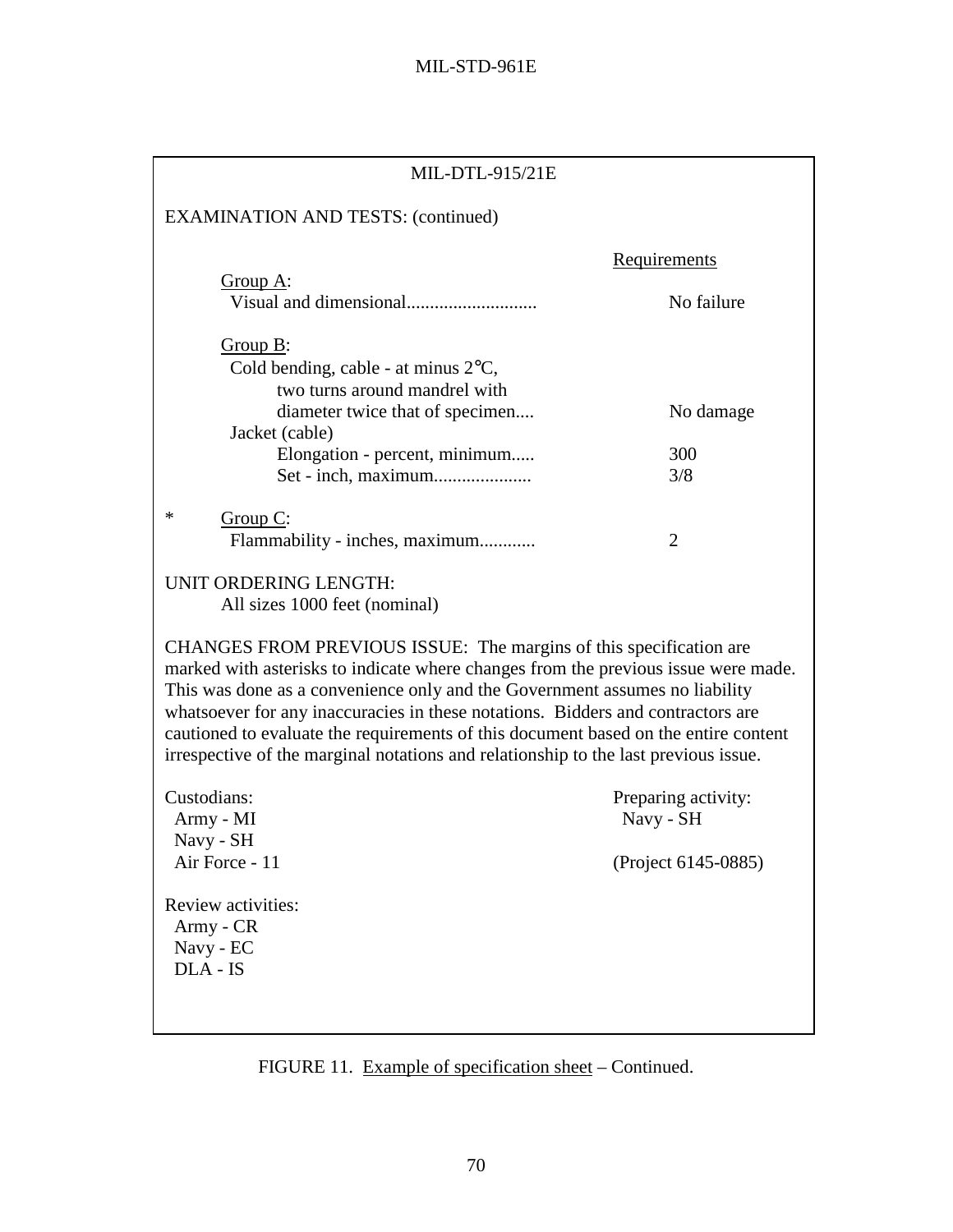MIL-PRF-12345B w/AMENDMENT 2 12 May 2000

**SUPERSEDING** MIL-PRF-12345B w/AMENDMENT 1 8 October 2000

#### PERFORMANCE SPECIFICATION

#### EYEPIECE, BIOCULAR

This specification is approved for use by all Departments and Agencies of the Department of Defense.

## 1. SCOPE

1.1 Scope. This specification covers biocular eyepieces.

## 2. APPLICABLE DOCUMENTS

2.1 General. The documents listed in this section are specified in sections 3, 4, or 5 of this specification. This section does not include documents cited in other sections of this specification or recommended for additional information or as examples. While every effort has been made to ensure the completeness of this list, document users are cautioned that they must meet all specified requirements of documents cited in sections 3, 4, or 5 of this specification, whether or not they are listed.

Comments, suggestions, or questions on this document should be addressed to the Commander, U.S. Army Tank-Automotive and Armaments Command, ATTN: ABCDEFG, Warren, MI 48397-5000 or emailed tacom@army.mil. Since contact information can change, you may want to verify the currency of this address information using the ASSIST Online database at www.dodssp.daps.mil.

AMSC N/A FSC XXXX

## (THIS IS AN EXAMPLE ONLY. THE REQUIREMENT IS IN [5.18.2.](#page-58-0))

FIGURE 12. Example of amendment.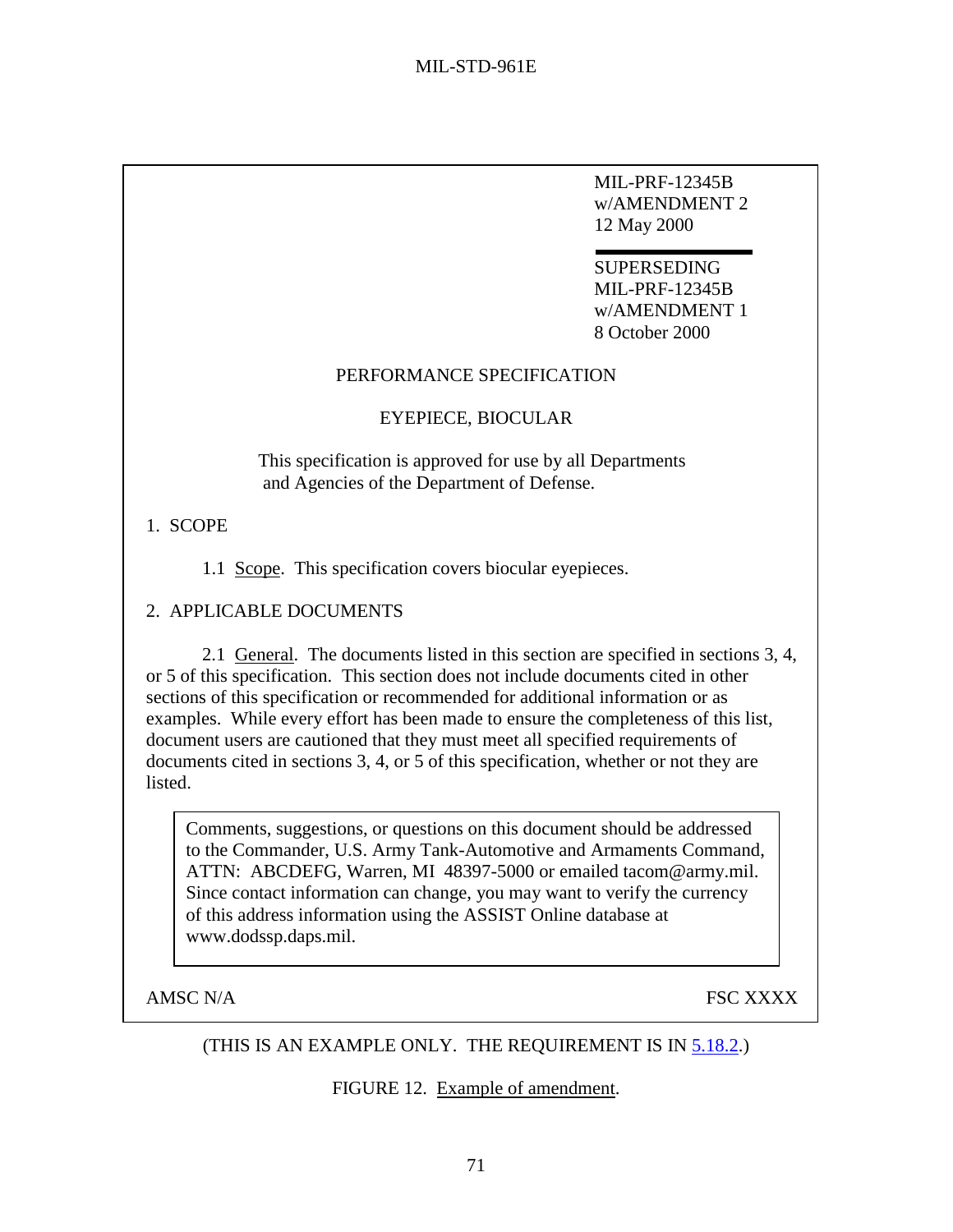## MIL-PRF-12345B

2.2 Government documents.

 2.2.1 Specifications, standards, and handbooks. The following specifications, standards, and handbooks form a part of this document to the extent specified herein. Unless otherwise specified, the issues of these documents are those cited in the solicitation or contract.

DEPARTMENT OF DEFENSE STANDARDS

MIL-STD-2073-1 - DoD Standard Practice for Military Packaging

(Copies of this document are available from the Standardization Document Order Desk, 700 Robbins Avenue, Building 4D, Philadelphia, PA 19111-5094 or <http://astimage.daps.dla.mil/quicksearch/>or [www.dodssp.daps.mil.](http://www.dodssp.daps.mil/))

2.3 Non-Government publications. The following document forms a part of this document to the extent specified herein. Unless otherwise specified, the issues of documents are those cited in the solicitation or contract.

ASTM INTERNATIONAL

ASTM D 3951 - Standard Practice for Commercial Packaging

(Copies of this document are available from ASTM International, 100 Barr Harbor Drive, West Conshohocken, PA 19428-2959 or [www.astm.org.](http://www.astm.org/))

2.4 Order of precedence. In the event of a conflict between the text of this document and the references cited herein, the text of this document takes precedence. Nothing in this document, however, supersedes applicable laws and regulations unless a specific exemption has been obtained.

2

FIGURE 12. Example of amendment – Continued.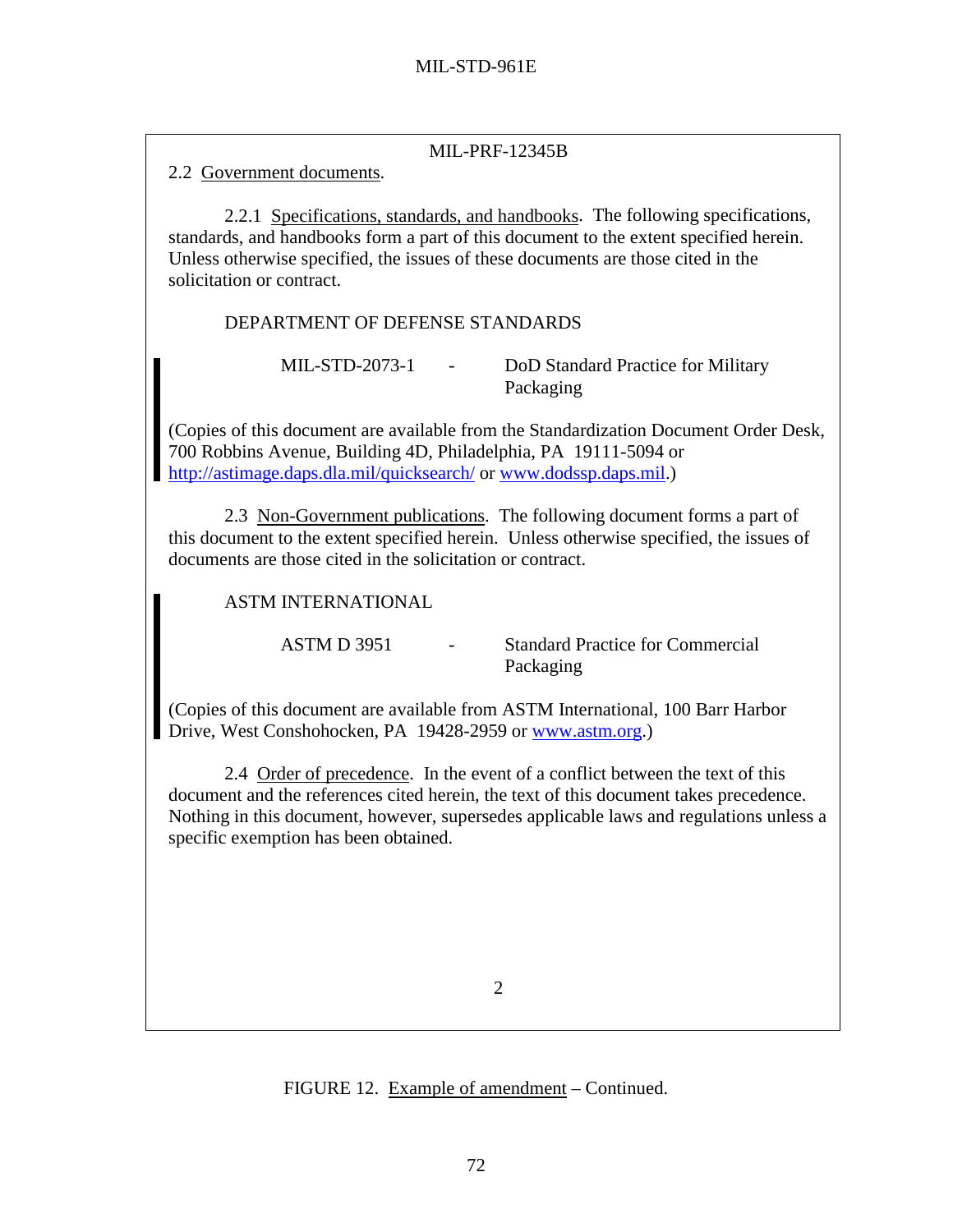# MIL-PRF-12345B

# 3. REQUIREMENTS

 3.1 First article. When specified (see 6.2), a sample shall be subjected to first article inspection in accordance with 4.3.

 3.2 Materials. The contractor shall select the materials, but the materials shall meet all of the operational and environmental requirements specified herein. Recovered materials shall be used to the maximum extent possible.

3.3 Design. Deleted.

3.4 Weight. The total weight of the biocular eyepiece shall not exceed 10 pounds.

3.5 Performance characteristics.

 3.5.1 Field of view to the eye. The field of view to the eye shall be not less than 39 degrees.

3.5.2 Magnification. The on-axis magnification shall be not less than 5 times.

 (THE EXAMPLE ENDS HERE, BUT THE SAME TYPE OF FORMAT WOULD CONTINUE UNTIL THE END OF THE SPECIFICATION, WITH VERTICAL LINES OR OTHER MARKING DENOTING WHERE CHANGES, DELETIONS, OR ADDITIONS WERE MADE. AS REQUIRED BY 5.18.4, THE FOLLOWING NOTATION WOULD BE INCLUDED AS THE LAST PARAGRAPH IN SECTION 6.)

 6.6 Amendment notations. The margins of this specification are marked with vertical lines to indicate where modifications from this amendment were made. This was done as a convenience only and the Government assumes no liability whatsoever for any inaccuracies in these notations. Bidders and contractors are cautioned to evaluate the requirements of this document based on the entire content irrespective of the marginal notations.

FIGURE 12. Example of amendment – Continued.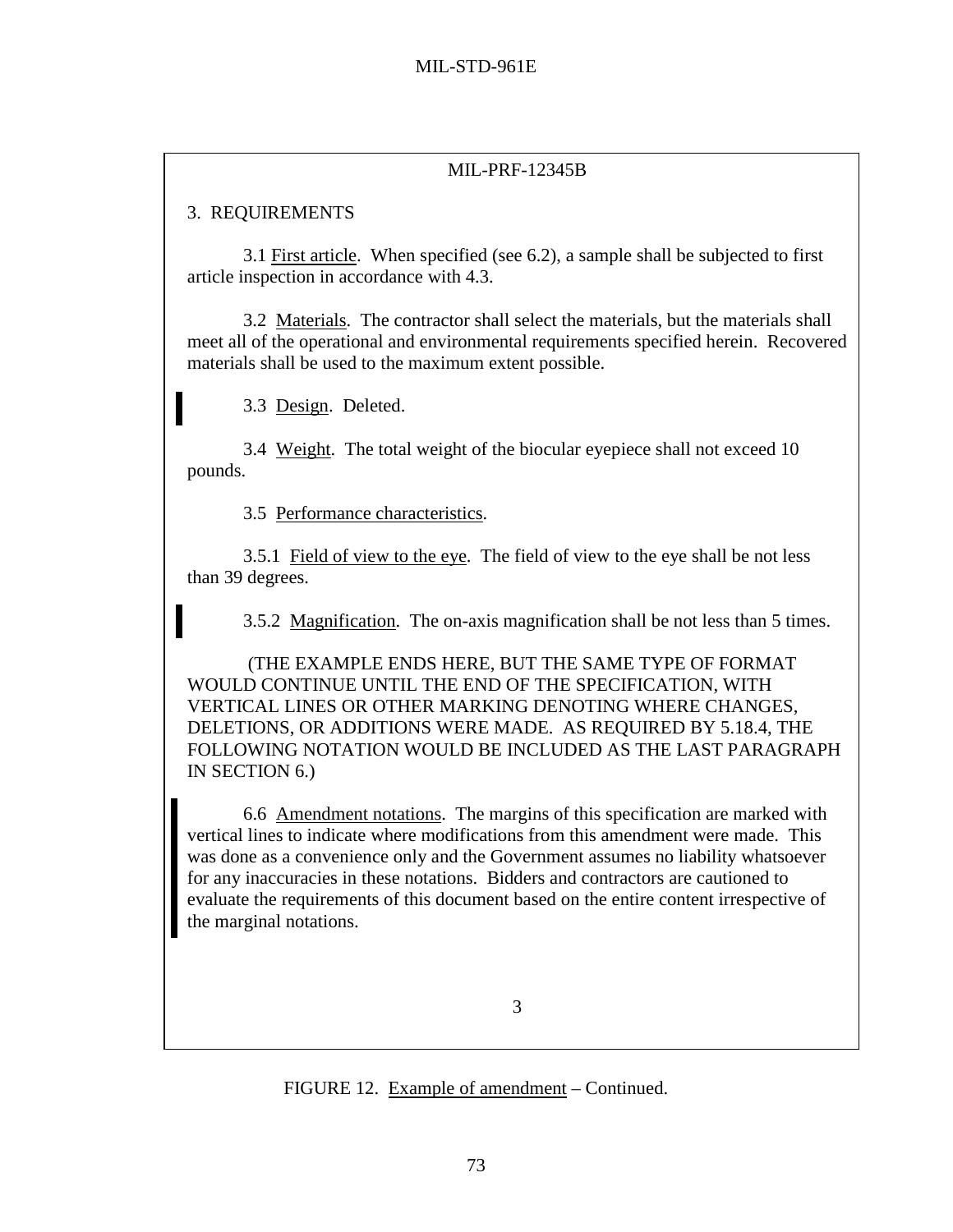| NOTICE OF INACTIVE |  |
|--------------------|--|
| FOR NEW DESIGN     |  |

INCH-POUND

MIL-DTL-22684/5A NOTICE 1 20 May 1995

DETAIL SPECIFICATION SHEET (use the heading "PERFORMANCE SPECIFICATION SHEET" if applicable)

## RESISTORS, FIXED, FILM, INSULATED, STYLE RL07

 MIL-DTL-22684/5A is inactive for new design and is no longer used, except for replacement purposes.

 The Qualified Products List (QPL) associated with this inactive for new design specification will be maintained until acquisition of the product is no longer required, whereupon the specification and QPL will be canceled.

Review activities: Air Force – 82  $DI.A - CC$ 

Custodians: Preparing activity:  $Navy - AS$  Air Force – 11 Air Force – 11 (Project 5905-8620)

AMSC N/A FSC 5905

## (THIS IS AN EXAMPLE ONLY. THE REQUIREMENT IS IN [5.19.2.](#page-60-0))

FIGURE 13. Example of inactive for new design notice.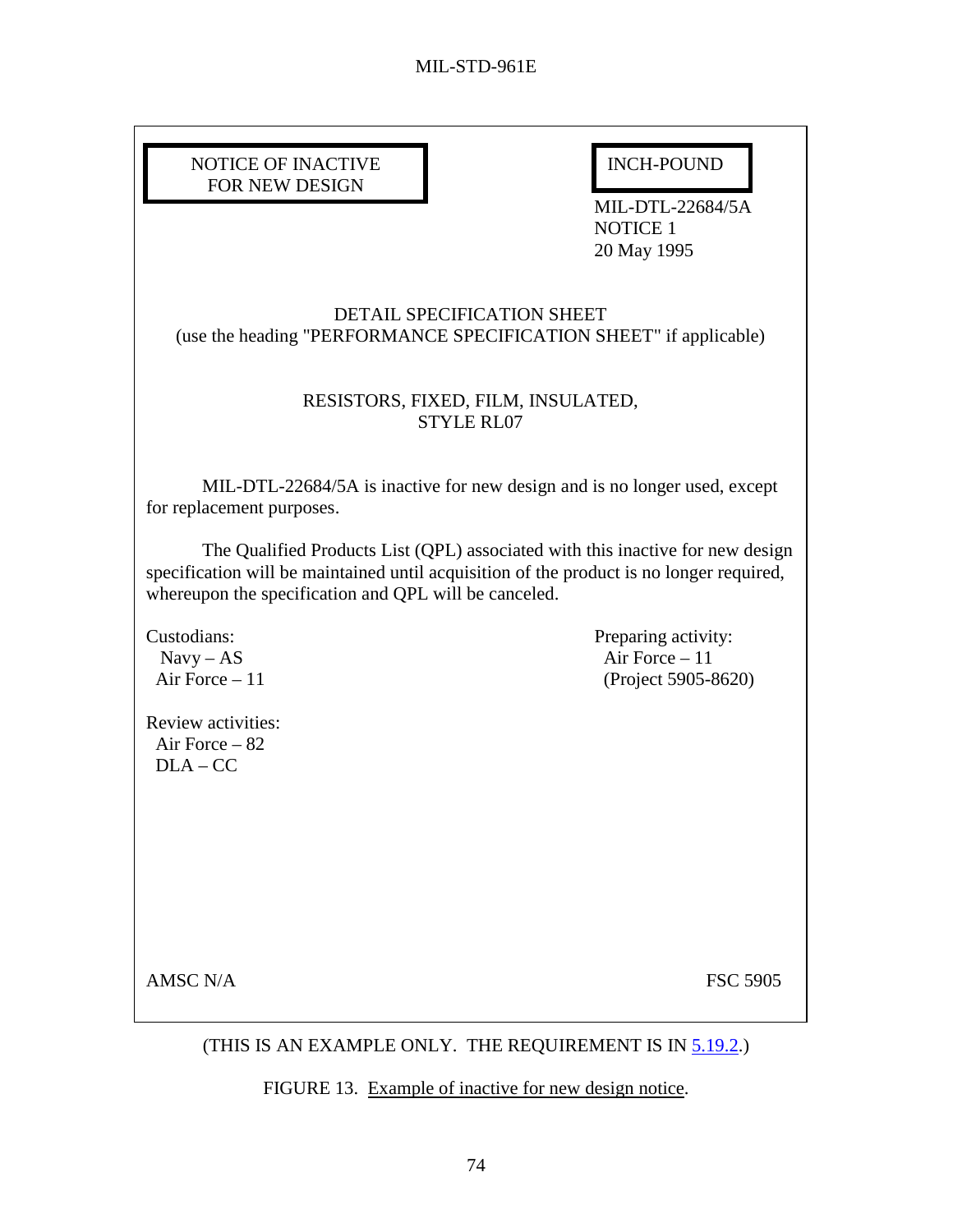| NOTICE OF<br><b>CANCELLATION</b>      | <b>INCH-POUND</b><br><b>MIL-DTL-13701B</b><br><b>NOTICE 1</b><br>12 August 1995  |
|---------------------------------------|----------------------------------------------------------------------------------|
|                                       | DETAIL SPECIFICATION<br>(use the head "PERFORMANCE SPECIFICATION" if applicable) |
|                                       | COMPRESSORS, RECIPROCATING, POWER DRIVEN<br>(FOR DIESEL ENGINE STARTING)         |
|                                       | MIL-DTL-13701B, dated 31 August 1971, is hereby canceled without replacement.    |
| Custodians:<br>Army - AT<br>Navy - SH | Preparing activity:<br>Army - AT                                                 |
| Air Force - 99                        | (Project 4310-1234)                                                              |
|                                       |                                                                                  |
|                                       |                                                                                  |
|                                       |                                                                                  |
|                                       |                                                                                  |
| <b>AMSC N/A</b>                       | <b>FSC 4310</b>                                                                  |

# (THIS IS AN EXAMPLE ONLY. THE REQUIREMENT IS IN  $5.19.3$ .)

FIGURE 14. Example of cancellation notice.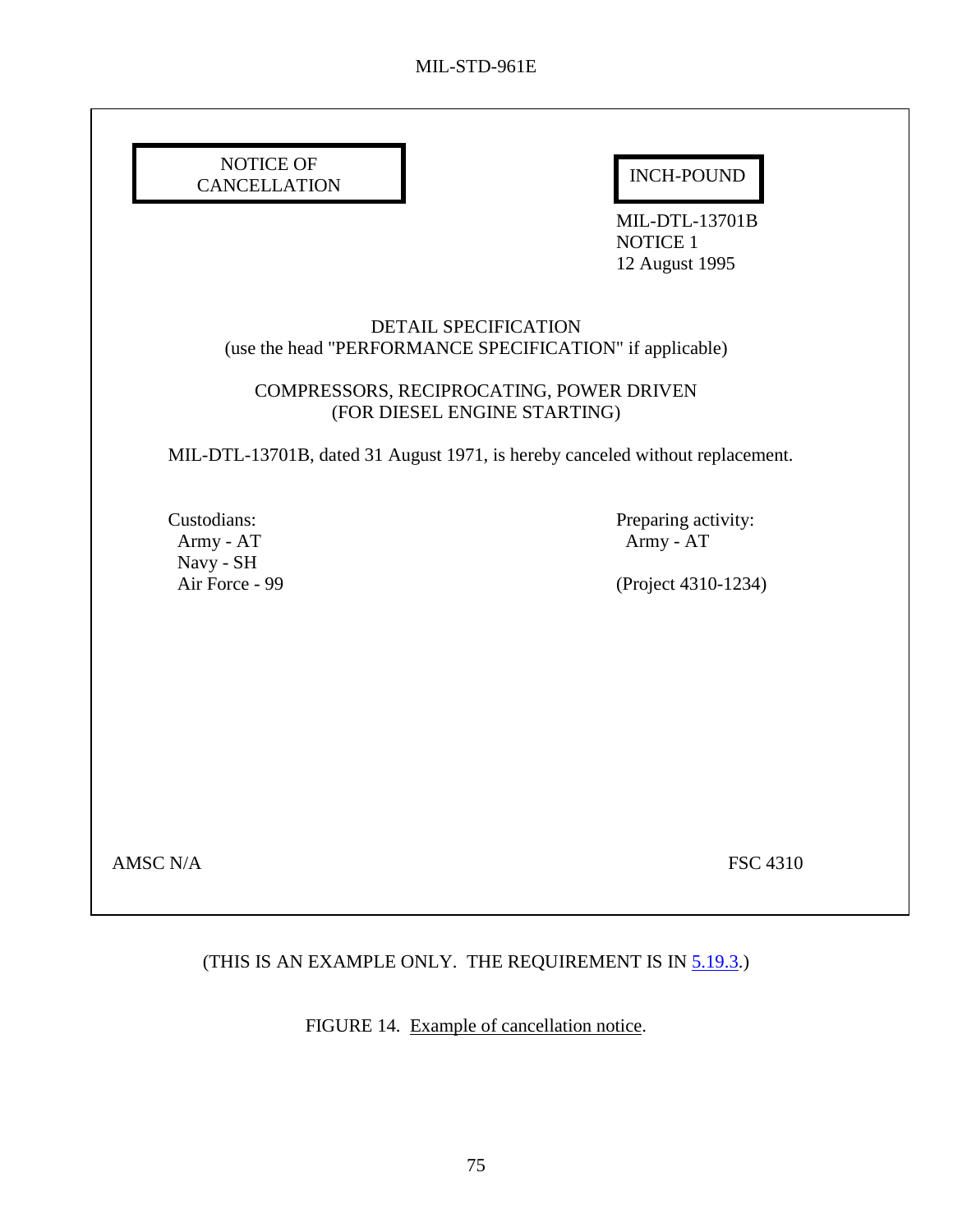# NOTICE OF INCH-POUND **CANCELLATION**

I

 MIL-DTL-123B NOTICE 1 12 August 1995

#### DETAIL SPECIFICATION (use the heading "PERFORMANCE SPECIFICATION" if applicable)

#### NIPPLE, HOSE

 MIL-DTL-123B, dated 25 May 1966, is hereby canceled. Future acquisitions for this item may refer to Society of Automotive Engineers (SAE) Aerospace Standard (AS) AS456, "Fitting, Adapter, Hose."

Table 1 provides a detailed cross-reference of canceled MIL-DTL-123 Part or Identifying Numbers (PINs) and replacement AS456 PINs. Users are cautioned to evaluate replacements for their particular application.

 (Copies of this document are available from SAE International, 400 Commonwealth Drive, Warrendale, PA 15096-0001 or [www.sae.org.](http://www.sae.org/))

|                               | Canceled                            | Tube                            | Replacement   | Canceled      | Tube | Replacement     |
|-------------------------------|-------------------------------------|---------------------------------|---------------|---------------|------|-----------------|
|                               | <b>AN PIN</b>                       | Size                            | <b>AS PIN</b> | <b>AN PIN</b> | Size | <b>AS PIN</b>   |
|                               | M123-4                              | .250                            | AS456B04      | M123-12       | .750 | AS456B12        |
|                               | M123-4D                             | .250                            | AS456D04      | M123-12D      | .750 | AS456D12        |
|                               | $M123-4J$                           | .250                            | AS456J04      | M123-12J      | .750 | AS456J12        |
|                               | M123-4K                             | .250                            | AS456K04      | M123-12K      | .750 | AS456K12        |
|                               | M123-4S                             | .250                            | AS456R04      | M123-12S      | .750 | AS456R12        |
|                               | M123-4W                             | .250                            | AS456W04      | M123-12W      | .750 | AS456W12        |
| Custodians:<br>Air Force - 99 |                                     | Preparing activity:<br>DLA - CC |               |               |      |                 |
| $DLA-CC$                      |                                     | (Project 4730-0791)             |               |               |      |                 |
|                               | Review activity:<br>Air Force $-82$ |                                 |               |               |      |                 |
|                               | AMSC N/A                            |                                 |               |               |      | <b>FSC 4730</b> |
|                               |                                     |                                 |               |               |      |                 |

TABLE 1. Cross-Reference Data.

(THIS IS AN EXAMPLE ONLY. THE REQUIREMENT IS IN [5.19.3.](#page-60-0))

FIGURE 15. Example of cancellation notice with superseding document.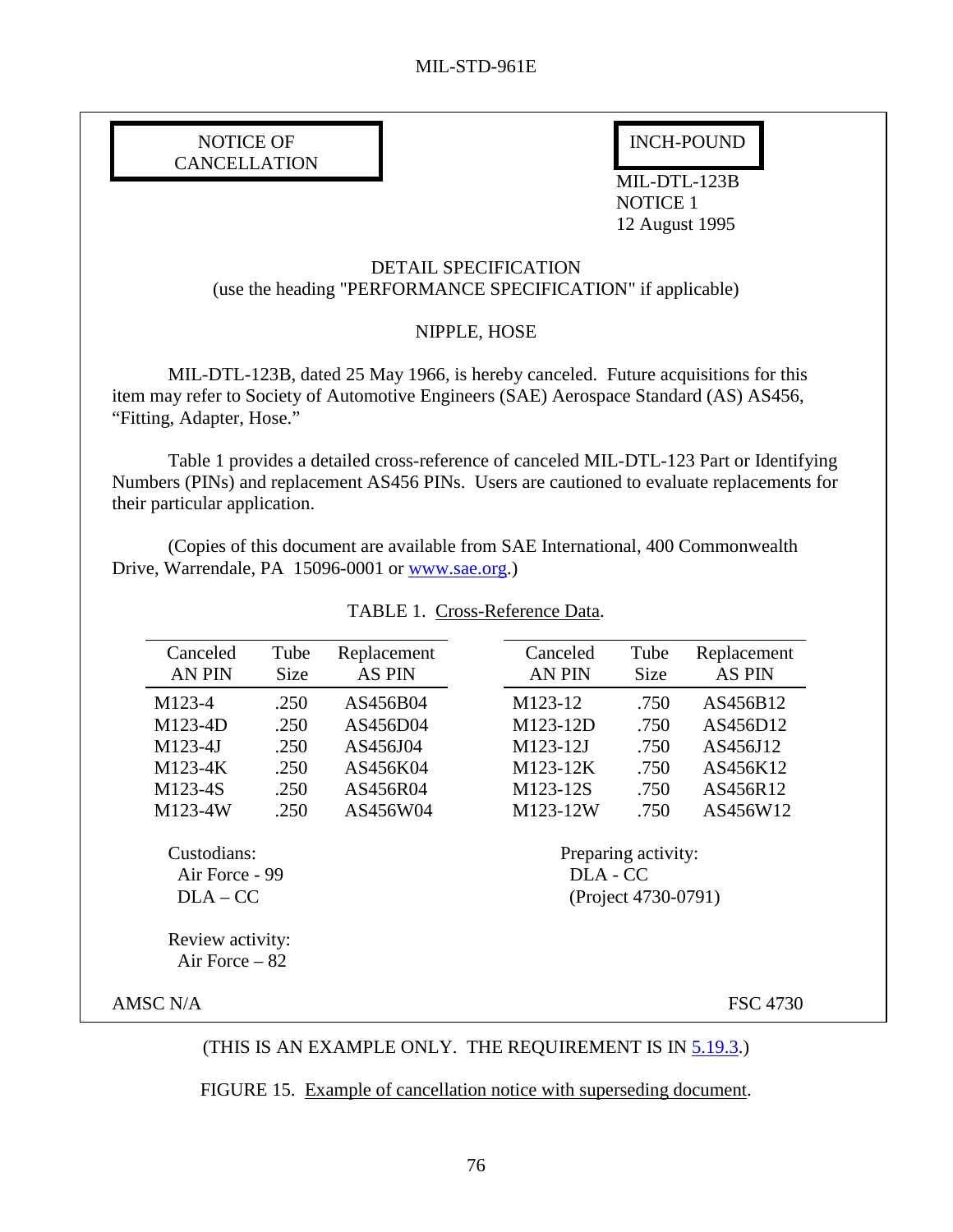## NOTICE OF INCH-POUND REINSTATEMENT

 

 MIL-DTL-28719 NOTICE 2 13 August 1995 **SUPERSEDING**  NOTICE 1 3 June 1976

## DETAIL SPECIFICATION (use the heading "PERFORMANCE SPECIFICATION" if applicable)

## HEADERS, HERMETICALLY SEALED

 MIL-DTL-28719, dated 31 March 1970, is hereby reinstated and may be used for acquisition.

Army - CR Navy - OS Navy - OS

Custodians: Preparing activity:

Air Force - 84 (Project 5940-1120)

AMSC N/A FSC 5940

NOTE: If reinstating a document as inactive for new design, the text would read "MIL-DTL-28719, dated 31 March 1970, is hereby reinstated as inactive for new design and may be used for acquisition."

(THIS IS AN EXAMPLE ONLY. THE REQUIREMENT IS IN [5.19.4.](#page-61-0))

FIGURE 16. Example of reinstatement notice.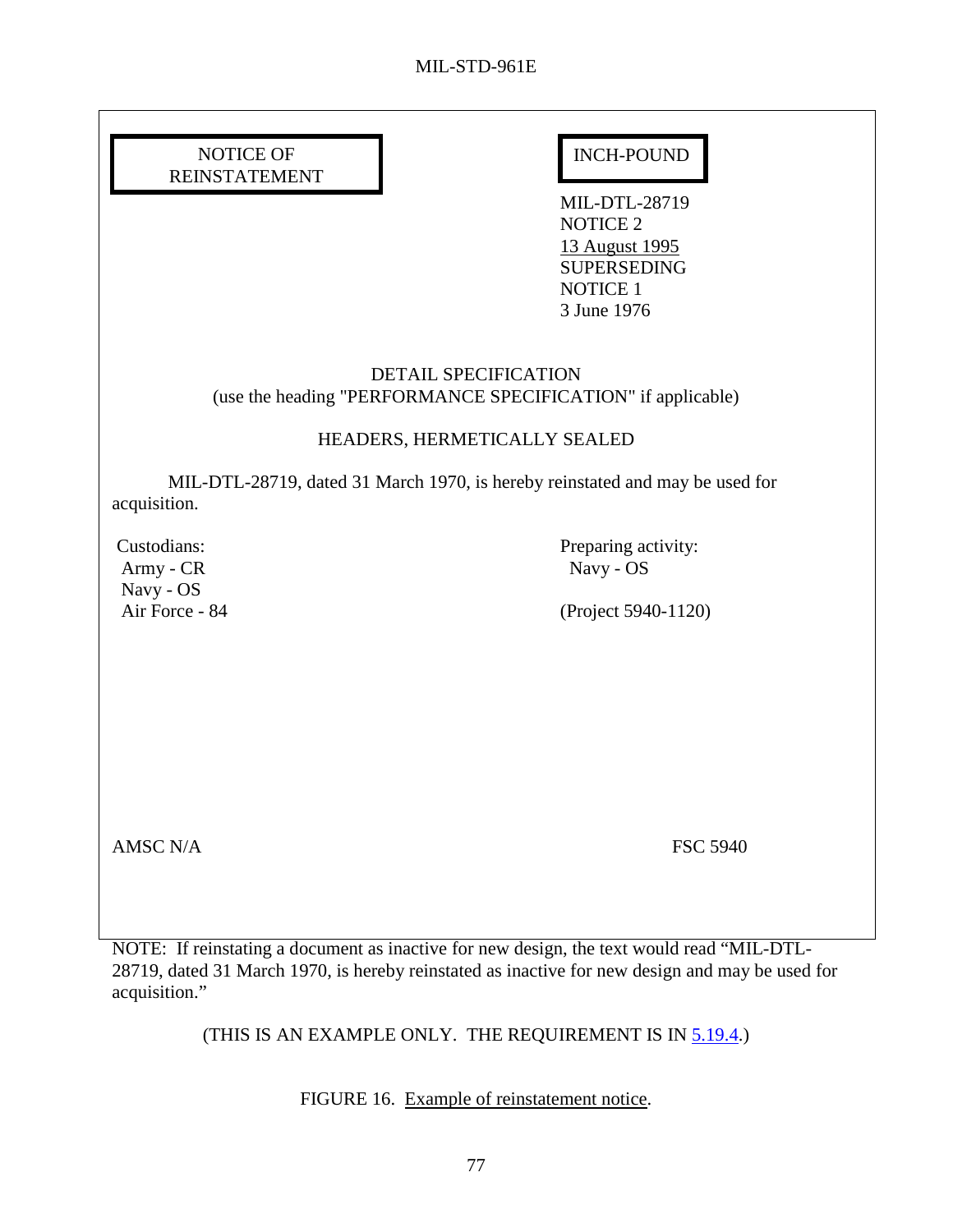| NOTICE OF           |
|---------------------|
| <b>REACTIVATION</b> |

# INCH-POUND

 MIL-DTL-55302/54B NOTICE 2 29 May 1995 SUPERSEDING NOTICE 1 17 October 1991

#### DETAIL SPECIFICATION SHEET (use the heading "PERFORMANCE SPECIFICATION SHEET" if applicable)

## CONNECTORS, PRINTED CIRCUIT SUBASSEMBLY AND ACCESSORIES: PLUG, STRAIGHT-THRU, HERMAPHRODITIC CONTACT FOR PRINTED WIRING BOARDS (0.100 SPACING)

 MIL-DTL-55302/54B, dated 19 March 1981, is hereby reactivated and may be used for either new or existing design acquisition.

Army - CR DLA - CC Navy - EC DLA - CC

Custodians: Preparing activity:

Air Force - 11 (Project 5935-1120)

AMSC N/A FSC 5935

## (THIS IS AN EXAMPLE ONLY. THE REQUIREMENT IS IN [5.19.5.](#page-61-0))

FIGURE 17. Example of reactivation notice.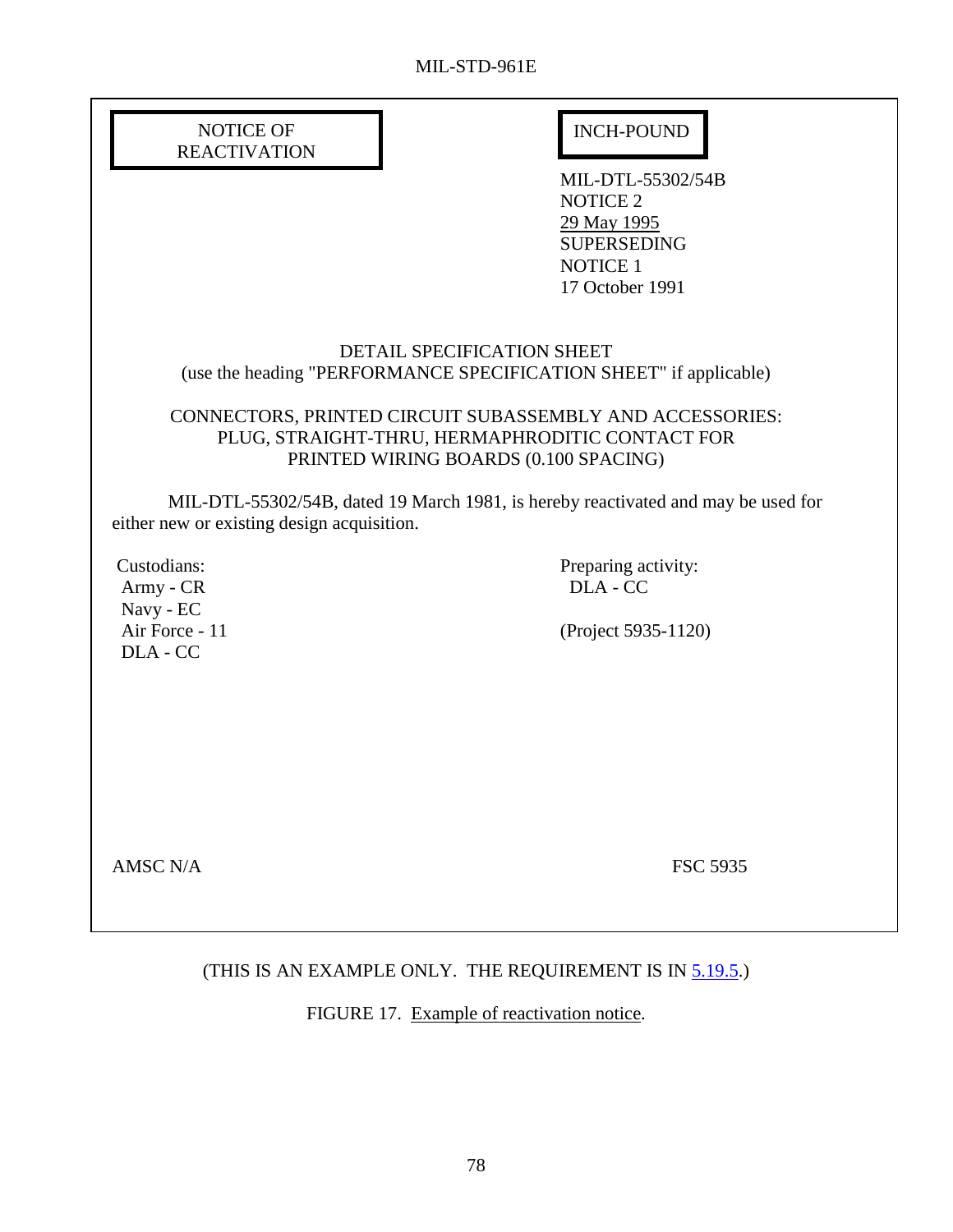$MIL-PRF-123$ 

METRIC

| <b>ADMINISTRATIVE</b> |  |
|-----------------------|--|
| NOTICE                |  |
|                       |  |

Ī

|                                                                                                                                              | <b>NOTICE 1</b><br>1 May 2001                                                                                                                                                                                                                                                                                                        |
|----------------------------------------------------------------------------------------------------------------------------------------------|--------------------------------------------------------------------------------------------------------------------------------------------------------------------------------------------------------------------------------------------------------------------------------------------------------------------------------------|
|                                                                                                                                              | PERFORMANCE SPECIFICATION                                                                                                                                                                                                                                                                                                            |
|                                                                                                                                              | <b>FUZES</b>                                                                                                                                                                                                                                                                                                                         |
|                                                                                                                                              | MIL-PRF-123 was approved for use by the Department of Defense on 1 May 2001. Due<br>to its length and the need for interactive links, this document is available on CD-ROM<br>only. Requests for a copy of the CD-ROM should be sent to Commander, U.S. Army<br>TACOM-ARDEC, ATTN: AMSTA-AR-QAW-E, Picatinny Arsenal, NJ 07806-5000. |
| Custodians:<br>$Army - AR$<br>$Navy - OS$<br>Air Force - 99                                                                                  | Preparing activity:<br>$Army - AR$                                                                                                                                                                                                                                                                                                   |
| <b>AMSC N/A</b>                                                                                                                              | FSC 13GP                                                                                                                                                                                                                                                                                                                             |
| <b>ADMINISTRATIVE</b><br><b>NOTICE</b>                                                                                                       | <b>METRIC</b><br>MIL-PRF-123<br><b>NOTICE 1</b><br>1 May 2001                                                                                                                                                                                                                                                                        |
|                                                                                                                                              | PERFORMANCE SPECIFICATION                                                                                                                                                                                                                                                                                                            |
|                                                                                                                                              | <b>FUZES</b>                                                                                                                                                                                                                                                                                                                         |
| The point of contact for MIL-PRF-123 has changed. Comments, suggestions, or<br>ARDEC, ATTN: AMSTA-ABCDEFG, Picatinny Arsenal, NJ 07806-5000. | questions on this document should now be sent to Commander, U.S. Army TACOM-                                                                                                                                                                                                                                                         |
| Custodians:<br>$Army - AR$<br>$Navy - OS$<br>Air Force - 99                                                                                  | Preparing activity:<br>$Army - AR$                                                                                                                                                                                                                                                                                                   |
| <b>AMSC N/A</b>                                                                                                                              | FSC 13GP                                                                                                                                                                                                                                                                                                                             |
|                                                                                                                                              | (THESE ARE EXAMPLES ONLY. THE REQUIREMENT IS IN 5.19.6.)<br>FIGURE 18. Examples of administrative notice.                                                                                                                                                                                                                            |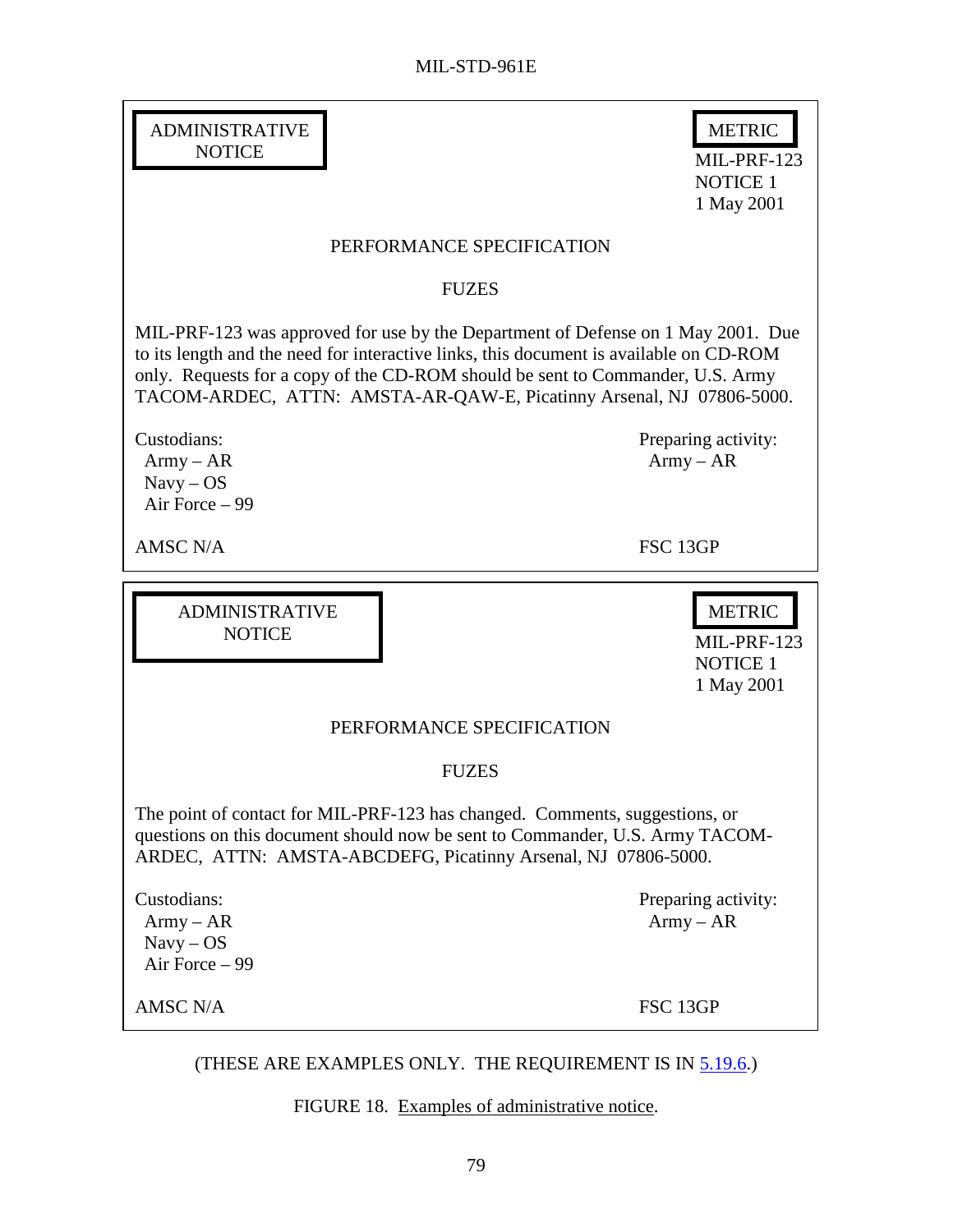#### <span id="page-91-0"></span>DESCRIPTION OF SPECIFICATION REQUIREMENTS FOR CONSIDERATION

#### A.1 SCOPE

A.1.1 Scope. This appendix provides additional guidance to help the specification developer define section 3 requirements. This appendix is not a mandatory part of this standard. The information contained herein is intended for guidance only.

 A.1.2 Applicability. While most of the requirements described in this appendix could apply to defense or program-unique specifications, some as noted would only be potentially applicable to program-unique specifications. It is unlikely that all of the requirements described in this appendix would ever apply to a single specification. These descriptions are not intended to be exhaustive, but merely to provide guidance for consideration.

#### A.2 TOP-LEVEL PROGRAM-UNIQUE PERFORMANCE REQUIREMENTS

 A.2.1 General. Top-level performance requirements that may be included in programunique specifications are described in A.2.2 through A.2.5. Typically, system specifications would begin with these requirements.

 A.2.2 Missions. Where applicable, this paragraph should describe the missions of the system to the extent that such missions affect design requirements. This description should include operational information such as tactics, system deployment, operating locations, and facilities. If this information is classified, it may be contained in a separate document and referenced in this paragraph.

 A.2.3 Threat. Where applicable, this paragraph should describe the characteristics of potential targets, the characteristics of current and potential enemy weapon capabilities that are relevant to the system, and any additional threat considerations that affect the system design. This information may be contained in a separate document and referenced in this paragraph, especially if it is classified.

 A.2.4 Required states and modes. If the entity is required to operate in more than one state or mode having requirements distinct from other states or modes, this paragraph should identify each state and mode. Examples of states and modes include idle, ready, active, post-use analysis, training, degraded, emergency, backup, wartime, and peacetime. If states or modes are required, each requirement or group of requirements in this specification should be correlated to the states and modes. A table or other method may be used to depict this correlation.

 A.2.5 Entity capability requirements. Where applicable, this paragraph should, usually in a series of subparagraphs, identify all of the requirements associated with each capability of the entity. A "capability" is defined as a group of related requirements. The word "capability" may be replaced with "function," "subject," "object," or other term useful for presenting the requirements.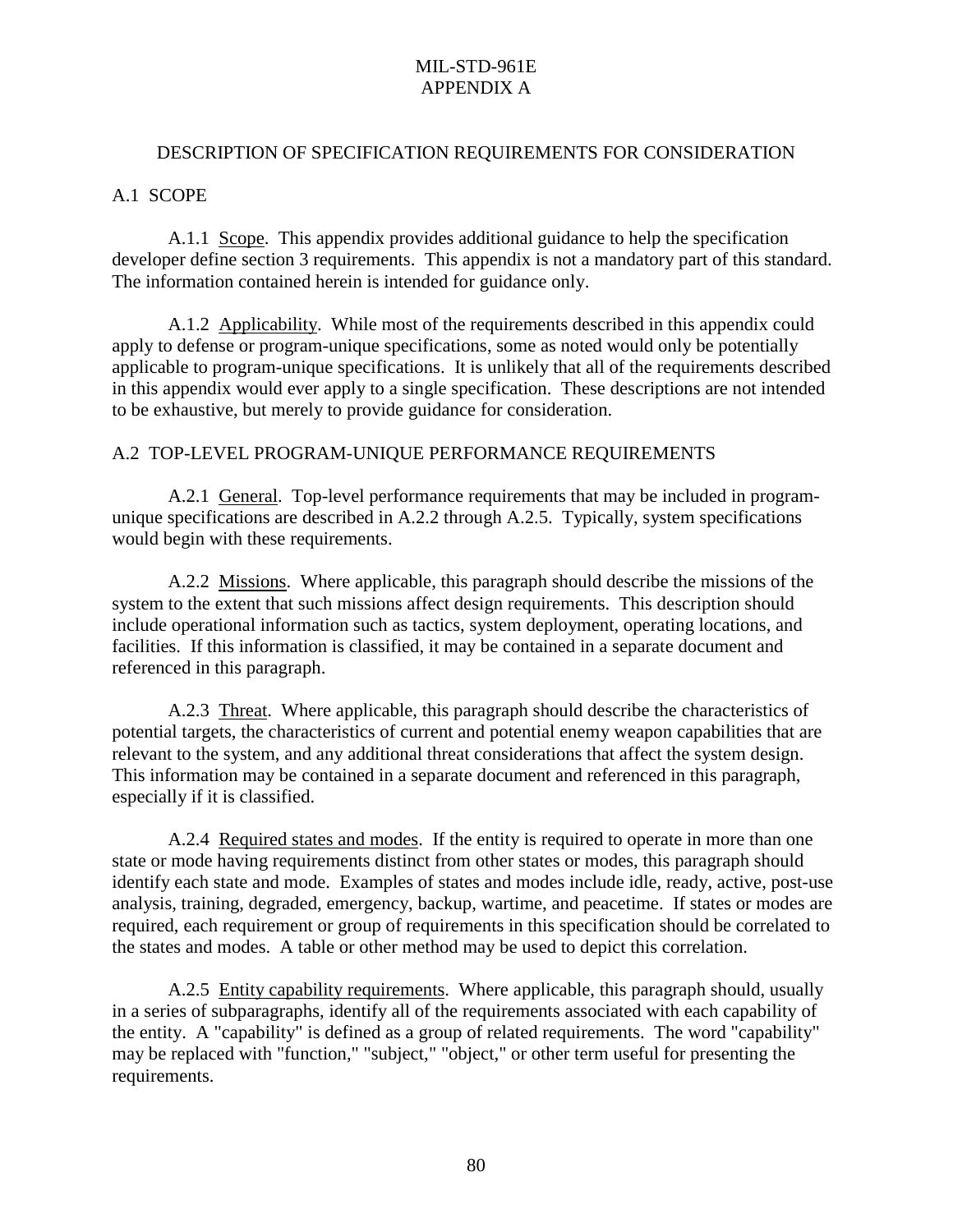<span id="page-92-0"></span> A.2.5.1 Entity capability itemized requirements. Each subparagraph should identify a required capability of the entity and should itemize the requirements associated with the capability in measurable terms. The requirements should specify the required behavior of the entity and should include applicable parameters such as response times, sequencing, accuracy, capacities (how much/how many), priorities, continuous operation requirements, and allowable deviations based on operating conditions. If the capability can be more clearly specified by dividing it into constituent capabilities, the requirements for each constituent capability should be provided as one or more sub-subparagraphs. Where applicable, the requirements should also address required behavior under unexpected or "out of bounds" conditions, requirements for error handling, and any provisions to be incorporated into the entity to provide continuity of operations in the event of emergencies.

#### A.3 DESCRIPTION OF REQUIREMENTS OFTEN FOUND IN SPECIFICATIONS

 A.3.1 General. The following is a description of requirements that may be a part of specifications. All of these requirements are on an applicable basis since it is unlikely a specification would use all of these requirements.

 A.3.2 Reliability. Where applicable, this paragraph should state the reliability requirements numerically (with confidence levels, if appropriate). As a minimum, a reliability requirement should consist of a specified reliability, time associated with the specified reliability, and a desired confidence level. For example, you could specify that a product should have a 90% reliability at 1000 hours of operation with a 95% confidence level. In simpler terms, this means that we want to be 95% confident that 90% of the population will survive at least 1000 hours.

 A.3.3 Maintainability. Where applicable, this paragraph should state the numerical maintainability requirements in such terms as Mean-Time-To-Repair or maintenance man-hours per flight or operational hours. Maintainability is a significant design parameter. Its requirements are used to influence design for maintainability and to differentiate between already existing candidates. Maintainability is a measure of the quickness and ease with which a failed system can be restored to operating condition. It is a design consideration that centers around making a system repairable as easily, quickly and inexpensively as practical. Median Time to Repair (MedTTR) and Maximum Time to Repair (MaxTTR) for essential unscheduled maintenance demands are two performance-based measures that are typically specified as requirements for systems. Mean Time To Repair (MTTR) was used widely in the past, but is being replaced by MaxTTR and MedTTR. Maintenance Ratio (MR) is a logistics-oriented measure typically specified as a system requirement. MR is a measure of manpower intensity needed to support a system. MR describes the ratio of maintenance man-hours to system usage. The smaller the MedTTR, MaxTTR and MR, the better the systems maintainability characteristics.

 A.3.4 Deployability. Where applicable, this paragraph should state the deployability requirements in terms of numerical limits (for example, two of a specific type of transport aircraft or one of a specific type of merchant vessel). The limits should be related to the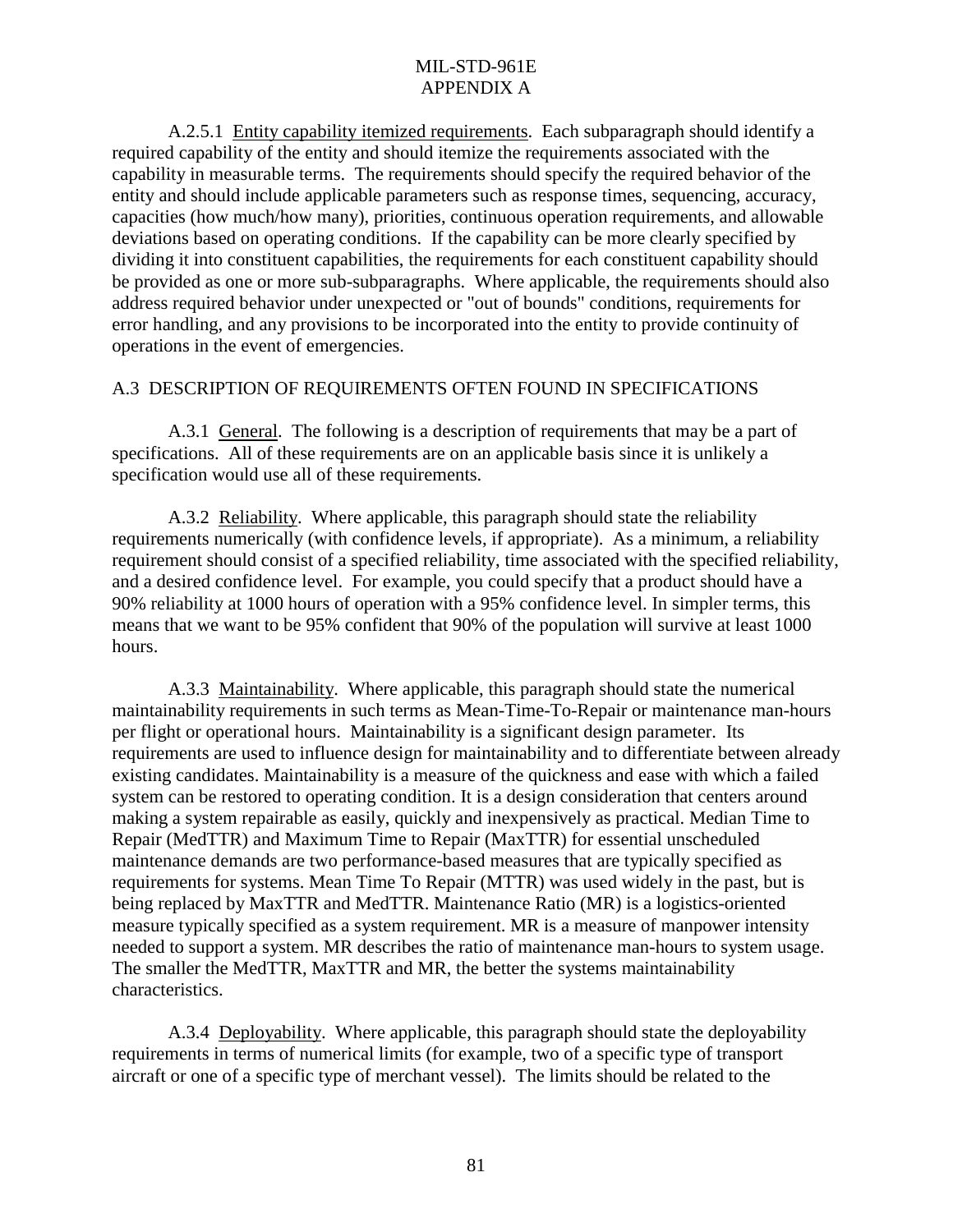<span id="page-93-0"></span>transport of a specific number of items over a specific distance for a specific period of deployment.

 A.3.5 Availability. Where applicable, this paragraph should specify the extent to which the entity shall be in an operable state at the start of the mission(s). If quantitative requirements for both reliability and maintainability are specified, this requirement is not applicable.

 A.3.6 Environmental conditions. Where applicable, this paragraph should specify environments that the entity is expected to experience in shipment, storage, service, and use. For entities that include software, these requirements would define the environment in which the Computer Software Configuration Item (CSCI) would operate, such as the computer hardware or the operating system on which the CSCI must run. Where applicable, it specifies whether the system will be required to withstand, or be protected against, specified environmental conditions. In addition, it provides a description of the electromagnetic environment in which the system must operate effectively and the external environments in which the item must survive. Where applicable, this paragraph should specify requirements pertaining to nuclear survivability. Where systems must survive the initial nuclear weapons effects phase, it should specify permissible deviations from system performance characteristics after exposure to nuclear detonation environments. It should specify performance requirements for mechanical configurations, optical components, electronic or electrical circuits and electronic components. Subparagraphs should be included as necessary to cover environmental conditions such as climate, shock, vibration, noise, noxious gases, chemical agents, biological agents, and nuclear weapons effects.

 A.3.7 Transportability. Where applicable, this paragraph should identify requirements for transportability that are common to all components to permit employment and logistic support. For example, it might specify that the equipment be designed so that, with its packing for transport, each package would be no greater than \_\_\_\_\_\_ (volume units) and no more than (length units) high, \_\_\_\_ (length units) wide, and \_\_\_\_ (length units) deep. It should identify all major functional elements of the system or item that, due to operational characteristics, will be unsuitable for normal transportation methods (for example, oversize, hazardous, or delicate items).

 A.3.8 Materials and processes. Where applicable, this paragraph should specify requirements for materials and processes to be used in the entity covered by the specification. Requirements of a general nature should be first, followed by specific requirements.

 A.3.9 Electromagnetic radiation. Where applicable, this paragraph should specify requirements pertaining to electromagnetic radiation in terms of performance, design (including grounding requirements), and interface considerations.

 A.3.10 Nameplates or product markings. Where applicable, this paragraph should specify all requirements pertaining to nameplates or markings, referencing applicable specifications, drawings, or standards. If PIN descriptions are included in the specification, this paragraph should include the requirement that parts be marked with the design CAGE code and PIN. Where applicable, this paragraph should address the use of special markings (for example,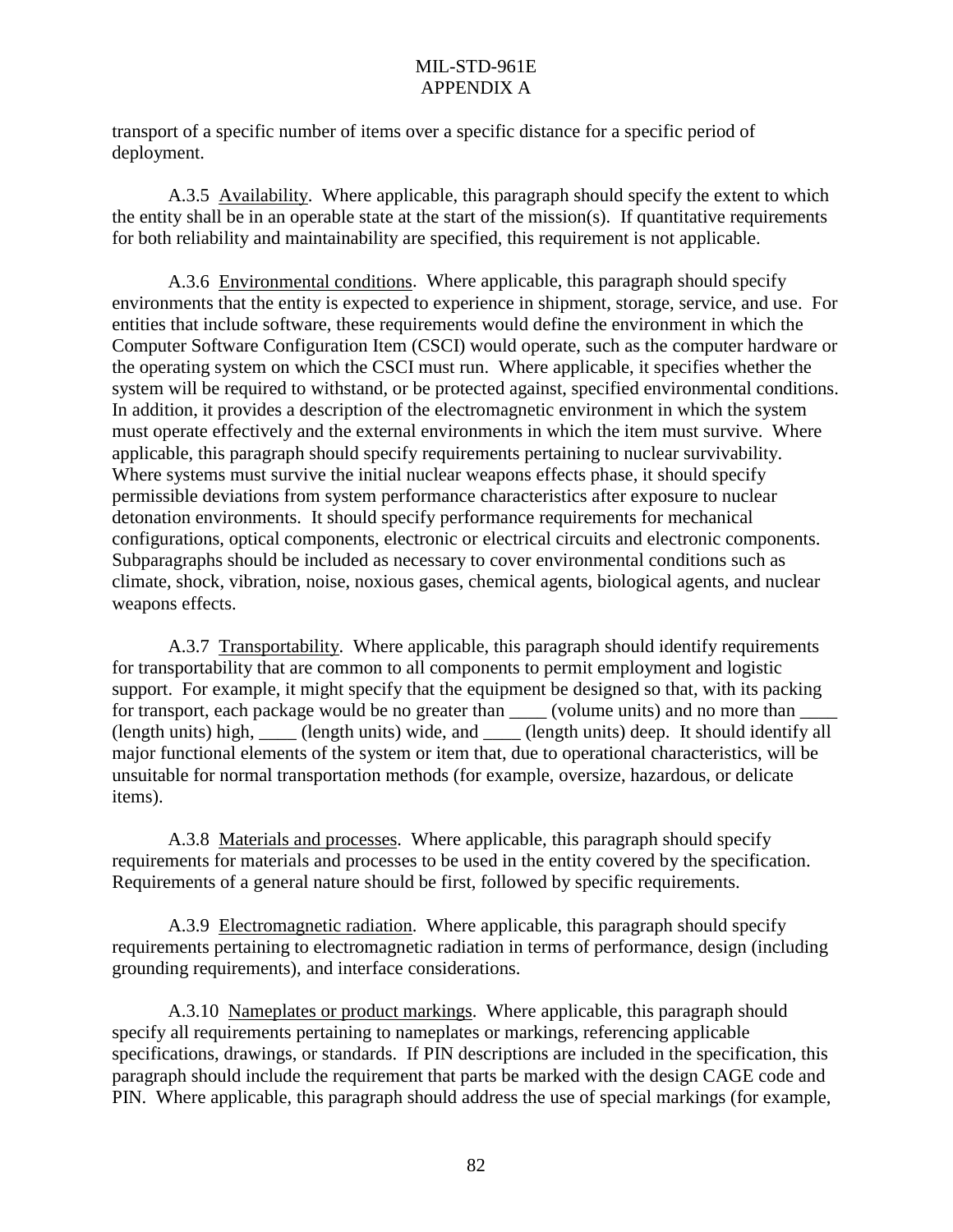<span id="page-94-0"></span>colored letters, lines, or dots) for function or identification coding and the use of stamped or imprinted information (for example, standard alloy designators or scannable bar codes) on the entity.

 A.3.11 Producibility. Where applicable, this paragraph should require the selection of fabrication techniques, design parameters, and tolerances that enable the product to be fabricated, assembled, inspected, and tested economically and with repeatable quality. Product and process characteristics having a direct relationship to safety, performance, durability, or supportability should be matched to corresponding manufacturing capabilities. These requirements should be consistent with potential production quantities and rates, and compatible with flexible, automated or semi-automated manufacturing and inspection processes.

 A.3.12 Interchangeability. Where applicable, this paragraph should specify the requirements for the level of assembly at which components should be interchangeable or replaceable.

A.3.13 Safety. Where applicable, this paragraph should specify requirements to preclude or limit hazards to the physical environment and to personnel and equipment. To the extent practicable, it should cite established and recognized standards. It should identify those safety characteristics unique to the entity that constrain the design due to hazards in assembly, disassembly, test, transport, storage, operation, maintenance or disposal when they are not addressed by standard industrial or service practices. It should address "fail-safe" and emergency operating restrictions, when applicable. Where applicable, this paragraph should also include health and safety criteria, including physical, mechanical, biological and explosive effects. These criteria should include consideration of the toxicological effect and environmental impact of hazardous materials, waste and by-products; ionizing and non-ionizing radiation; provisions in the software to prevent inadvertent actions or non-actions; gas detection and warning devices; grounding of electrical systems; decontamination; explosion proofing; and mishap mitigating factors such as crash worthiness, escape and fire suppression systems. It should also identify special safety rules such as those required for nuclear weapons, including, as applicable, requirements for component design, prevention of inadvertent detonation, and compliance with nuclear safety rules.

 A.3.14 Human factors engineering. Where applicable, this paragraph should specify human factors engineering requirements for the entity, including any special or unique requirements (for example, constraints on allocation of functions to personnel, interactions of communications and of personnel with equipment). Included should be those specified areas, stations, or equipment that require concentrated human engineering attention due to the sensitivity of the operation or criticality of the task, particularly those areas where the effects of human error would be particularly serious. These requirements should include, as applicable, considerations for:

a. Human information processing capabilities and limitations.

 b. Foreseeable human errors under both normal and extreme conditions (especially for input, display, control, maintenance and management of critical information and systems).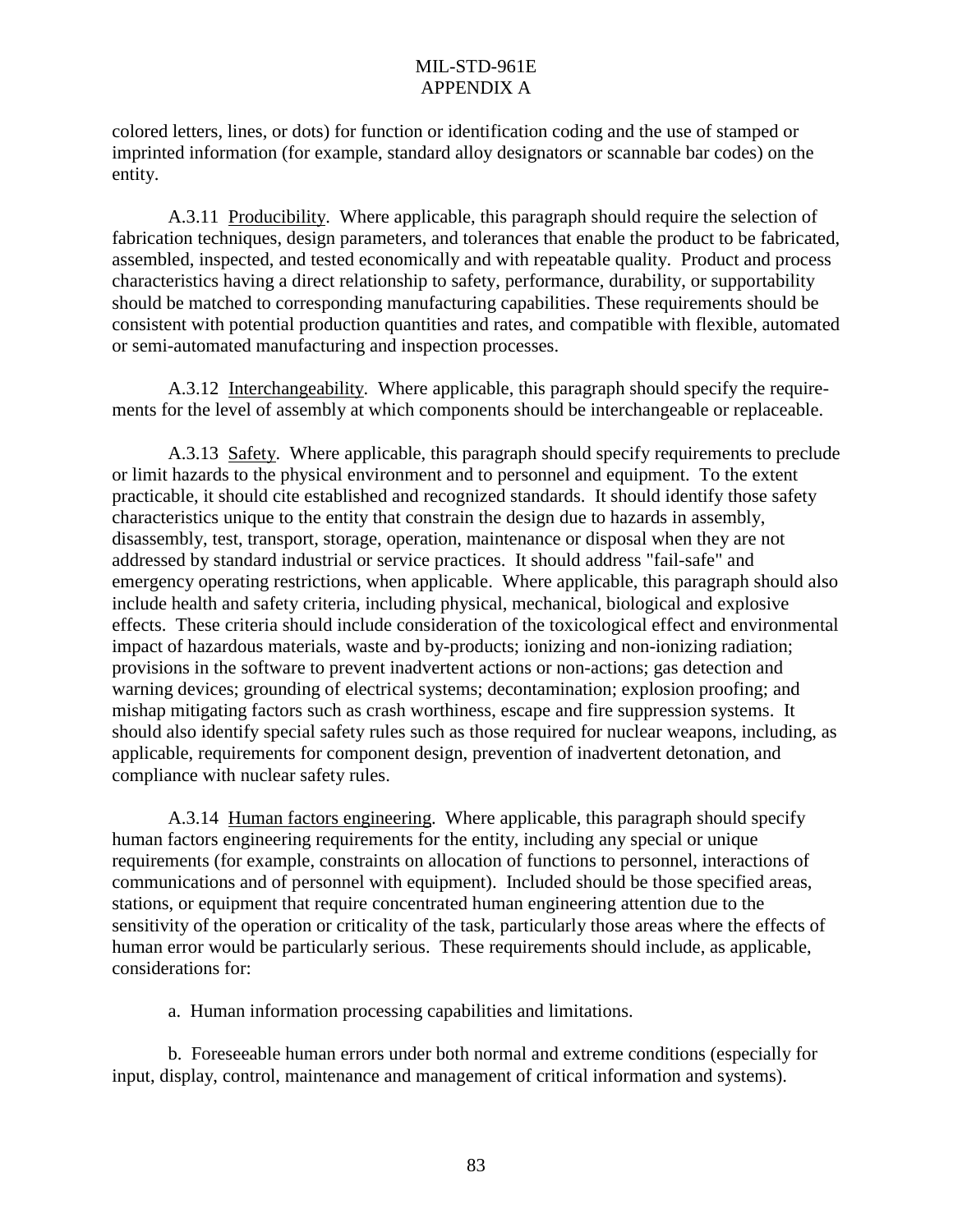<span id="page-95-0"></span> c. Implications for the total system environment (including training, support, and operational environment).

 A.3.15 Security and privacy. Where applicable, this paragraph should specify security and privacy requirements that are basic to the design with respect to the operational environment of the entity. Where applicable, this paragraph should also specify those security requirements necessary to prevent access to the internal operating areas of the hosting system or item and compromise of sensitive information or materials. As applicable, these requirements should address:

- a. the security and privacy environment in which the entity will operate,
- b. the type and degree of security or privacy to be provided,
- c. the security and privacy risks the entity should withstand,
- d. the security and privacy policy that should be met,
- e. the security and privacy accountability the entity should provide, and
- f. the criteria that should be met for security and privacy certification or accreditation.

 A.3.16 Computer resource requirements. Where applicable, this paragraph should specify computer resource requirements (such as memory reserve, timing constraints, and capacity) necessary to assure that the entity meets its performance requirements. Depending on the nature of the entity, the computer resources covered in the subparagraphs may constitute the environment of the entity (as for a software entity) or the components of the entity (as for a hardware entity).

 A.3.16.1 Computer hardware resource utilization requirements. Where applicable, this paragraph should specify the requirements on the entity's computer hardware resource utilization, such as maximum allowable use of processor capacity, memory capacity, input/output device capacity, auxiliary storage device capacity, and communications/network capacity. The requirements (stated, for example, as percentages of the capacity of each computer hardware resource) should include the conditions under which the resource utilization is to be measured.

 A.3.16.2 Design and implementation constraints. Where applicable, this paragraph should specify the requirements that constrain the design and implementation of the entity. For hardware-software entities, this paragraph should include physical requirements imposed on the entity. These requirements may be specified by reference to appropriate commercial or military standards and specifications. Examples include requirements concerning:

 a. Use of a particular CSCI architecture or requirements on the architecture, such as required databases or other software units; use of standard, military, or existing components; or use of government-furnished property (equipment, information, software).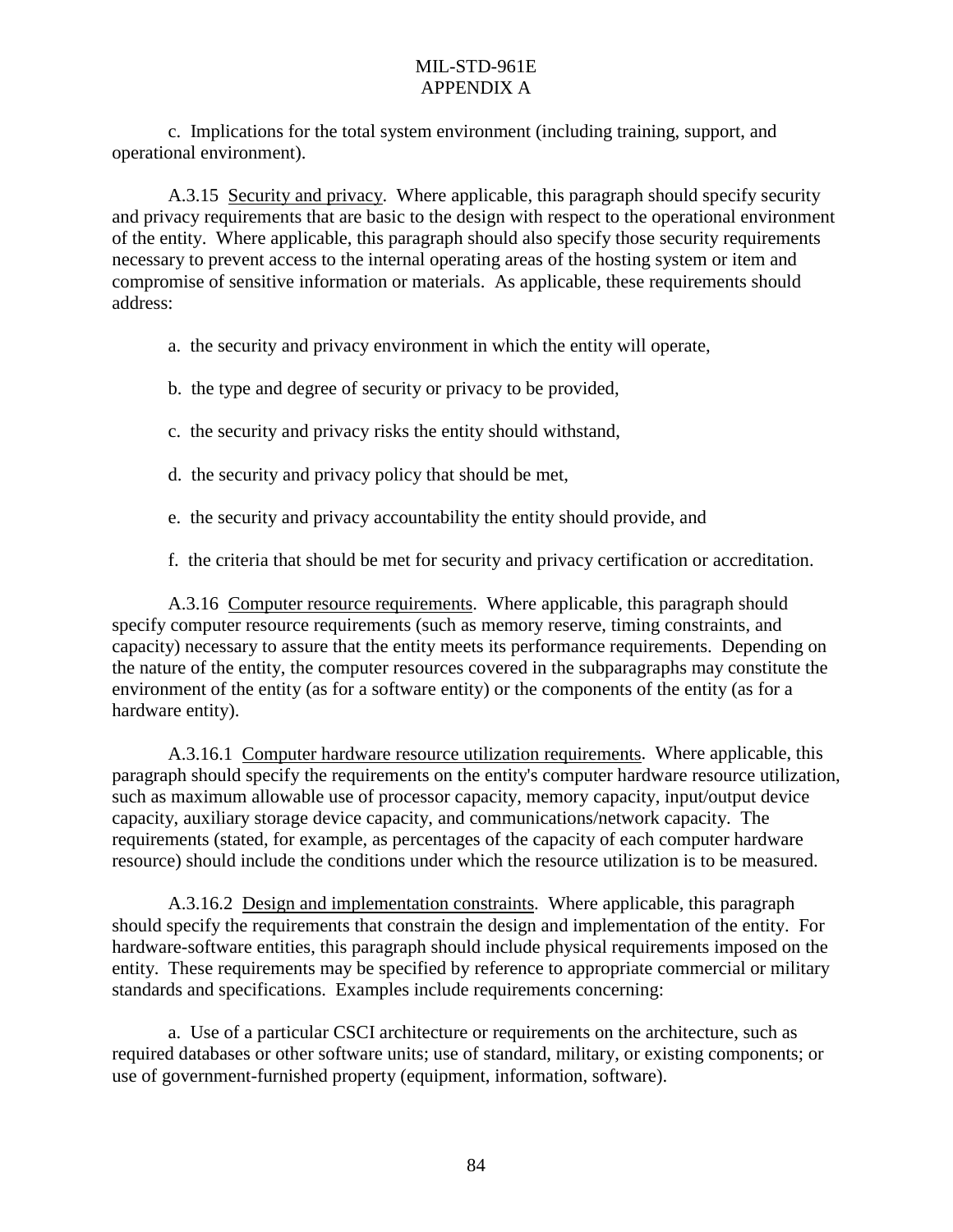<span id="page-96-0"></span> b. Use of a particular design or implementation standards; use of particular data standards; use of a particular programming language.

 c. Flexibility and expandability that should be provided to support anticipated areas of growth or changes in technology, threat, or mission.

 A.3.16.3 Sizing and timing requirements. Where applicable, this paragraph should specify the amount, and if applicable, location of internal and auxiliary memory and the amount of processing time allocated to the CSCI. It should also specify the resources required of both the memory unit and the Central Processing Unit for the CSCI.

 A.3.16.4 Database/data bank requirements. Where applicable, this paragraph should specify any requirements imposed on databases/data banks that must be incorporated into the item. A data element dictionary may be referenced.

 A.3.16.5 Flexibility and expansion. Where applicable, this paragraph should specify areas of CSCI and computer hardware growth that require planning for system flexibility and expansion. In addition, this paragraph should define specific system or item elements that require spare capacity (for example, memory and timing) to support flexibility and expansion.

 A.3.16.6 Software portability. Where applicable, this paragraph should specify requirements for the replication, distribution, and installation of new versions of software for the item. In addition, this paragraph should specify system or item requirements that will permit minimum cost and time impacts in the methods used for replication, deployment, and installation of the new versions of software to fielded systems or items. Logistic support considerations required for fielding new versions of software should be included.

 A.3.16.7 Software supportability. Where applicable, this paragraph should identify requirements for software supportability; for integration or use of existing software support capabilities; for the development or delivery of added support resources; for any limitations on the use of any particular support facilities, computer equipment or software; and if a waiver of the use of Ada has been approved, for use of a particular programming language.

 A.3.16.8 Adaptation requirements. Where applicable, this paragraph should specify the requirements concerning installation-dependent data that the entity is required to provide (such as site-dependent latitude and longitude or site-dependent state tax codes) and operational parameters that the entity is required to use that may vary according to operational needs (such as parameters indicating operation-dependent targeting constants or data recording).

 A.3.16.9 Software quality factors. Where applicable, this paragraph should be divided into subparagraphs, as appropriate, to specify each software quality factor that must be achieved by this CSCI. These factors may include reusability (the ability to be used in multiple applications), testability (the ability to be easily and thoroughly tested), usability (the ability to be easily learned and used), and other attributes.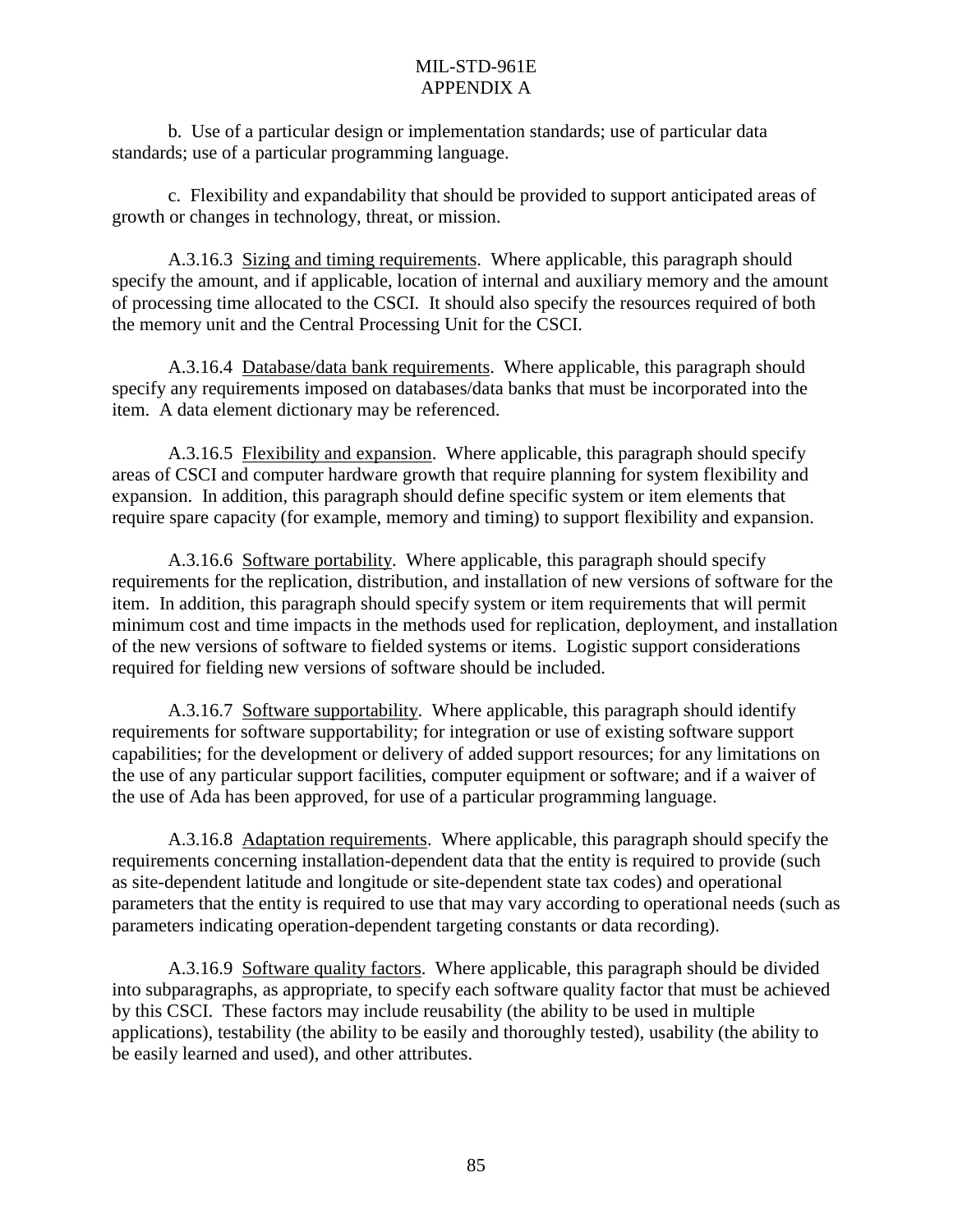<span id="page-97-0"></span> A.3.17 Logistics. Where applicable, this paragraph should specify logistic considerations and conditions that will apply to the entity. It should define logistic conditions such as maintenance considerations, software support, modes of transportation, supply system requirements, and impact of existing facilities and equipment.

 A.3.17.1 Maintenance. Where applicable, this paragraph should specify requirements relating to:

a. Use of multipurpose test equipment.

b. Repair versus replacement criteria.

c. Levels of maintenance.

d. Maintenance and repair cycles.

e. Accessibility.

 A.3.17.2 Supply. Where applicable, this paragraph should specify the limitations of the supply system as a basis for the subassembly and piece part breakout of the entity. It should define supply elements such as centralized supply systems used for certain classes of parts, supply stock locations, and types of items stored at those locations.

 A.3.17.3 Facilities and facility equipment. Where applicable, this paragraph should specify the constraints imposed on the system or item by the existing facilities and facility equipment.

 A.3.17.4 Personnel and training. Where applicable, this paragraph should specify requirements imposed by, or limited by, personnel or training considerations. It should allocate the numbers and skills of personnel to the operation, maintenance, and control of the system, item, and software. It should also establish constraints on the types and degree of training relating to the use of existing facilities, to equipment, to special or emergency procedures, to hazardous tasks, and to the use of training simulators, as well as the need for additional facilities, equipment, and mission simulators.

 A.3.17.4.1 Personnel. Where applicable, this paragraph should specify personnel requirements. Personnel requirements should include:

 a. Skills and numbers of personnel that should be allocated to the operation, maintenance, and control of the system or item.

 b. Numbers and skills of support personnel for each operational deployment mode and the intended duty cycle, both normal and emergency.

 A.3.17.4.2 Training. Where applicable, this paragraph should include the following training requirements, as applicable: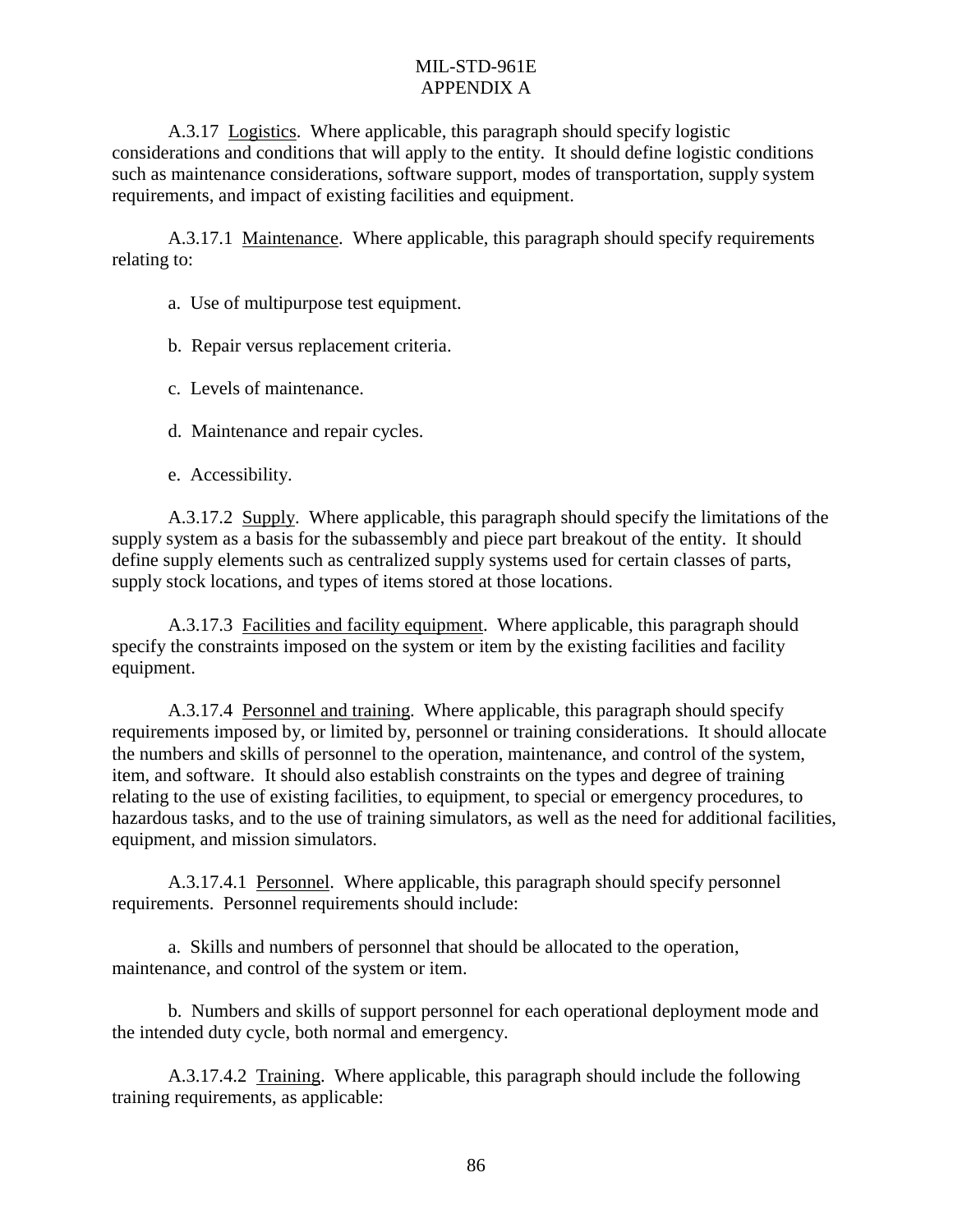<span id="page-98-0"></span> a. Restrictions on the type of training to be used for the system or item (for example, technical training school, local on-the-job training).

 b. Constraints specifying the use of available government training facilities and equipment.

 c. Required capabilities of training devices to be developed, characteristics of the training devices, and training and skills to be developed through the use of training devices.

d. Limitations on the length of training time and on training locations.

 A.3.18 Interface requirements. Where applicable, this paragraph, or a series of subparagraphs, should describe interface requirements between the entity and other entities. Quantitative interface requirements may be defined in separate specifications, standards, or drawings and referenced.

 A.3.18.1 Government-Furnished Property (GFP) interfaces. Where applicable, this paragraph should identify the interface characteristics for all items of GFP that have been identified for incorporation into the system, item, or software. It should include a list of all GFP items by their nomenclature, specification number, and PIN. In addition, if software is furnished by the government to a contractor for integration into the system or item, it should be treated as GFP and identified in the specification by its software identifier, specification number, and PIN. If the list of GFP is extensive, it may be included as an appendix to the specification and referenced in this paragraph.

A.3.18.2 External interface requirements. Where applicable, this paragraph should identify the external interfaces of the system, item, or software. An external interface figure(s) may be used to aid in this description. It should identify each external interface by name (and, for software, project-unique identifier); should designate the interfacing entities (such as systems, configuration items, parts, software units) by name, number, version, and documentation reference(s); and should provide a brief description of each interfacing entity. The identification should also state which items already exist (and therefore impose interface requirements on interfacing entities) and which are being developed or modified (thus having interface requirements imposed on them). When applicable, identifying documentation, such as an interface specification, standard, or drawing should be referenced for each interface. When appropriate, the paragraph should be divided into subparagraphs to identify each required external interface and to specify the requirements associated with each interface.

 A.3.19 Computer hardware requirements. Where applicable, this paragraph should specify the requirements regarding computer hardware that must be used by, or incorporated into, the entity. The requirements should include, as applicable, number of each type of equipment, type, size, capacity, and other required characteristics of processors, memory, input/output devices, auxiliary storage, communications/network equipment, and other required equipment.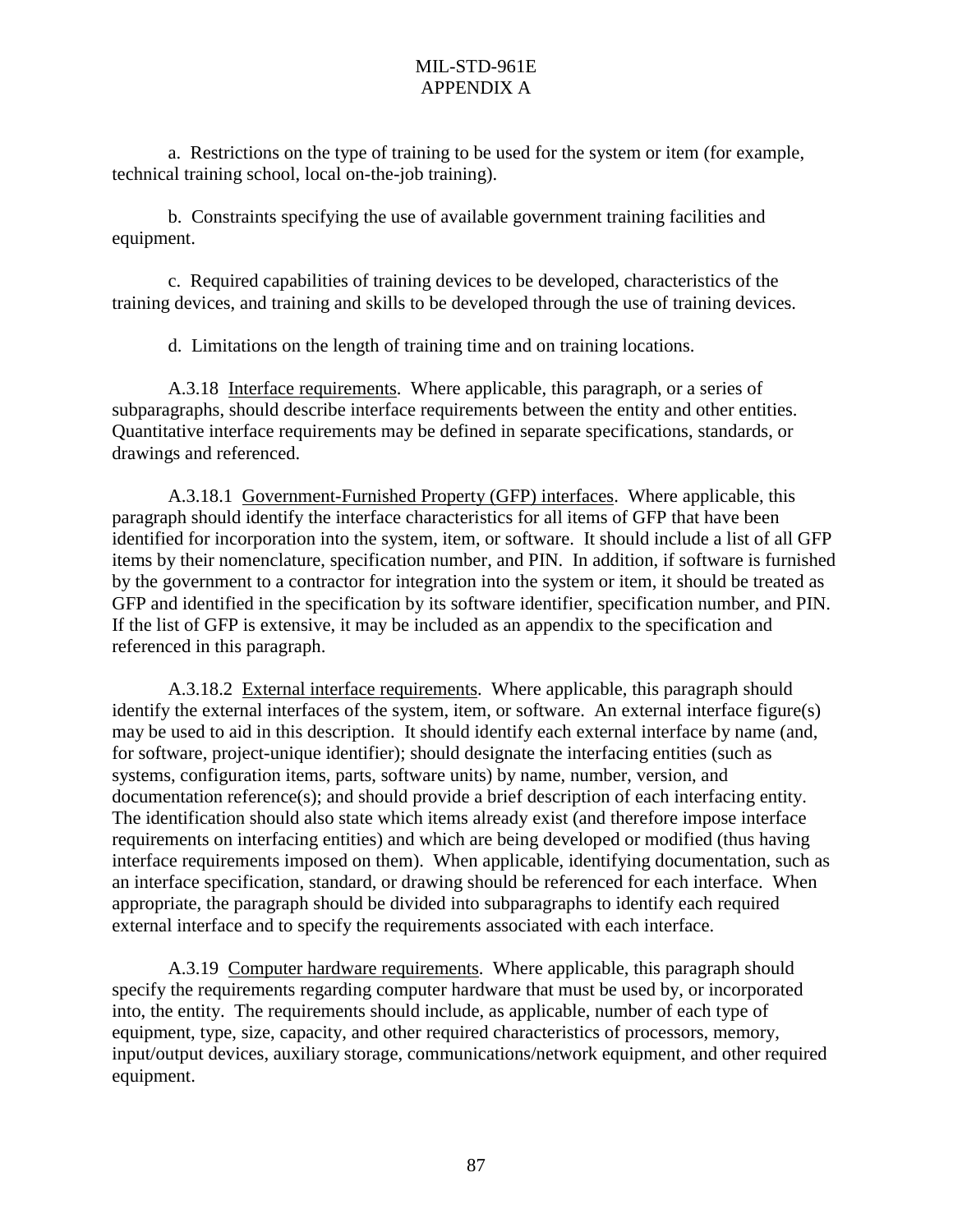<span id="page-99-0"></span> A.3.20 Computer communications requirements. Where applicable, this paragraph should specify the additional requirements concerning the computer communications that must be used by the entity. Examples include geographic locations to be linked; configuration and network topology; transmission techniques; data transfer rates; gateways, required system use times; type and volume of data to be transmitted and received; time boundaries for transmission, reception, and response; peak volumes of data; and diagnostic features.

 A.3.21 Computer software requirements. Where applicable, this paragraph should specify the requirements regarding computer software that must be used by, or incorporated into, the CSCI. Examples include operating systems, database management systems, communications and network software, utility software, input and equipment simulators, test software, and manufacturing software. The correct nomenclature, version, and documentation references of each software item should be provided.

 A.3.22 CSCI internal interfaces. Where applicable, this paragraph should specify the requirements imposed on interfaces internal to the CSCI.

 A.3.23 CSCI internal data requirements. Where applicable, this paragraph should specify the requirements imposed on data internal to the CSCI. It should include requirements on databases and data files to be included in the CSCI.

 A.3.24 Design and construction. Where applicable, this paragraph should specify essential requirements that define the exact design of the entity covered by the specification. The subparagraphs should reference the documentation that defines the design and should include appropriate design standards.

A.3.25 Software design.

A.3.25.1 Executable files. Where applicable, this paragraph should provide, by reference to an enclosed or otherwise provided electronic medium, the executable files for the CSCI and any batch files, command files, or other software files needed to install and operate the software on its target computer(s). In order for a body of software to be considered a valid copy of the CSCI's executable files, it must be shown to match these executable files exactly.

 A.3.25.2 Source files. Where applicable, this paragraph should provide, by reference to an enclosed or otherwise provided electronic medium, the source files for the CSCI and any batch files, command files, or other software files needed to regenerate the executable files for the CSCI. In order for a body of software to be considered a valid copy of the CSCI's source files, it must be shown to match these source files exactly.

 A.3.25.3 "As built" software design . Where applicable, this paragraph should contain or reference a document that describes the design of the "as built" CSCI.

 A.3.25.4 Compilation/build procedures. Where applicable, this paragraph should describe the compilation/build process used to create the executable files from the source files and to prepare the executable files to be loaded into firmware or other distribution media. It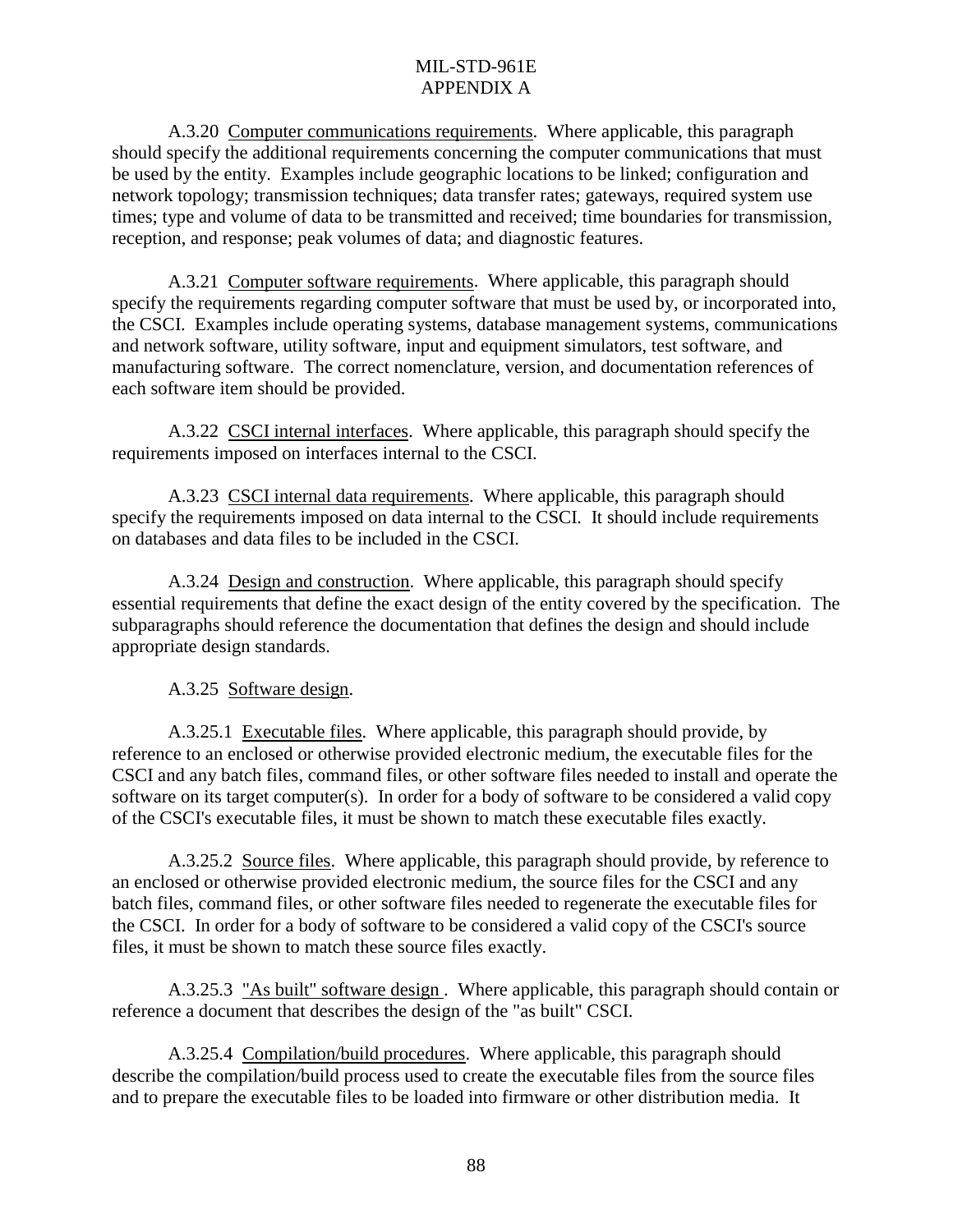<span id="page-100-0"></span>should specify the compiler(s)/assembler(s) to be used, including version numbers; other hardware and software needed, including version numbers; any settings, options, or conventions to be used; and procedures for compiling/assembling, linking, and building the CSCI and the software system/subsystem containing the CSCI, including variations for different sites, configurations, versions, and similar.

 A.3.25.5 Modification procedures. Where applicable, this paragraph should describe procedures that should be followed to modify the CSCI. It should include or reference information on the following, as applicable:

- a. Support facilities, equipment, and software, and procedures for their use
- b. Databases/data files used by the CSCI and procedures for using and modifying them
- c. Design, coding, or other conventions to be followed
- d. Compilation/build procedures if different from those above
- e. Integration and testing procedures to be followed

 A.3.25.6 Computer hardware resource utilization. Where applicable, this paragraph should describe the "as built" CSCI's measured utilization of computer hardware resources (such as processor capacity, memory capacity, input/output device capacity, auxiliary storage capacity, and communications/network equipment capacity). It should cover all computer hardware resources included in the utilization requirements for the CSCI, in system-level resource allocations affecting the CSCI, or in the software development plan. If all utilization data for a given computer hardware resource is presented in a single location, such as in a single software specification, this paragraph may reference that source. Included for each computer hardware resource should be:

a. The CSCI requirements or system-level resource allocations being satisfied.

 b. The assumptions and conditions on which the utilization data are based (for example, typical usage, worst-case usage, assumption of certain events)

 c. Any special considerations affecting utilization (such as use of virtual memory, overlays, or multiprocessors or the impacts of operating system overhead, library software, or other implementation overhead)

 d. The units of measure used (such as percentage of processor capacity, cycles per second, bytes of memory, kilobytes per second)

 e. The level(s) at which the estimates or measures have been made (such as software unit, CSCI, or executable program)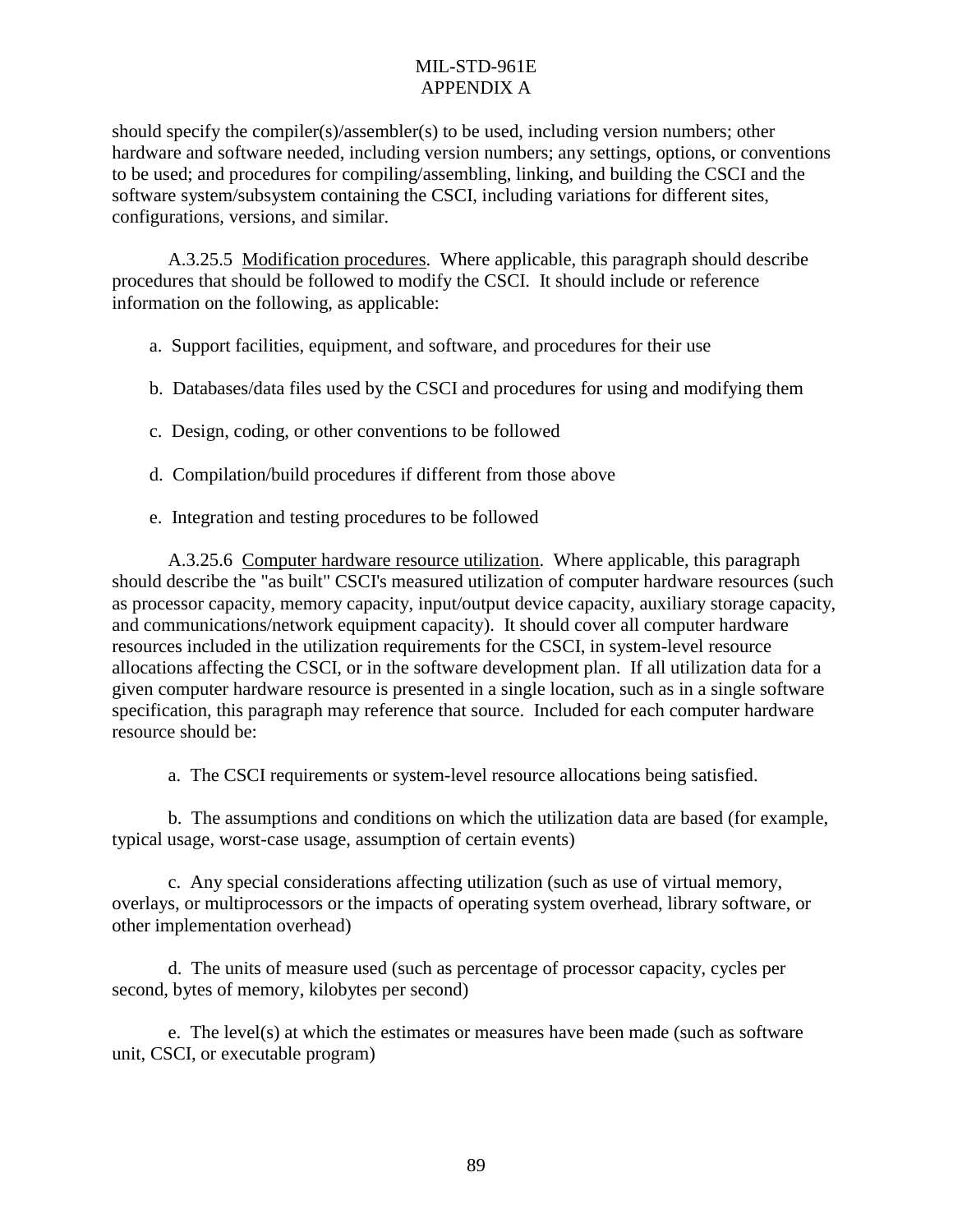A.3.25.7 Design traceability. This section should provide:

<span id="page-101-0"></span>a. Traceability from each CSCI source file to the software unit(s) that it implements, or, if a software unit corresponds to multiple source files, traceability from each source file to the detailed design aspects of those software units that it implements.

 b. Traceability from each software unit to the source files that implement it, or if a software unit corresponds to multiple source files, traceability from each detailed design aspect of the software unit to the source files that implement it.

 c. Traceability from each computer hardware resource utilization measurement to the CSCI requirements it addresses. (Alternatively, this traceability may be provided in the computer hardware resource utilization section.)

 d. Traceability from each CSCI requirement regarding computer hardware resource utilization to the utilization measurements given in the computer hardware resource utilization section.

 A.3.26 Workmanship. Where applicable, this paragraph should specify the workmanship requirements and should include the necessary requirements relative to the standard of workmanship desired, freedom from defects, and general appearance of the finished product. The requirements should be so worded as to provide a logical basis for rejection in those cases where workmanship is such that the item is unsuitable for the purpose intended.

 A.3.27 Product characteristics. Where applicable, this paragraph should identify specific conditions and properties such as color, protective coating, waviness, surface finish, dimensions, weight, and similar, that are necessary for the material to perform adequately in its intended use.

 A.3.28 Chemical, electrical, and mechanical properties. Where applicable, this paragraph should define the requirements for composition, concentration, hardness, tensile strength, elongation, thermal expansion, electrical resistivity, and similar, that are necessary for the material to perform adequately in its intended use.

 A.3.29 Stability. Where applicable, this paragraph should define the requirements for shelf life and aging that are necessary for the material to perform adequately in its intended use and over its intended life.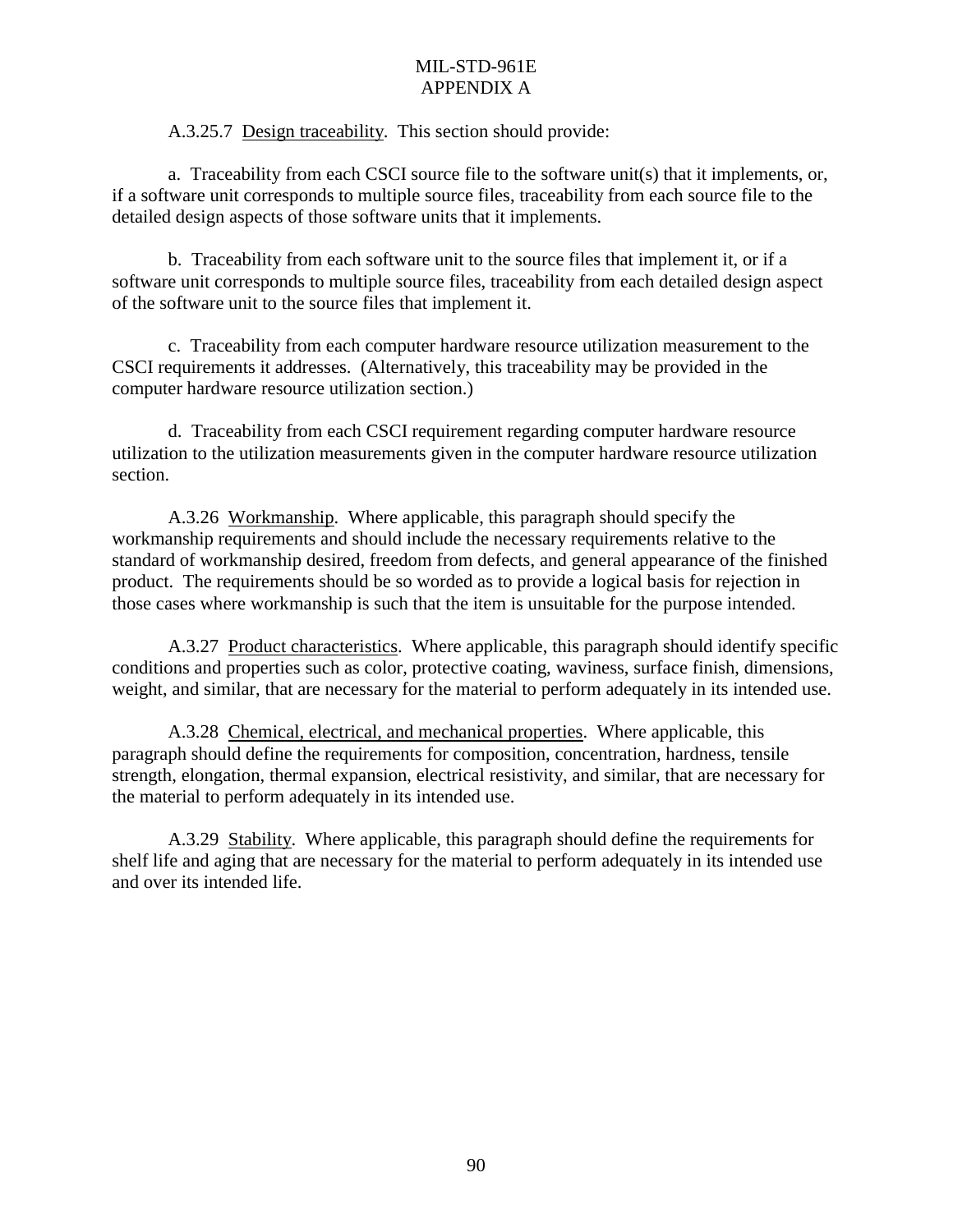# INDEX

|                                                      | PARAGRAPH      | <b>PAGE</b> |
|------------------------------------------------------|----------------|-------------|
|                                                      | 4.6.2          | 10          |
| Acquisition Management Systems Control (AMSC)        |                |             |
|                                                      | 3.1            | 3           |
|                                                      | 4.3.1          | 8           |
|                                                      | 4.3.2          | 9           |
|                                                      | 5.4.11         | 25          |
|                                                      | 5.11.3         | 38          |
| Acquisition Streamlining and Standardization         |                |             |
| Information System (ASSIST)                          | 3.2            | 3           |
|                                                      | 4.20           | 16          |
|                                                      | 4.6.3          | 10          |
|                                                      | A.3.16.8       | 86          |
|                                                      | 5.19.6         | 50          |
|                                                      | 5.12.8         | 42          |
|                                                      | 5.12.7         | 42          |
|                                                      | 5.18           | 46          |
|                                                      | 3.3            | 3           |
|                                                      | 5.13           | 43          |
|                                                      | $\overline{2}$ | 1           |
|                                                      | 5.7            | 29          |
|                                                      | 4.20           | 16          |
|                                                      | 5.3.1.8        | 17          |
|                                                      | A.3.5          | 82          |
|                                                      | 5.19.3         | 49          |
|                                                      | 5.11.13        | 41          |
|                                                      | 5.18.4         | 48          |
|                                                      | 5.6.2.2.2      | 28          |
| Chemical, electrical, and mechanical properties      | A.3.28         | 90          |
|                                                      | <u>5.12.4</u>  | 42          |
|                                                      | 3.4            | 3           |
|                                                      | <u>5.6.2.1</u> | 26          |
| <b>Classification and Part or Identifying Number</b> |                |             |
|                                                      | <u>5.6.2</u>   | 26          |
| Classification for reliability level identification  | 5.6.2.1.2      | 27          |
|                                                      | <u>5.9.5.2</u> | 37          |
|                                                      | <u>5.9.2</u>   | 35          |
|                                                      | 4.5            | 9           |
| Commercial and Government Entity (CAGE) code         | 5.3.1.2        | 16          |
|                                                      | 4.6.6          | 10          |
|                                                      | 3.5            | 3           |
| Computer communications requirements                 | A.3.20         | 88          |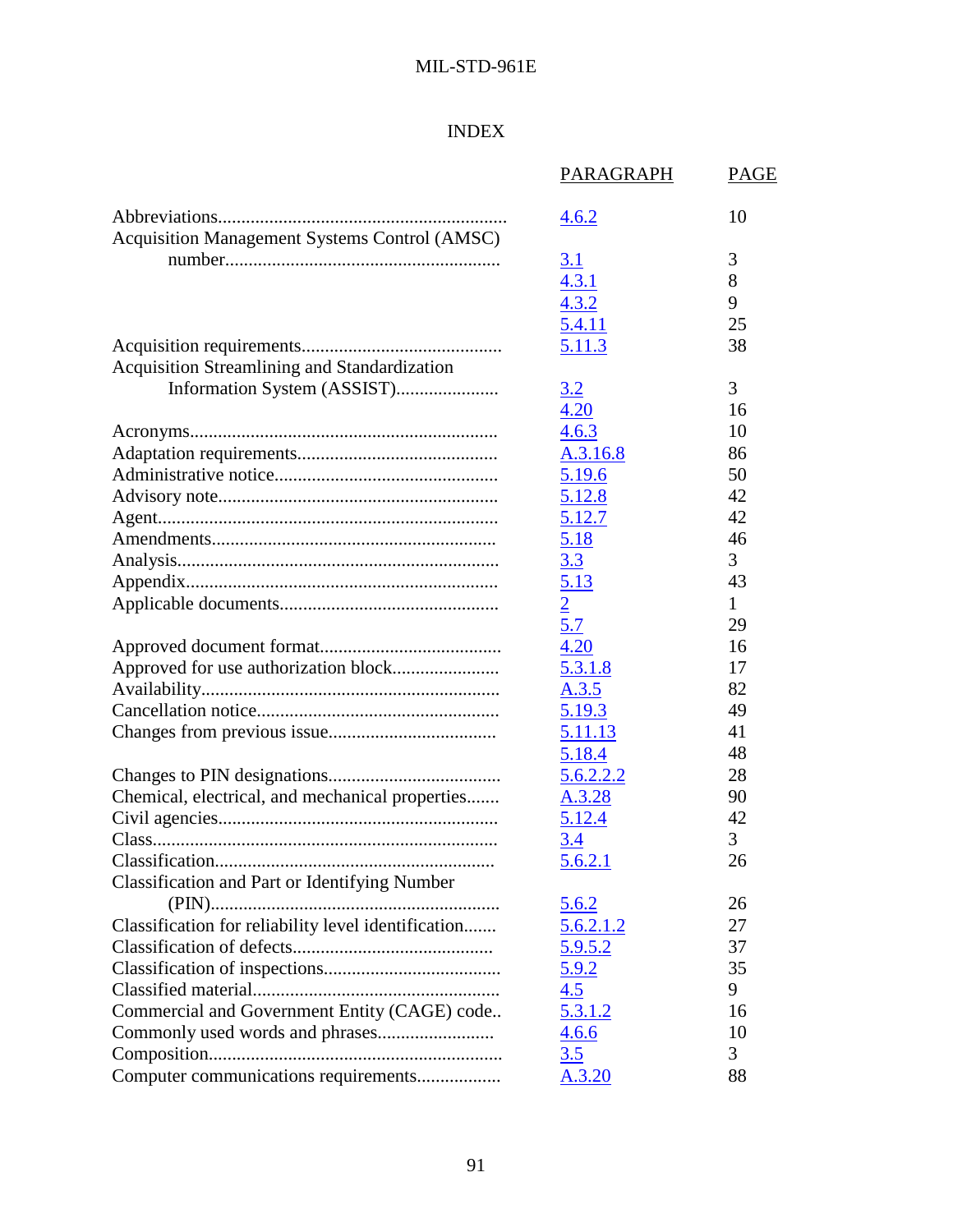|                                             | PARAGRAPH      | <b>PAGE</b>    |
|---------------------------------------------|----------------|----------------|
|                                             | A.3.16.1       | 84             |
|                                             | A.3.25.6       | 89             |
|                                             | A.3.19         | 87             |
|                                             | A.3.16         | 84             |
|                                             | A.3.21         | 88             |
|                                             | 5.12           | 41             |
|                                             | <u>5.9.4.3</u> | 36             |
|                                             | 5.4.9          | 25             |
|                                             | 4.14.3         | 14             |
|                                             | 4.13.4         | 13             |
| Contractual and administrative requirements | 4.4            | 9              |
|                                             | 3.6            | 3              |
|                                             | 5.4.1.1        | 18             |
|                                             | 4.3.4          | 9              |
|                                             | 5.3            | 16             |
|                                             | 4.18           | 15             |
|                                             | 5.11.8         | 40             |
|                                             | A.3.23         | 88             |
|                                             | A.3.22         | 88             |
|                                             | 5.12.2         | 42             |
|                                             | 3.7            | 3              |
|                                             | <u>3.8</u>     | 3              |
|                                             | 4.3            | 8              |
|                                             | 5.11.4         | 39             |
|                                             | 6.3            | 52             |
|                                             | <u>3.9</u>     | 3              |
|                                             | 4.3.1          | 8              |
|                                             | 4.3            | 8              |
|                                             | A.3.16.4       | 85             |
|                                             | 5.3.1.3        | 17             |
|                                             | 5.4.2          | 19             |
|                                             | 3.10           | 4              |
|                                             | 5.4.1          | 18             |
|                                             | $\overline{3}$ | 3              |
|                                             | 4.17           | 14             |
|                                             | 5.13.10        | 44             |
|                                             | 3.11           | 4              |
|                                             | A.3.4          | 81             |
|                                             | 3.12           | $\overline{4}$ |
| Design activity approval submittal block    | 5.3.1.7        | 17             |
|                                             | A.3.24         | 88             |
|                                             | A.3.16.2       | 84             |
|                                             | A.3.25.7       | 90             |
|                                             |                |                |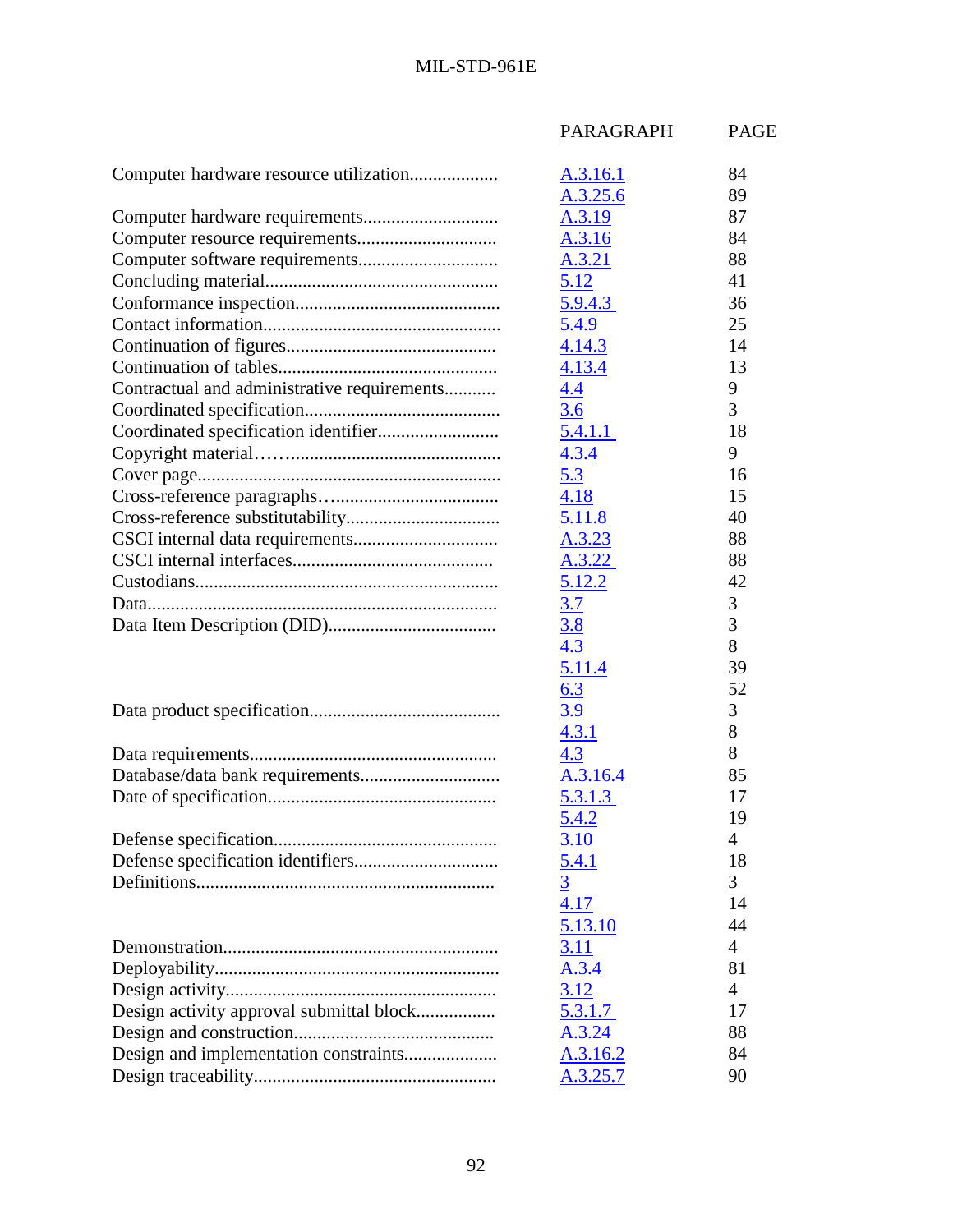|                                                | PARAGRAPH      | PAGE           |
|------------------------------------------------|----------------|----------------|
|                                                | 3.13           | 4              |
|                                                | 5.8.2          | 33             |
|                                                | $\overline{5}$ | 16             |
|                                                | 5.3.11         | 16             |
|                                                | 5.4.1          | 18             |
|                                                | 5.16.3.1       | 45             |
|                                                | 5.18.3         | 47             |
|                                                | 3.14           | $\overline{4}$ |
|                                                | 4.20           | 16             |
|                                                | 5.2            | 16             |
|                                                | 4.8.2          | 12             |
|                                                | A.3.9          | 82             |
|                                                | 3.15           | $\overline{4}$ |
|                                                | 5.6.3.1        | 28             |
|                                                | A.2.5.1        | 81             |
|                                                | A.2.5          | 80             |
|                                                | A.3.6          | 82             |
|                                                | 3.16           | $\overline{4}$ |
|                                                | A.3.18.2       | 87             |
|                                                | A.3.17.3       | 86             |
| Federal supply class (FSC), group (FSG) or     |                |                |
|                                                | 5.3.1.9        | 18             |
|                                                | 5.4.10         | 25             |
|                                                | 5.15.9         | 45             |
|                                                | 5.19.7.4       | 51             |
|                                                | 4.14           | 13             |
|                                                | 4.14.1         | 13             |
|                                                | 5.13.6         | 43             |
|                                                | 4.14.2         | 13             |
|                                                | <u>5.8.5</u>   | 34             |
|                                                | 5.9.4.1        | 36             |
|                                                | A.3.16.5       | 85             |
|                                                | 4.16           | 14             |
|                                                | 4.15.2         | 14             |
|                                                | 4.15.1         | 14             |
|                                                | $\overline{4}$ | 8              |
|                                                | 3.17           | 4              |
|                                                | 5.8.3          | 33             |
|                                                | 4.6.1          | 10             |
| Government-furnished property                  | 5.8.9          | 35             |
| Government-furnished property (GFP) interfaces | A.3.18.1       | 87             |
| Government-furnished property and Government   |                |                |
|                                                | <u>5.11.9</u>  | 40             |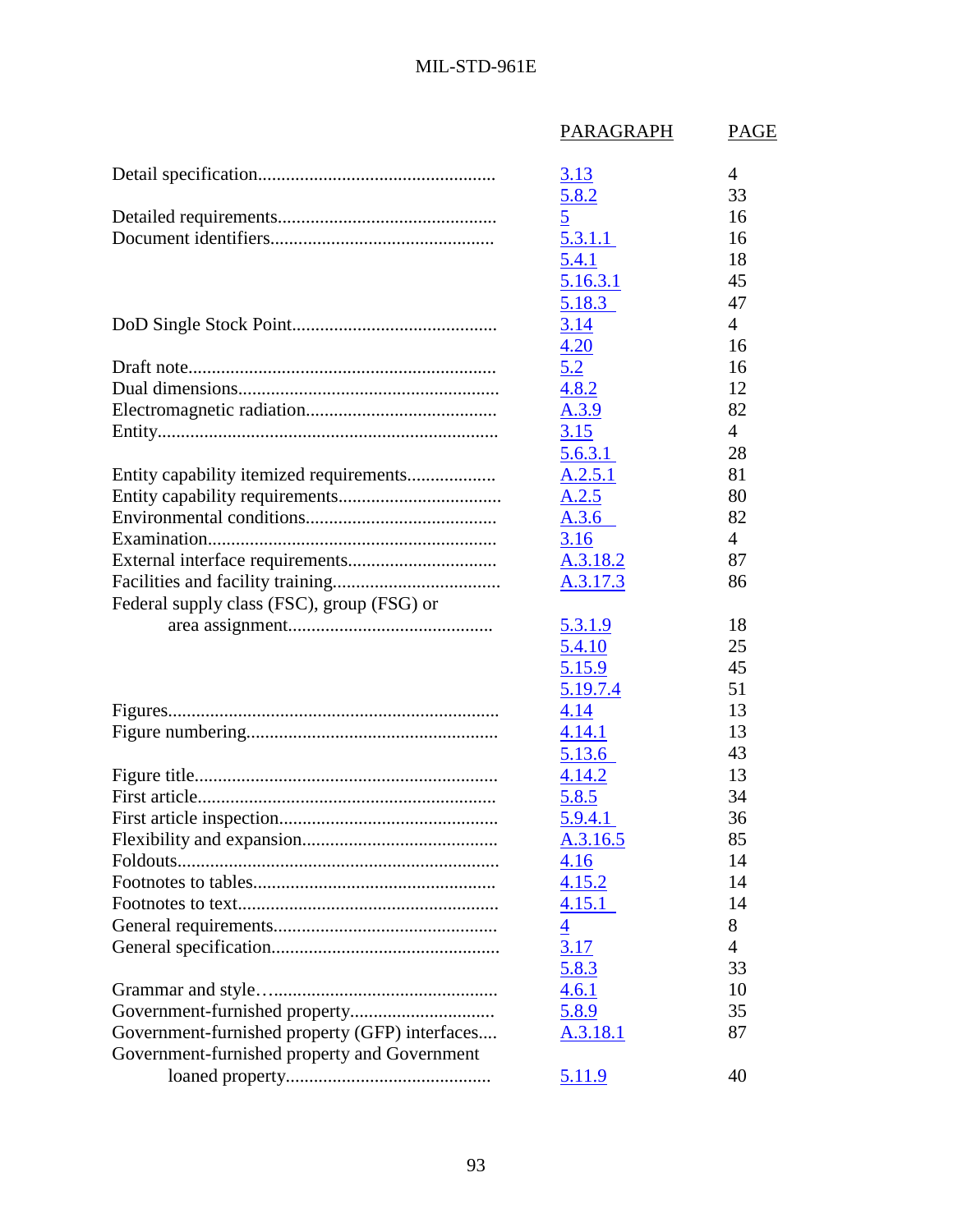|                                                  | PARAGRAPH    | PAGE           |
|--------------------------------------------------|--------------|----------------|
|                                                  | 5.8.10       | 35             |
| Government rights in technical data and software | 5.3.1.10     | 18             |
| Government specifications, standards, and        |              |                |
|                                                  | 5.7.2.1      | 29             |
|                                                  | 3.18         | $\overline{4}$ |
|                                                  | 5.8.6        | 34             |
|                                                  | 5.3.1.4      | 17             |
|                                                  | 5.4.5        | 21             |
|                                                  | 5.16.3.2     | 45             |
|                                                  | A.3.14       | 83             |
|                                                  | 4.11         | 12             |
|                                                  | 5.16.3.1     | 45             |
|                                                  | 5.14         | 44             |
|                                                  | 5.4.7.1      | 24             |
|                                                  | 5.19.2       | 49             |
|                                                  | 3.19         | $\overline{4}$ |
|                                                  | 5.12.5       | 42             |
|                                                  | 3.20         | 5              |
|                                                  | 5.9.4        | 36             |
|                                                  | 5.9.3        | 36             |
|                                                  | 5.9.5.1      | 37             |
|                                                  | 5.4.6.1      | 21             |
|                                                  | 3.25         | 5              |
|                                                  | 5.11.2       | 38             |
|                                                  | 6.1          | 51             |
|                                                  | A.3.12       | 83             |
|                                                  | 3.21         | 5              |
|                                                  | A.3.18       | 87             |
|                                                  | <u>3.22</u>  | 5              |
|                                                  | <u>3.23</u>  | 5              |
|                                                  | 5.4.4.3      | 21             |
|                                                  | 5.4.1.3      | 19             |
|                                                  | 3.24         | 5              |
|                                                  | 5.11.12      | 40             |
|                                                  | <u>5.8.8</u> | 34             |
|                                                  | 3.26         | 5              |
| Limited-coordination specification identifier    | 5.4.1.2      | 18             |
|                                                  | A.3.17       | 86             |
|                                                  | A.3.3        | 81             |
|                                                  | A.3.17.1     | 86             |
|                                                  | 3.27         | 5              |
|                                                  | A.3.8        | 82             |
|                                                  | 5.4.3        | 19             |
|                                                  | 4.7          | 12             |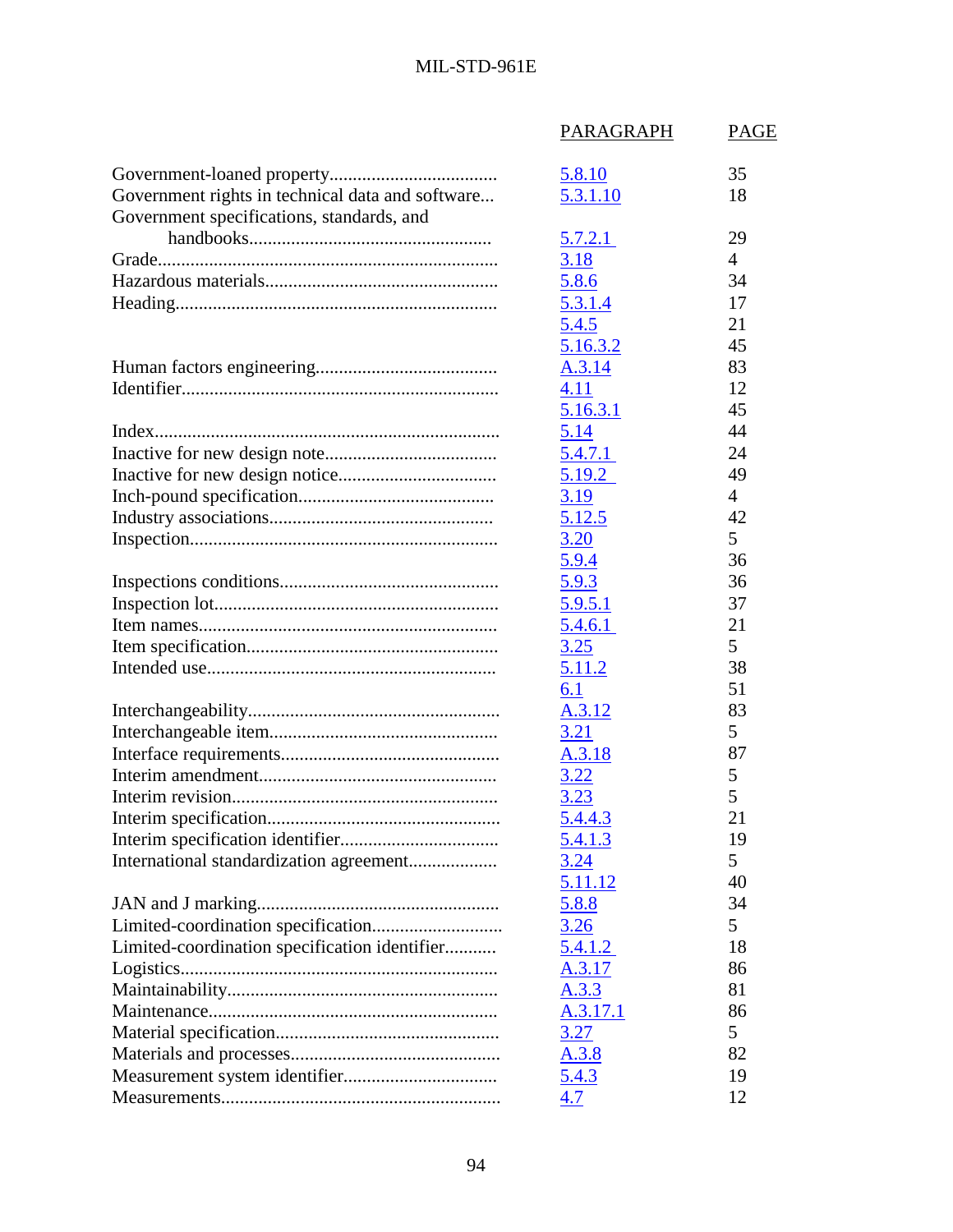|                                           | <b>PARAGRAPH</b> | <b>PAGE</b>    |
|-------------------------------------------|------------------|----------------|
|                                           | 4.8              | 12             |
|                                           | 3.28             | 5              |
|                                           | 3.29             | 6              |
|                                           | 4.8.1            | 12             |
|                                           | A.2.2            | 80             |
|                                           | 3.30             | 6              |
|                                           | 5.16.4           | 46             |
|                                           | A.3.10           | 82             |
|                                           | 2.3              | $\overline{2}$ |
|                                           | 5.7.3            | 31             |
|                                           | 3.31             | 6              |
|                                           | 5.11             | 37             |
|                                           | 4.15.3           | 14             |
|                                           | 5.19.7           | 50             |
|                                           | 5.19.7.1         | 50             |
|                                           | 5.19             | 49             |
| Not measurement sensitive specification   | 3.32             | 6              |
|                                           | 2.4              | 3              |
|                                           | 5.7.4            | 32             |
|                                           | 5.6.2.1.1        | 27             |
|                                           |                  |                |
| Other Government documents, drawings, and |                  |                |
|                                           | <u>2.2.2</u>     | 1              |
|                                           | 5.7.2.2          | 30             |
|                                           | 5.8.6            | 34             |
|                                           | 3.33             | 6              |
|                                           | 5.10             | 37             |
|                                           | 4.12             | 12             |
|                                           | 5.13.7           | 43             |
|                                           | 5.15.7           | 44             |
|                                           | 5.18.7           | 48             |
|                                           | 4.10             | 12             |
|                                           | 4.9              | 12             |
|                                           | 5.13.4           | 43             |
|                                           | 5.11.1           | 38             |
|                                           | 3.34             | 6              |
|                                           | 4.3.4            | 9              |
|                                           | 5.11.10          | 40             |
|                                           | 3.35             | 6              |
|                                           | 5.8.1            | 33             |
|                                           | A.3.17.4.1       | 86             |
|                                           | 5.6.2.2          | 27             |
|                                           | 5.6.2.2.1        | 27             |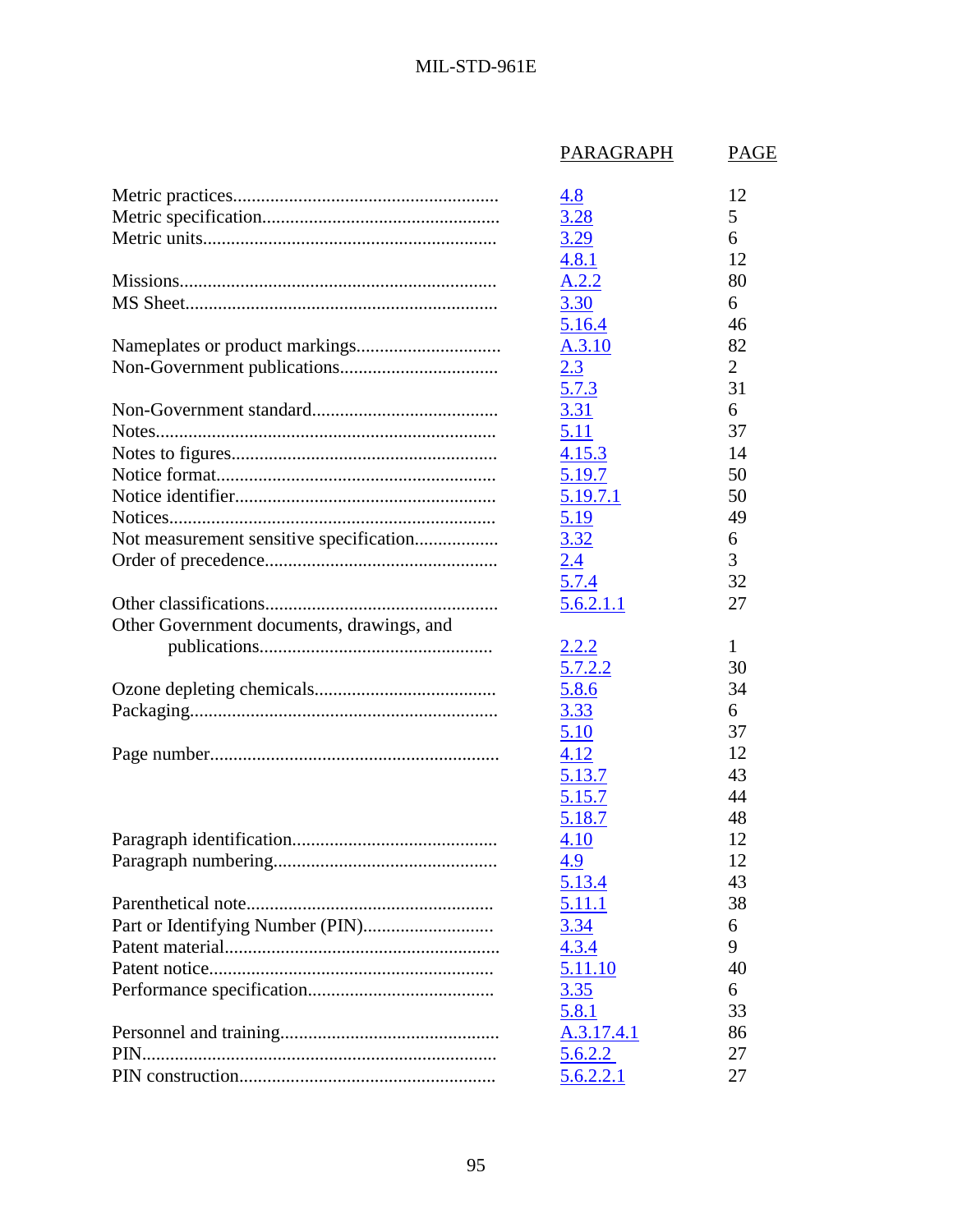|                                                    | PARAGRAPH    | <b>PAGE</b> |
|----------------------------------------------------|--------------|-------------|
|                                                    | 5.4.8        | 24          |
|                                                    | 5.15.4       | 44          |
|                                                    | 5.16.3.4     | 46          |
|                                                    | 5.19.7.3     | 51          |
|                                                    | 5.4.8.1      | 24          |
|                                                    | 5.4.8.3      | 25          |
| Preamble for limited-coordination specifications   | 5.4.8.2      | 24          |
| Preamble for specifications with restricted        |              |             |
|                                                    | 5.4.8.4      | 25          |
|                                                    | 5.12.1       | 42          |
|                                                    | 3.36         | 6           |
|                                                    | A.3.11       | 83          |
|                                                    | A.3.27       | 90          |
|                                                    | 3.37         | 6           |
|                                                    | 5.3.1.5      | 17          |
|                                                    | 5.3.1.1      | 16          |
|                                                    | 5.3.1.6      | 17          |
|                                                    | 5.12.6       | 42          |
|                                                    | 4.6.5        | 10          |
|                                                    | 3.38         | 7           |
|                                                    | 5.8.4        | 33          |
|                                                    | 5.11.6       | 39          |
|                                                    | 4.3.3        | 9           |
|                                                    | 5.9.4.2      | 36          |
|                                                    | 5.4.7.2      | 24          |
|                                                    | 5.19.5       | 50          |
|                                                    | 3.39         | 7           |
|                                                    | 3.40         | 7           |
| Recycled, recovered, or environmentally preferable |              |             |
|                                                    | 5.8.7        | 34          |
|                                                    | 4.19         | 15          |
|                                                    | 5.19.4       | 49          |
|                                                    | A.3.2        | 81          |
|                                                    | 5.8          | 32          |
|                                                    | 5.4.12       | 26          |
|                                                    | 5.12.3       | 42          |
|                                                    | 5.17.2       | 46          |
|                                                    | 5.17         | 46          |
|                                                    | A.3.13       | 83          |
|                                                    | <u>5.9.5</u> | 36          |
|                                                    | 5.6.1        | 26          |
|                                                    | 5.6.3        | 28          |
|                                                    | 5.13.8       | 43          |
|                                                    |              |             |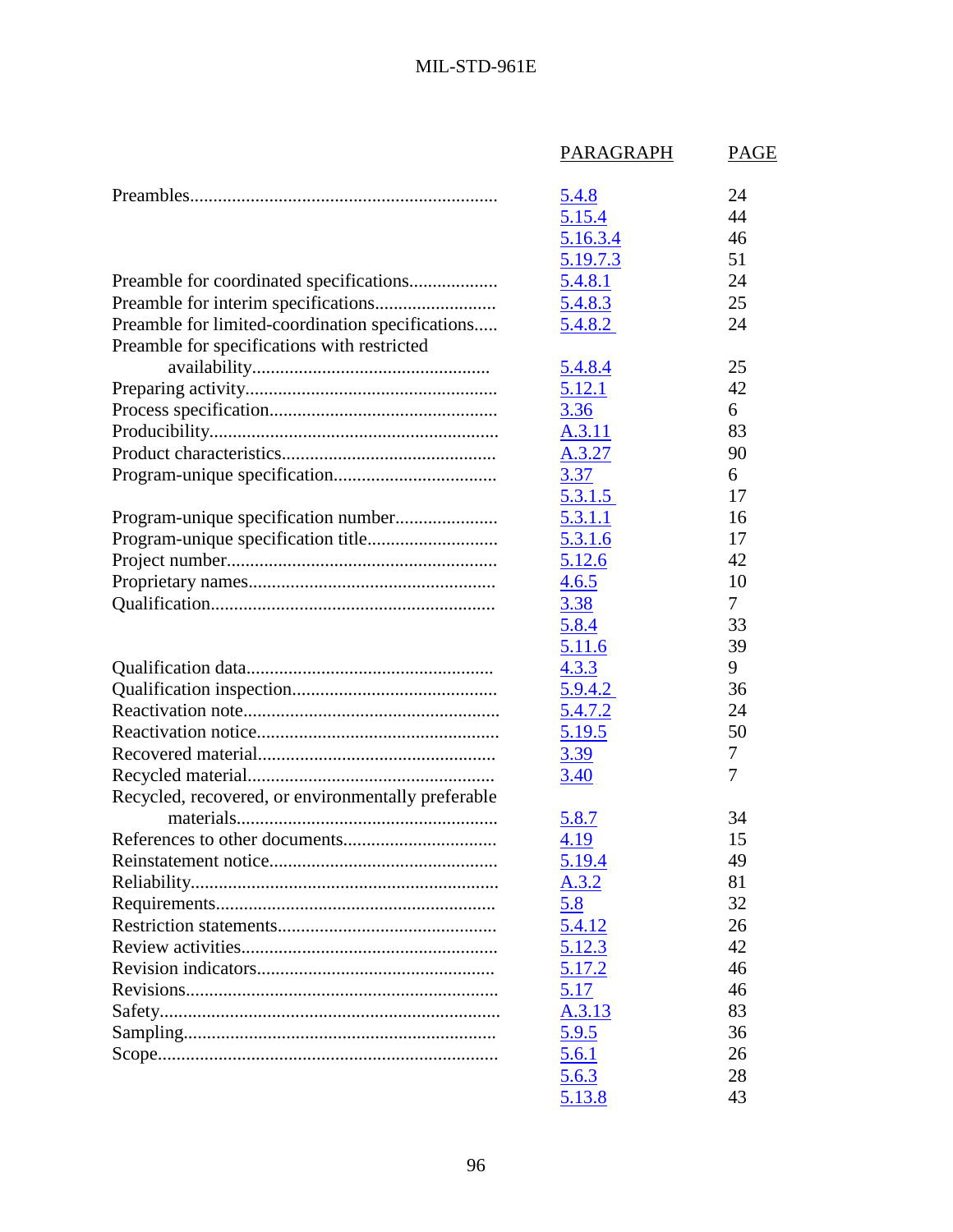## MIL-STD-961E

|                                          | PARAGRAPH      | PAGE   |
|------------------------------------------|----------------|--------|
| Sectional arrangement for specifications | 5.5            | 26     |
|                                          | A.3.15         | 84     |
|                                          | A.3.16.3       | 85     |
|                                          | 3.41           | 7      |
|                                          | A.3.25         | 88     |
|                                          | A.3.16.6       | 85     |
|                                          | A.3.16.9       | 85     |
|                                          | 3.42           | 7      |
|                                          | A.3.16.7       | 85     |
|                                          | <u>3.43</u>    | 7      |
|                                          | 4.11           | 12     |
|                                          | 5.16.3.1       | 45     |
|                                          | 3.44           | 7      |
|                                          | 5.16           | 45     |
|                                          | A.3.29         | 91     |
|                                          | 3.45           | 7      |
|                                          | 5.11.11        | 40     |
|                                          | 6.5            | 52     |
|                                          |                | 19     |
|                                          | 5.4.4          |        |
|                                          | 5.4.4.2        | 20     |
|                                          | 5.4.4.1        | 19     |
|                                          | 5.11.7         | 39     |
|                                          | 3.46           | $\tau$ |
|                                          | 5.15           | 44     |
|                                          | A.3.17.2       | 86     |
|                                          | 4.6.4          | 10     |
|                                          | <u>5.6.3.2</u> | 28     |
|                                          | 3.47           | $\tau$ |
|                                          | 4.13.3         | 13     |
|                                          | 4.13.1         | 13     |
|                                          | 5.13.5         | 43     |
|                                          | 4.13           | 12     |
|                                          | 4.13.2         | 13     |
|                                          | 3.48           | $\tau$ |
|                                          | 6.4            | 52     |
|                                          | 4.2.1          | 8      |
|                                          | 3.49           | 8      |
|                                          | 4.3.2          | 9      |
|                                          | 5.11.5         | 39     |
|                                          | <u>3.50</u>    | 8      |
|                                          | 4.6            | 9      |
|                                          | 5.4.6          | 21     |
|                                          | A.2.3          | 80     |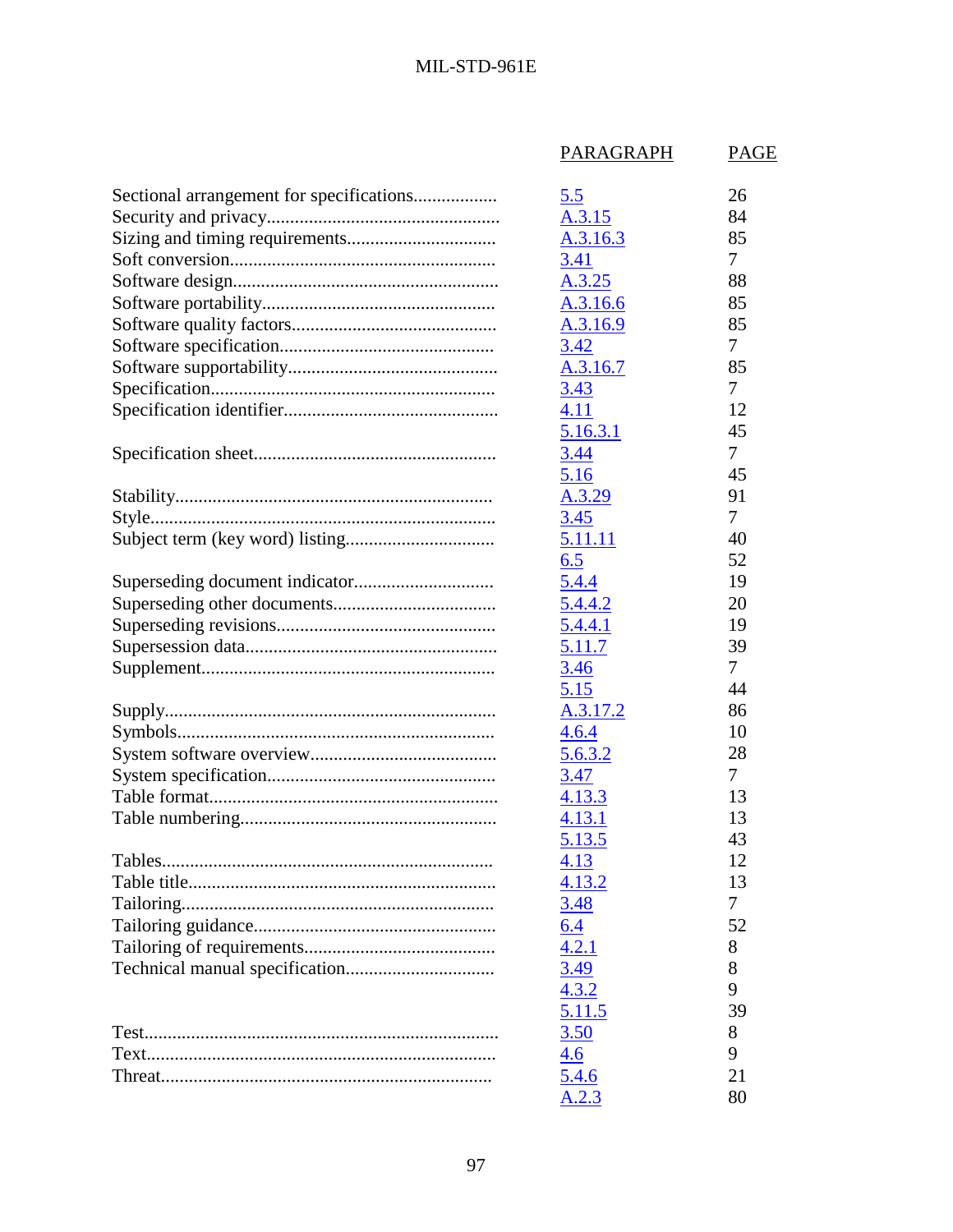|                                        | PARAGRAPH  | <b>PAGE</b> |
|----------------------------------------|------------|-------------|
|                                        | 5.13.3     | 43          |
|                                        | 5.16.3.3   | 45          |
|                                        | 5.19.7.2   | 51          |
| Top Level Program - Unique Performance |            |             |
|                                        | A.2        | 80          |
|                                        | 5.8.6      | 34          |
|                                        | A.3.17.4.2 | 86          |
|                                        | A.3.7      | 82          |
|                                        | 3.51       | 8           |
|                                        | 3.52       | 8           |
|                                        | 5.9        | 35          |
|                                        | A.3.26     | 90          |
|                                        |            |             |